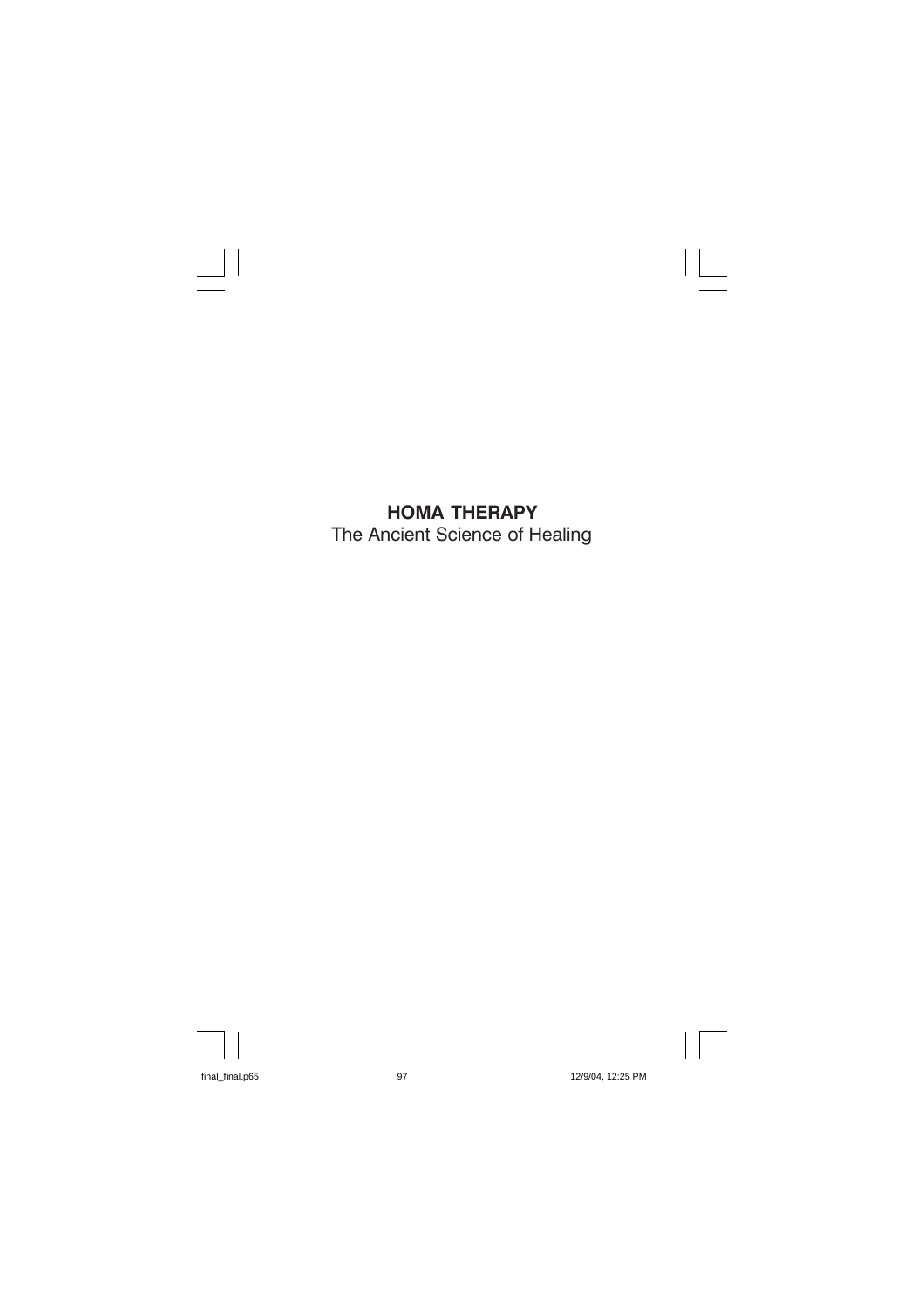# **HOMA THERAPY** The Ancient Science of Healing

Monika Koch

September 2004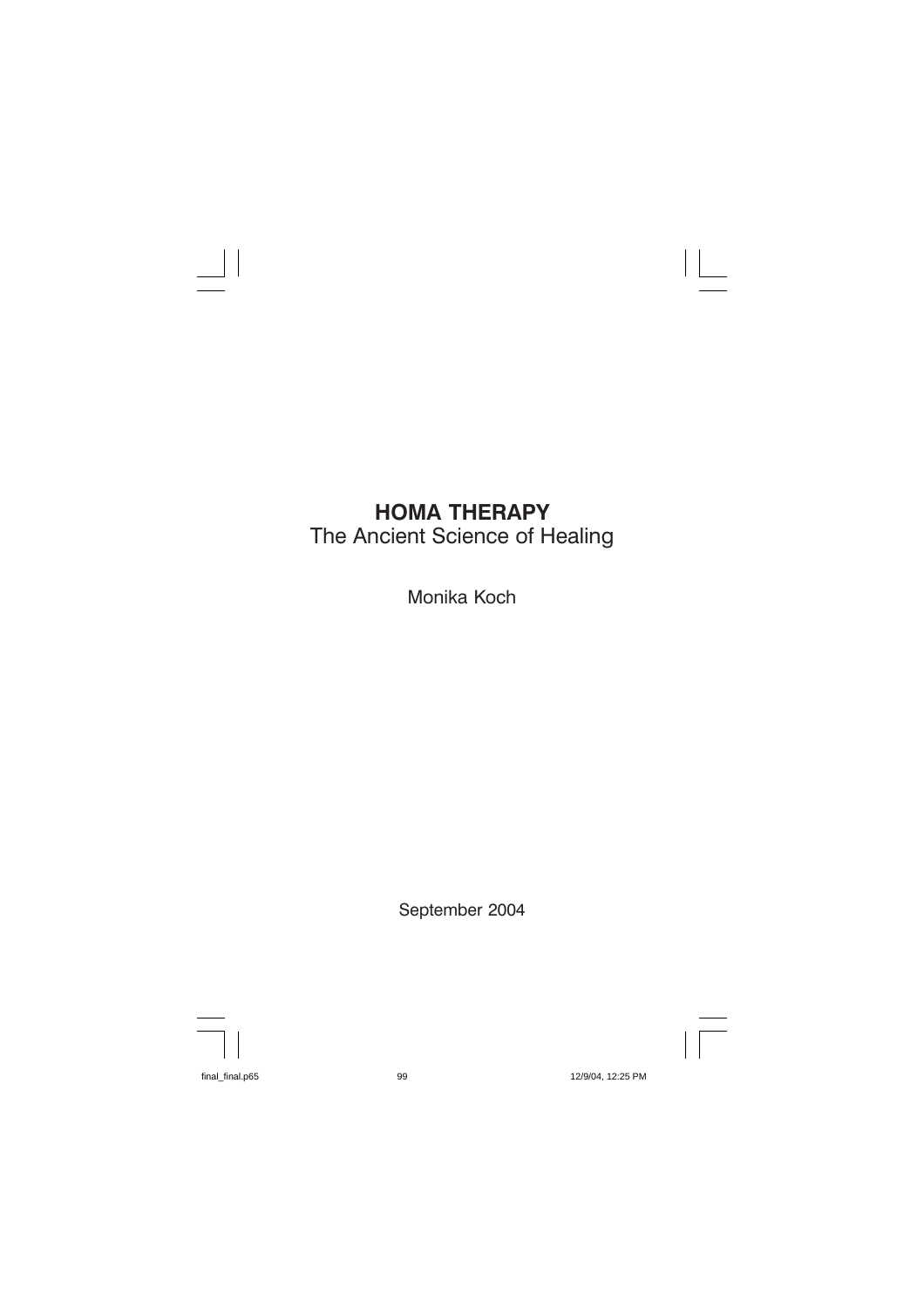First Published: September, 2004

© Monika Koch

Reproduction by permission only.

ISBN No.: 0-944909-03-5

Published By: Fivefold Path Inc. 367 N. White Oak Dr. Madison Va 22727 **USA** 

Printed By: Madhay D. Bhagwat Mouj Printing Bureau Khatau Wadi Girgaon Mumbai 400 004 **INDIA**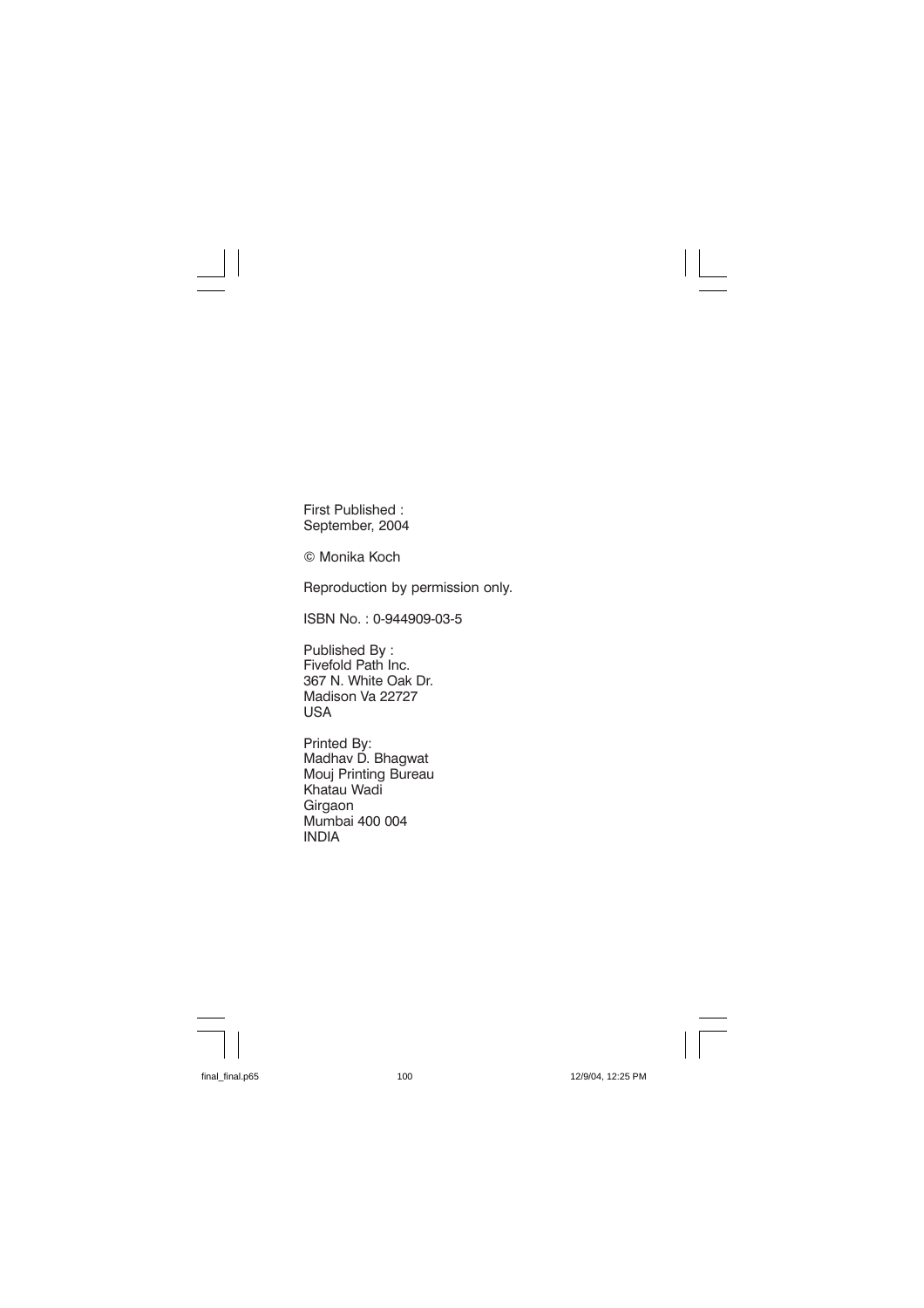With all love at the Holy Feet of Kalki Avatar Parama Sadguru Shree Gajanan Maharaj and Shree Vasant, who received from the Kalki Avatar the command to spread this knowledge to all peoples of the world.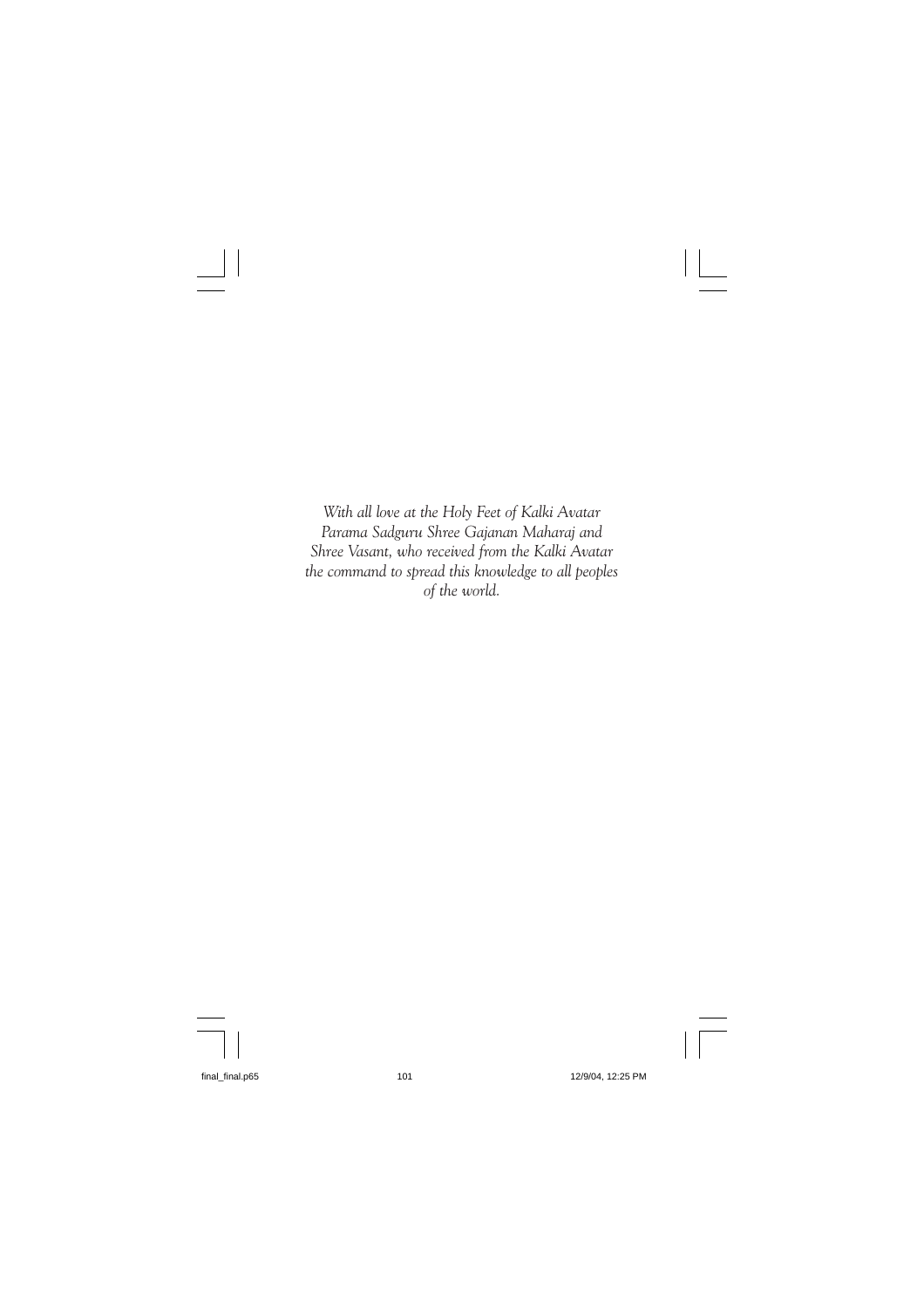## **Foreword**

Today's world is dynamic, diverse and full of multiple impressions that have a great impact on our daily lives. We continually have to deal with this diversity and face new situations. Thus our body is stretched to its limits to adiust and this creates a lot of stress.

We combine various factors under the term environmental pollution. e.a. toxic contamination of food and water, radioactivity, noise and many others. All these are outside pressures that create stress and strain on our system. At the same time our personal situation, habits and problems take a further toll on our health

Above all, health is the most important thing in our lives. Without good health we are not able to do the regular things that we are supposed to do. Everybody appreciates good health, especially when we are sick. We have to face the difficulties involved in getting well again. The simpler way would be to try to stay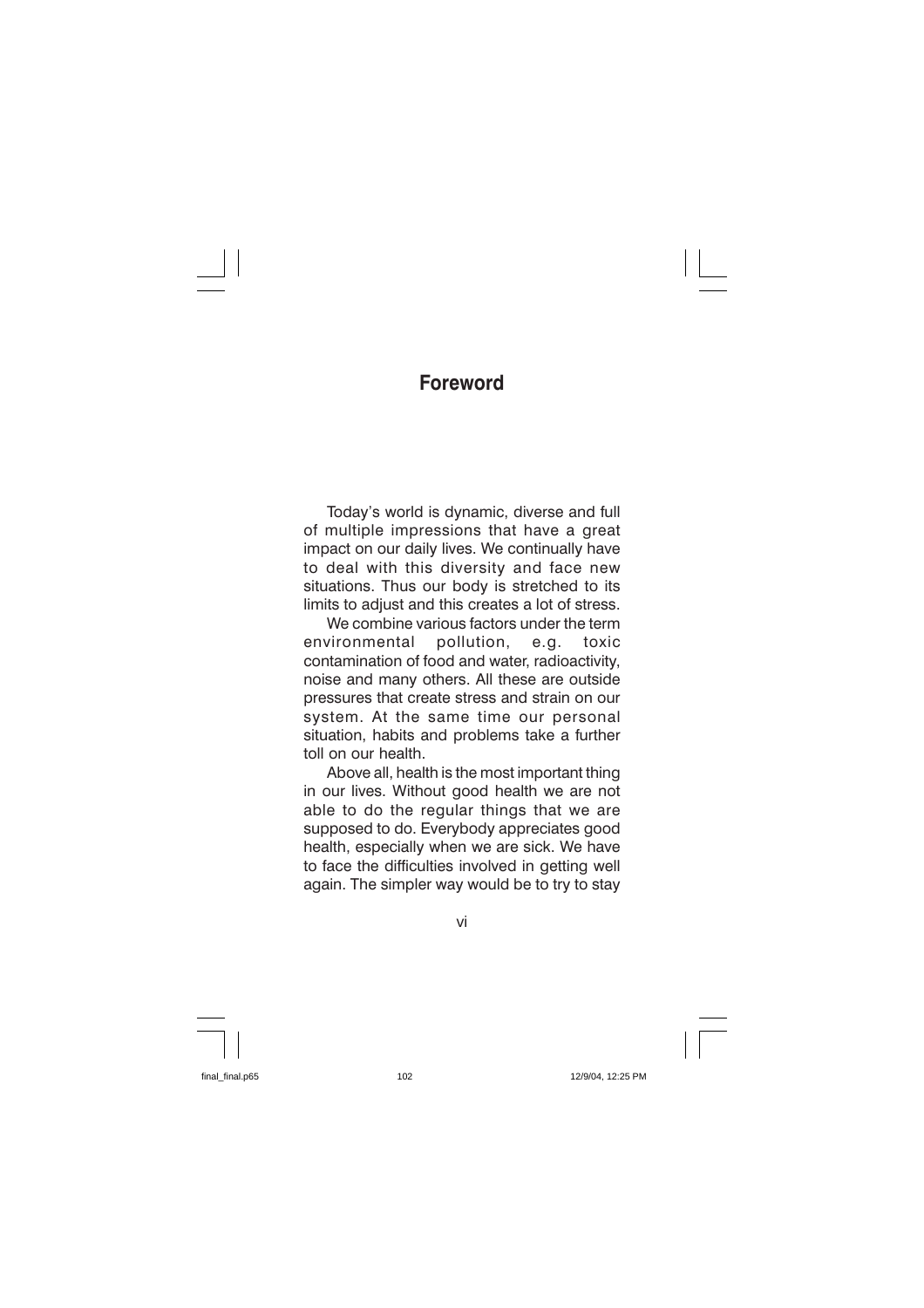healthy. Health is not everything but without good health everything becomes harder.

For this, help has been given to all, whether in the home, at work, on the road, or doing sports. Wherever you are, practice of Homa Therapy is this material aid. This therapy truly has widespread applications, which not only maintain and support human health but also the health of the plant and animal kingdoms. Even rooms, buildings, water, soil, stones and the whole atmosphere profit from the healing and the joy.

What is Homa Therapy? From where does it originate and how can I benefit from it? This will be dealt with in the following chapters.

Being a pharmacist I have come in contact with many patients with different physical and mental illnesses and problems that are caused by stress, work overload, unhappiness and depression. I have also come across children's problems. All this suffering has made me realize something very important: 'The best medicine' is to stay healthy. This is the highest goal and flows into all other aspects of life. Only when I feel well and healthy can I do all that I have to and enjoy it. Therefore, the most important purpose of this book is to share experiences on how to stay healthy.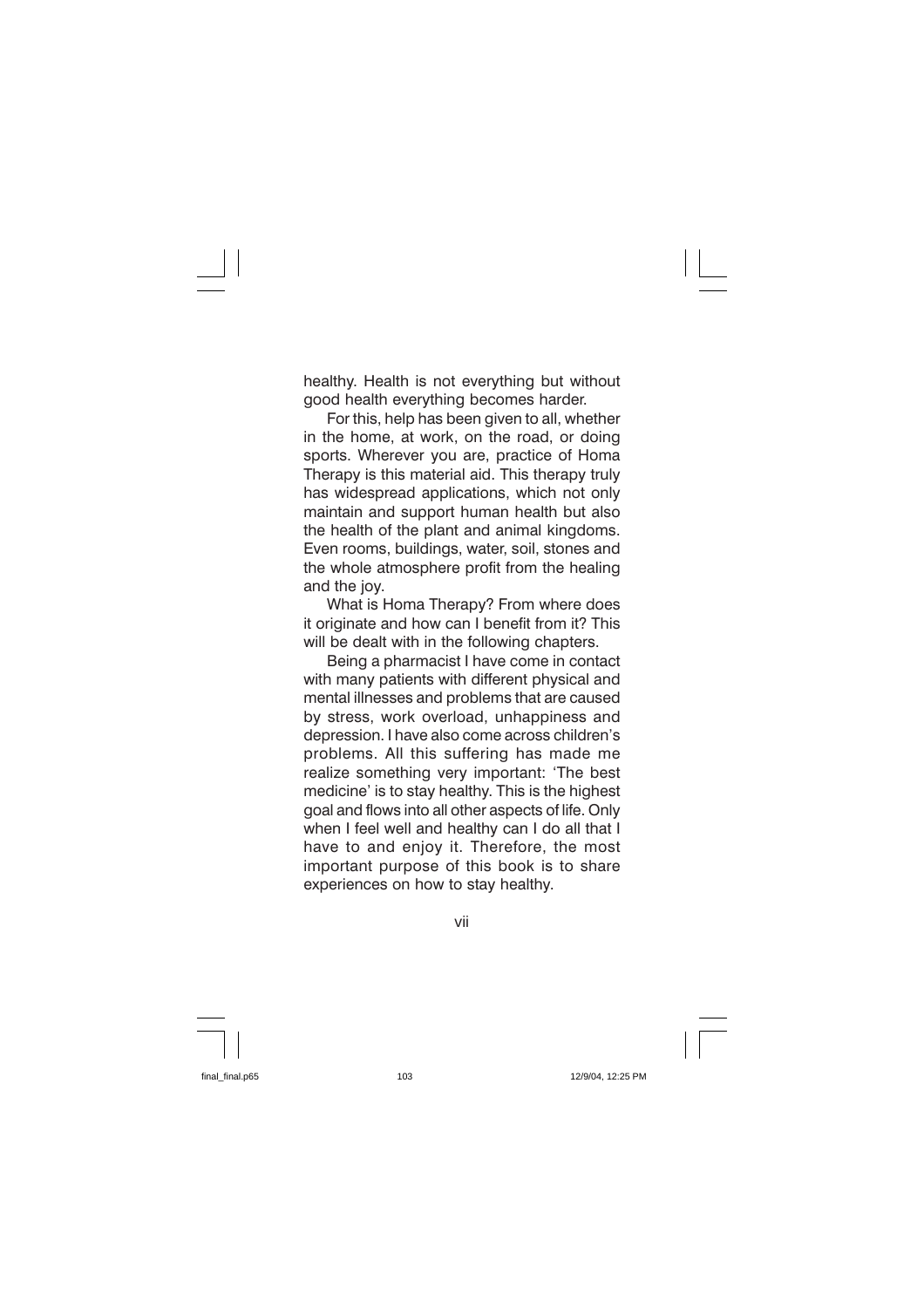Equally important is the question, if I am sick how can I get healthy again? If I am sick the doctor whom I trust is the first person I go to for my questions. At the same time, wherever you are you can do a lot for your health and for your immune system. In all my years of experience I have found Homa Therapy the best way to help myself. It is simple, inexpensive and extremely effective. In the following chapters I would like to share these experiences in order to give you tools that will serve you in your quest for maintaining good health

The next important question is: Would you like to be healthy? Would you like to become healthy?

At first it may sound ridiculous to pose such a question, because everybody wants to be healthy. Regardless, this is a pivotal question. Health means to have the different aspects of a human being in harmony or to bring them back into harmony. Each person has the free choice to attempt to do that or not. Our body, actually our whole being, is like a finely tuned instrument that reacts positively or negatively to any change. It lies within our power to treat this instrument properly.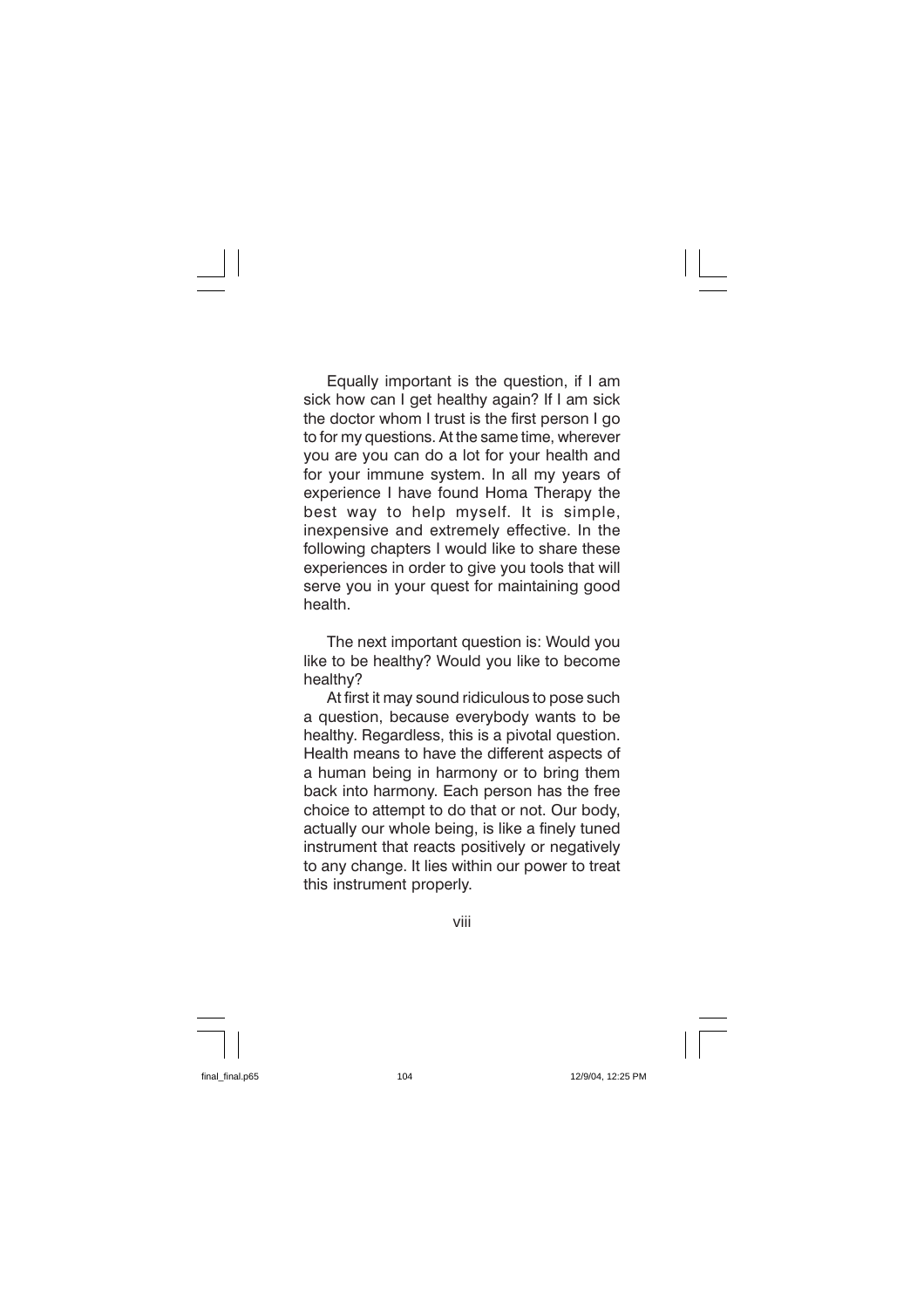Contemplate on this: Do you want to be healthy? Then Homa Therapy is your opportunity!

HOMA Therapy is a totally revealed science. It is as old as creation. In the course of time this knowledge was lost but it is now being resuscitated to give people guidance on how to correct the polluted conditions of the planet in which we find ourselves today. HOMA Therapy comes from VEDAS, the ancientmost body of knowledge known to man.

Today, already many people wish to make use of the ancient science of medicine known as Avurveda, to maintain their health and well being. With Homa Therapy, which is a part of Ayurvedic technique, you can strengthen your health whether you are at home, at work, on the road, doing sports, wherever vou are.

PARAMA SADGURU SHREE GAJANAN MAHARAJ resuscitated this ancient knowledge for the benefit of mankind and blessed Shree Vasant Paranipe with a command to spread this knowledge all over the world. I thank them with all my heart for Their wonderful gift which gives everyone access to healing in a natural way, originating from the ancient wisdom of the Vedas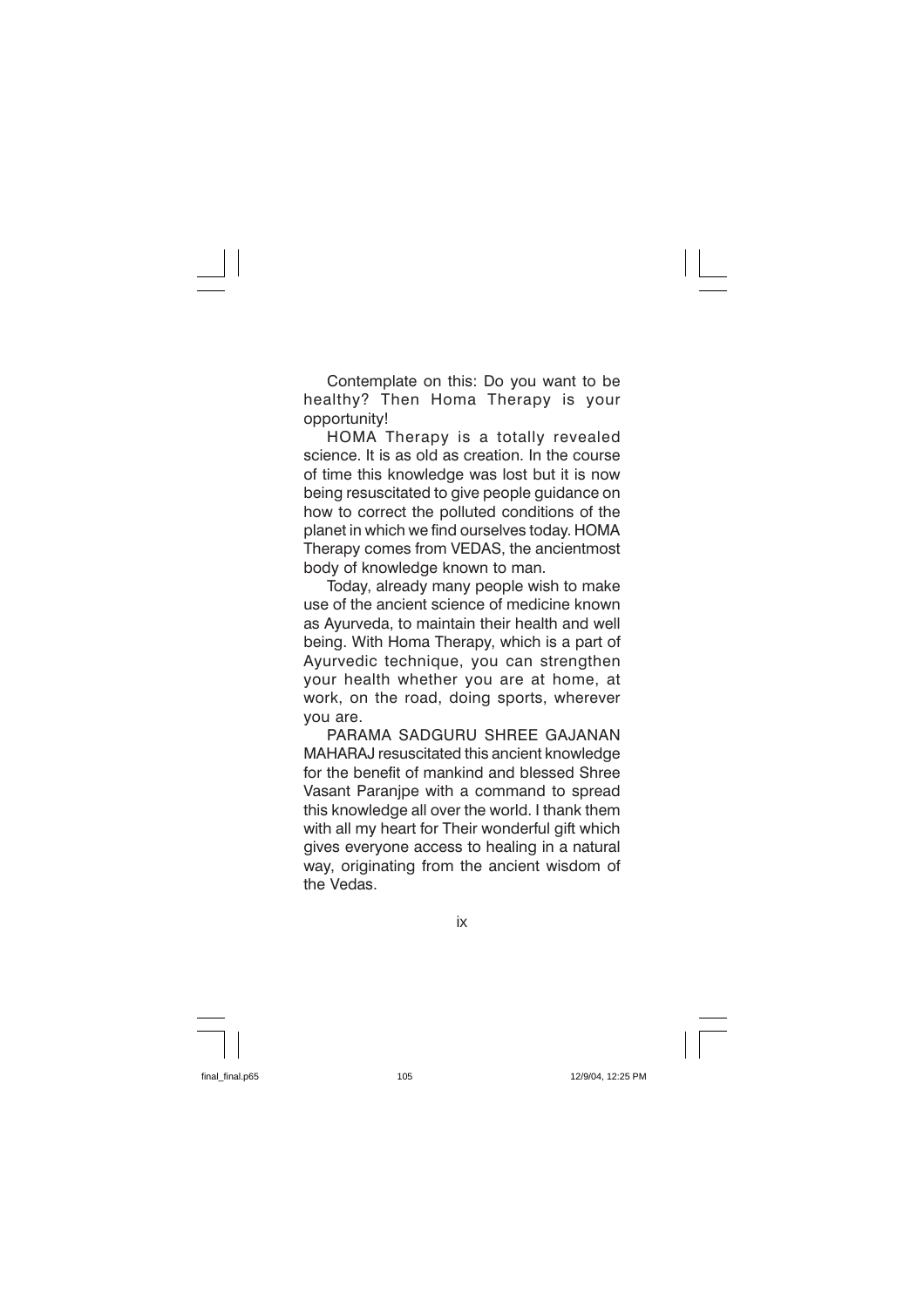Since 1974 I have been working with Homa Therapy, Agnihotra and Agnihotra ash. During these many years of practice and experience I have developed a simple system of application that everyone through their so own performance of Agnihotra is able to heal and to produce their own Agnihotra ash folk medicines. In this book we have summarized the basic instructions, so that it is simple to understand. Further explanation can be found in the following sites:

> www.homatherapy.de www.agnihotra-medicine.com www.terapiahoma.com  $and/or$ www.homatherapy.com

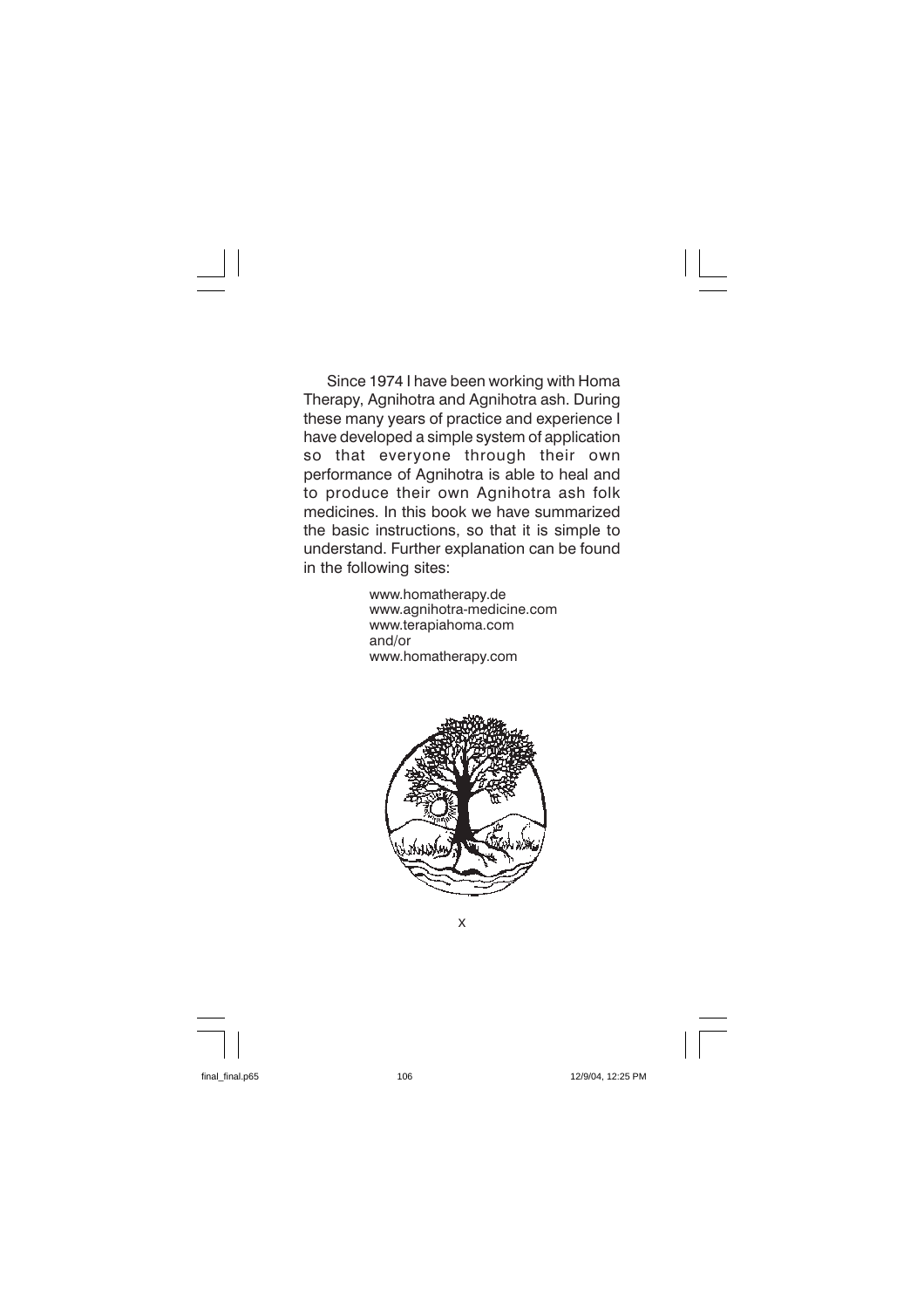# **Contents**

 $\mathbf{I}$ 

| Foreword                                                             | six |
|----------------------------------------------------------------------|-----|
| 1. Air, Our Most Important Food<br>2. Homa Therapy: The Simplest and | 1.  |
| Most Effective Aid                                                   | 7   |
| 3. Agnihotra for Your Health                                         | 9   |
| 4. Agnihotra Applications                                            | 21  |
| 5. Agnihotra Ash Preparations                                        | 26  |
| 6. Health Problems and Homa                                          |     |
| Therapy Applications                                                 | 40  |
| 7. Homa Therapy and Drug                                             |     |
| Deaddiction                                                          | 46  |
| 8. Health from Your Kitchen and                                      |     |
| Garden with Homa Therapy                                             | 54  |
| 9. Further Homas for Your Well Being                                 | 56  |
| 10. Homa Therapy with The Doctor in                                  |     |
| <b>The Clinic</b>                                                    | 61  |
| 11. Homa Therapy Stress Management                                   |     |
| <b>Health and Environmental Protection</b>                           |     |
| in The Work Place                                                    | 63  |
| 12. Homa Therapy in                                                  |     |
| Kindergarten and School                                              | 66  |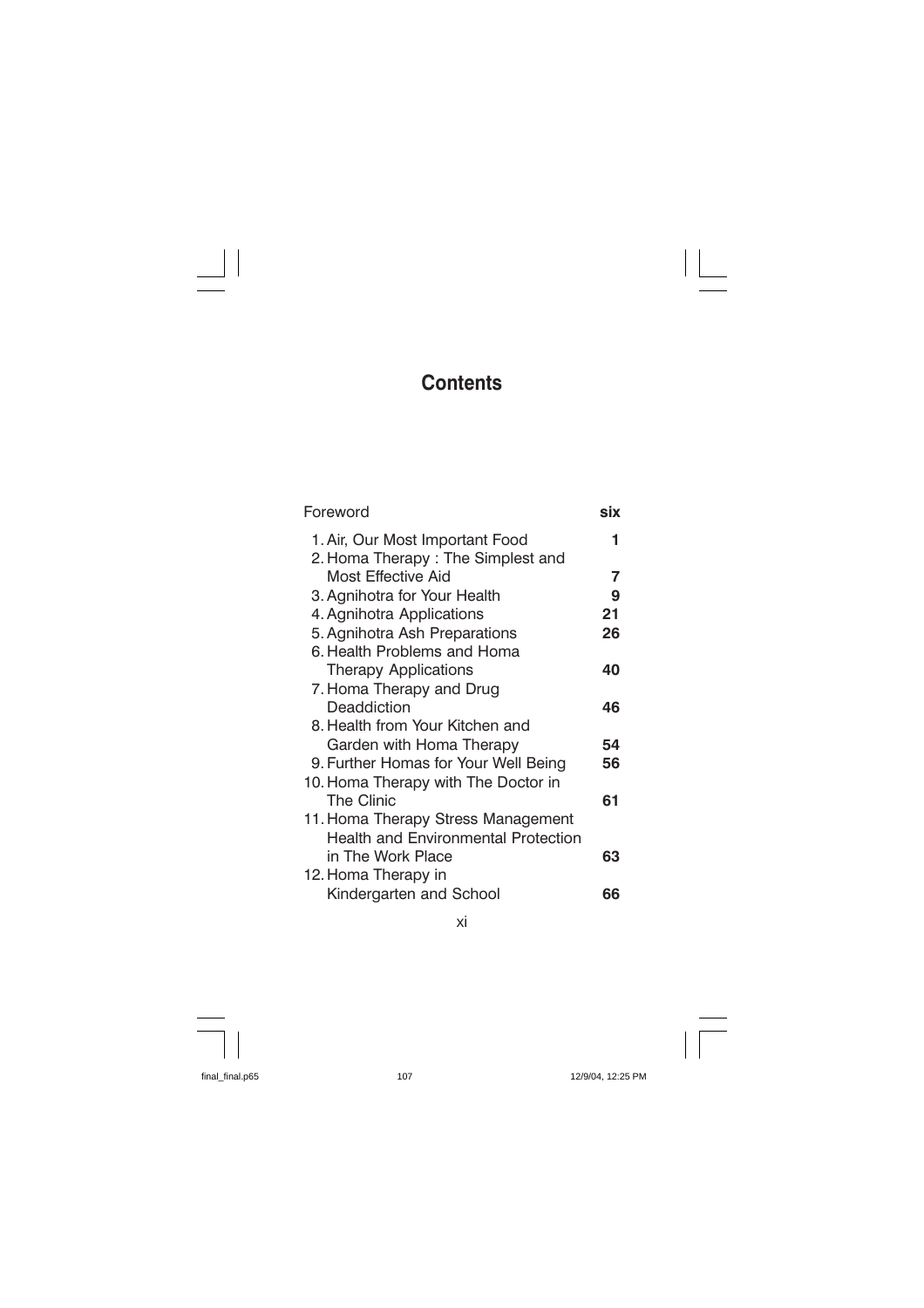| 13. Homa Therapy and Sports          | 68 |
|--------------------------------------|----|
| 14. Homa Therapy and Music           | 70 |
| 15. Fivefold Path for Happy Life     | 71 |
| 16. Homa Agriculture for Good Health | 73 |
| 17. Homa Therapy Farming Practices   | 86 |
| 18. Contacts for More Information    | 94 |

 $\mathbf{I}$ 

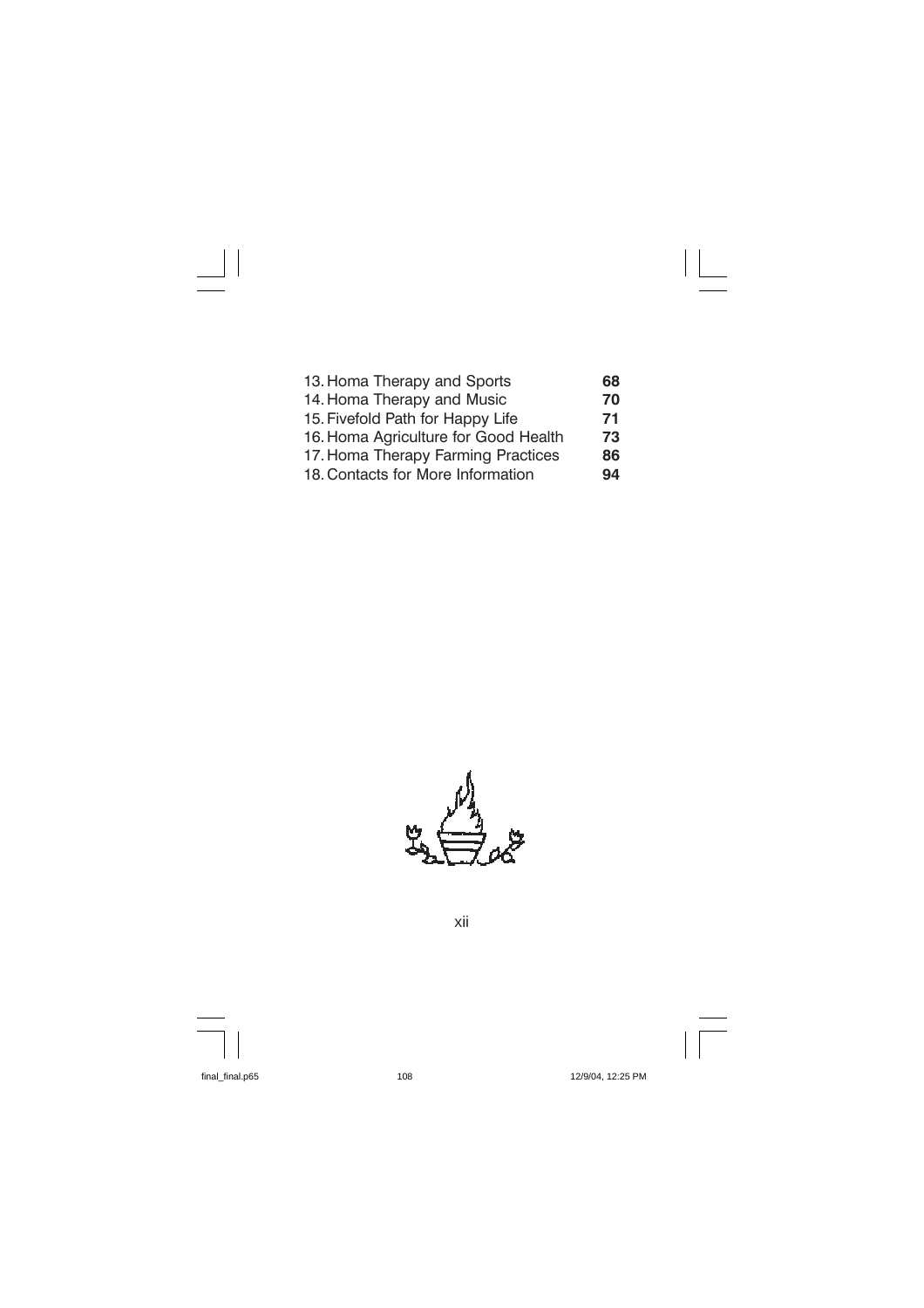1.

# Air, Our Most Important Food

Everybody wants to stay healthy, cheerful and happy. In order to achieve this one has to observe very carefully how to go about it. Even a child looks forward to a happy day. Scientists have tried to do a lot of research in this area. In spite of this, so many problems remain in maintaining health and happiness. So one continues to search for causes, solutions and ways out.

#### Food is important L.

Everybody knows that one has more strength when one eats well. Also one becomes weak, if one does not eat, does not eat enough or eats the wrong food. So it is important to pay attention to what and how much we eat and to eat good quality food. This is very well known. Many athletes observe their diet in order to bring optimum results to stay healthy. There are already many diet programs for different purposes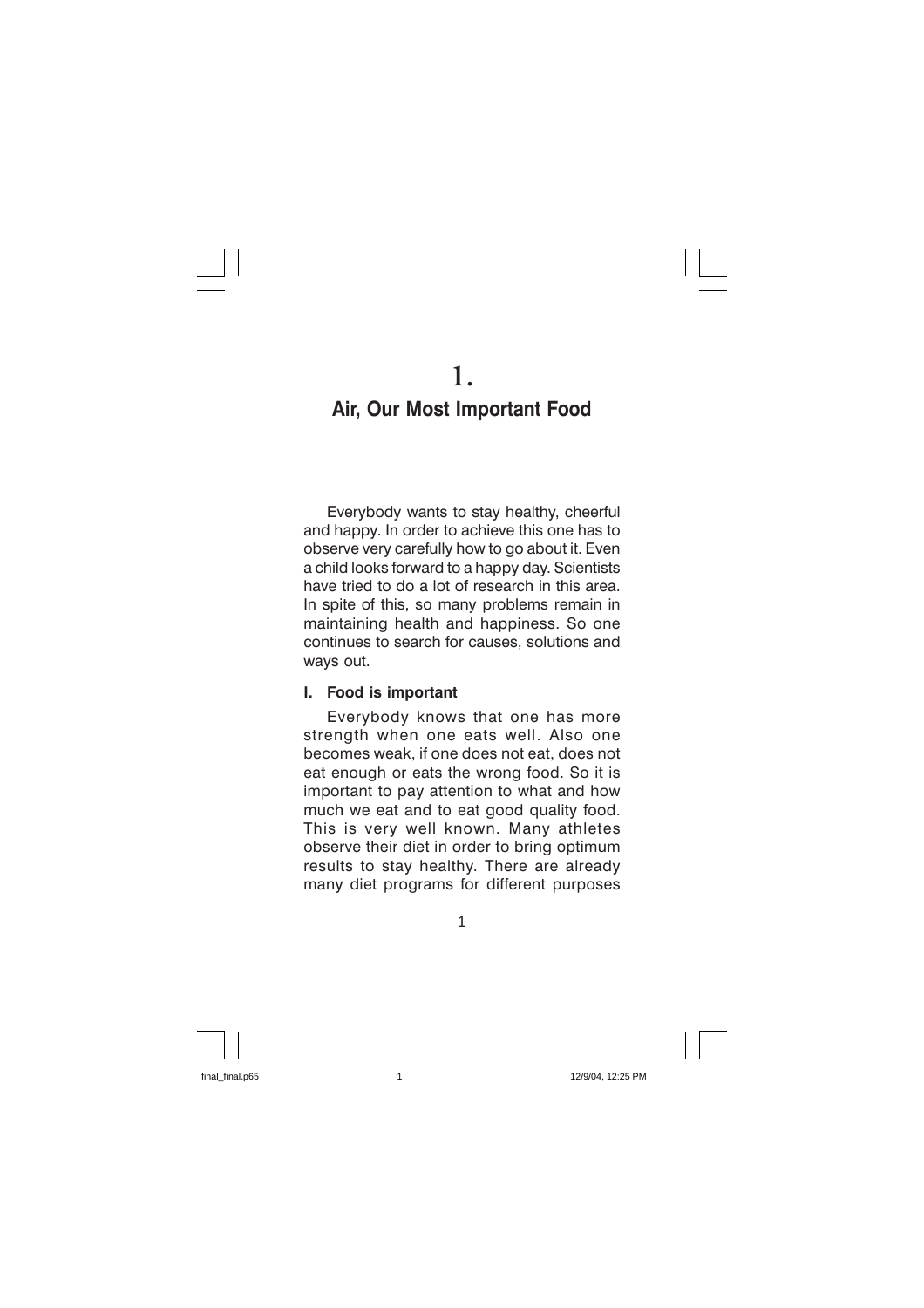and certificates that guarantee food quality.

#### II. Liquid is even more important

As we start to take greater care of our body, we realize that the right intake of liquids is perhaps more important than right food. Without food we can survive for several weeks. Without water our energy levels become exhausted faster. Our physical body needs enough liquid otherwise many organs fail to function properly and the metabolism collapses. So it is very important that we drink enough and that our beverages are of good quality, so that they can serve our body in the correct way. In this way the metabolism keeps working properly, the brain functions correctly and the skin stays beautiful. It is important that we take care to have the best quality water since this is our basic liquid. We have water management departments to ensure the safety of the drinking water. We have strict laws to ensure the purity of beverages. All this and much more is of vital importance and indeed is a prerequisite to having enough quality liquid available for our body to function correctly.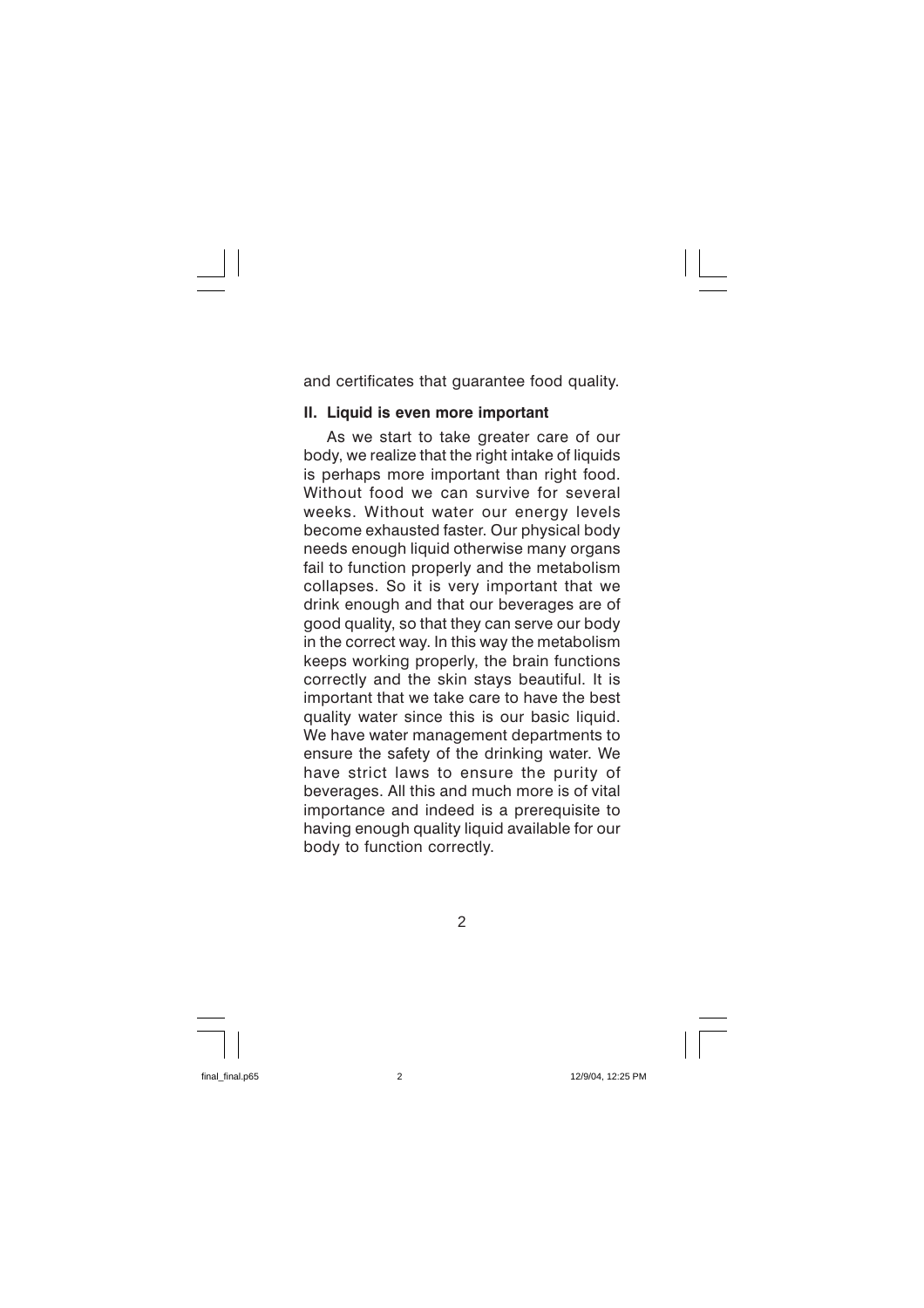#### III. Breathing is most important. It is vital for our survival

This point is very often neglected. What happens to my body without air to breathe? My life immediately ends! This points to the supreme importance of proper air for breathing. We will look at how crucial it is to have good air.

Even though this is of utmost importance, we are hardly conscious that we have to take care of this very important fact and at the same time environmental pollution exacts a heavy toll on the air we breathe. Not only are poisonous gases of all kinds being released into the atmosphere, like the poisonous exhaust fumes from all the traffic and heating systems but also our entire industry produces many contaminating gases. In our search for comfort with our radios, televisions, mobile phones, radar/electromagnetic radiation. noise, ultrasonic waves, radioactivity and other things, we contaminate the air which is so vital for survival

There are some options for obtaining good air. One can walk in the forest and feel a little better than for example in the traffic centre of a large city. One can walk along the beach or in the Fountains and breathe in the fresh air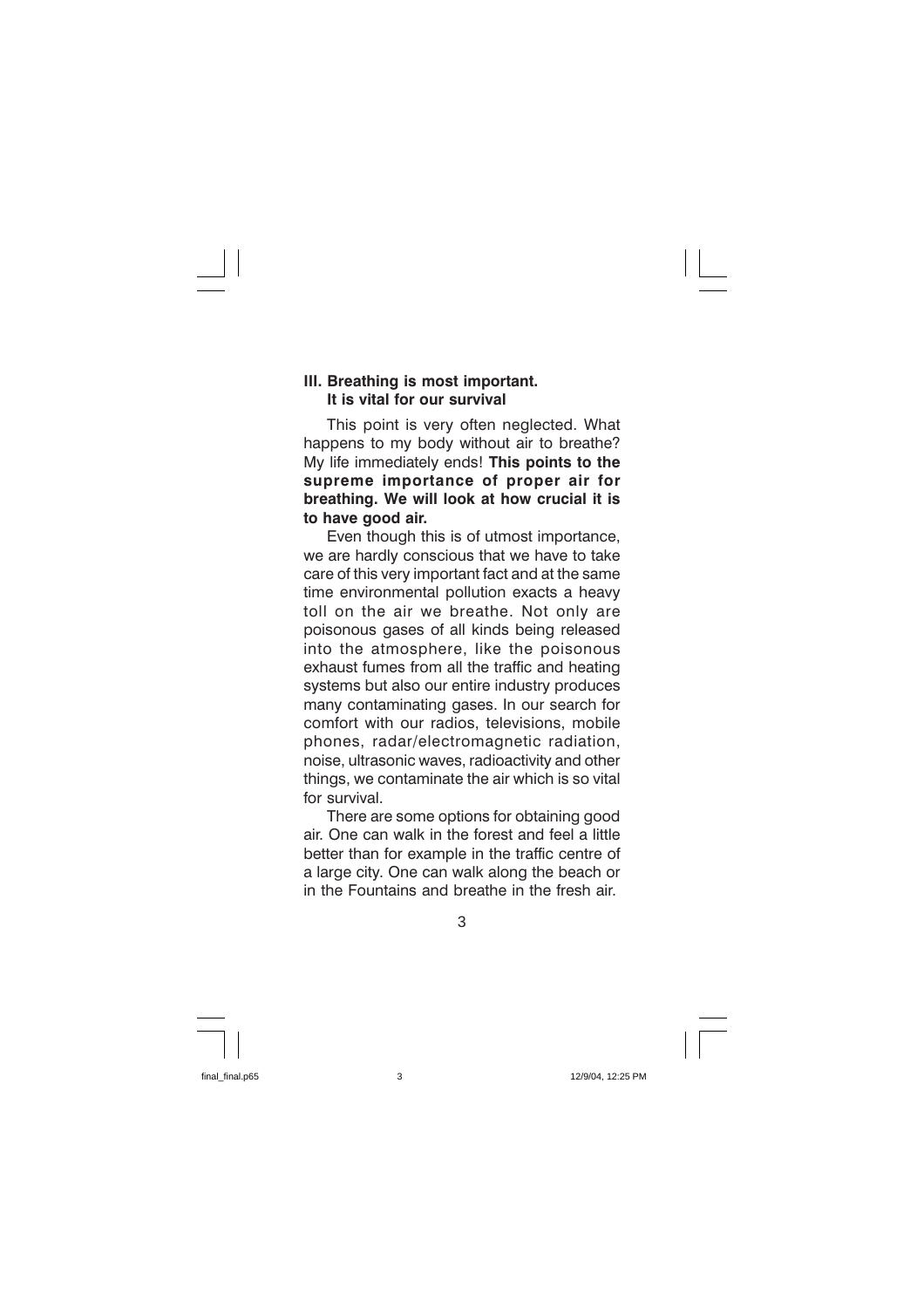There are even 'air spas' where one tries to be exposed to better air. However, even in such places the air is being contaminated. It has been shown through research that even in the Himalayas, where no industry exists or any source of heavy environmental pollution, the snow is contaminated with radioactivity. So one can imagine how the situation is in those remote, so called 'natural' areas.

The problem of environmental pollution is becoming greater and more urgent. Not only are the holes in the Ozone layer threatening us, but also there are many other health deteriorating factors.

With all these complex environmental pollution problems one basic question arises: How do I protect myself and how can I get healthy air to breathe?

#### The answer is simple.

With Homa Therapy it is possible to heal the atmosphere. One can get air to breathe and this healthy source of energy helps to strengthen oneself, one's health and one's immune system.

When exploring the subject of health, it is interesting to find references in the history of medicine on certain aspects of life. In ancient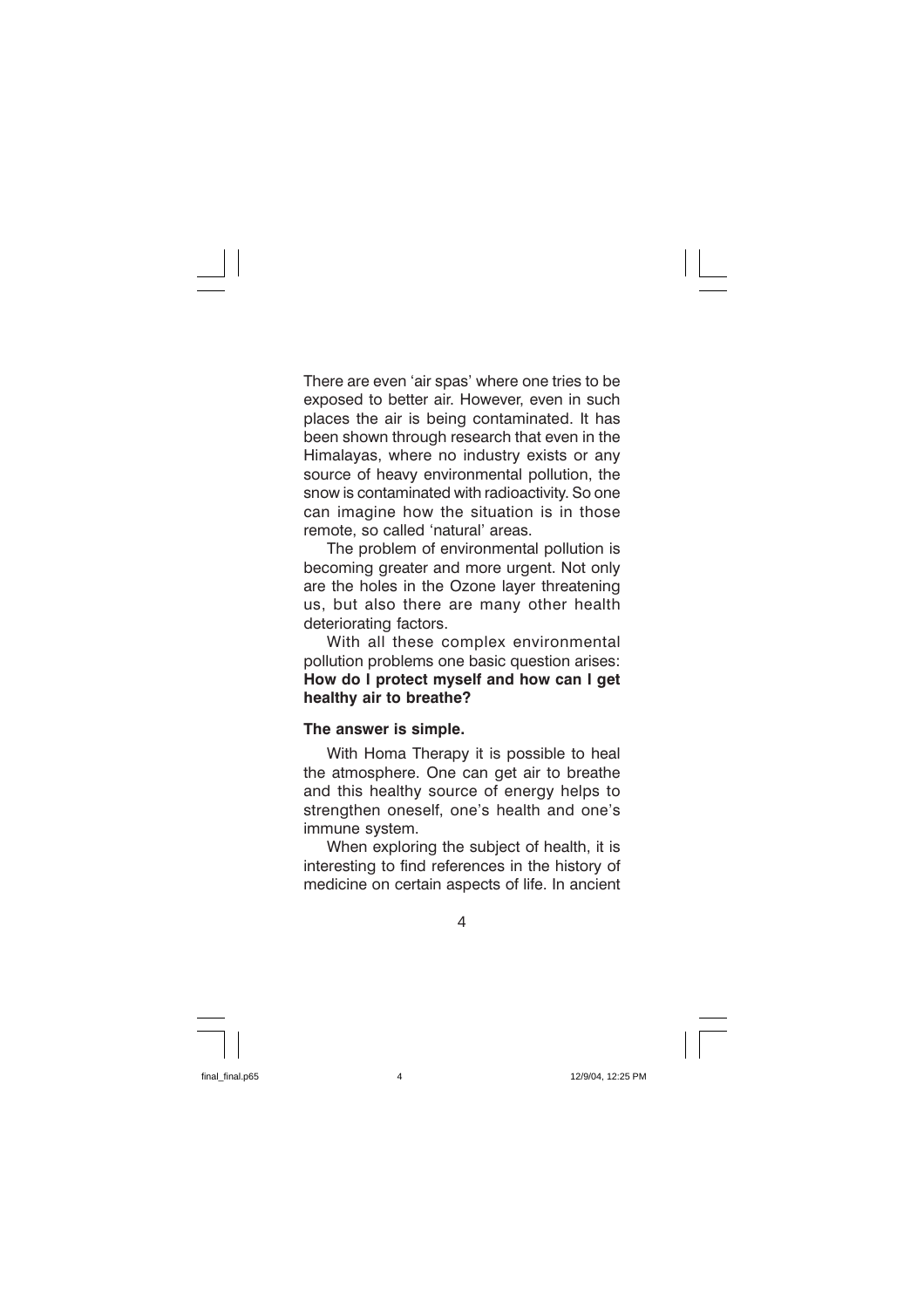times man used to work and live with different materials like plants, stones, soils, and metals. He burned wood and charcoal and other materials and received light by burning solid substances. It has long been known that one can obtain strength by eating good food. Therefore, in case of disease the attempt was to recover health through food or material substances like herbal pills, potato wet packs, cherry seed cushions etc. One even went so far as to apply gemstones, gold, jewellery and other materials. It was known that certain materials are important for health and therefore medicines contained in those substances are used for healing. Even today several of these applications are still practised as physical substances have an impact on the physiological level.

Later this knowledge was enlarged as man discovered other ways to achieve health and efficiency through research on liquids. Hydraulic power was used for various purposes. Heating, using petroleum and other oils became more common. And in the area of health care more and more liquid systems were utilized. Treatments involving the drinking of healing water were developed. Kneipp had magnificent success with different methods of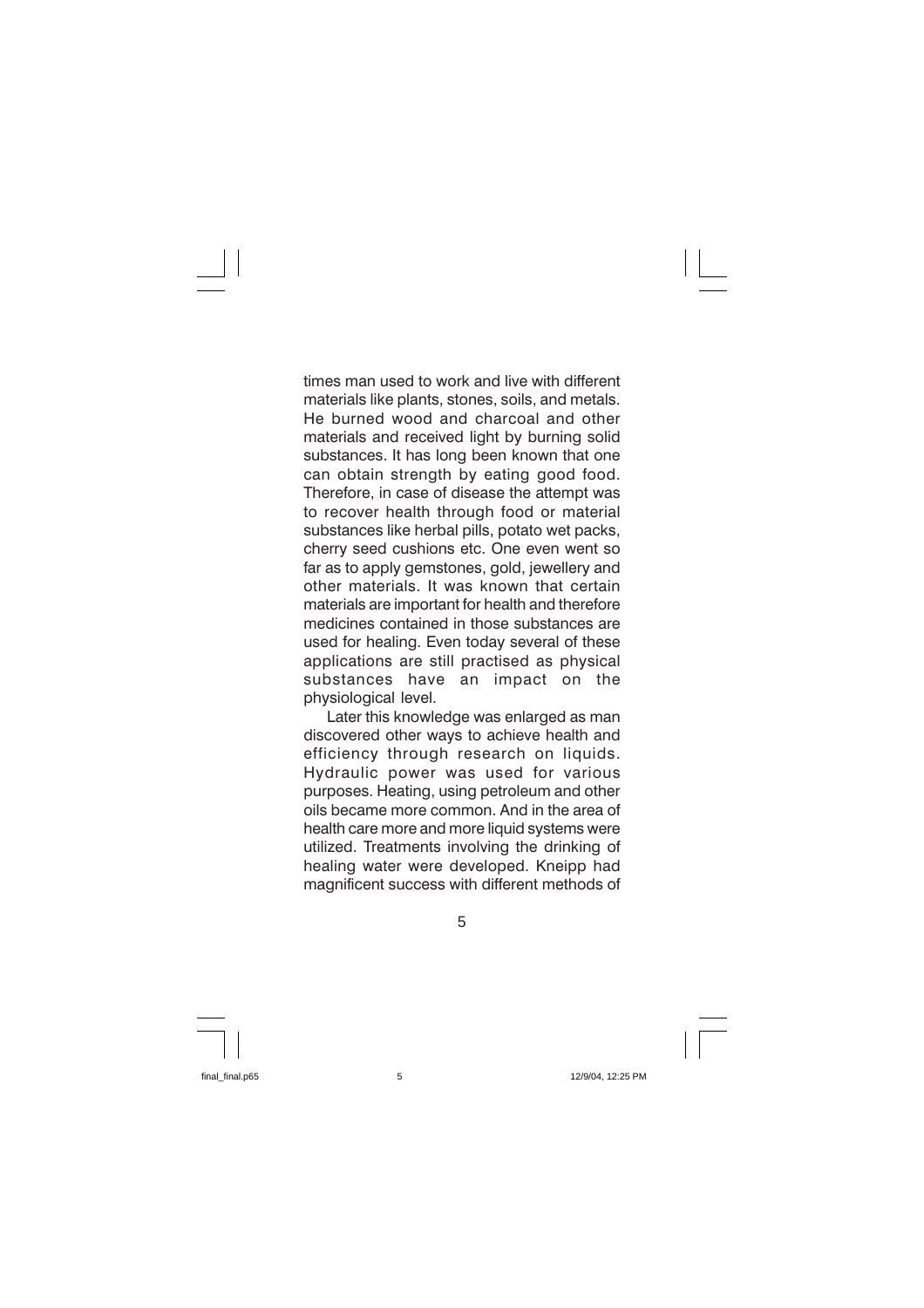water treatment and homeopathic applications were developed. Alongside these methods further success was achieved with Thalasso therapies, working with seawater and associated substances. Liquids became part of our life and our progress.

Nowadays, further development has taken place and we use even finer systems. Air has become a means of transportation through the development of aeronautics. Energy is derived more by subtler methods, whether it is electricity, atomic energy, solar energy, etc. Knowledge is constantly reaching into more subtle realms.

Also in medicine more subtle healing methods are now used. For example, there are stimulation current bath treatments or irradiations applied as a last resort for severe diseases. Different kinds of therapies are increasingly being used, such as laser applications, music therapy, magnetic field therapy, aroma therapy, light therapy, etc.

Now there exists another possibility that is very simple, Homa Therapy. When one is healthy it helps maintain good health. When one is sick, healing is facilitated. Homa Therapy can be practiced at home, at work, on the road. etc. What is Homa Therapy? How is it done?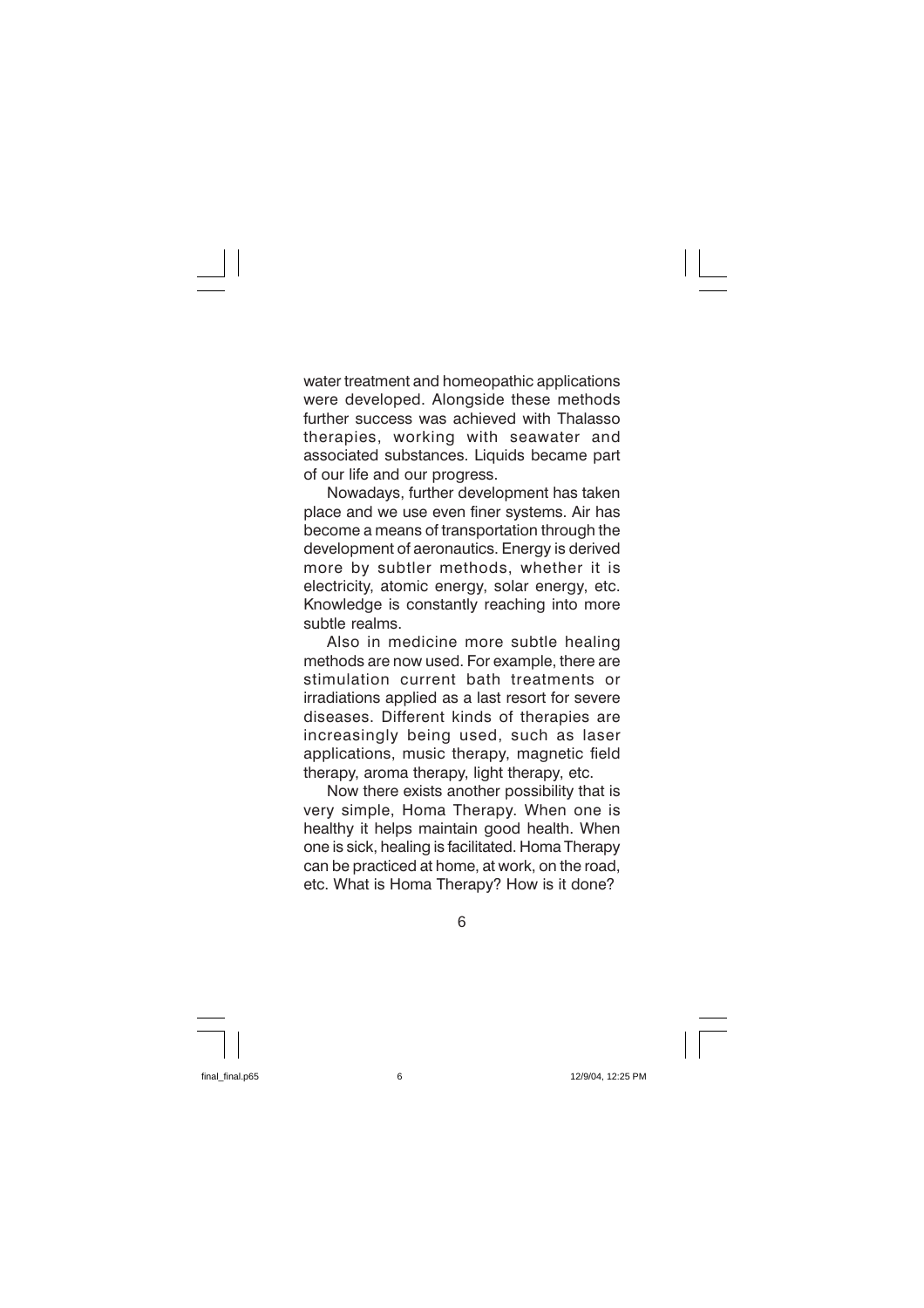# **Homa Therapy:** The Simplest and Most Effective Aid

"HOMA is a Sanskrit word used here synonymously with Homa Therapy. Homa Therapy is the technical term from the Vedic science of bioenergy denoting the process of removing the toxic conditions of the atmosphere through the agency of fire. This means healing and purifying of the atmosphere with fire as the medium. You heal the atmosphere and the healed atmosphere heals vou. This is the central idea in HOMA Therapy. The words 'Heal the atmosphere' have widespread ramifications not yet investigated by modern science."

"HOMA Therapy replenishes the nutrients that pollution robs from our environment. The molecular change in the fission and fusion of atoms causes properties of elements to change in atomic structure and weight. The rotation of electrons and neutrons varies speeds. If proper insight is given to scientists we can show them how this knowledge can be used beneficially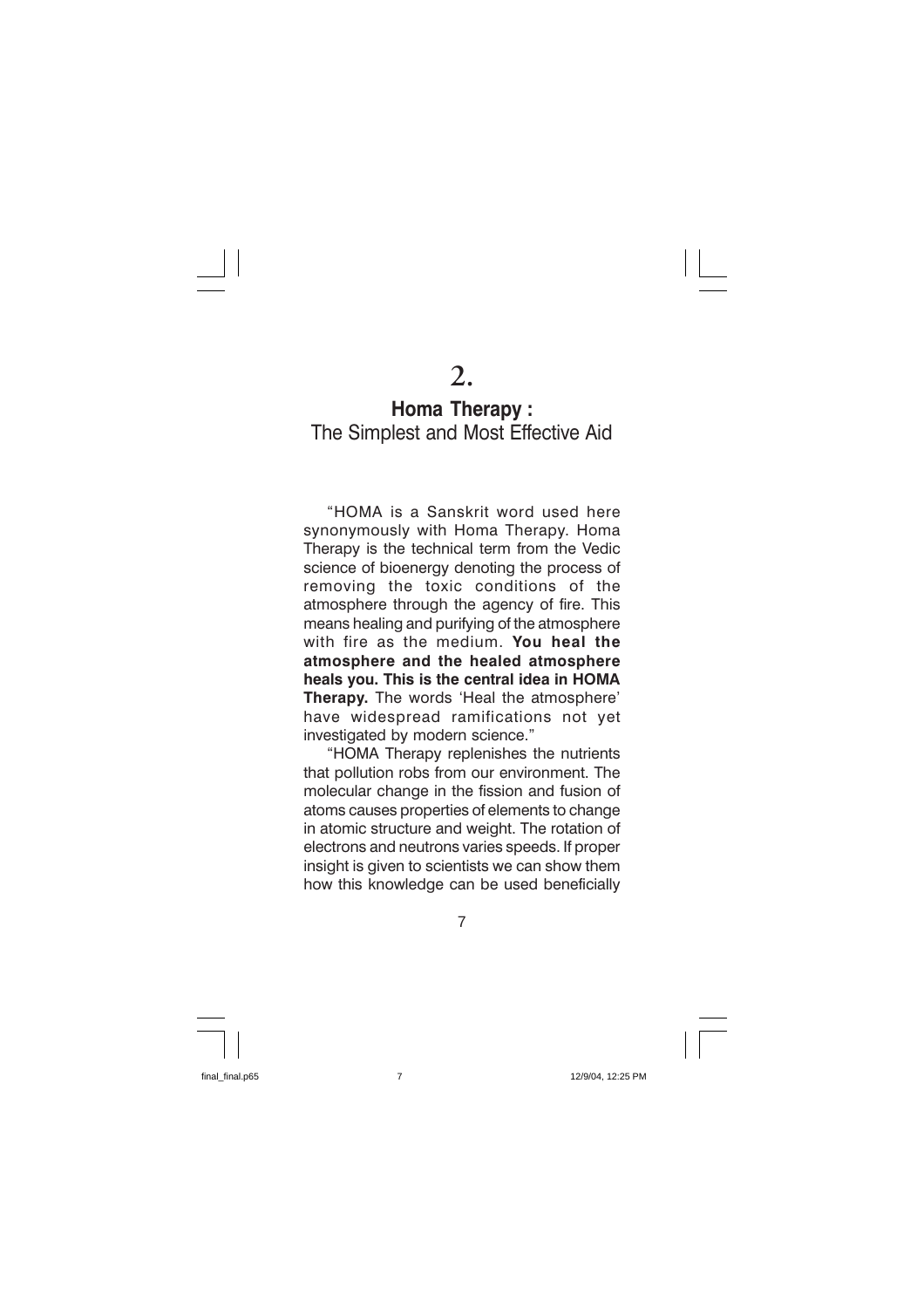in some areas when looked at from the perspective of HOMA Therapy." 1

This may sound very technical, but we can make simple use of this knowledge and this opportunity in our lives to bring about healing in the home, at work, on the road or wherever we may be. HOMA Therapy is a perfect science. It is simple to practise and has tremendous effects. Believe only what you experience. You can, for example, practise HOMA Therapy for four weeks and then decide whether it helps you or not. This book instructs you in how to practice this ancient science vourself. The cost is negligible and it brings so many benefits!

<sup>1.</sup> Homa Therapy - Our Last Chance, by Vasant V. Paranipe



8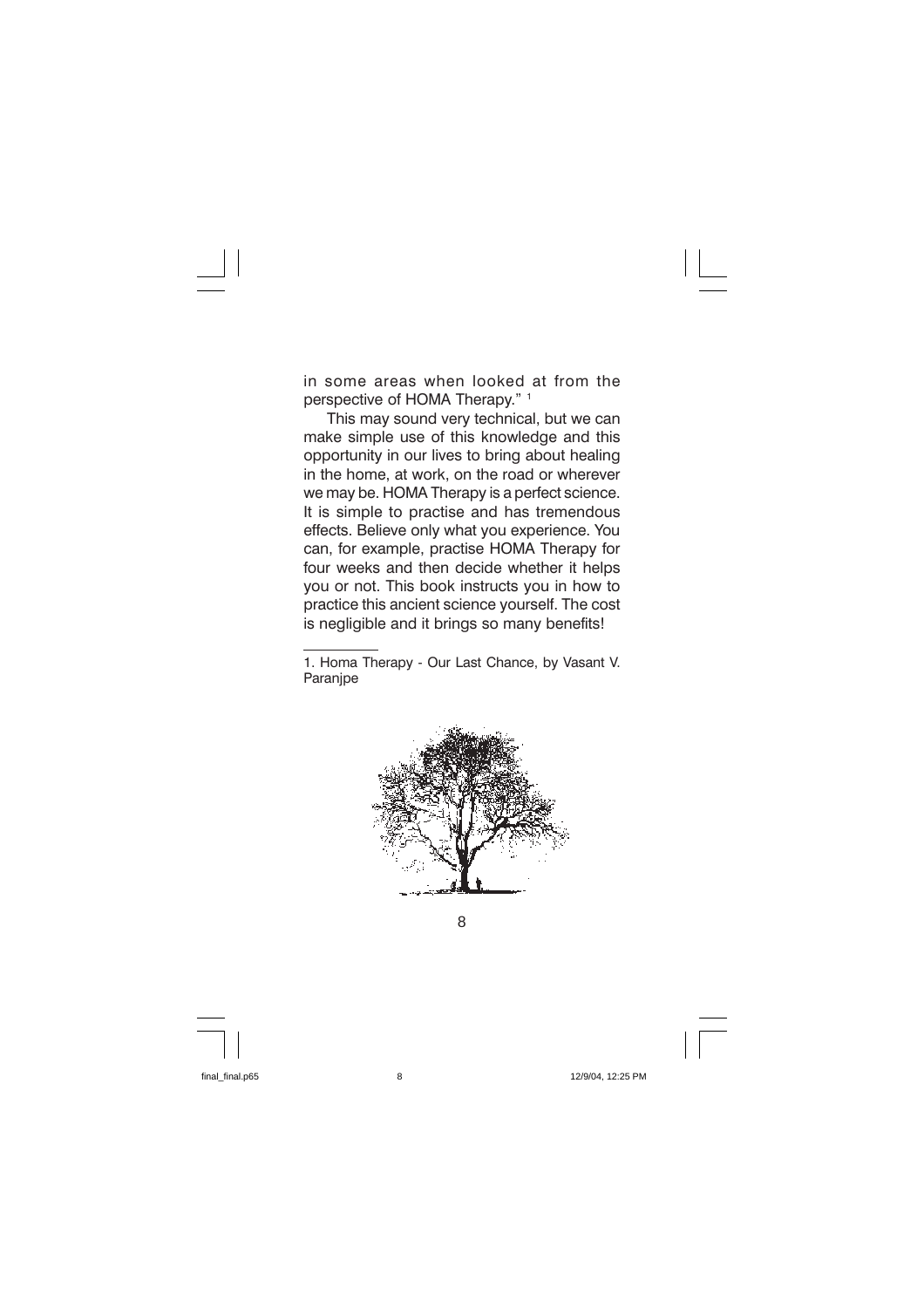# **Agnihotra for Your Health**

The ancient knowledge of bioenergy given through the Vedas states that there are numberless billions of universes, of which ours is one.

HOMA Therapy is a material aid for happy livina.

**AGNIHOTRA** is the basic form of HOMA Therapy, which corresponds to a circadian rhythm of sunrise and sunset.

Agnihotra is the basis of HOMA Therapy and is very easy to practise. During this process an extremely healing atmosphere unfolds, which is also sealed in the ash of this fire. In the following chapters we will talk about the experience of this healing effect. But how does this healing come about?

#### In the ancient science of life- Ayurveda- the effect of Agnihotra is described as follows:

"Exactly at sunrise a flood of subtle energies reaches the Agnihotra pyramid. This moves in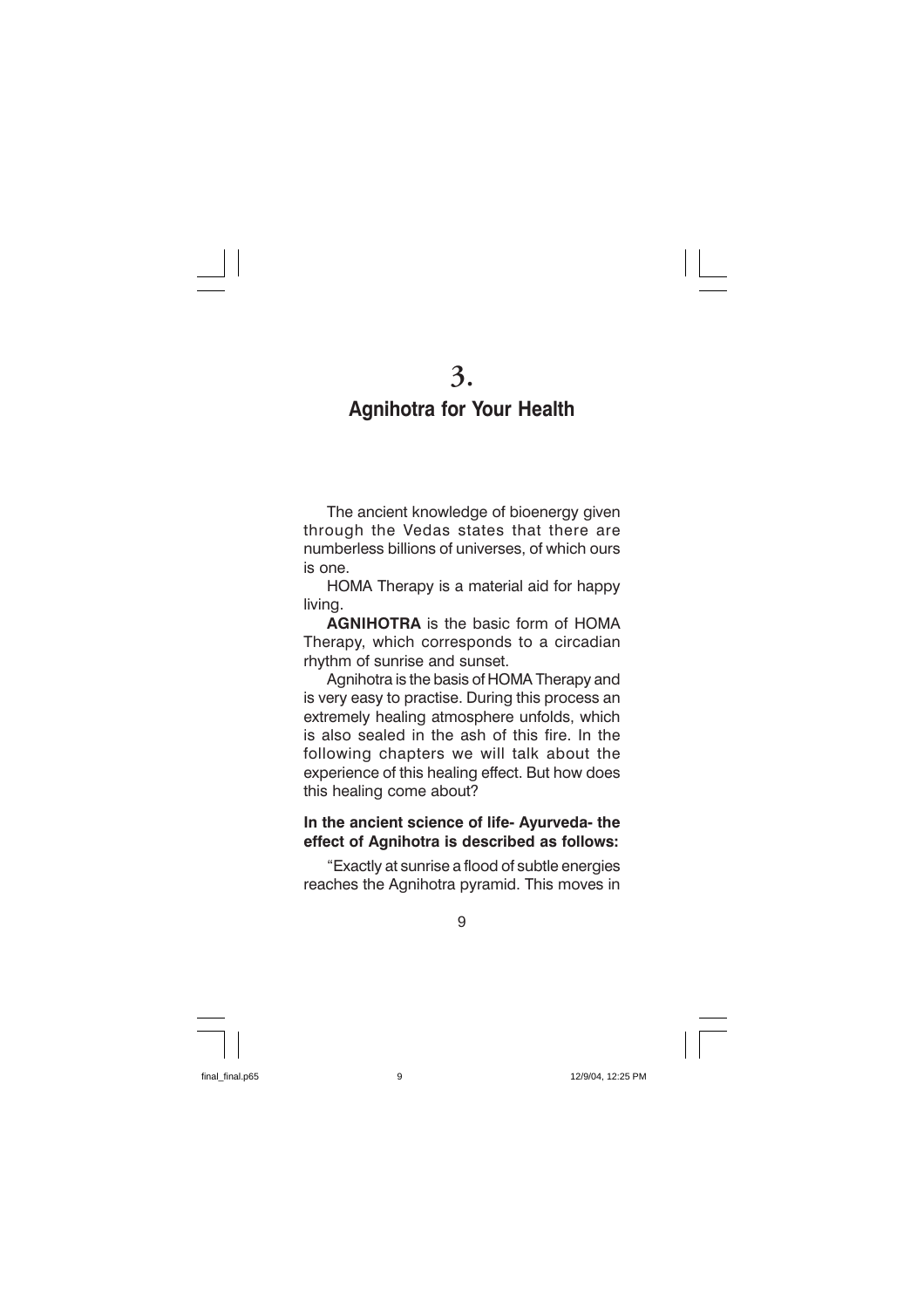a pyramidal form. At sunset these energies are withdrawn in the same shape. Wherever this energy stream hits at sunrise, it induces a strong purification effect on all levels."

#### Agnihotra strengthens this process in the following way:

There is a music which accompanies this flood of energy coming from the sun. The Agnihotra Mantras reflect the quintessential sound of this music. In the interplay of the exact timing, the copper pyramid, the specific materials used in this fire and the power of the Mantras, a subtle energy channel is created above the pyramid. This energy channel rises through the whole atmosphere into the solar range and Prana or life energy moves freely through this channel.

"Tremendous amounts of energy are gathered around the Agnihotra copper pyramid just at Agnihotra time. A magnetic type field is created, one which neutralizes negative energies and reinforces positive energies. Therefore a positive pattern is created by one who does Agnihotra merely by his/her performance. When Agnihotra is performed, the Agnihotra smoke gathers particles of harmful radiation in the atmosphere and on a very subtle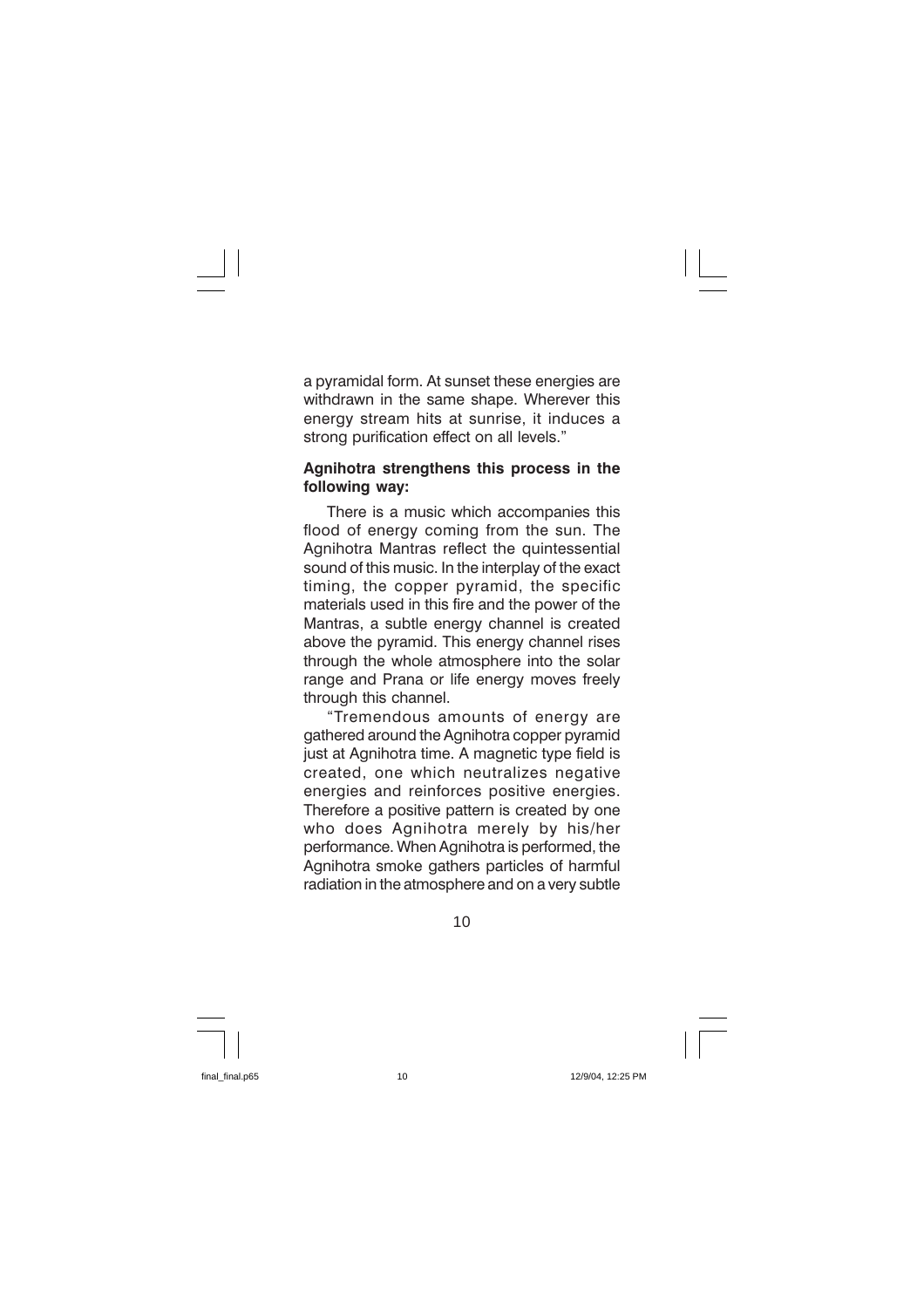level neutralizes their radioactive effect. Nothing is destroyed, merely changed. When Agnihotra fire is burnt, there is not just energy from the fire but subtle energies are created by the rhythms and Mantras. These energies are generated or thrust into the atmosphere by fire. The pyramid is the power generator, the fire is the turbine. Also consider the quality of materials burnt wherein lies the full effect of this healing HOMA." 2

Much healing energy emanates from the Agnihotra pyramid. An aura energy field is created around all living beings in the proximity of the pyramid. This way humans, animals and plants become more resistant to disease. When the flames of the Agnihotra fire extinguish, the aura field withdraws into the ash, which is used as a hasis for folk medicines

Through regular practise of Agnihotra a positive energy pattern is created, which embraces all levels

#### This ancient knowledge also describes the effects of Agnihotra:

"If plants are placed in a room where vibrations of Agnihotra pyramid fire are

2. ibid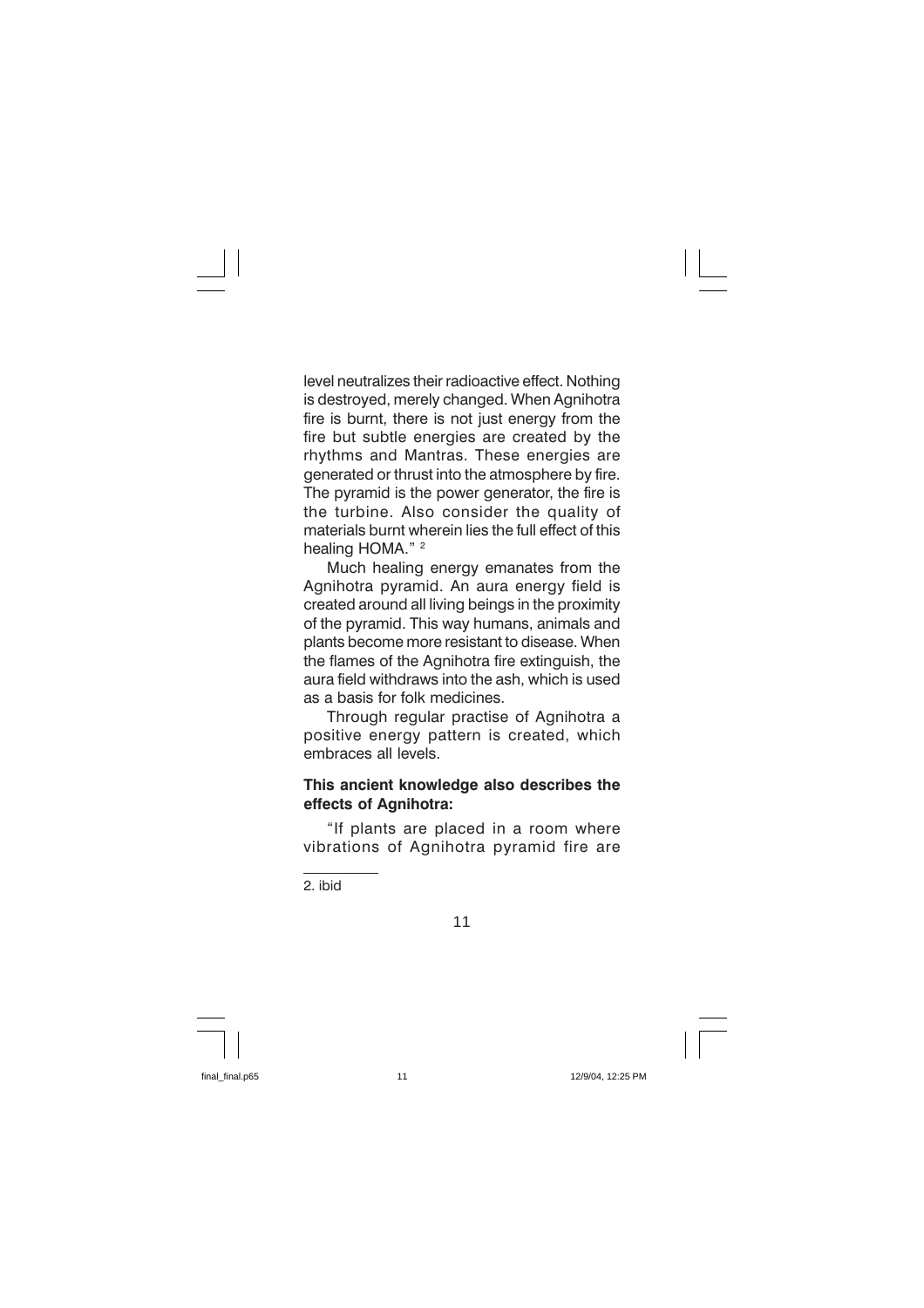maintained, one subtle enough can actually see growth, communication, etc. Plants receiving nutrition from Agnihotra atmosphere, become happy and grow well. Just as Agnihotra pyramid fire gives nourishment to plants, it also provides the same for human life and animals. By practise of Agnihotra you will notice that tension on the mind disappears and you begin to experience peace. The mind is reshaped so nicely, so delicately, so effortlessly by sitting in Agnihotra atmosphere.

"Agnihotra renews the brain cells. It revitalizes the skin. It purifies the blood. It is the holistic approach to life.

"Agnihotra has the ability to neutralize pathogenic bacteria.

"You sit at Agnihotra fire and breathe in the smoke which goes quickly into the bloodstream and lungs. This has excellent effect on the respiratory system, lungs, circulatory system, the brain and nervous system. This effect is even more so if Agnihotra ash is ingested. Thousands of people on all continents belonging to different races, languages, religions and spiritual groups who practice Agnihotra have remarked that simply by performing daily Agnihotra, (i.e. at sunrise and sunset) they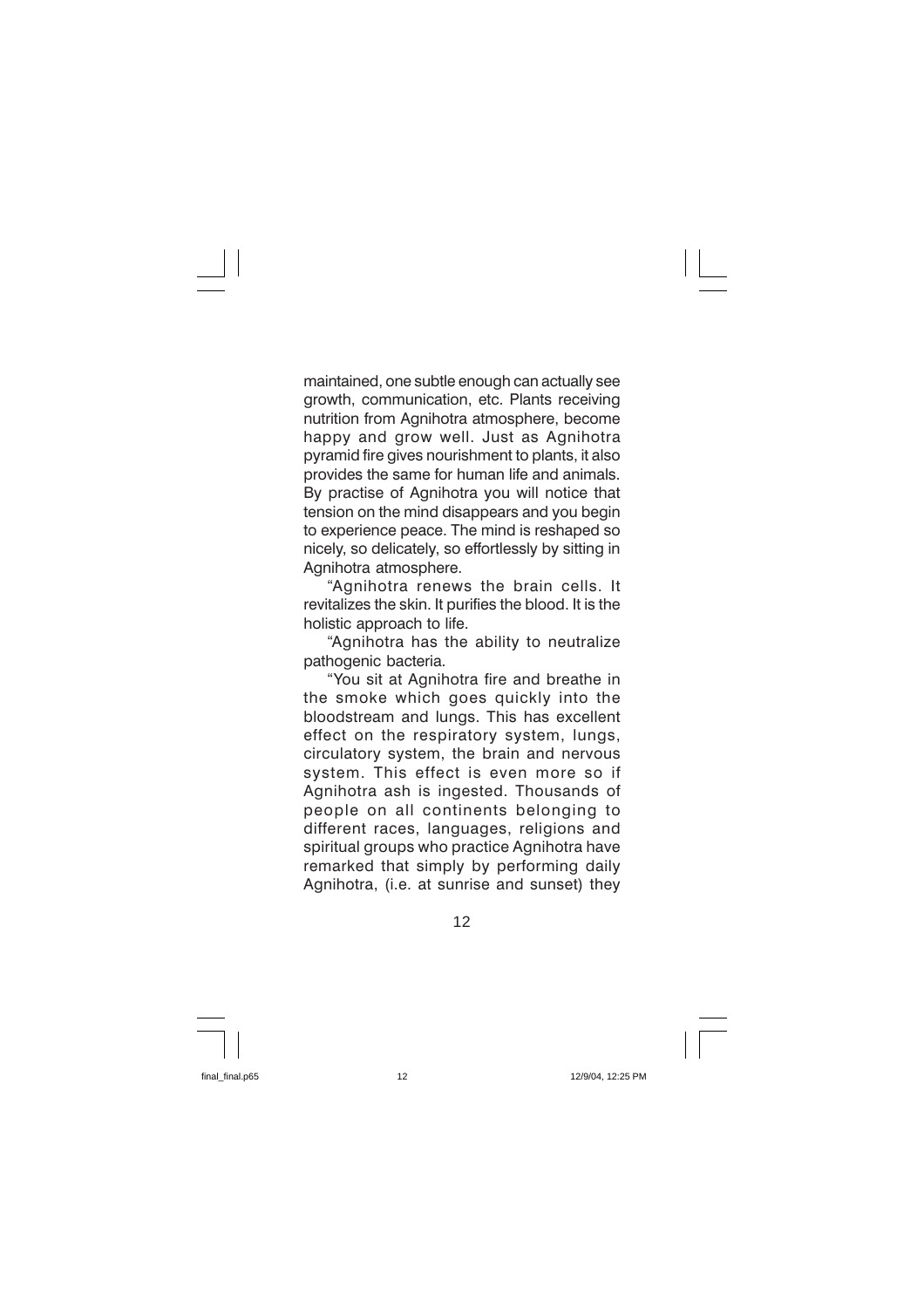feel as if a protective film surrounds them." 3

#### To perform Agnihotra the following materials are necessary:

#### **Copper pyramid**

For Agnihotra you require a copper pyramid of specific size. Copper and gold are the only materials prescribed for the pyramid. Copper and gold are conductors of subtle energies.

#### **Organic brown rice**

Organic brown rice is used for Agnihotra. Highly polished rice loses nutritional value and hence brown rice. Only unbroken pieces of rice should be used for Agnihotra. If rice is broken, the subtle energy structure is disturbed and hence it is not fit for Agnihotra healing fire.

### **Ghee (clarified butter)**

Take some unsalted butter from cow's milk which has no additives and is pure. Heat it on low heat. The solids rise to the top where they are skimmed off with a wooden spoon and thrown away. Then the remaining clear liquid butter is passed through a fine strainer (coffee

3. ibid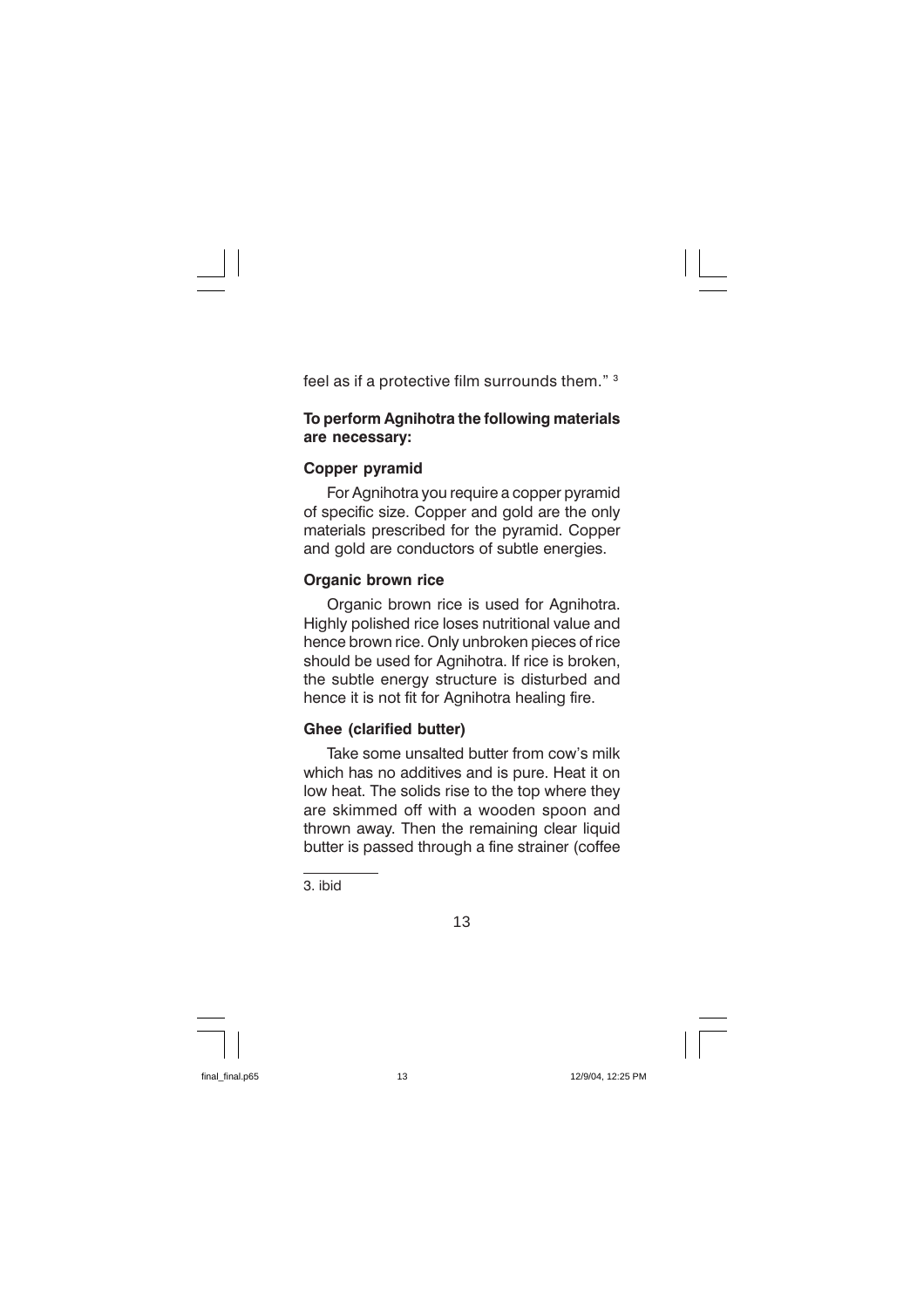filter). What passes through is clarified butter (Ghee). This can last a long time without refrigeration. Ghee is a very special medicinal substance. When used in Agnihotra fire it acts as a carrier agent for subtle energies. Powerful energy is locked in this material.

#### Dried cow dung

Take dung from male or female progeny of a cow. Make pancake like patties and dry them in the sun. Agnihotra fire is prepared using this dried cow dung.

In all ancient cultures, whether they are native Indians of North or South America. Scandinavians, Europeans, Africans or Asians, cow dung is treated as a medicinal substance with strong disinfectant qualities. When Agnihotra is performed using cow dung, ghee and rice, a combination is created which on the one hand rises into the atmosphere and neutralizes all negativity and on the other hand nurtures all life. Health is improved, plant vield increases and Mother Earth harmonizes again with the cosmos

#### **Preparation of the Agnihotra fire**

Place a flat piece of dried cow dung at the bottom of the copper pyramid. Arrange pieces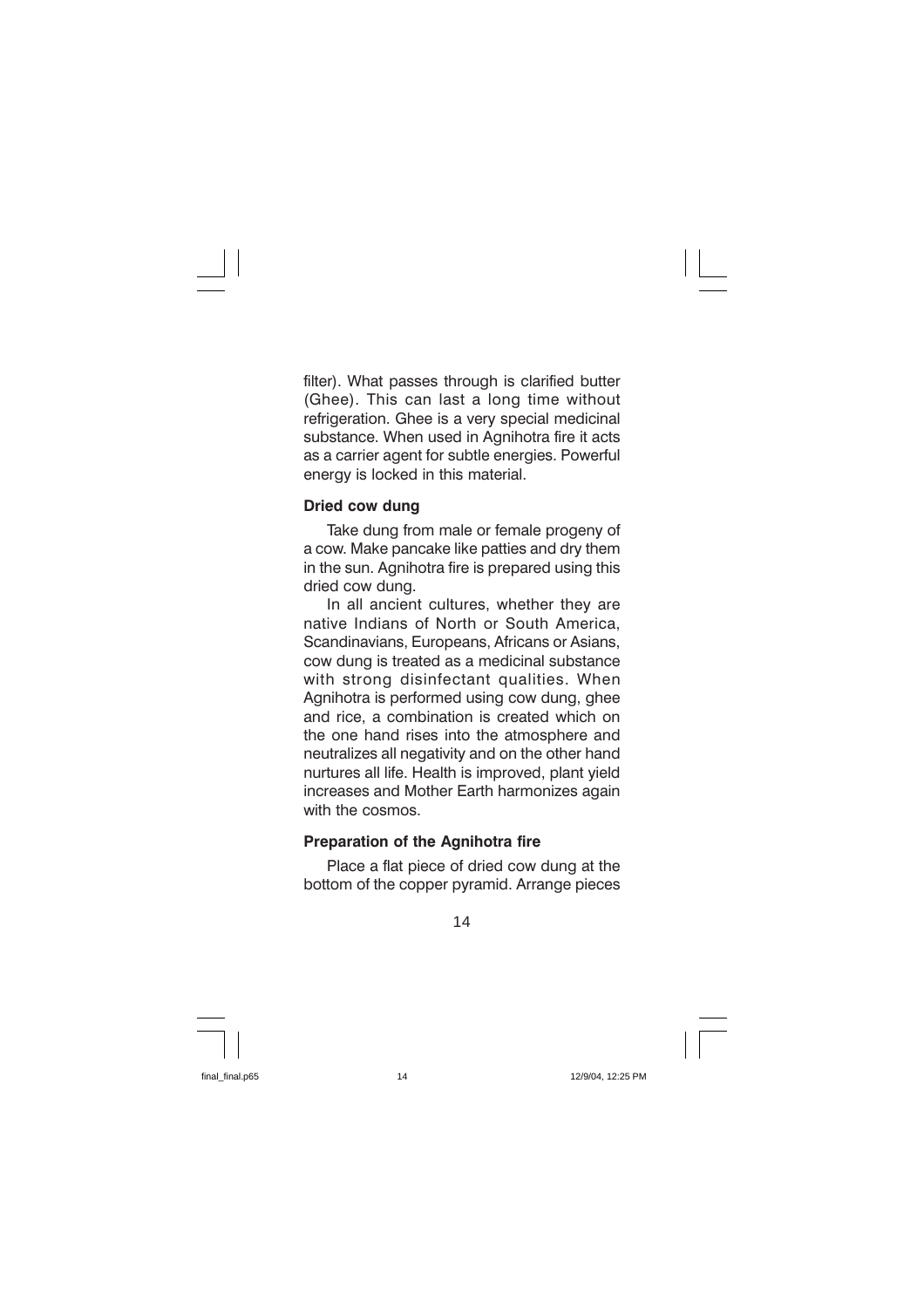of dried cow dung, which have been coated with ghee, in the pyramid in such a manner as will allow air to pass. Apply a little ghee to a small piece of cow dung and light it. Insert this lighted piece of cow dung in the pyramid. Soon all the dung in the pyramid will catch fire. You may use a hand fan to blow the air to help the flame. However, do not blow from the mouth to avoid bacteria going into the fire.

Do not use any mineral oil or similar material to start the fire. At sunrise and sunset a good flame should be ready in the pyramid.

#### **Agnihotra process**

Take a few grains of organic brown rice in a dish or in your left palm and apply a few drops of ghee to them. Exactly at sunrise utter the first Mantra and after the word SWAHA add a few grains of rice (as little as you can hold in the pinch of your fingers will suffice) to the fire. Utter the second Mantra and after the word SWAHA add the second portion of rice to the fire. This completes morning Agnihotra.

At sunset do the same by using evening Mantras. This completes evening Agnihotra. If you miss the timing it is not Agnihotra and you will not get the healing effect on the atmosphere or in the ash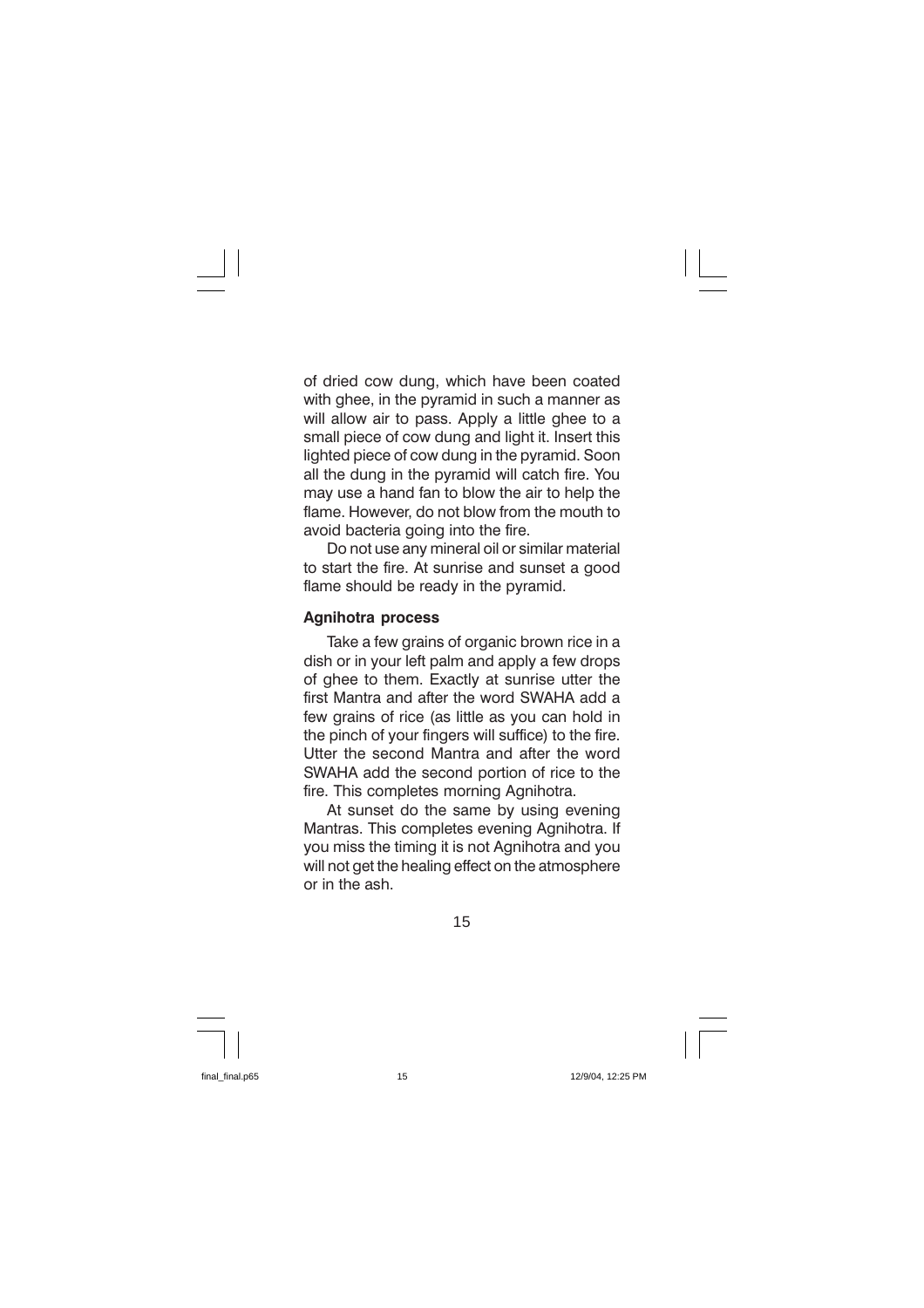Agnihotra creates a medicinal and healing atmosphere. After each Agnihotra try to spare as many minutes as you can for meditation. You can sit at least until the fire extinguishes itself. Just before the next Agnihotra collect the ash and keep it in a glass or earthen container. It can be used for plants or for making folk medicines

#### **Mantras**

Vibrations exist everywhere. It is only vibrations when you go into it. Where there is vibration there is also sound. When we do these Mantras, the sounds we utter activate these special vibrations that create a certain atmosphere or effect. Then the desired results are realized. These vibrations exist for everything, so anything can be activated, controlled or changed by Mantras.

When one with pure mind speaks the Mantra into the Agnihotra pyramid at Agnihotra time, the ash retains that energy and the healing properties of the ash become more powerful.

#### **Agnihotra HOMA Mantras**

Agnihotra is practised with the following Mantras<sup>.</sup>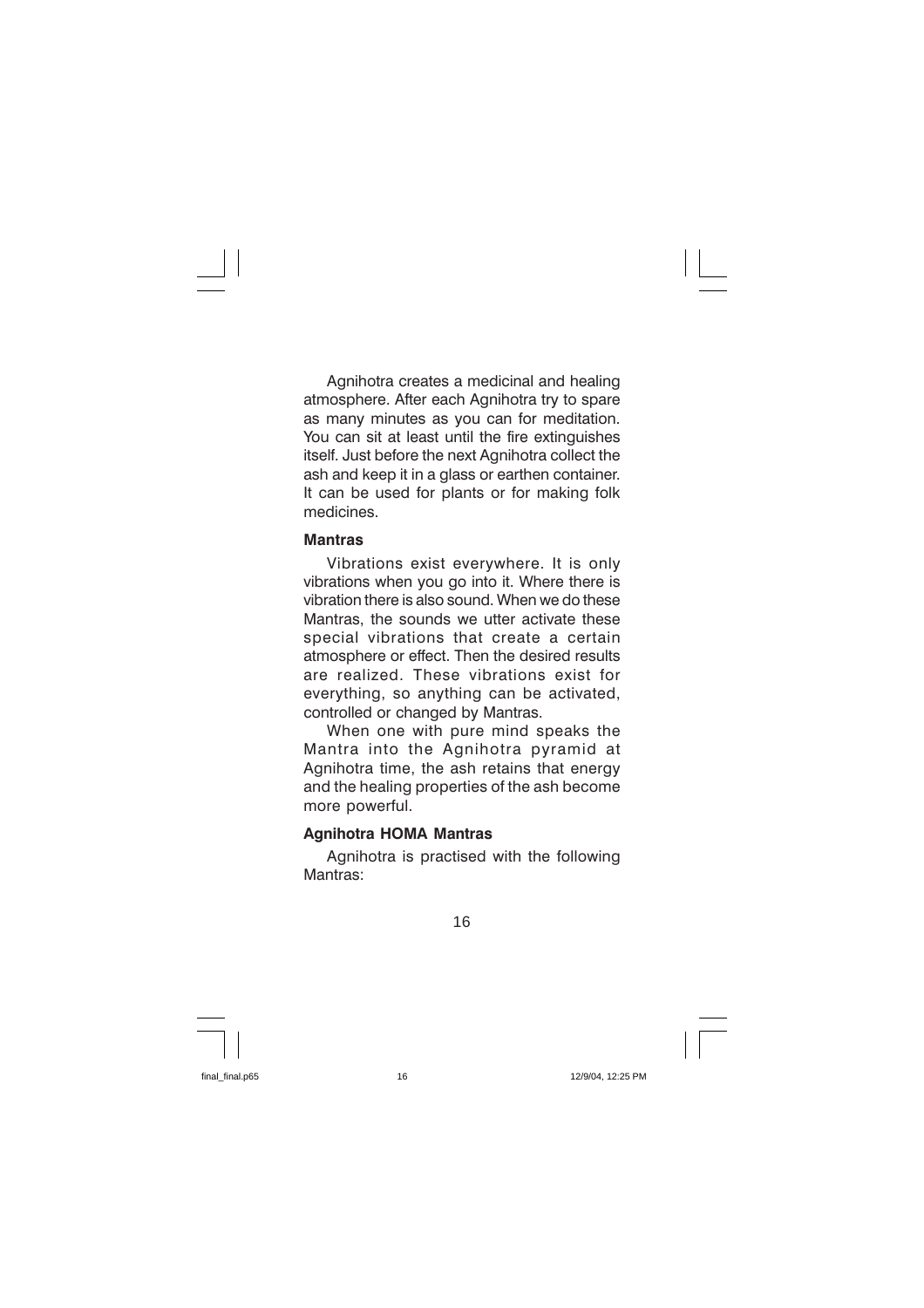### At sunrise:

- 1. Sooryâya Swâhâ (Add the first portion of rice mixed with a drop of ahee to the fire) Soorvâva Idam Na Mama
- 2. Prajâpatave Swâhâ (Add the second portion of rice mixed with a drop of ahee to the fire) Prajâpataye Idam Na Mama

This completes Agnihotra at Sunrise.

#### At sunset:

- 1. Agnaye Swâhâ (Add the first portion of rice mixed with a drop of ghee to the fire) Agnaye Idam Na Mama
- 2. Prajâpataye Swâhâ (Add the second portion of rice mixed with a drop of ghee to the fire) Prajâpataye Idam Na Mama

This completes Agnihotra at Sunset. ("â" is pronounced like "a" in "father".) These and other Mantras are available on CD.

The Agnihotra fire done in this manner is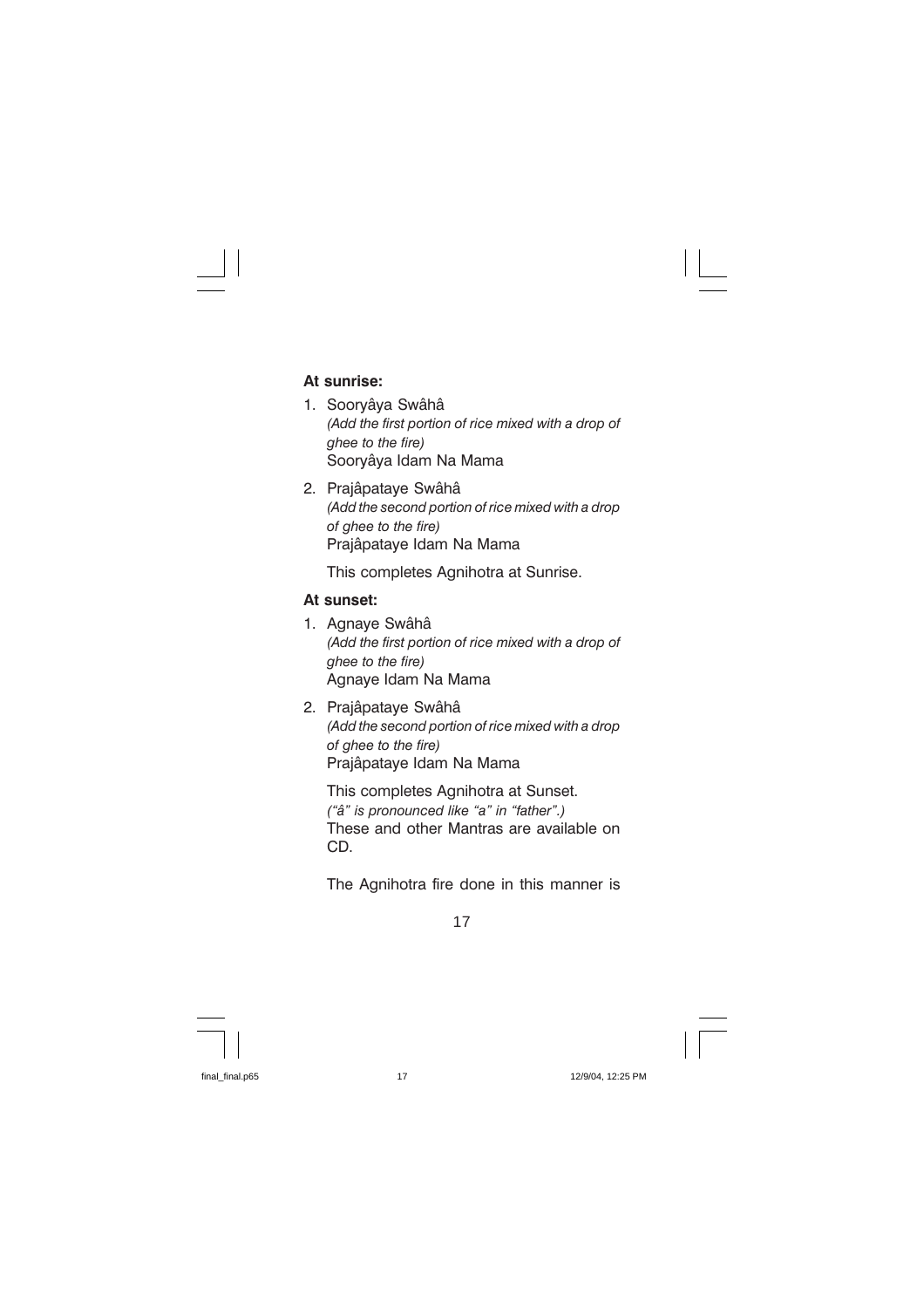described as very healing in this ancient Ayurvedic science. Based on this ancient science and with the help of my knowledge in modern pharmacy, I have developed a system of applications that has benefited thousands. You can simply utilize these or be creative and develop further applications. However, they should only be prepared with natural ingredients. Write us your experiences, so others may benefit as many others have done from the following applications.

If you are sick, your trusted doctor is the one to consult and the specialist on disease. However, at the same time you can support his efforts by strengthening your health and fortifying your immune system. It is here that you can do a lot for your own health. For that reason we want to present to you some proven Agnihotra applications.

The Agnihotra fire creates a special healing atmosphere and therefore it is of utmost importance if we want to nurture our health. Perhaps the question arises, "How can a healing atmosphere heal my body?" Perhaps we have simply forgotten just how directly we are connected with nature and how we depend upon her. Through our breath we take in a direct source of living energy. There is a big difference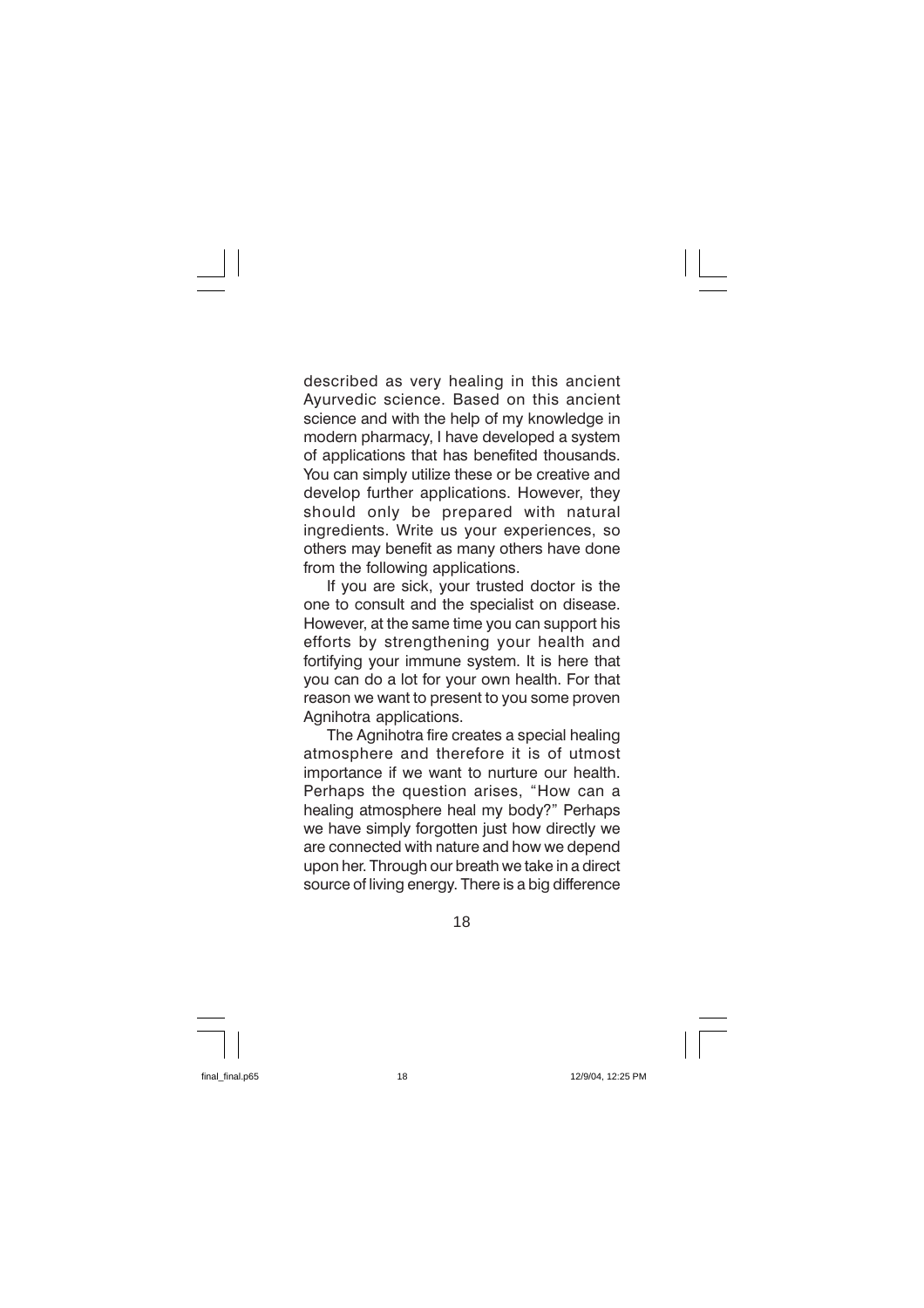between breathing contaminated air, for example, in the midst of city traffic, and breathing pure air while walking in the forest. May be through this simple illustration we can understand how pure air helps us. If I get petrol at the petrol station and then start up the motor, automatically harmful gases are created. No matter who drives the car, the result is always a harmful gas. A natural law is behind this: Wherever gas or petroleum burns toxic gases are created. The person breathing these gases suffers from corresponding effects. On the other hand, if we burn healing substances in a healing manner, no matter by whom or where, by the same natural law healing gases are created which also have a healing effect on the body. The human body gets sick due to toxic gases. Even though Agnihotra is an ancient technology, we urgently need such a healing option in our modern society because we are all exposed to contaminated and toxic atmosphere. Where can I buy bio air? I will have to produce it myself with Agnihotra and then my whole surroundings will benefit from it. My whole living environment can become healthier. full of joy and peace.

It is interesting that modern research in the medical field confirms that the happier a human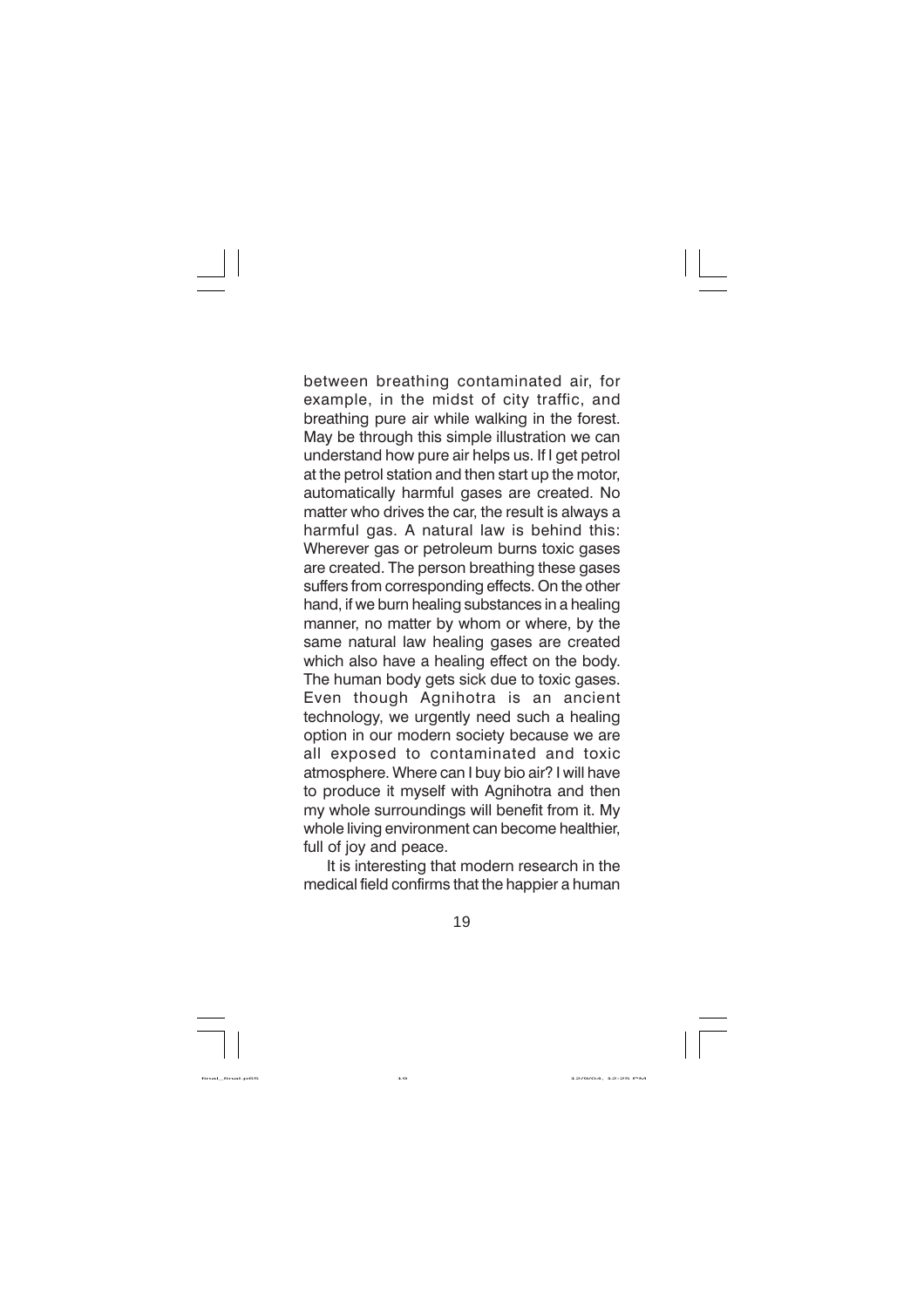being is, the more stable is his health. Happiness is important medicine for your health and by the way, your beauty. When one experiences great happiness the whole hormone system releases various substances that optimise the functions of the body. Agnihotra can help you to take advantage of this possibility.

There are continually new developments in modern medicine, such as 'chrono biology', which uses modern experiments to determine that the whole body follows special time rhythms. It has an inner clock where different cycles for health and sickness have their own special times and rhythms which are determined by nature. With Agnihotra we can adjust in a natural, optimal way to correct natural rhythms and thereby benefit our health wherever we may be.

Scientists are very excited about further research that shows how the body's cells respond to light and how health can be improved with light, sound and resonance. Agnihotra places a simple and supreme material aid into our hands, one that comes from ancient science but is hi-tech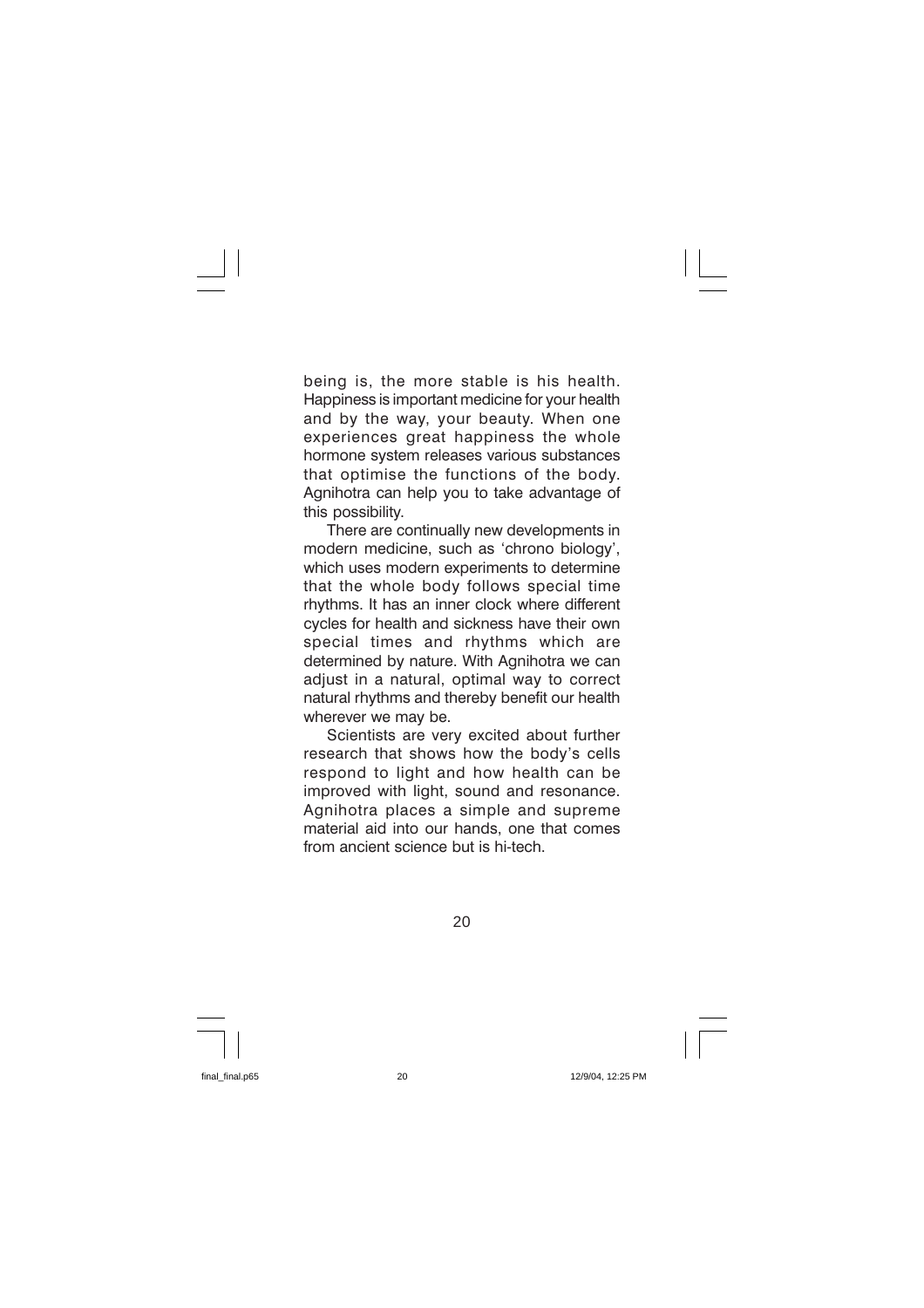# **Agnihotra Applications**

Agnihotra as given through the Vedas creates healing energies. Therefore, it is directly through the Agnihotra fire and its healing atmosphere that we have the basis for reinforcing our health.

Great benefits are derived from sitting for as many minutes as possible at the Agnihotra fire. This can be used as a direct therapy to maintain or improve one's health.

For stress and headaches, sitting peacefully 15 minutes or more in Agnihotra atmosphere has proven results. Let go of your thoughts or think about something pleasant.

For sinusitis and respiratory problems, even asthma. it has proven beneficial for many people to sit close to the Agnihotra fire and inhale the smoke like an inhalation. Do this regularly in the morning and evening for approximately 15 minutes.

For *insomnia* it has proven beneficial to practice morning and evening Agnihotra in the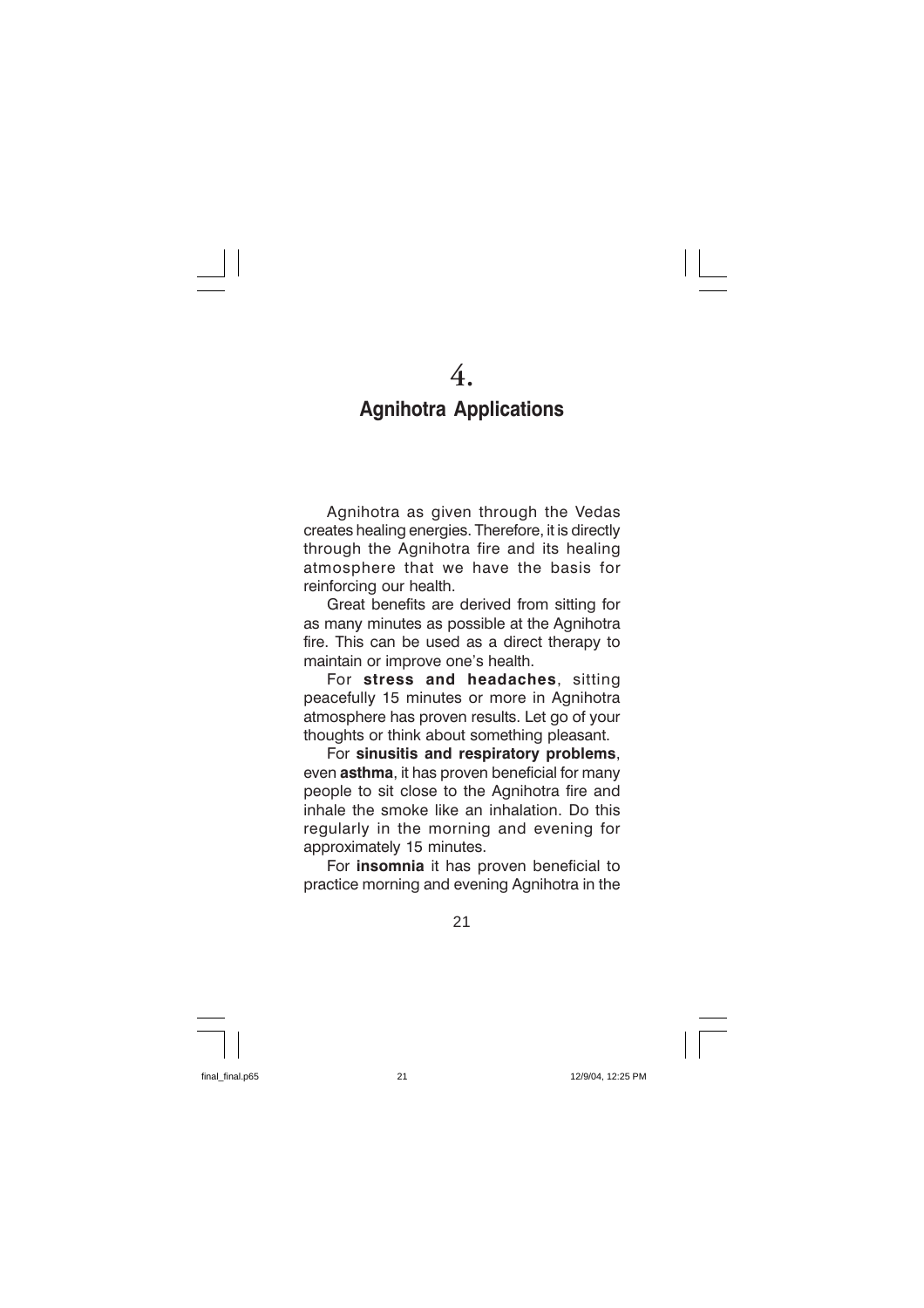bedroom. Many people have reported having a more balanced sleep and feel fitter for the new day.

With exhaustion and for improved general fitness, it has proven effective to practice Agnihotra first and then do a simple yoga exercise called 'Salute to the Sun'. Many physical exercises and breathing techniques do not possess their former effectiveness, since during the exercise the polluted air is inhaled and this puts stress on the body. But if Agnihotra is done before exercising then the original effect can be experienced.

The following can be done for depression. Practice Agnihotra at sunrise and sunset and stay in the Agnihotra atmosphere for approximately 15 minutes or more. Additionally. vou can walk outside in daylight before 10 am and after 4:30 pm. Morning and evening davlight possesses great healing power over the various bodily systems. Generally, it supports the functioning of the body and promotes health in sick or healthy people. It is in many ways a direct healing tool. Combined with Agnihotra we once again receive the original healing power of daylight.

Hyperactive children: Many parents have experienced tremendous help practicing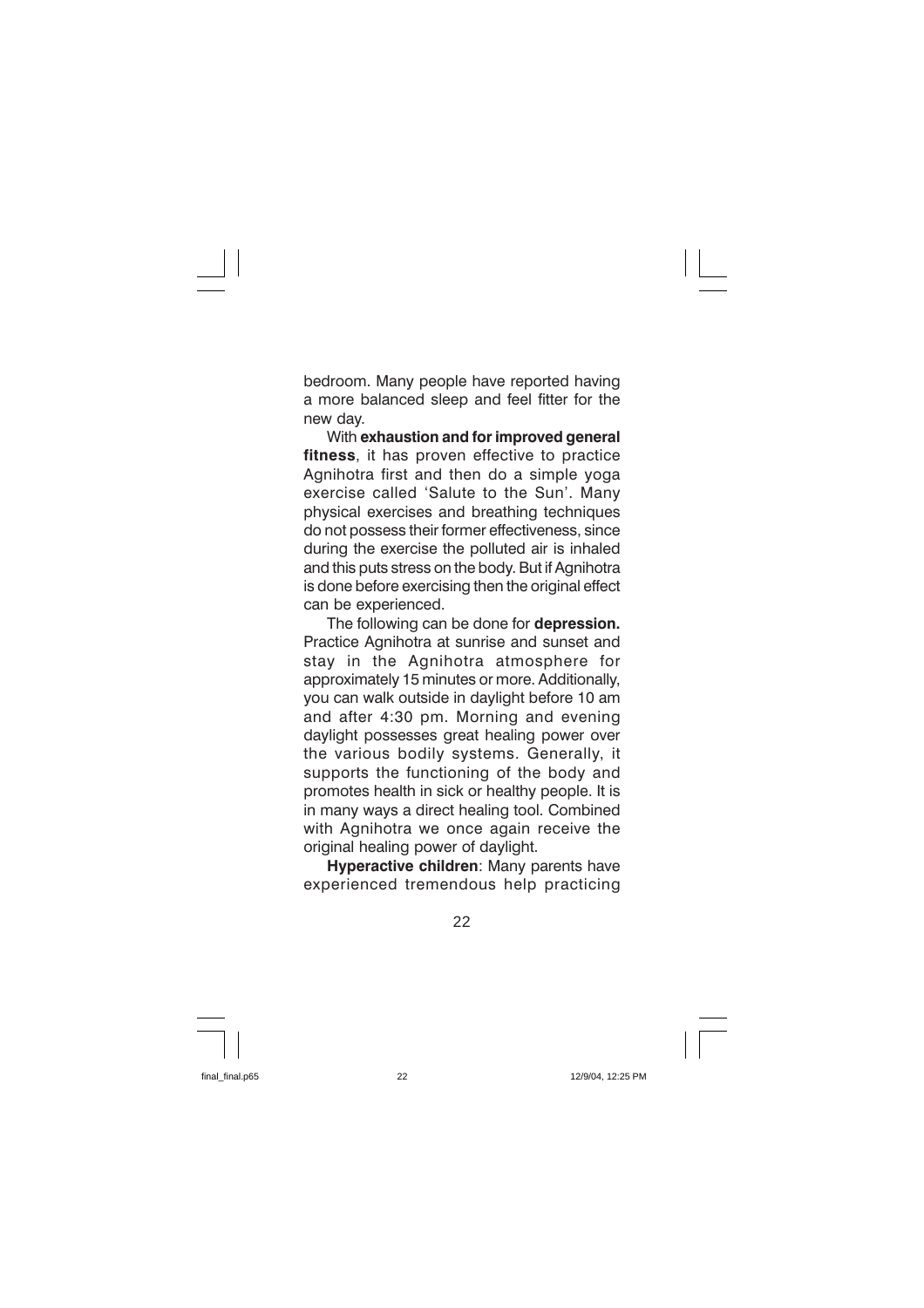morning and evening Agnihotra in the room where the child sleeps. Depending on the Agnihotra timings, the child can sit near the fire, play something quietly or be asleep. During sleep the child gets rest and sleep, which is needed for a more balanced day.

Sadness in old age: It is hard to find some helpful biological treatments for sadness in old age. You can try the following: Practice Agnihotra in the morning and evening or ask someone to do it for you. Drink St. John's Wort tea and sit every morning outside for at least thirty minutes or if possible walk the same amount of time. Do this before 10 am or after 4:30 pm. Think about how you can make somebody happy. It is very simple. May be you can lovingly greet a stranger, or give someone a flower from your walk? Anything that may bring happiness to someone. This friendly action makes you feel better. You can also improve your feelings towards life with a liver detox.

Agnihotra and light therapy: Generally one will notice that any kind of light therapy gives better results when daily, morning and evening Agnihotra, is practised. Independently of whether the complete spectrum of daylight or only certain colours are applied in therapy, you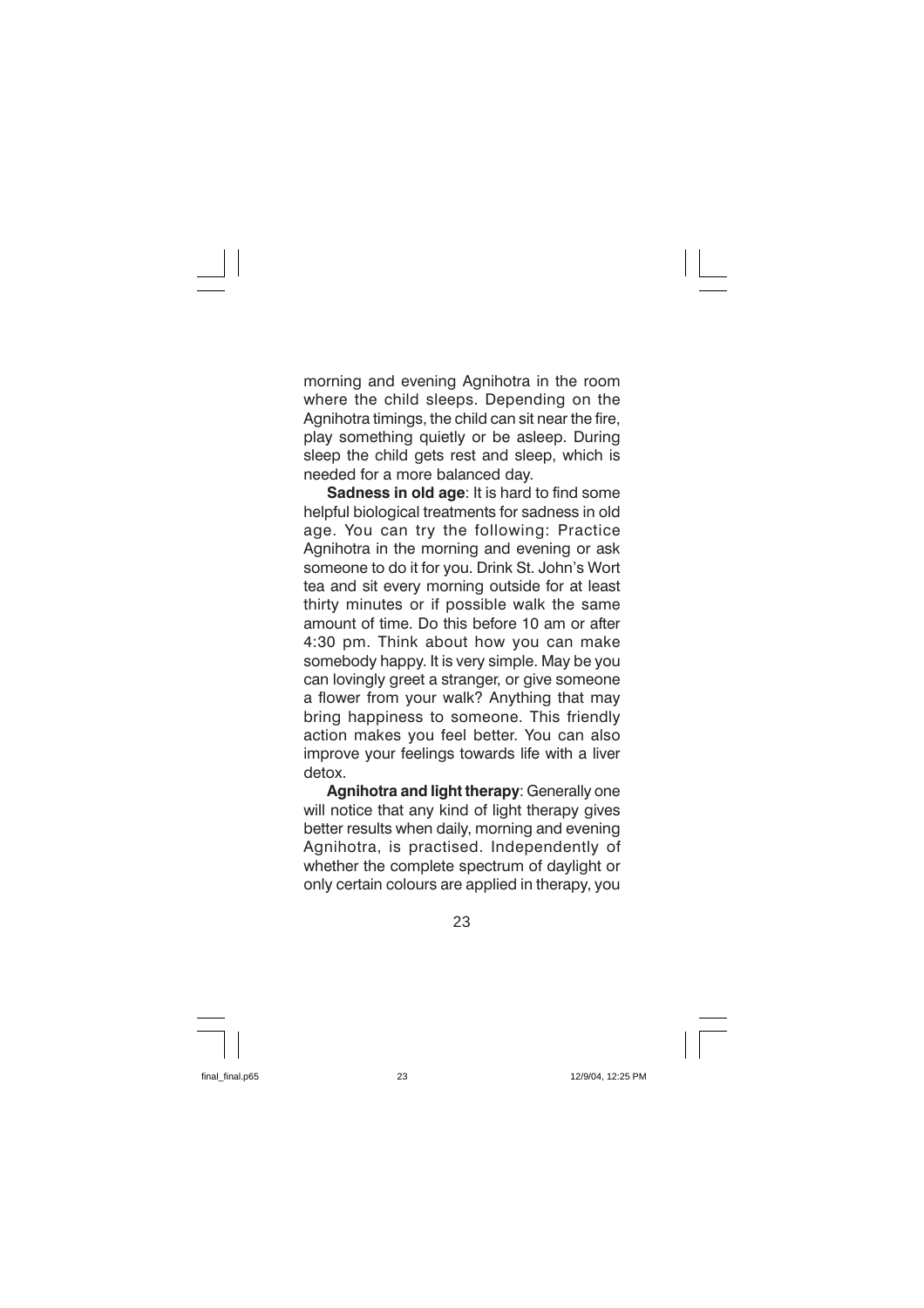can always benefit from the fact that Agnihotra allows the light to shine through a healed and healing atmosphere, enabling the light to give its optimum effect for wellbeing.

Aroma therapy can be supported with Agnihotra since atmosphere is the transport medium for all fragrances. If you do Agnihotra first and then use the fragrance of your choice, the body can better assimilate its effect.

Agnihotra can be used in plant medicine excellently. If Agnihotra is performed in the morning and evening close to where medicinal plants grow, the healing properties of the plants and essential oils increase, making them more potent in their medicinal action.

In stone medicine you can try the following: Place your healing stones, gems or jewellery beside the Agnihotra pyramid and then perform Agnihotra. After the fire is extinguished you can use the stones and gems as usual. Many have experienced that the healing power of the stones increases.

Agnihotra is excellent for the health of animals. Maybe you have a pet, or raise cattle on a farm. No matter what animal or what size. your darling will always benefit from Agnihotra atmosphere as well as from the Agnihotra ash. Additionally you can add Agnihotra ash powder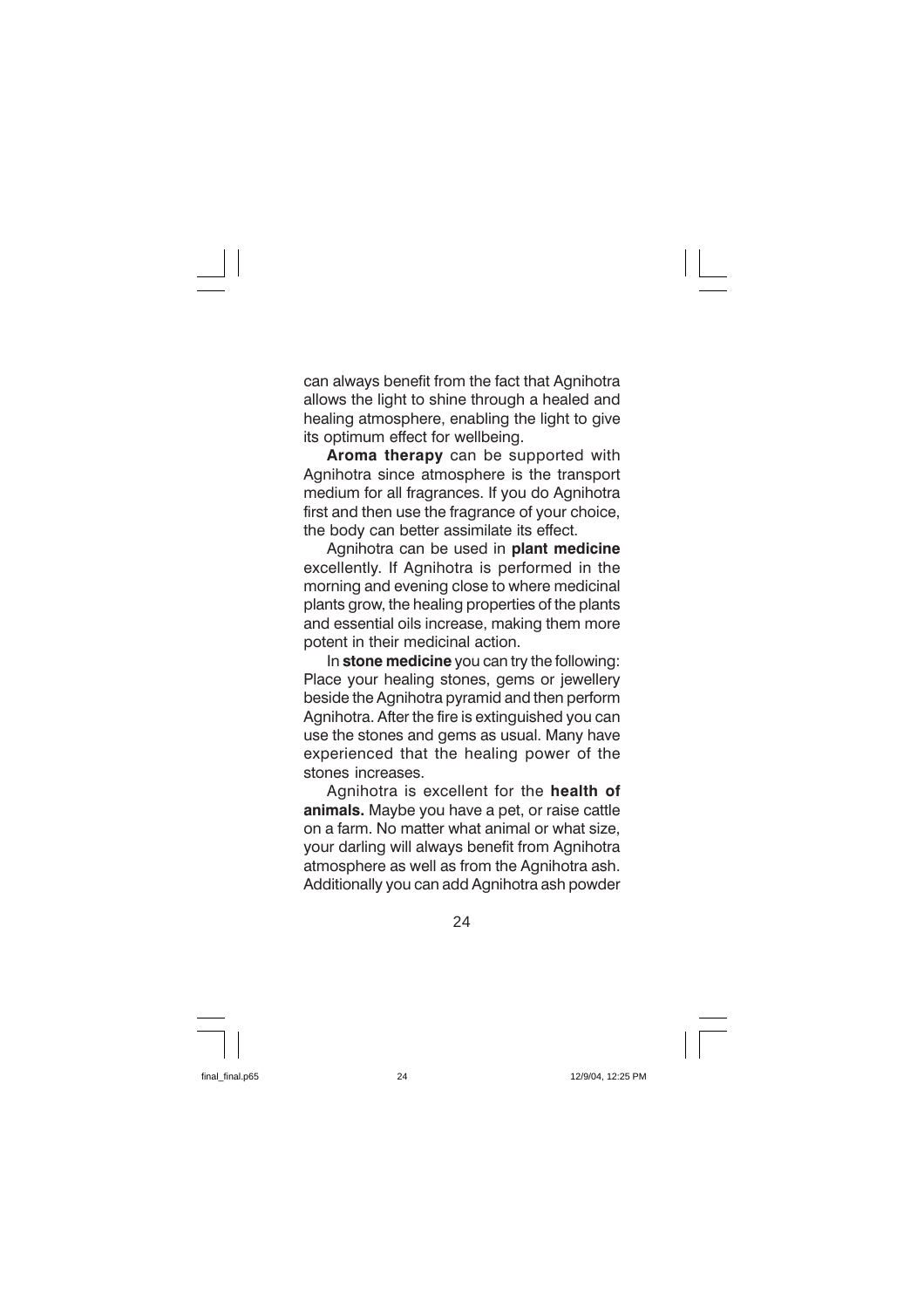into the feed or drinking water, sprinkle it on wounds, etc. This will directly contribute to their better health.

In all these applications to strengthen and balance health with the Agnihotra fire, the effect can be intensified by also using the Agnihotra ash. In the next chapter you will find some examples of applications. This means you can perform Agnihotra and in addition apply the Agnihotra ash. The cost is minimal.

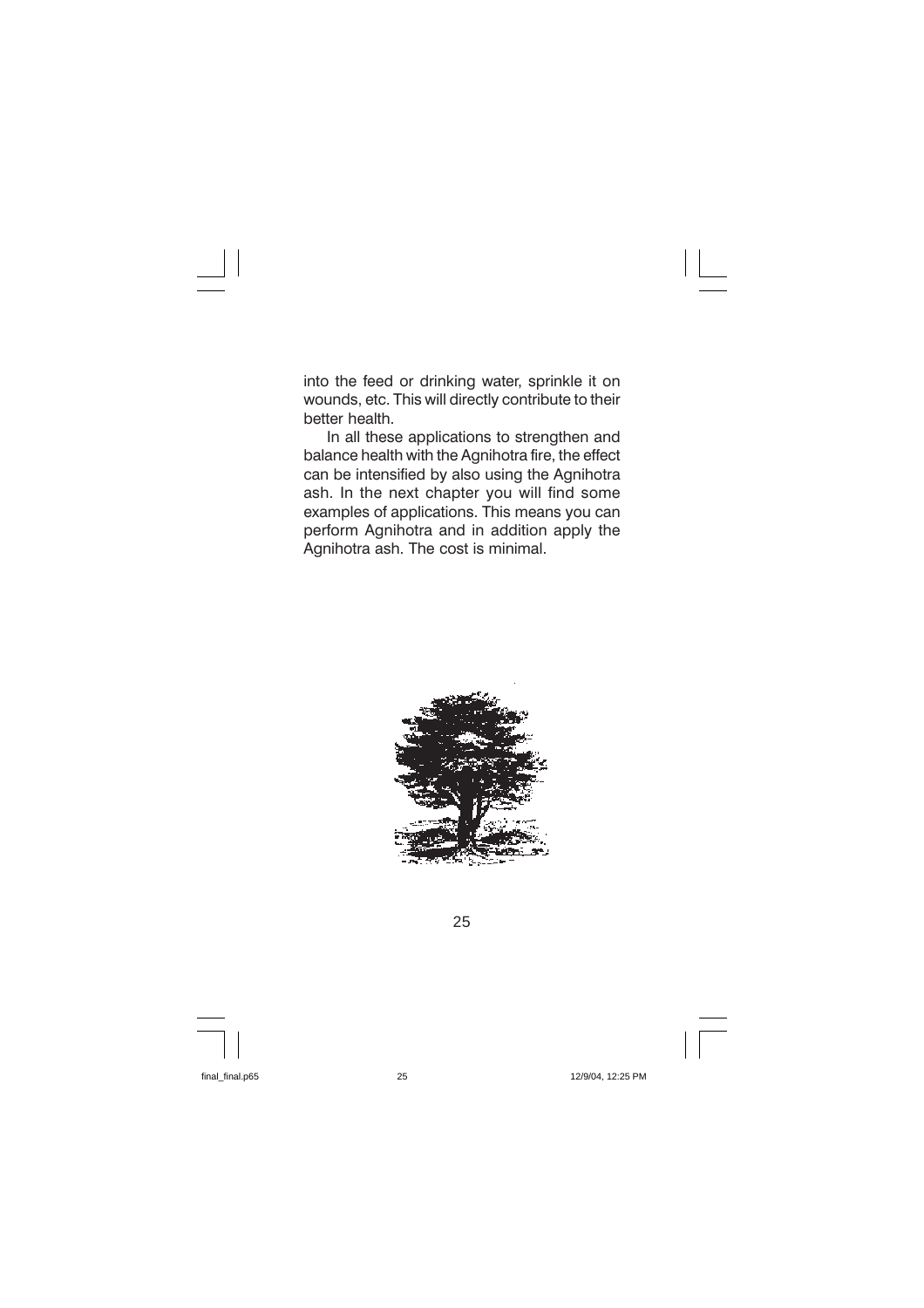### **Agnihotra Ash Preparations**

In the ancient science of life, i.e. Ayurveda, it is mentioned that the healing effect of the Agnihotra fire is locked in the Agnihotra ash. Therefore its effect is available in the form of Agnihotra ash. Agnihotra ash cannot be bought or sold, as everyone practices his own Agnihotra and can use the resulting ash for simple applications. Below you will find a number of possibilities for its use but you can be creative and develop your own applications. Homa Therapy uses only natural As substances, please also use only natural substances with Agnihotra ash in your recipes. We would be happy to receive any feedback about your successes so that they can be shared with others who are looking for help.

You can prepare these and many other Agnihotra Ash medicines vourself.

#### **Agnihotra Ash:**

The simplest way to use the Agnihotra ash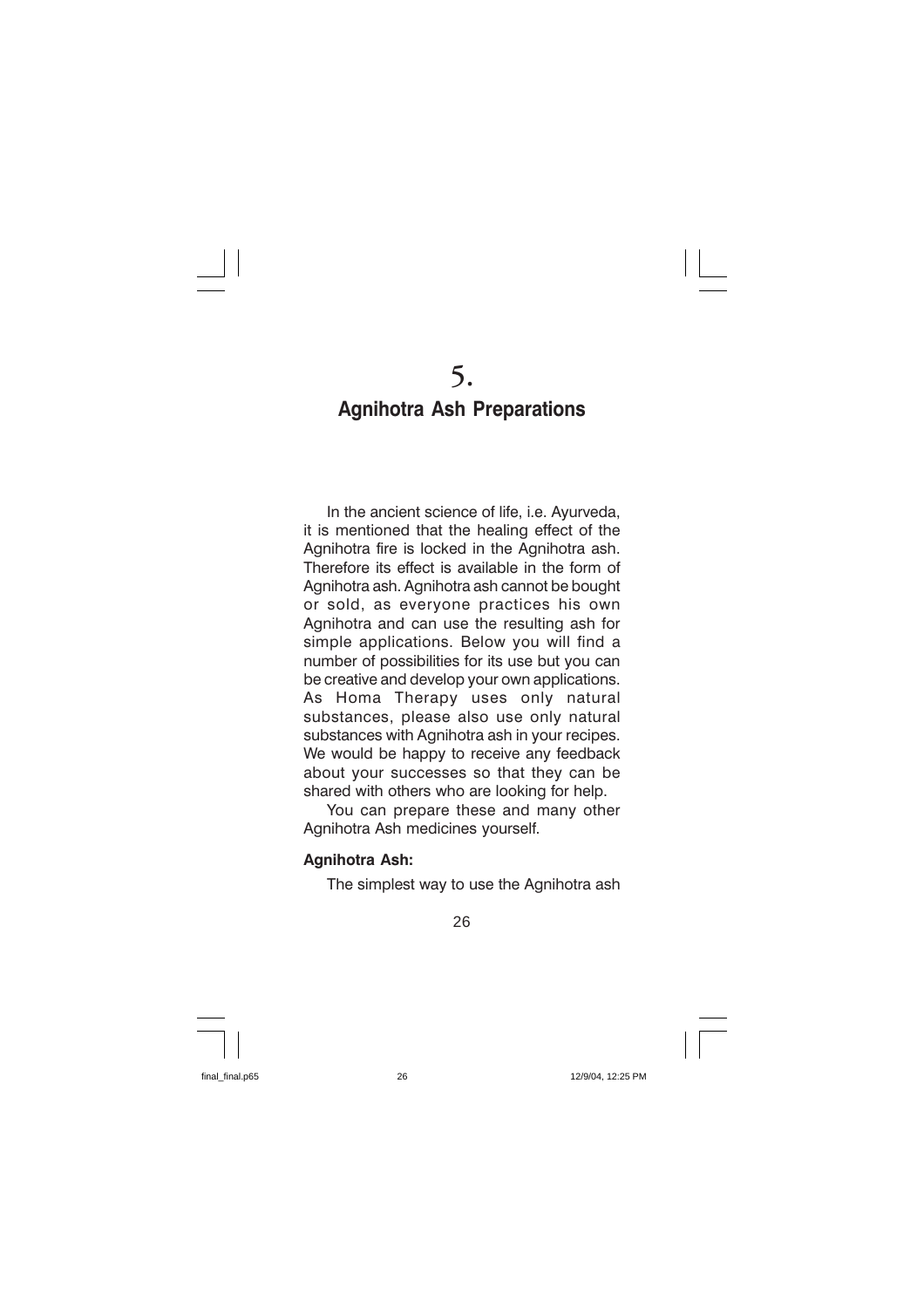is in pure powder form. In order to have a fine, readily usable powder, pass the Agnihotra ash through a fine sieve, such as a tea strainer. It is easy to shake the Agnihotra ash through such a sieve or strainer and you will then have a fine Agnihotra ash powder. The bigger, harder parts that remain in the strainer can be given to plants or put into water sources like rivers or lakes. All water sources will be grateful for these healing energies. They can also be put into the compost pile to energize the soil. Wherever Agnihotra ash is placed it gives healing energy.

The fine Agnihotra ash obtained in this way is the basis for all the following applications. It can be used in this form as a healing powder on wounds, insect bites, eczema, skin irritations, burns, blisters, fungal infections, suppurating wounds, open leg wounds, sinusitis, cuts, bruises and all kinds of skin problems. Many people take a pinch of Agnihotra ash orally three times a day with marvellous results. They feel stronger and their bodies detoxify. According to ancient science, taking the ash is the only thing that counteracts radioactivity. You can do your own experiments: for example add ash to water, yoghurt, muesli,  $etc.$ 

With this Agnihotra ash powder you can try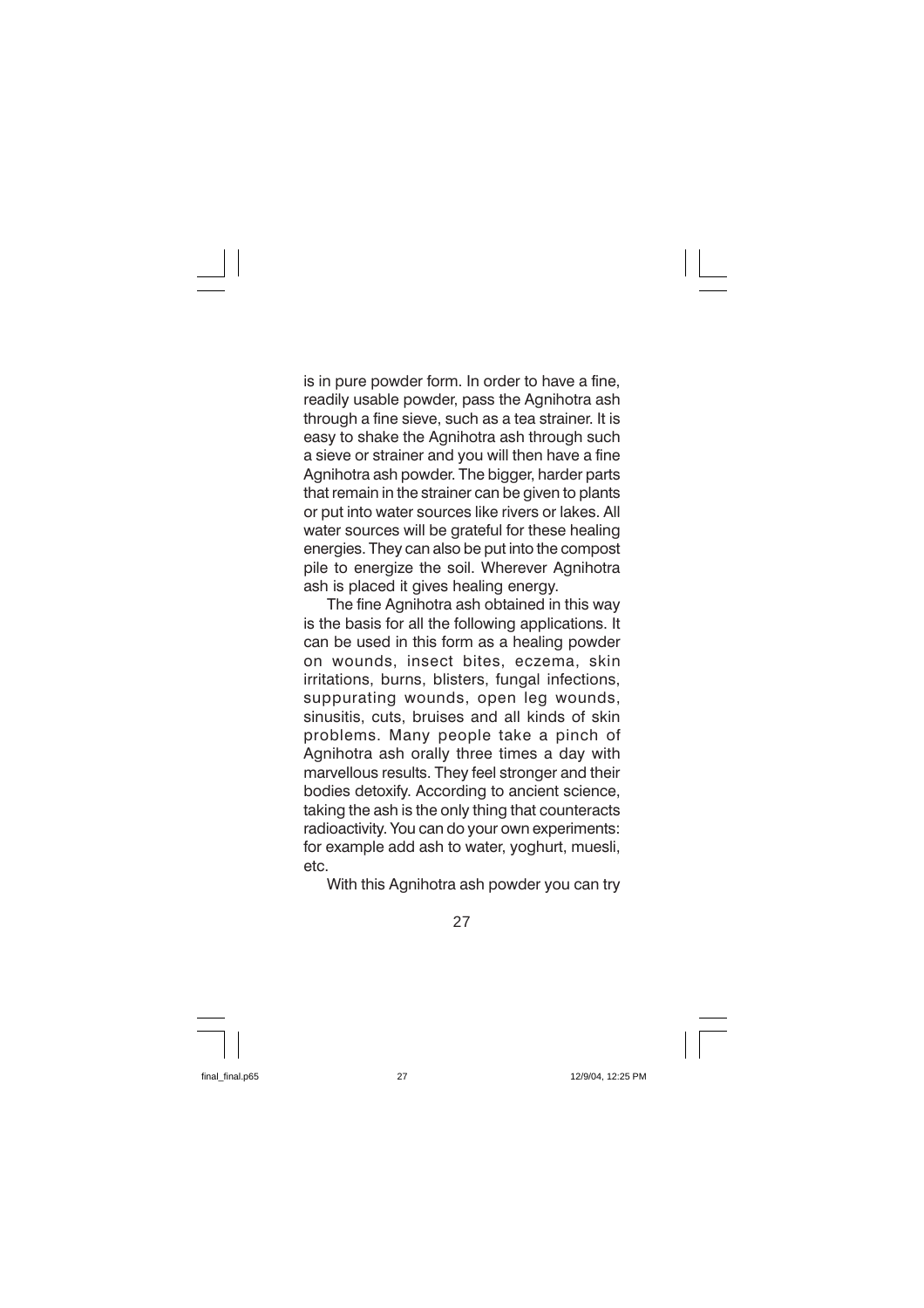out many things: You can put a tablespoon full of Agnihotra ash powder into the bath for a special energy bath. You can put a pinch of Agnihotra ash powder in your body lotion, body oil or facial water so that the magnificent effects of Agnihotra ash are readily available. If you do not use any body care product, you can always put some Agnihotra ash powder in almond or olive oil and so create body oil full of energy.

You can also use Agnihotra ash powder combination with other natural in substances

#### Agnihotra ointment:

Mix powdered Agnihotra ash with ghee (clarified unsalted cow's butter). Ghee is an excellent transport medium carrying the subtle healing substances to the exact location of the disease. In a vessel suitable for preparing ointments, mix one part Agnihotra powder with nine parts ghee by weight. Agnihotra ointment is used externally for all kinds of skin problems. inflammations, eczema, scars, dry skin, etc. It is used internally for example for heart conditions, kidnev problems. etc. Simultaneously rub the ointment externally over the affected organs like the heart or kidneys.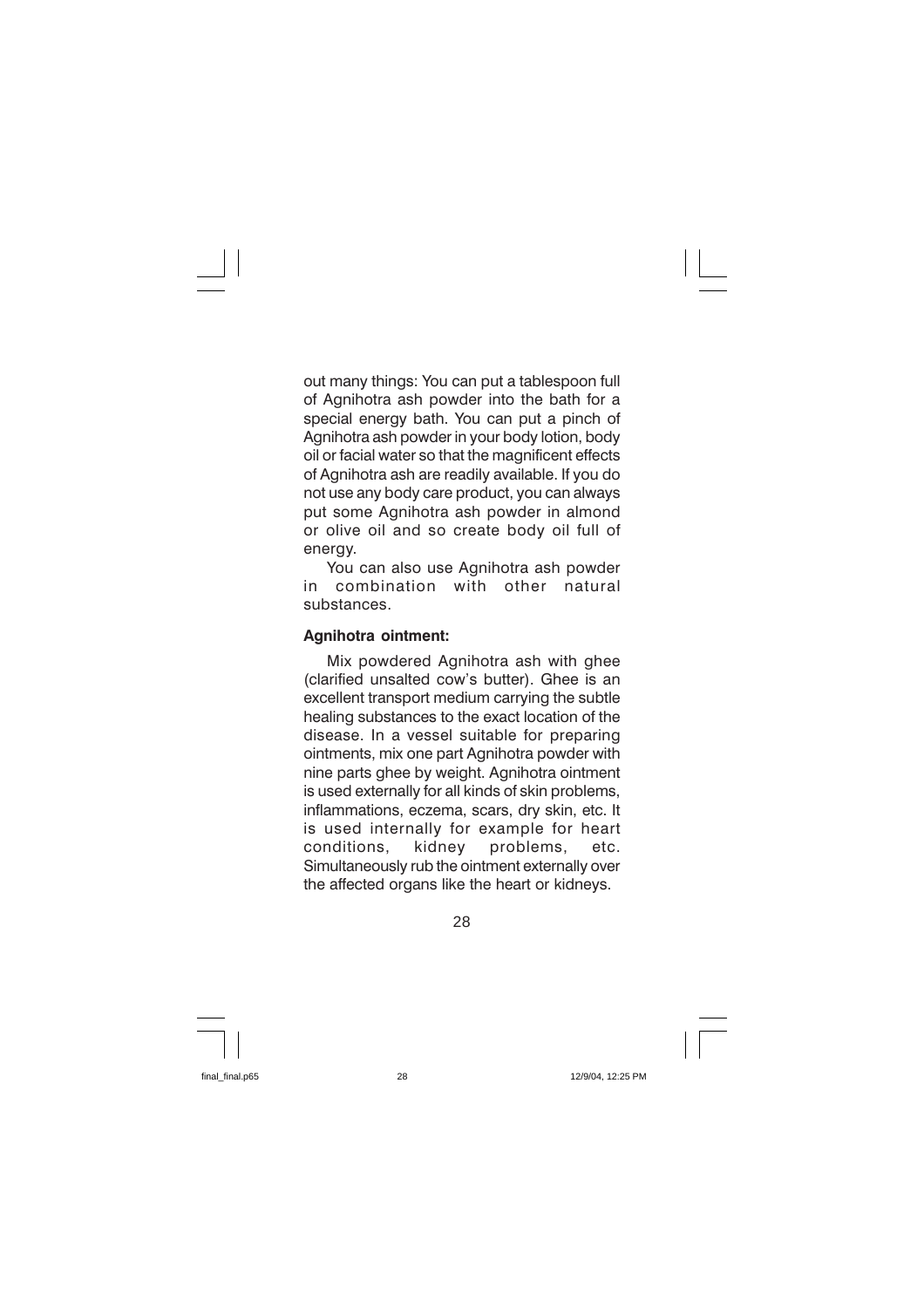#### Agnihotra cream:

Combine one part ghee with three parts pure spring or well water by volume. Knead together in a pure copper vessel with the palm of your right hand until the ghee absorbs some of the water. Discard the excess water and add again three parts pure water to the ghee. Repeat this process at least fifteen times. Then combine one part Agnihotra powder with nine parts of this water-ghee emulsion in a vessel suitable for preparing ointments. This cream may be used internally or externally and has a profound effect.

#### Agnihotra eye drops:

Agnihotra eye drops need to be prepared anew daily. Mix one part Agnihotra powder with ten parts distilled water. This mixture has to be boiled on a low flame for 10 minutes. Afterwards pass the mixture through filter paper, triple folded fine mesh cheesecloth or something similar. The patient may put one drop of the filtered solution into each corner of the eve and rub one drop into the skin beneath the eve several times a day.

#### **Agnihotra suppositories:**

Combine seventeen parts Agnihotra ash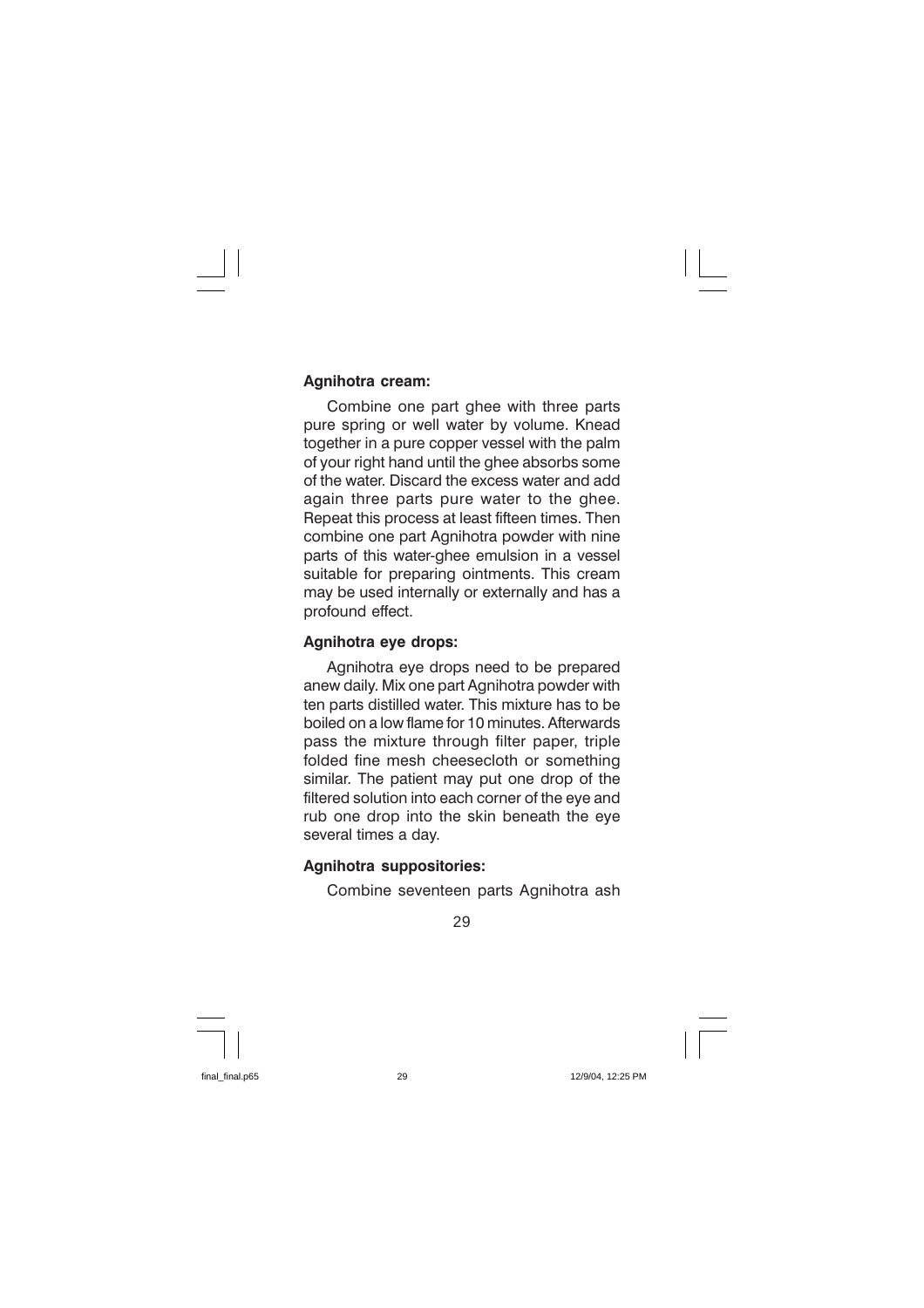powder with ninety-five parts ghee. Heat the mixture until well blended and pour into molds. Solidify in the refrigerator. When necessary it can be cut into a suppository shape and inserted.

#### Agnihotra inhalation:

Put one teaspoon of Agnihotra ash powder into a pot of boiling water. Retrieve from the stove. Then the patient should keep his head directly above the pot and deeply inhale the steam. To concentrate the steam, the patient should put a thick towel over his head and pot.

#### **Agnihotra compress:**

Put one tablespoon of Agnihotra ash into one litre of water. Now take a piece of cloth, gauze or cotton and soak it with this Agnihotra ash water and place it on the affected area of the body. Place a terry towel on top in order to catch excessive moisture, and leave the Agnihotra compress on for 10-15 minutes. Then repeat the process again. Agnihotra compresses can be applied with cold water for a cooling effect on such problems as sprained ankle, headache, calf-wrap for fever, neck wrap for sore throat, angina, contusions and sport injuries etc. But it can also be used with hot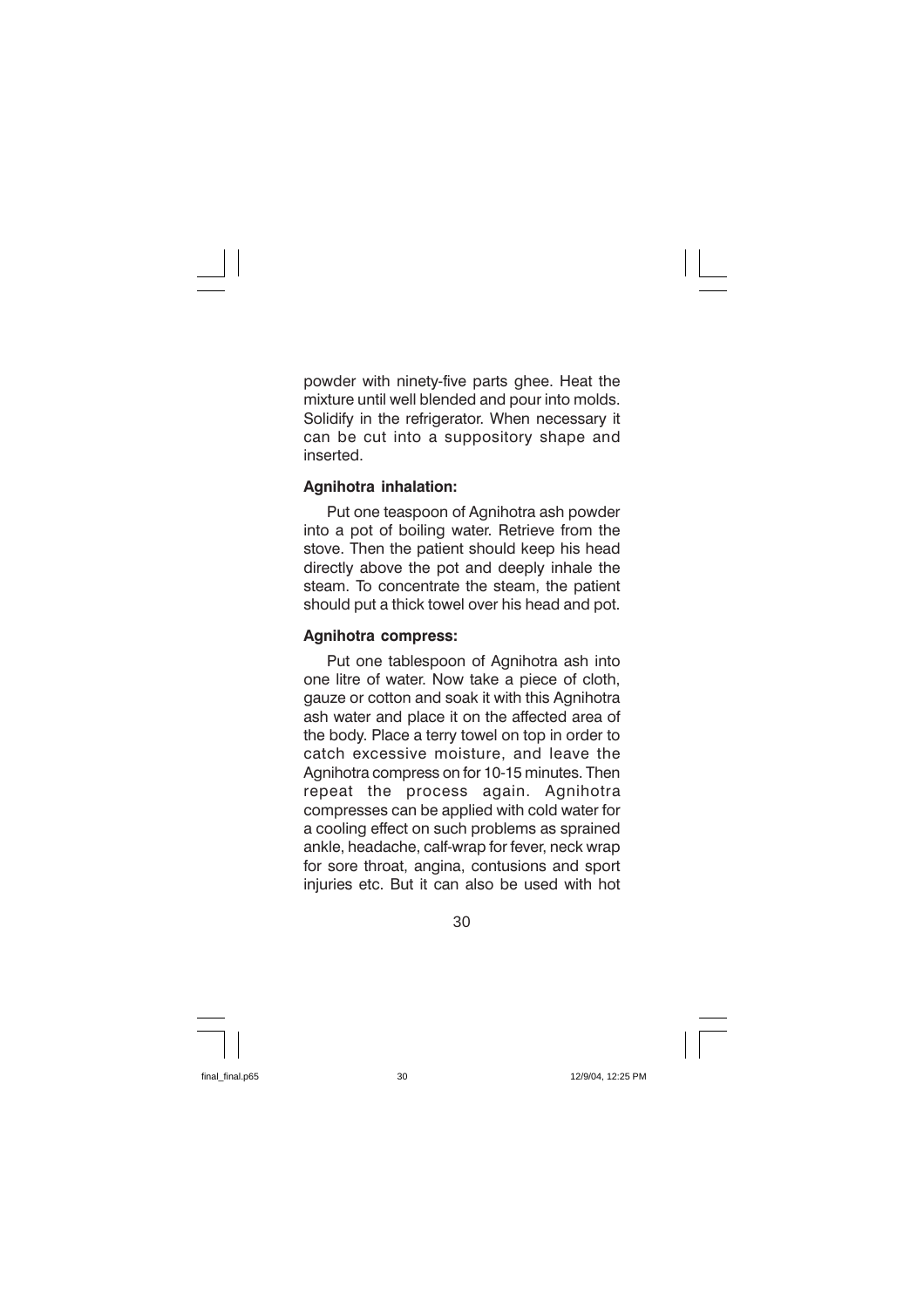water (as hot as is comfortable) when warmth is needed e.g. liver and gall bladder problems, back pains, heart troubles, etc.

#### Agnihotra yoghurt tamponade:

Soak a tampon with yoghurt and sprinkle half a teaspoon of Agnihotra ash powder over it. Use the tampon as you would normally during a woman's period. This can be applied 2-3 times a day and has proven to be effective in irritations and fungal infections of the female organs. This treatment is especially useful when combining the yoghurt tamponade with the eating of yoghurt mixed with Agnihotra ash 1-3 times a day. The body then receives extra healing.

#### Agnihotra cough syrup:

Mix the juice from one lemon with 2 tablespoons of honey and half a teaspoon of Agnihotra ash powder in half a cup of boiled water. Take one dessert spoon of this mixture every hour.

#### Agnihotra horsetail treatment:

Take 5 teaspoons of horsetail (Equisetum arvense) and 1 teaspoon of Agnihotra ash powder in 1 litre of water and boil for 10 minutes. Then filter the horsetail tea and drink whenever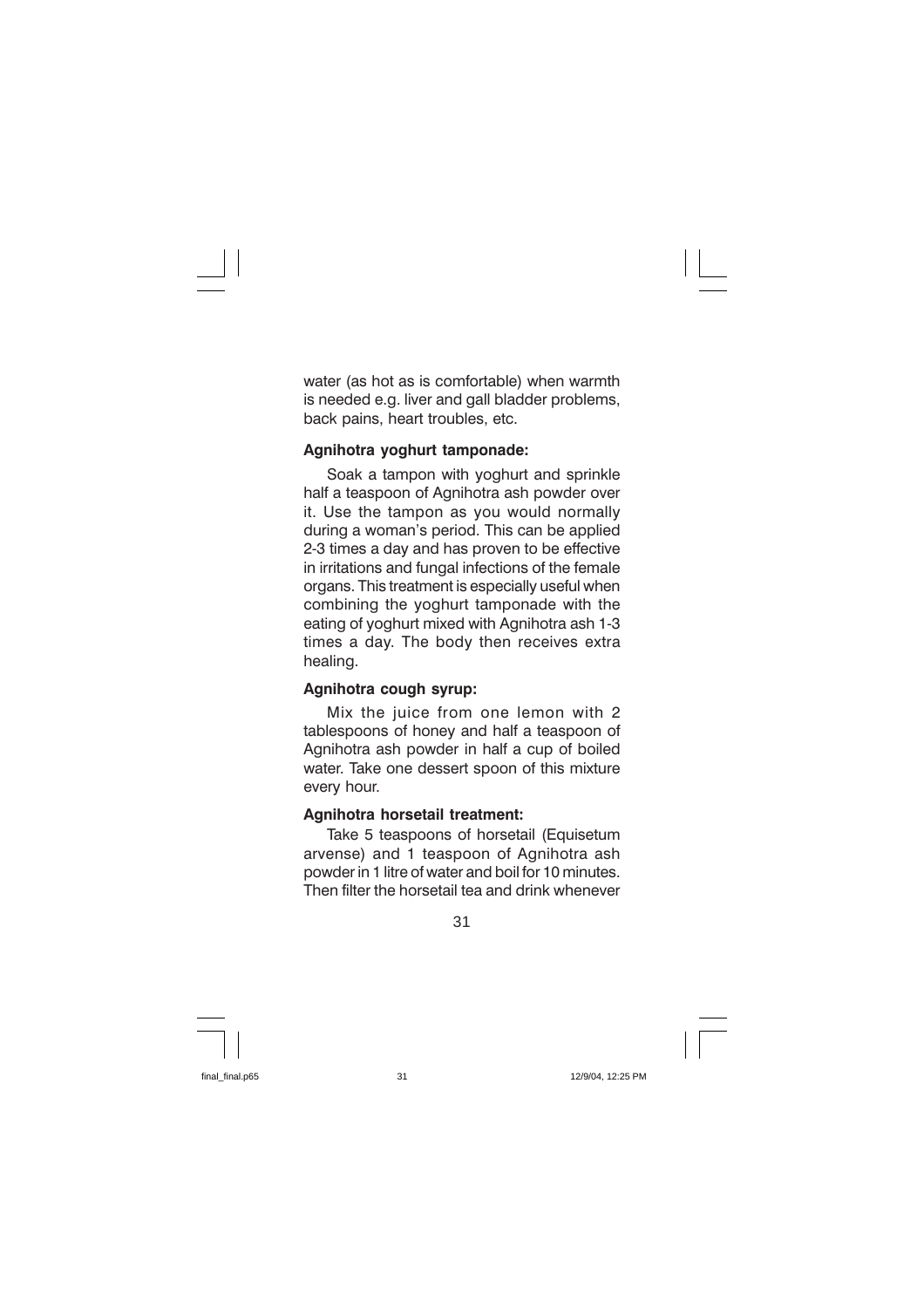you feel thirsty. You can use the filtered horsetail as an herbal compress 2-3 times a day on the affected body part. You can also use the tea externally for scalp problems, etc.

This treatment has proven very helpful with various internal and external problems and supports your health beautifully.

#### Agnihotra cabbage wrap:

Take a cabbage (Brassica oleracea convar) leaf, remove the stem in the middle and roll it out with a bottle or a wooden rolling pin until it is bruised and the plant cells break open. Sprinkle one teaspoon of Agnihotra ash powder on one side and place this side of the leaf against the affected part. This has proven very successful for pain in the joints or other areas. After 1-2 hours remove the leaf and wash the skin with warm water to remove any toxins drawn out by the plant.

#### Agnihotra ribwort juice:

For insect bites or other skin irritations you take the leaf of the ribwort (Plantago lanceolata), squeeze the juice from the leaves of this plant over the affected area of the skin. and then add a pinch of Agnihotra ash powder. Many people have experienced fast relief with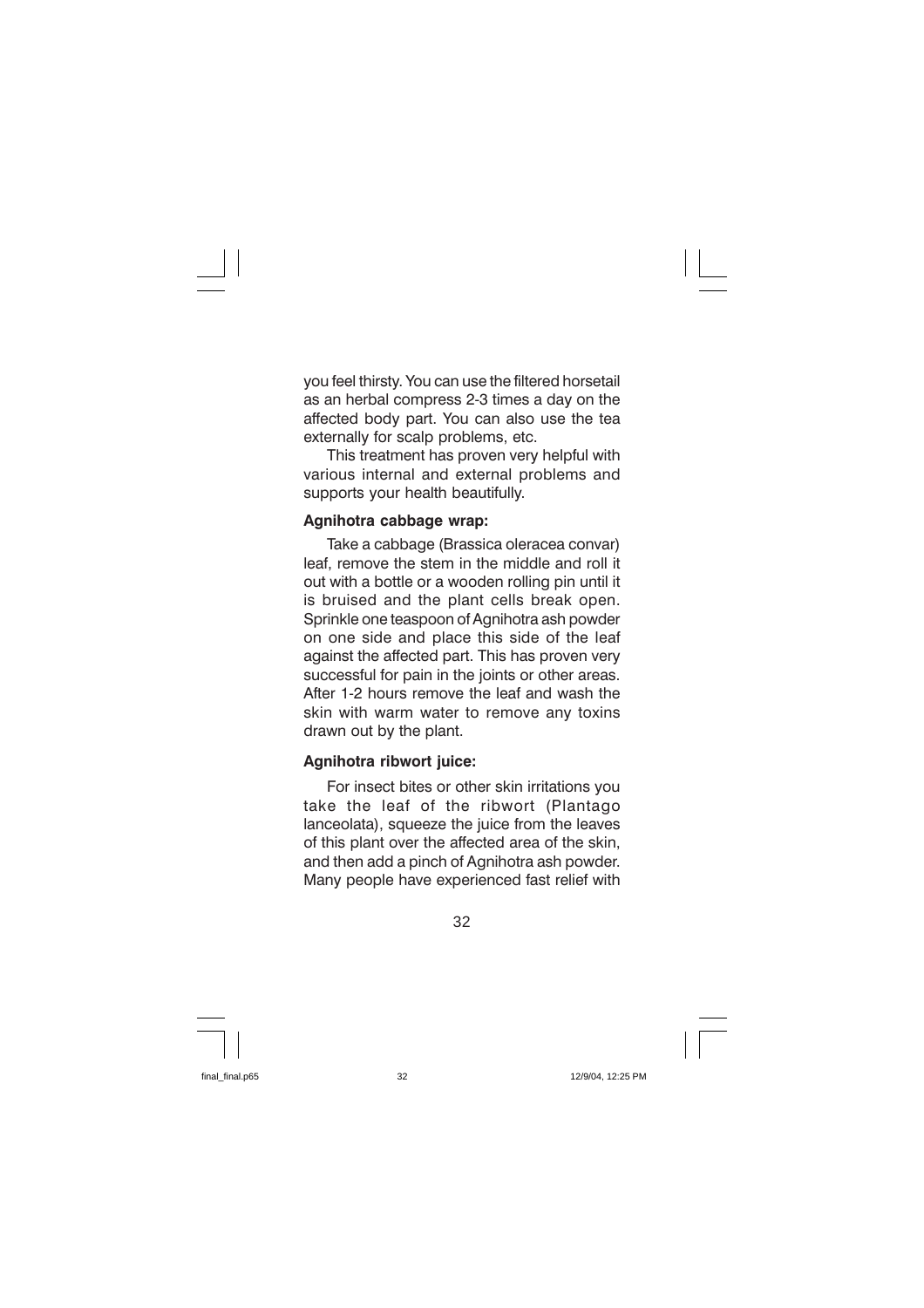this treatment.

#### **Agnihotra propolis:**

Take propolis and mix it with a pinch of Agnihotra ash powder. This mixture applied externally is especially helpful with difficult to heal wounds. You can also eat it for improved vitality.

#### Agnihotra water cure:

Put one tablespoon of Agnihotra ash powder in 2 litres of potable water, preferably well water. Bring to the boil and boil for 10 minutes without a lid. Then pour the mixture through a strainer, coffee filter or simply let the ash sink to the bottom and pour the water into a separate container. Now drink this Agnihotra water throughout the day. Many people report feeling stronger and more balanced after drinking the Agnihotra water, and they feel that it is detoxifvina.

#### Agnihotra vitality tea:

Bring water to boil and then let it cool down to 70 °C. Add a teaspoon of green tea for each cup of water and one pinch of Agnihotra ash powder. Let it sit for 11/2 minutes and then filter. You can enjoy this green Agnihotra tea as often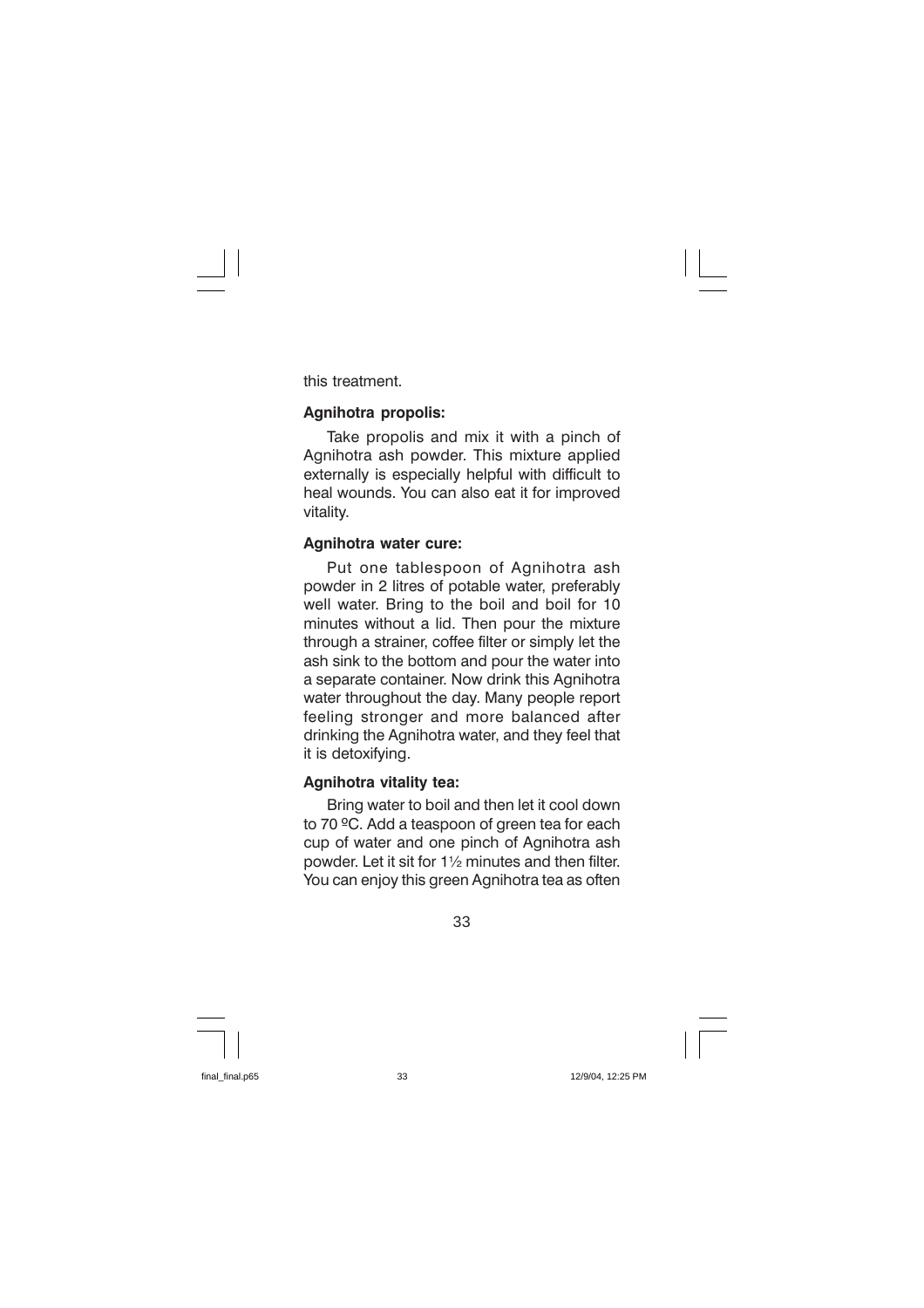as you like and your body will thank you for it. There are many books written about the health supporting qualities of green tea. In. combination with Agnihotra ash, all of its effects are optimised and it will greatly benefit your health

#### Agnihotra herbal tea:

Prepare a herbal tea of your choice and add one pinch of Agnihotra ash to it. You will experience how much better its effect is.

#### **Agnihotra water treatments:**

When using water treatments like wraps, steam baths, stream jets, foot bath, arm bath. etc., you can simply add a tea spoon of Agnihotra ash powder to the water. This intensifies the effect of the respective treatment

#### **Agnihotra healing bath:**

Prepare a bathing concentrate by putting 3 tablespoons of horsetail (Equisetum arvense) tea to 1 litre of water and boil for 10 minutes. Retrieve the pot from the heat source and add 1 tablespoon of Agnihotra ash powder and 3 tablespoons of green tea. Let stand for 2 minutes without reheating. Pour the mixture through a strainer and you have a bathing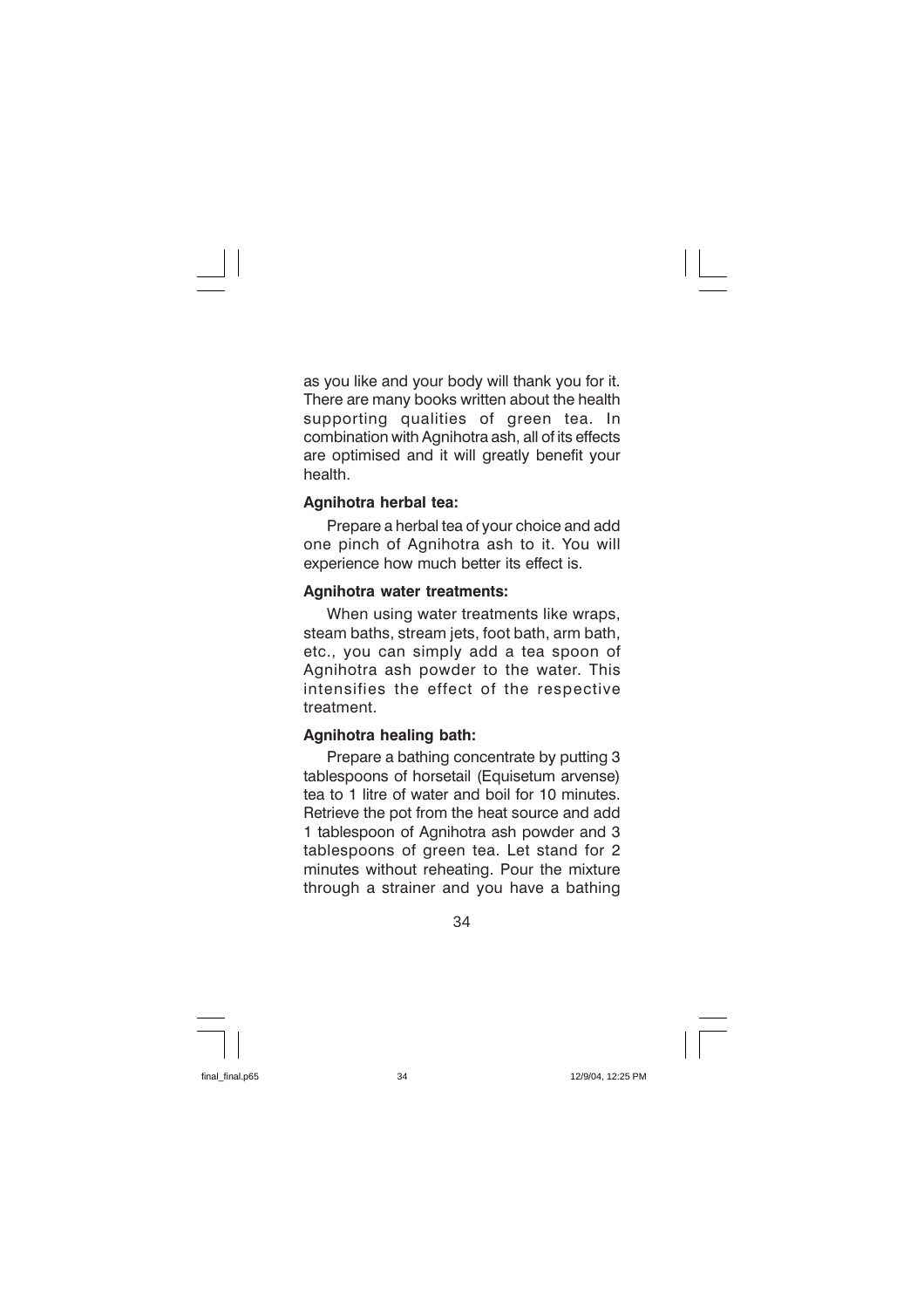concentrate which you can put in a full bath. This is a special bath treatment as the herbs together with the Agnihotra ash powder revitalize and care for your skin. This concentrate also has a deep action on internal problems.

#### Agnihotra relaxing bath:

Prepare your bath and add two drops of essential oil of your choice and 1 teaspoon of Agnihotra ash powder. In this way you can relax wonderfully and gather energy at the same time. Add vanilla if you are stressed and have a hard week ahead, or simply want to relax. Also when feeling fear or sorrow, vanilla is the ideal fragrance for relaxation.

Add rosemary if you want to be quickly alert and energized in the morning. It helps circulation and improves stamina.

Add Melissa (lemon balm) oil if you are looking for balance and inner harmony.

Add Jasmine if you want to experience beauty and joy or just use the fragrance of your choice and enjoy the experience.

One special tip: Put 1 tablespoon of honey with Agnihotra ash powder into the bath and this will nourish and regenerate your skin wonderfully.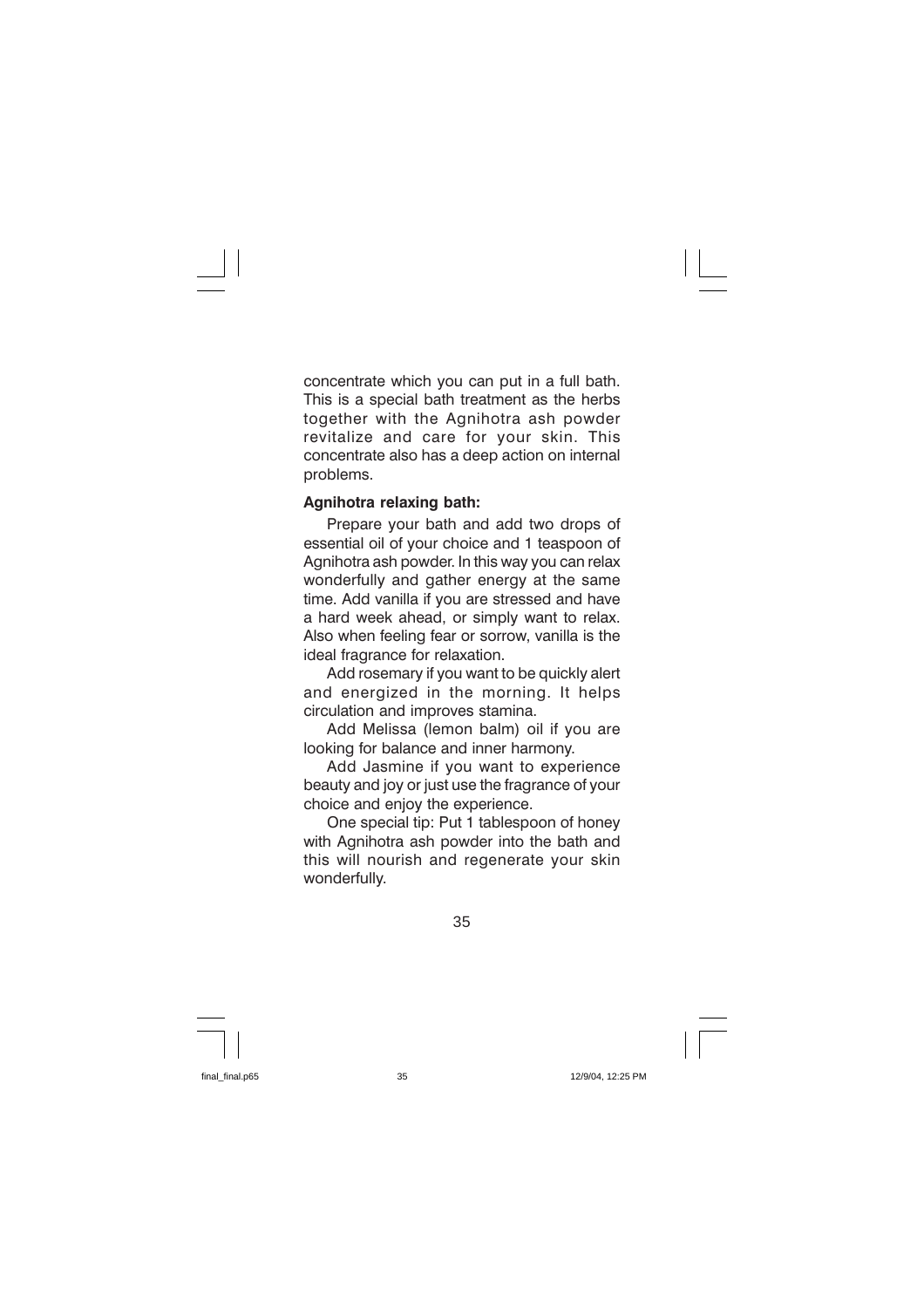#### Agnihotra mouth care:

This is a wonderful way to detoxify, vitalize and care for the whole oral cavity. Put half teaspoon of Agnihotra ash powder on your toothbrush and brush your teeth and gums regularly with it. Then rinse the mouth. Now take one tablespoon of sunflower oil, sprinkle some Agnihotra ash powder on top and then swill this mixture around in your mouth for about 2 minutes. Then spit out the oil as it will have absorbed toxins from the oral cavity. Brush your teeth as usual

In case of toothache or if a tooth has to be extracted, you can put plenty of Agnihotra ash powder on that spot for relief and as an aid for the body.

#### Agnihotra massage oil:

Choose massage oil and add half a teaspoon of Agnihotra ash powder and shake it well. Now the oil is ready to be used and you will experience how much better it works for you. The functioning of the skin is improved and the whole skin surface is energized. You can use this massage oil not only when the body feels under strain, but it also helps with colds, pains, etc.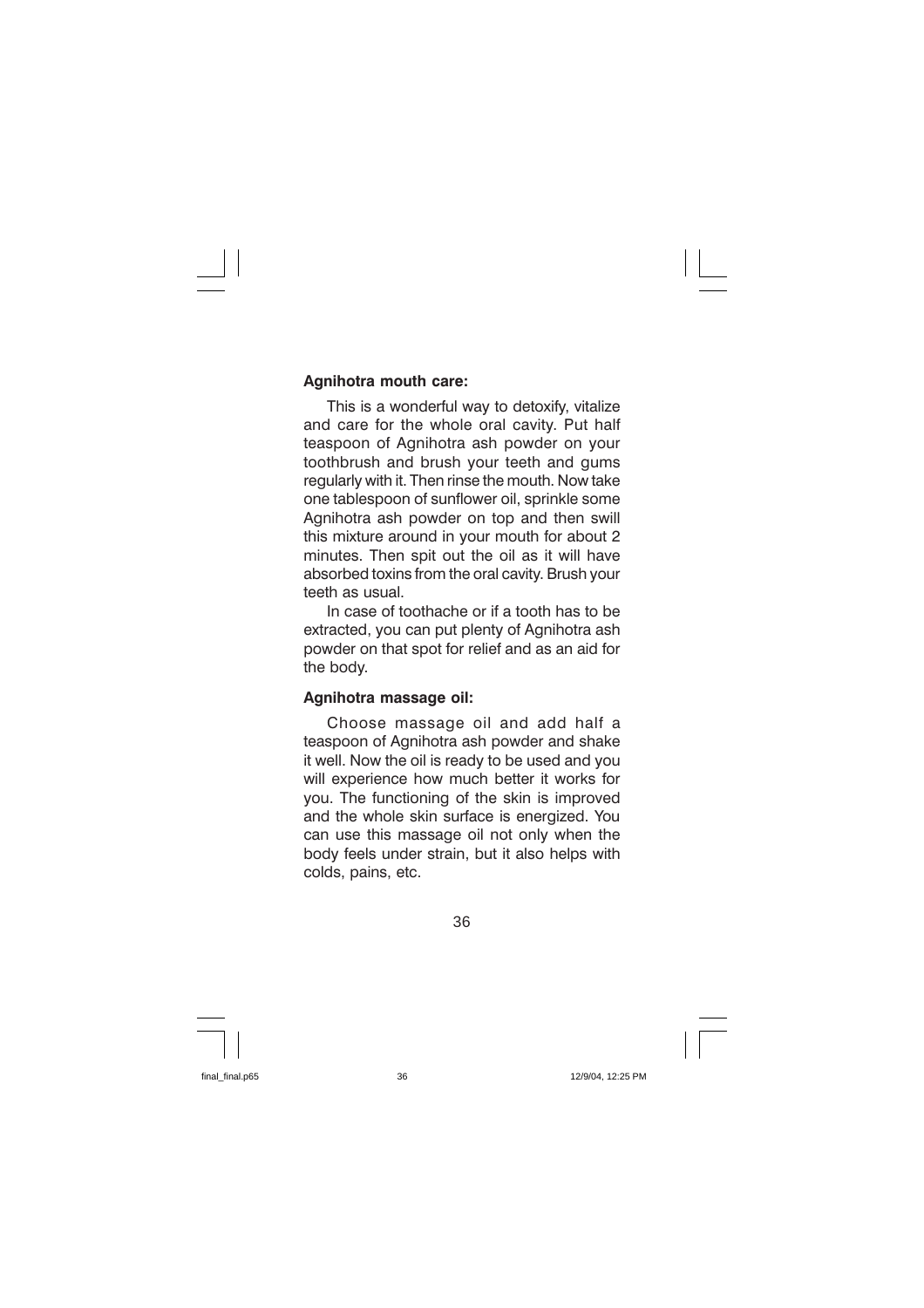#### Agnihotra ghee wrap:

Pour sufficient warm ghee (clarified butter), as hot as is bearable, on a compress or lint and sprinkle some Agnihotra ash on top of it. Then place this pack on top of the affected body part and let it work for 30-60 minutes or longer. You can place a towel over the pack to protect clothes or wrap a bandage around it to keep it in place. If you want to intensify the effect of the wrap place a hot water bottle on it so that it remains warm. You can use Agnihotra ghee wraps on the chest for cough or bronchitis, for liver and gall bladder problems and heart pains. Place it over the corresponding area.

#### **Agnihotra condiment:**

Take a little bottle of healing spices (e.g. ginger, turmeric, galangal, horseradish, cumin nutmeg, fennel, dill, curry etc.), add half a teaspoon of Agnihotra ash powder and mix well. Season your food with it and benefit from the energy of the Agnihotra ash.

#### **Agnihotra Thallaso treatment:**

Use a Thallaso treatment of your choice (bath, partial bath, wrap, hair treatment, peeling etc.) and add one tablespoon of Agnihotra ash powder. Now observe how the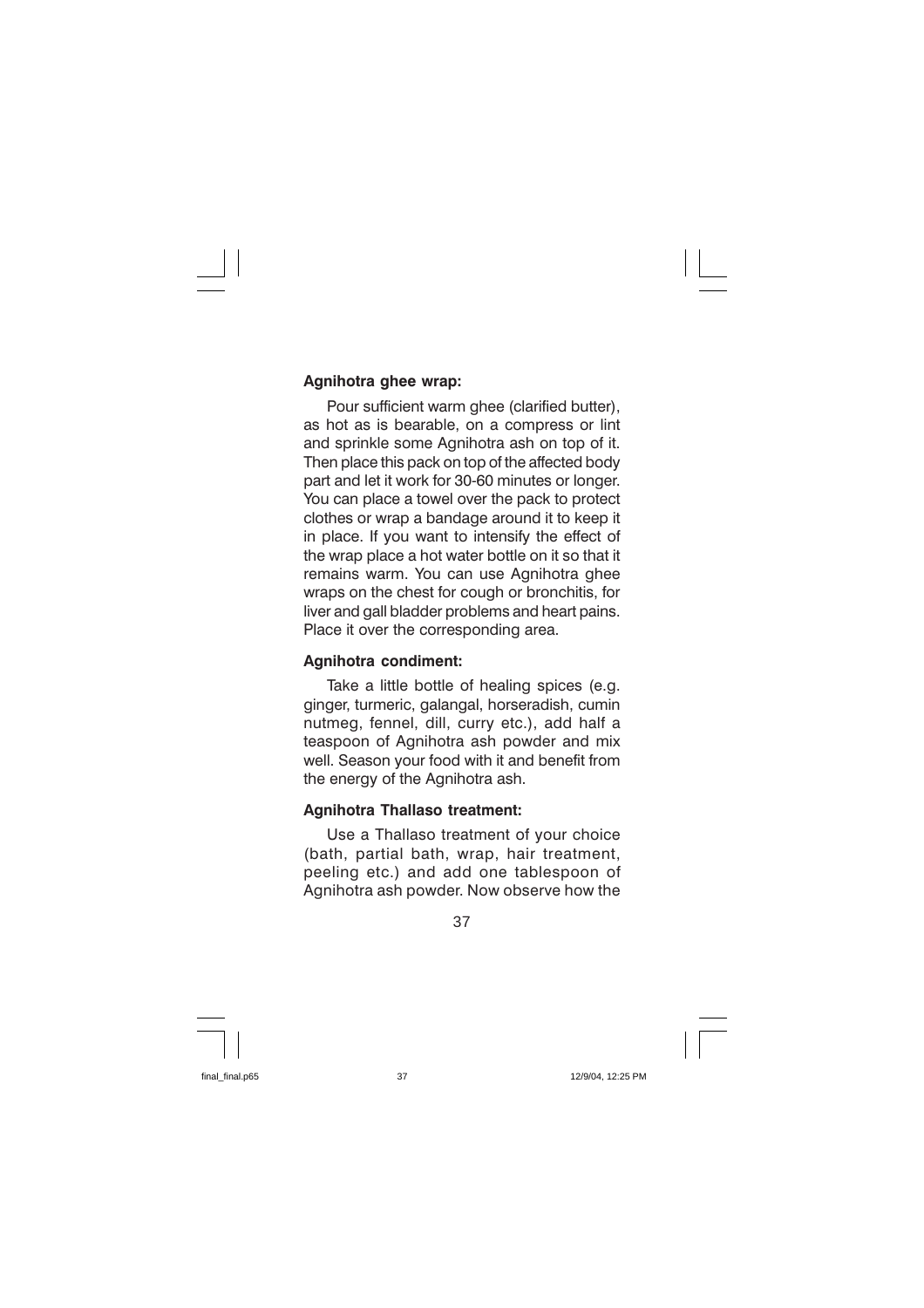effect is magnified.

#### Agnihotra hair care:

Use 2 tablespoons of horsetail (Equisetum arvcense), 1 teaspoon of Agnihotra ash powder and 1 litre of water. Boil for 10 minutes then strain the mixture through a sieve or folded cheesecloth. Massage your scalp gently with this water for three minutes in the morning and evening. This has worked well for scalp problems.

#### Agnihotra wheat grass juice - a perfect fountain of youth:

Place the wheat grains together with some Agnihotra ash powder in a flower pot, tray or directly into the soil in the garden and let them grow to hand height. Also put some Agnihotra ash powder into the watering can. When the grass has grown, cut it and chew it together with a pinch of Agnihotra ash powder so that the wheat grass juice is optimally absorbed. Spit out the grass fibre afterwards. You can also extract the wheat grass juice, add a pinch of Agnihotra ash powder and drink it immediately. before the active substances oxidise and lose their effectiveness. This is a very effective method to rebuild or maintain good health due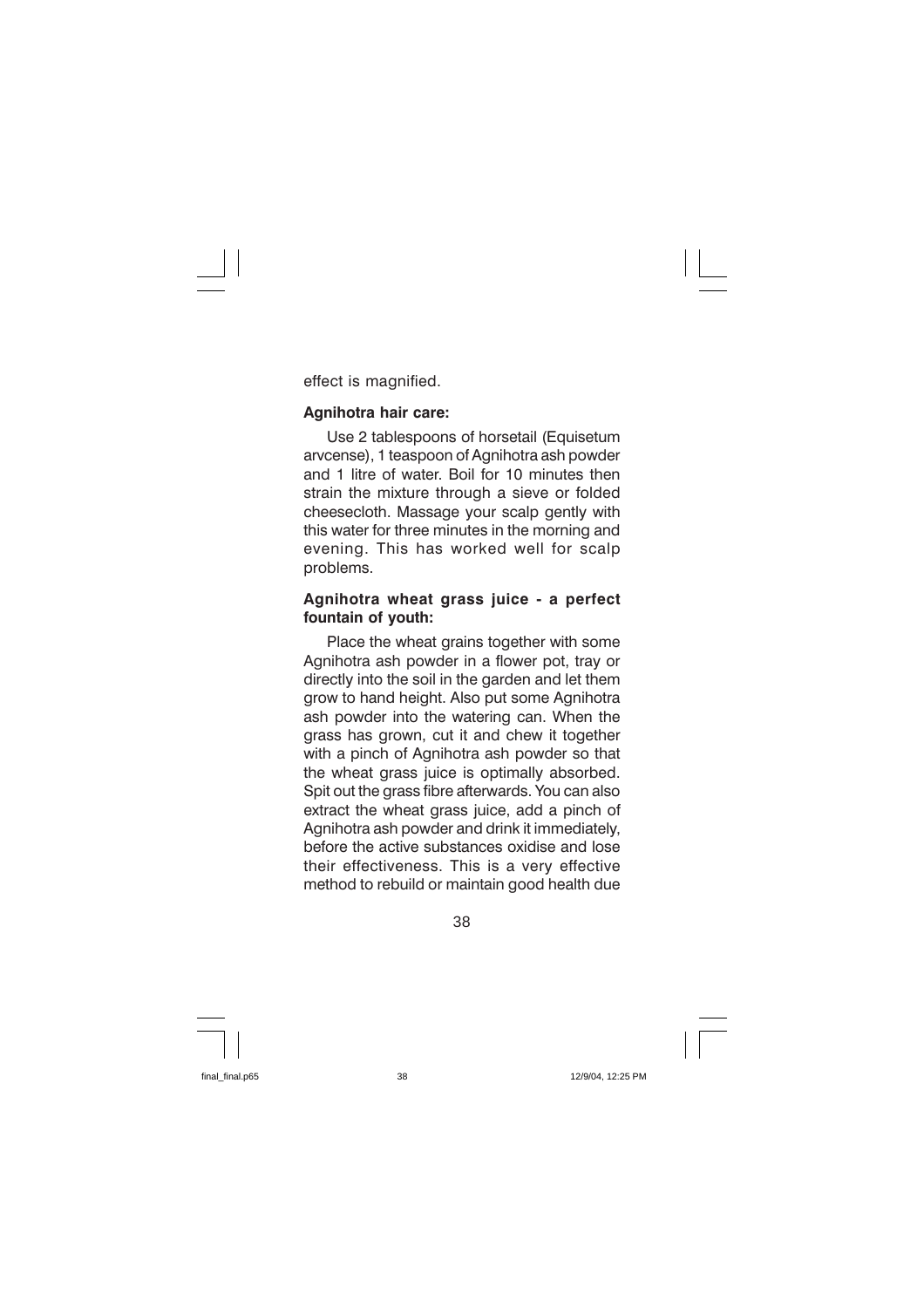to a wide variety of highly energetic and vital substances that wheat grass possesses. The young light activated wheat grass is full of goodness and the body immediately absorbs it. Please use only the first cut of the wheat grass, as in the second cut the concentration of the vital substances is diminished.

#### **Agnihotra sprouts:**

All those seeds and grains that can be eaten as sprouts are even more effective when a pinch of Agnihotra ash powder is placed in the water for watering. In this way the sprouts become more energized and can be added to salads or vegetables.



39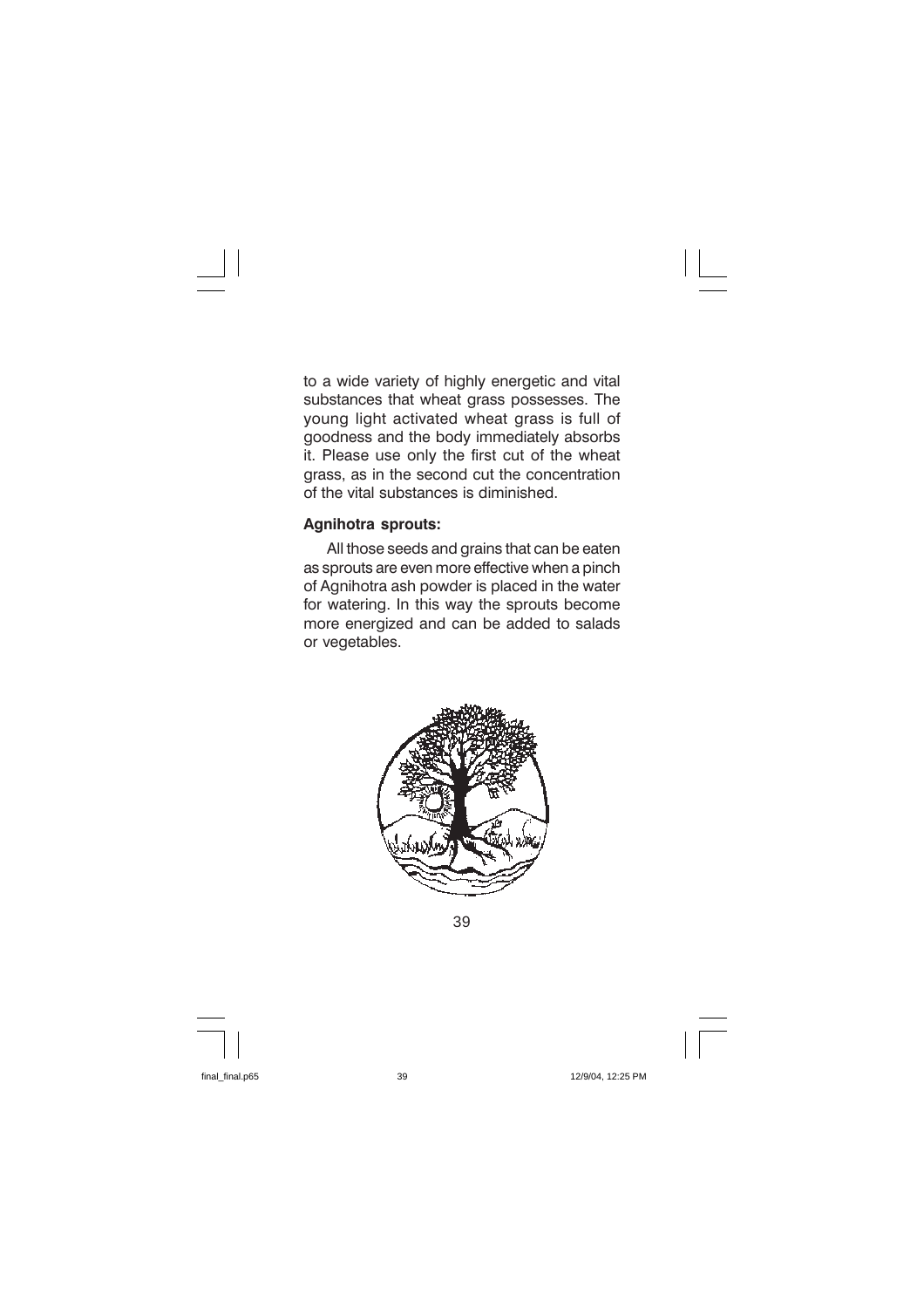### **Health Problems and Homa Therapy Applications**

According to ancient science and the reports of people's experiences, it is recommended to perform Agnihotra twice a day, at sunrise and sunset and to take a pinch of Agnihotra ash orally 3 times daily to boost vour health. But you can also add to your regime. (The previous chapter shows how to make the preparations for the following health problems.)

#### Allergy:

Drink Agnihotra wheat grass juice 4 times a day and avoid any food containing animal protein (milk, butter, cheese, etc.) Instead eat plant proteins like tofu, soy products in general, lequmes, etc.

#### Fear:

Perform Agnihotra at sunrise and sunset, if possible in the bedroom, and take half a teaspoon of Agnihotra ash powder with Melissa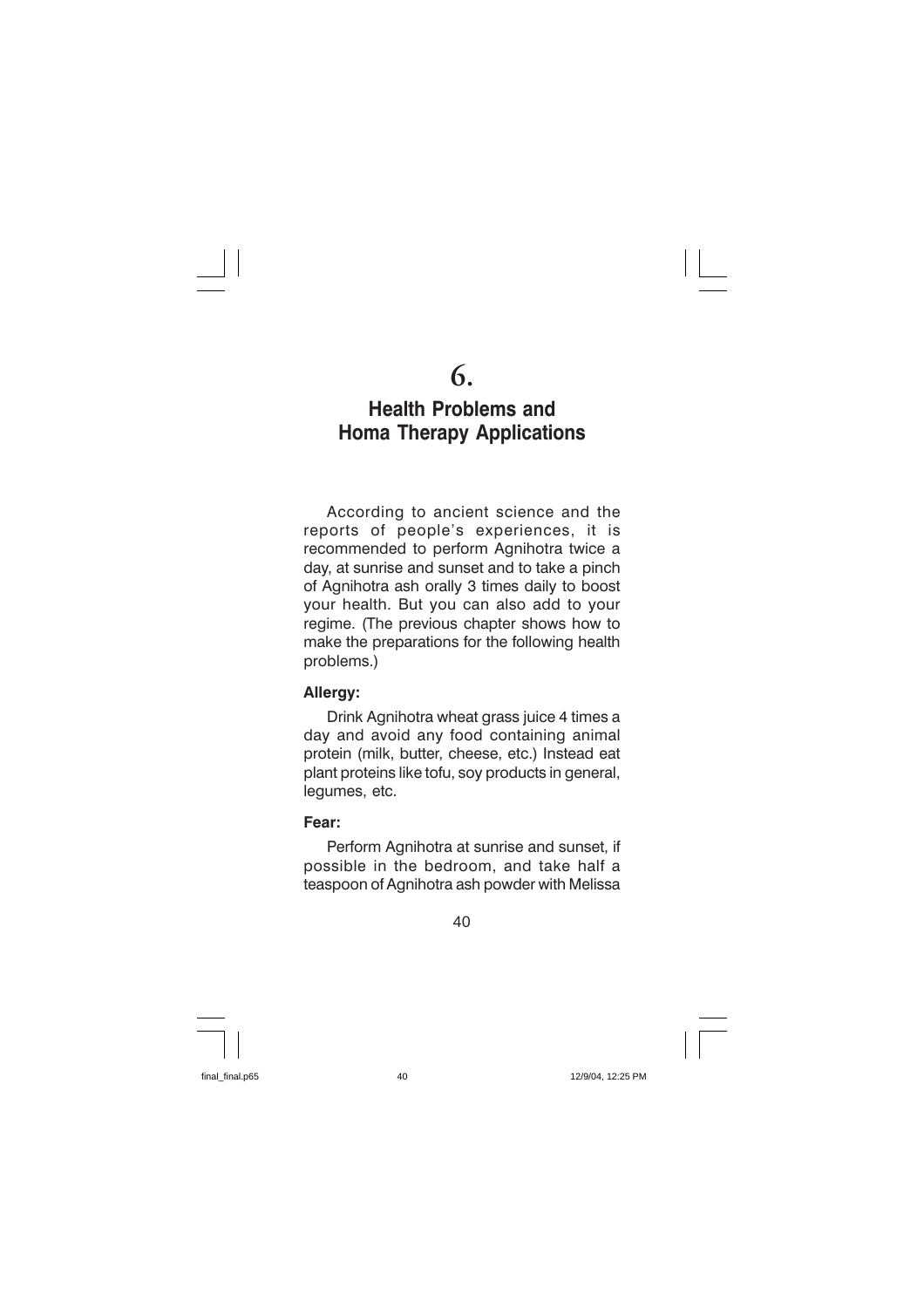(Melissa officinalis) tea 3 times a day. Put plenty of vanilla in your desserts.

#### Eye problems and age worn eyes:

Apply 3 times a day 1 drop of Agnihotra eye drops in each eye and rub one drop on the skin below the eye.

#### **Depression:**

Drink St. John's Wort (Hypericum perforatum) tea with one teaspoon of Agnihotra ash powder 3 times a day. Season your food with sufficient fennel. It is important to walk every day at least 30 minutes outside, best before 10 am or after 4:30 pm.

#### Diarrhoea:

After each bowel movement take 1 teaspoon of Agnihotra ash powder with a little water.

#### Cold:

Take every hour one tablespoon of Agnihotra cough syrup.

#### Fever:

Put Agnihotra ash powder in water and apply cold wet packs on the calves. Renew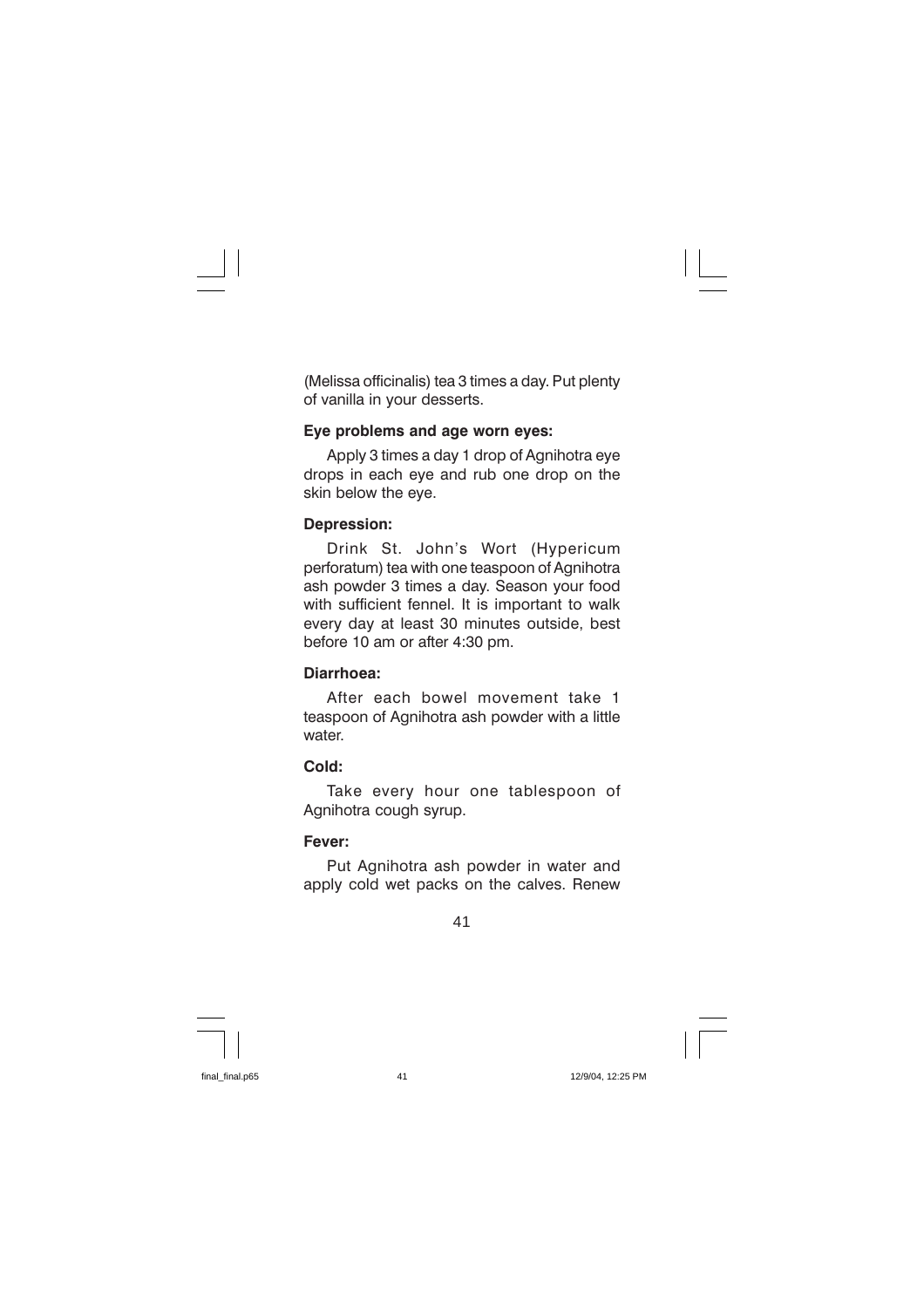every 15 minutes. Additionally drink cherry juice with Agnihotra ash powder.

#### **Heart- Blood circulation:**

Gently massage Agnihotra ash powder over the heart area 3 times a day and drink hawthorn tea (crataegus monogyna) with Agnihotra ash powder 4 times a day. Season your food with galangal.

#### **Skin problems:**

Apply Agnihotra ash powder or use Agnihotra ointment or Agnihotra cream 3 times a day.

#### Strengthening the immune system:

Drink Agnihotra wheat grass juice three times a day. Season your food with sufficient fresh grated horseradish or horseradish powder.

#### Liver/ gall bladder:

Apply an Agnihotra ghee compress over the kidney on the upper abdomen, and place a hot water bottle on top. Take a lot of bitter herbs like dandelion (Taraxacum officianale). artichoke (Cynara scolymus), wormwood (Artemisia absinthium), lady's thistle (Silybum mananum). etc.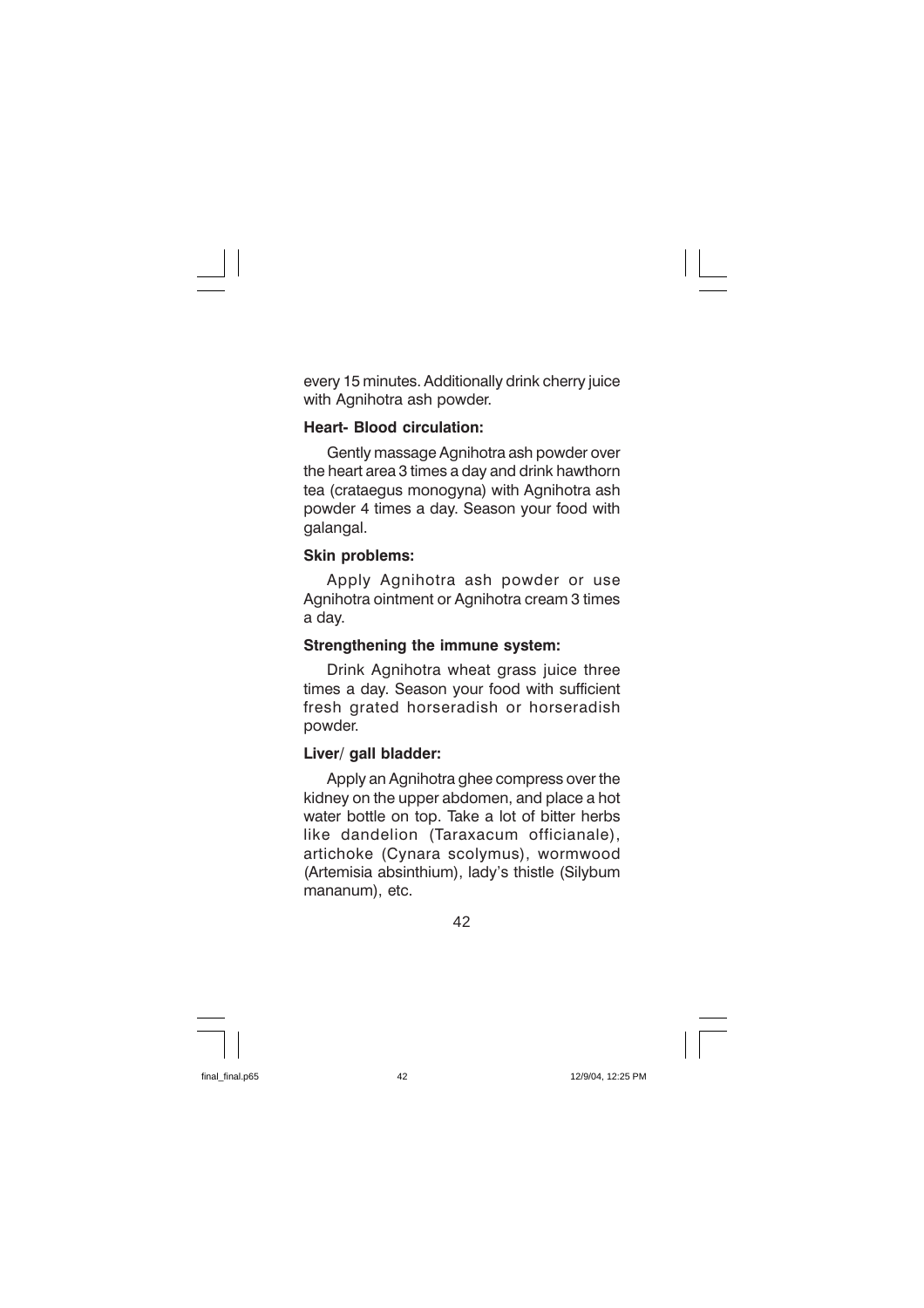#### Lung problems:

Agnihotra inhalation 4 times a day.

#### Kidneys:

Apply Agnihotra ghee compresses over the kidney area and drink 3 litres of Agnihotra ash water during the day.

#### **Fungal infections:**

Powder with Agnihotra ash 4 times a day. For the female organs apply several times a day tampons soaked in yoghurt and sprinkled with Agnihotra ash powder. If possible eat lots of yoghurt at the same time.

#### **Psychic problems:**

Perform Agnihotra at sunrise and sunset. Take 1 teaspoon of Agnihotra ash powder with St. John's Wort tea 4 times a day. It is important to take care of your liver (see liver application). Walk or do gentle jogging outside every day for at least one hour, preferably before 10 am or after 4:30 pm.

#### **Radioactivity:**

In the ancient knowledge it is stated that Agnihotra ash is the only remedy for radioactive pollution.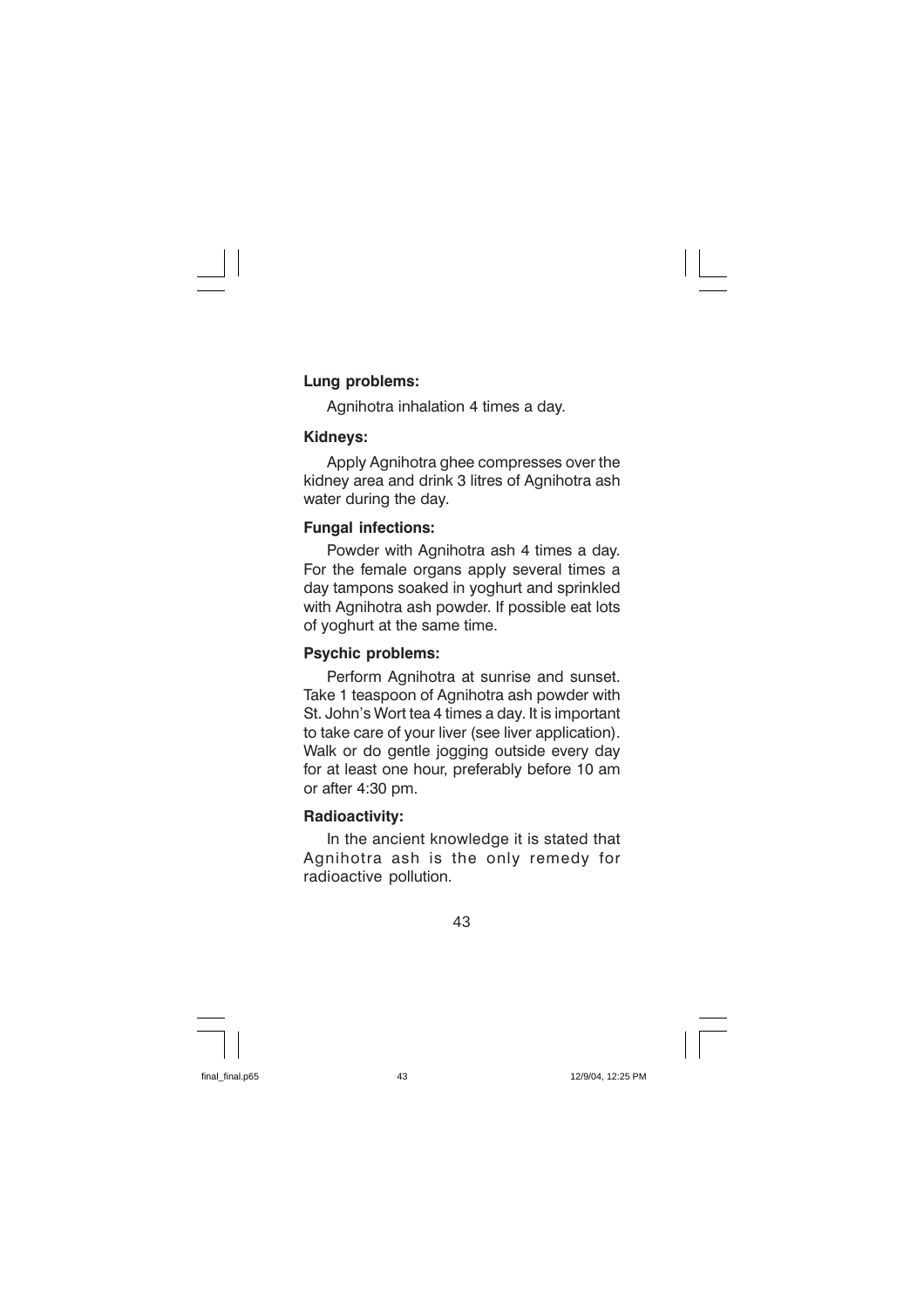#### **Back pain:**

Place your back on a cushion filled with wheat grain mixed with one cup of Agnihotra ash powder at night or when you experience pain.

#### Insomnia:

Perform Agnihotra in the bedroom and take half a teaspoon of Agnihotra ash powder with 1 teaspoon of honey in a glass of milk before hedtime

#### Pain<sup>-</sup>

Apply an Agnihotra ash water compress and renew it every 15 minutes or powder the affected part with Agnihotra ash, repeat 3-4 times a dav.

#### **Weakness:**

Take Agnihotra wheat grass juice 3-4 times a day with a teaspoon of honey. During the day drink wormwood tea frequently with a pinch of Agnihotra ash powder.

#### **Hyperactive children:**

Perform Agnihotra at sunrise and sunset in the child's bedroom and have him take 1 pinch of Agnihotra ash with water 3 times a day.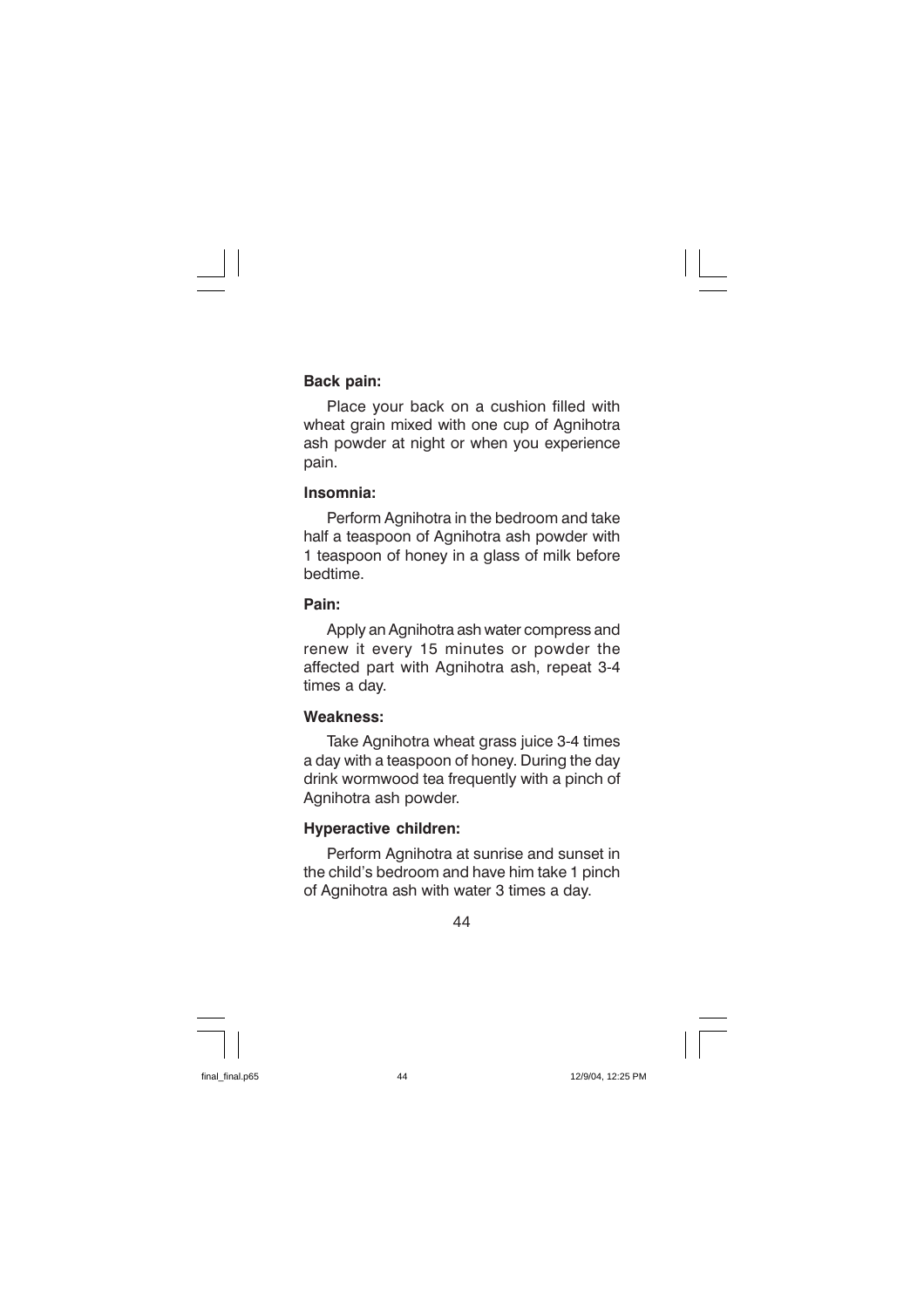#### Tumours (growth):

Boil 1 litre of water with 3 tablespoons of horsetail (Equisetum arvense) and 1 teaspoon of Agnihotra ash powder for 10 minutes and then filter. Drink this tea as a treatment over several weeks. The filtered herbs can be used as a compress on the affected parts of the body.

#### Further health problems:

We have made the effort to put further information at your reach. Please visit our websites:

> www.agnihotra-medicine.com www.homatherapy.de www.terapiahoma.com www.homatherapy.com

#### **Another hint:**

Perhaps you have pets or farm animals. You can put Agnihotra ash powder in the animal's drinking water or also in the birdbath in your garden. You can also use the above mentioned applications on animals. They will surely thank vou for it.

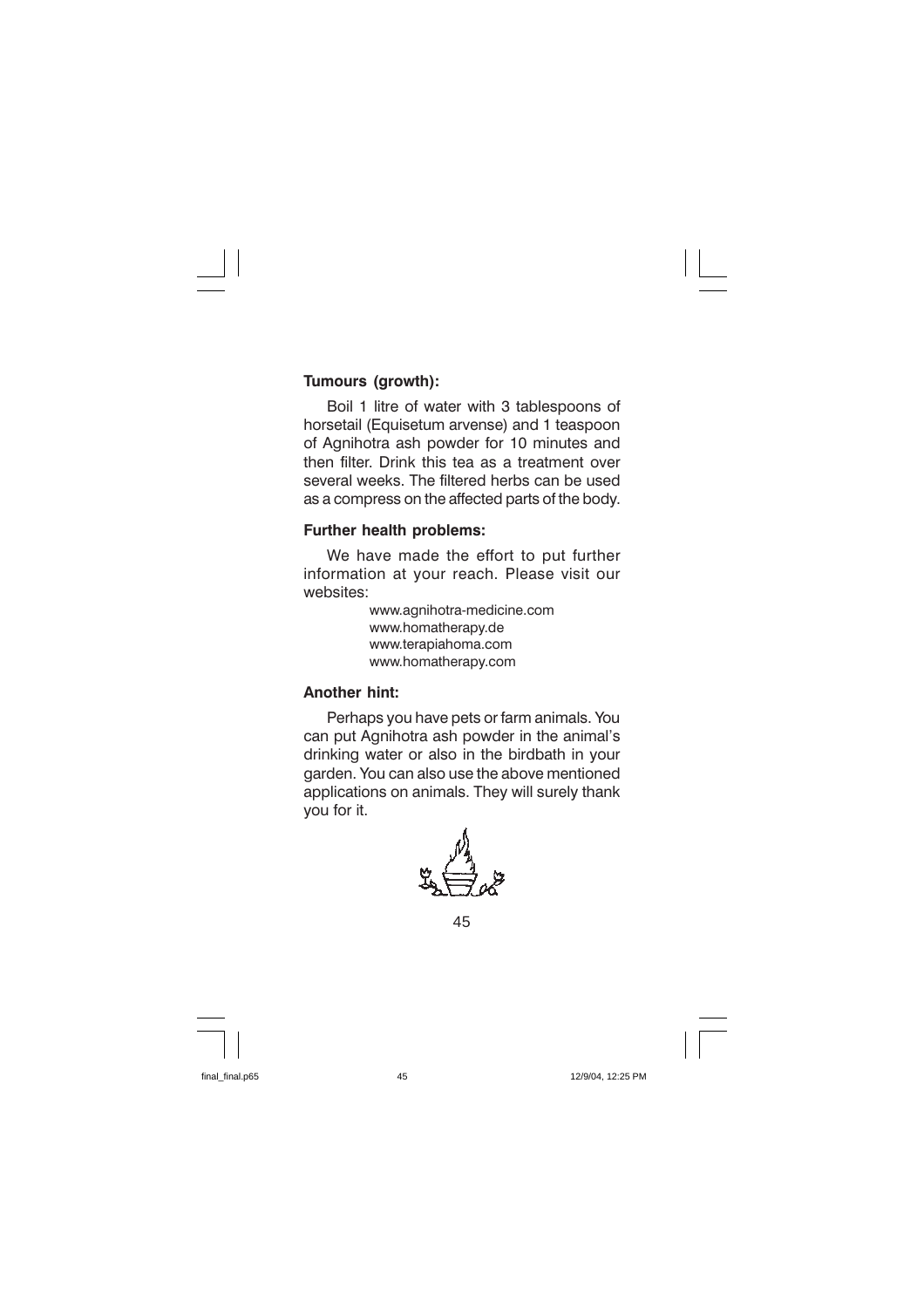## $7.$

### **Homa Therapy and Drug Deaddiction**

(The following chapter is excerpted in entirety from the book Homa Therapy - Our Last Chance by Vasant Paranipe.)

In any drug program the immediate objective is to break the physical and psychological dependence on the drug. Forced abstinence in a controlled environment when the person is willing may be a good beginning. If the willingness is lacking then there is more resistance and more painful withdrawal syndrome. In either case, a way has to be found to fortify motivation to do away with drugs. When we talk of motivation we bring in the mind factor. In HOMA Therapy the mind gets help by a material process based on copper pyramid fire energies which help motivation; hence, this program can be used independently or along with any other treatment module which does not involve substituting one drug for another.

HOMA Therapy treats mind as subtle matter. It is stated that by inducing beneficial change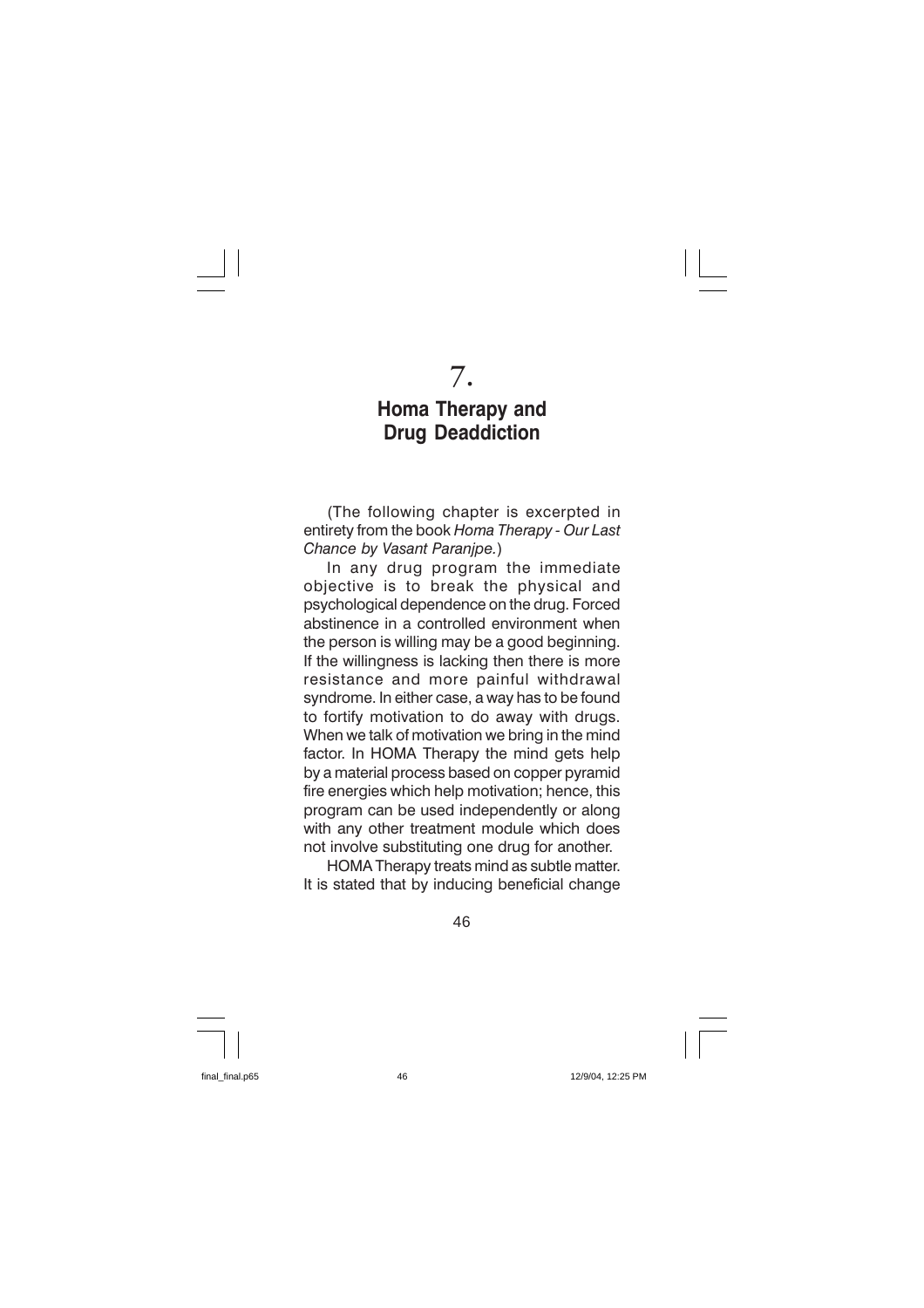in the physical environment the mind can be molded. HOMA Therapy makes use of the special healing energy manipulations available on nature's rhythms corresponding to sunrise, sunset, full moon, no moon, etc. and the instrument of harmonizing these energies, i.e. the copper pyramid fire called Agnihotra and other HOMAS. No medicine is required to substitute for the drug.

In any psychotherapeutic approach to rehabilitation programs for addicts the following things have to be noted:

- 1. Removal of physical addiction.
- 2. Removal of psychological dependence even when the addict is asymptomatic.
- 3. Rebellious attitudes bordering on the punitive developed during and prior to therapy.
- 4. Steps to reduce withdrawal pains.
- 5. Persistence of urge for drug although the desire is reduced
- 6. Subconscious pressure to indulge in imagery of pleasing experiences acquired during drug intake stage.
- 7. Eliminating the emotionally insecure state of the person and leading him to better health and habits.
- 8. To make social interaction smoother and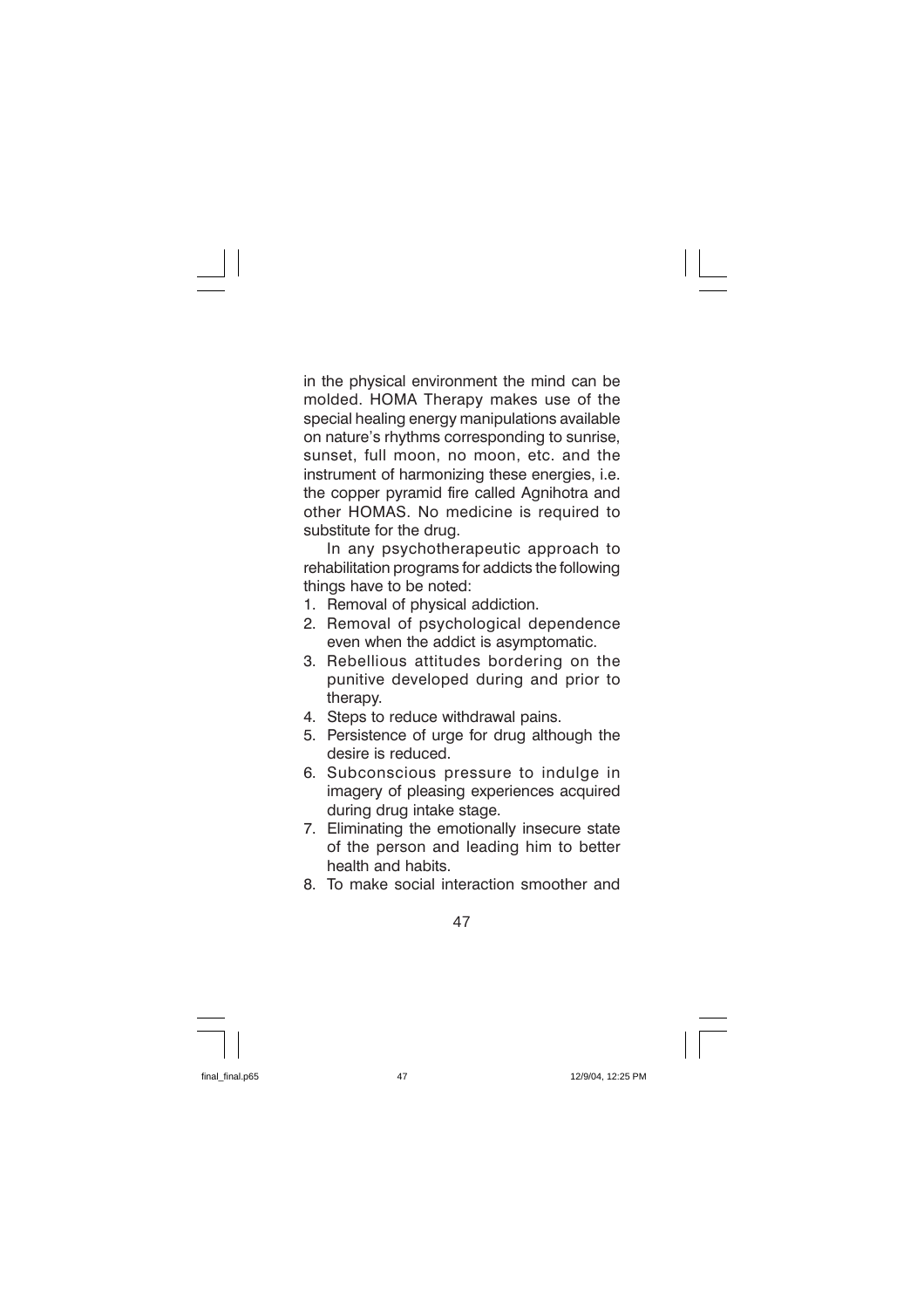increase efficiency in work, etc.

9. To help him stand on his own two feet by inculcating habit patterns that lead to make mind full of love towards all.

The conditions, under which the above things need to be achieved, are usually not extremely favourable, e.g.:

Poor family ties and lack of cohesion between parents.

Inadequacy of resources and trained personnel, considering the magnitude of the problem worldwide.

Extreme pressure from polluted atmosphere on the mind, which leads to anxiety, tension, anger, insecurity and family quarrels even for normal families.

Drugs and pushers have infiltrated all strata of society irrespective of income brackets or age groups.

Close connection between method of using spurious drugs and vulnerability to disease directly or by getting pushed into the vortex of violence, sex, etc.

Confusion of ethical standards, hypocritical or otherwise, to look forward to in a permissive society that is trying to reverse the trend and trying to get back into some moral mode.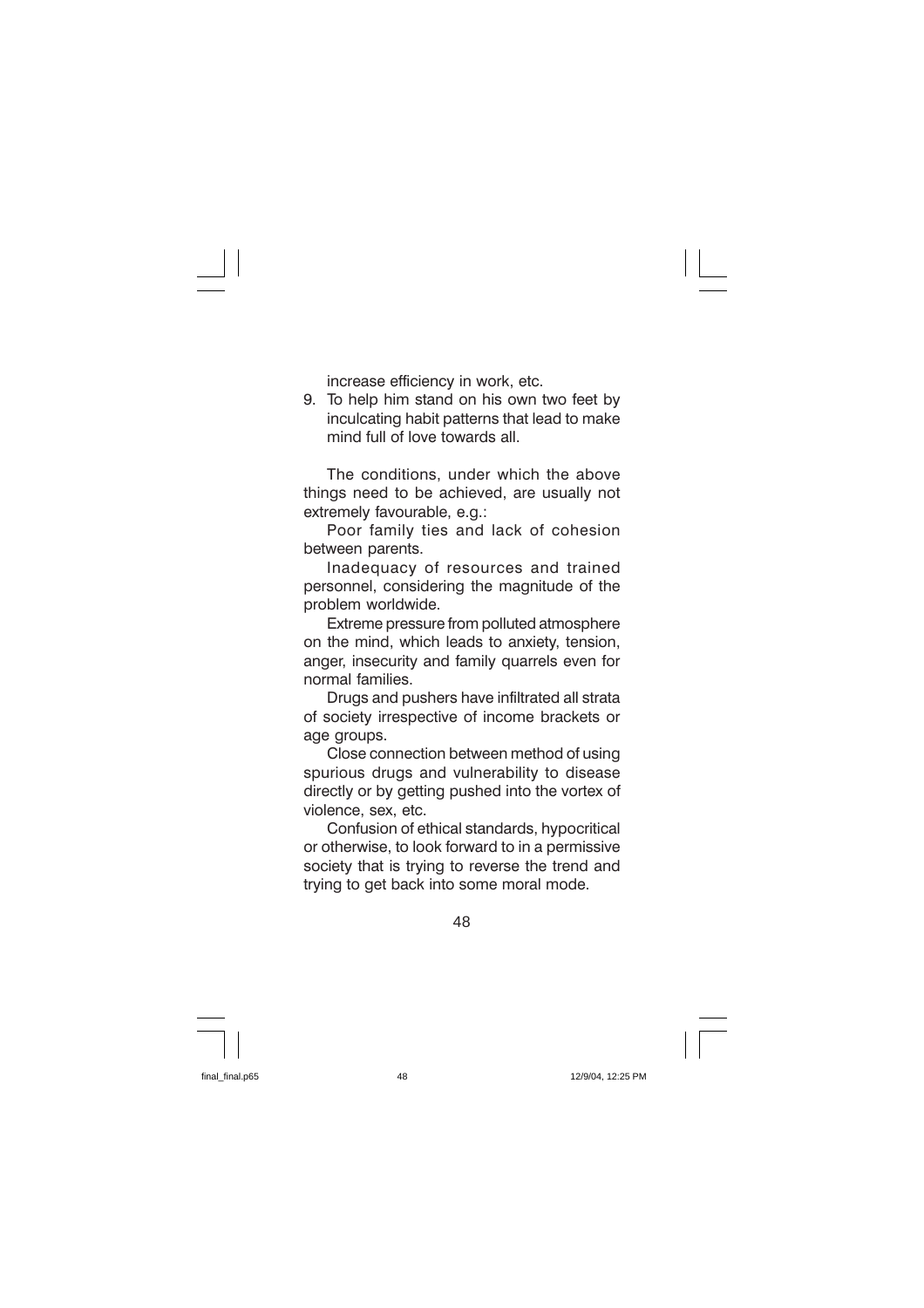Violence and fear that seeps through all society at present.

#### Increasing incidence of disease, etc.

We may be reluctant to admit but if we look a little deeper, we find that a normal human in any society is in one way or other in the addiction game. He is driven by acquired habits that are detrimental. He is a victim of his own anger, greed, lust, jealousy, desire, temptations. pride, etc. He is driven like the proverbial donkey and the carrot experiencing the illusory enjoyments of bitter sweet fruits that life offers him. For all such people the prophets and saints have offered a simple formula, 'Love thy neighbour as thvself.' When we talk of Love we bring the mind factor into operation.

Ancient science of medicine called AYURVEDA states that disease that appears on the physical body may have a cause in the thought patterns and mind of the person. In any case, treating the mind to react with Love every moment helps to set up healthy life patterns and helps to acquire new sets of habits replacing old ones. Treating the mind is highly recommended with or without treatment of medicines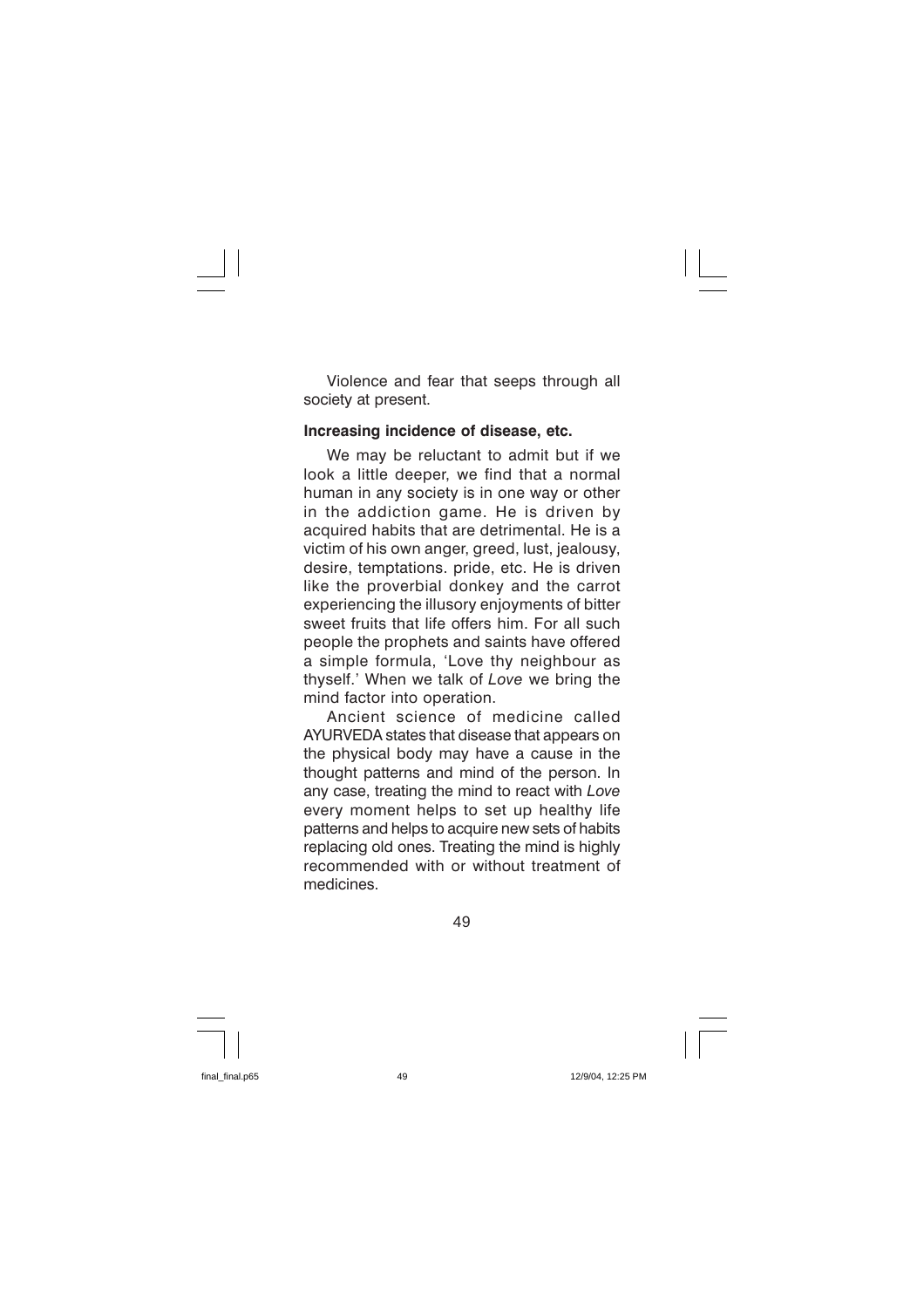In HOMA Therapy drug addiction program we are taking the biggest help from nature's cycles, their effect on mind and the potential of copper pyramid fire called Agnihotra to mold the atoms of mind and help make it full of love. Hence the role of the therapist becomes reduced. Agnihotra copper pyramid fire which takes a few minutes every dawn and dusk effects a beneficial change in the atmosphere and the atmosphere brings about a change in the mind of a person who is in that atmosphere. The patient needs only to come into this atmosphere and automatically his tension and anxiety are removed in a short time and he begins to get motivated to become better. A whole group of people could be treated simultaneously this way with practically no expense.

In any traditional treatment mode the role of the therapist is primal. If the therapist himself is in a troubled state of mind, his treatment mode is going to be seriously affected. In HOMA Therapy mode anyone can perform this copper pyramid fire and an assured result takes place. Most of the effort is taken over by nature, which is a great help. Especially for rehabilitation after removal of physical addiction, the patient takes big strides in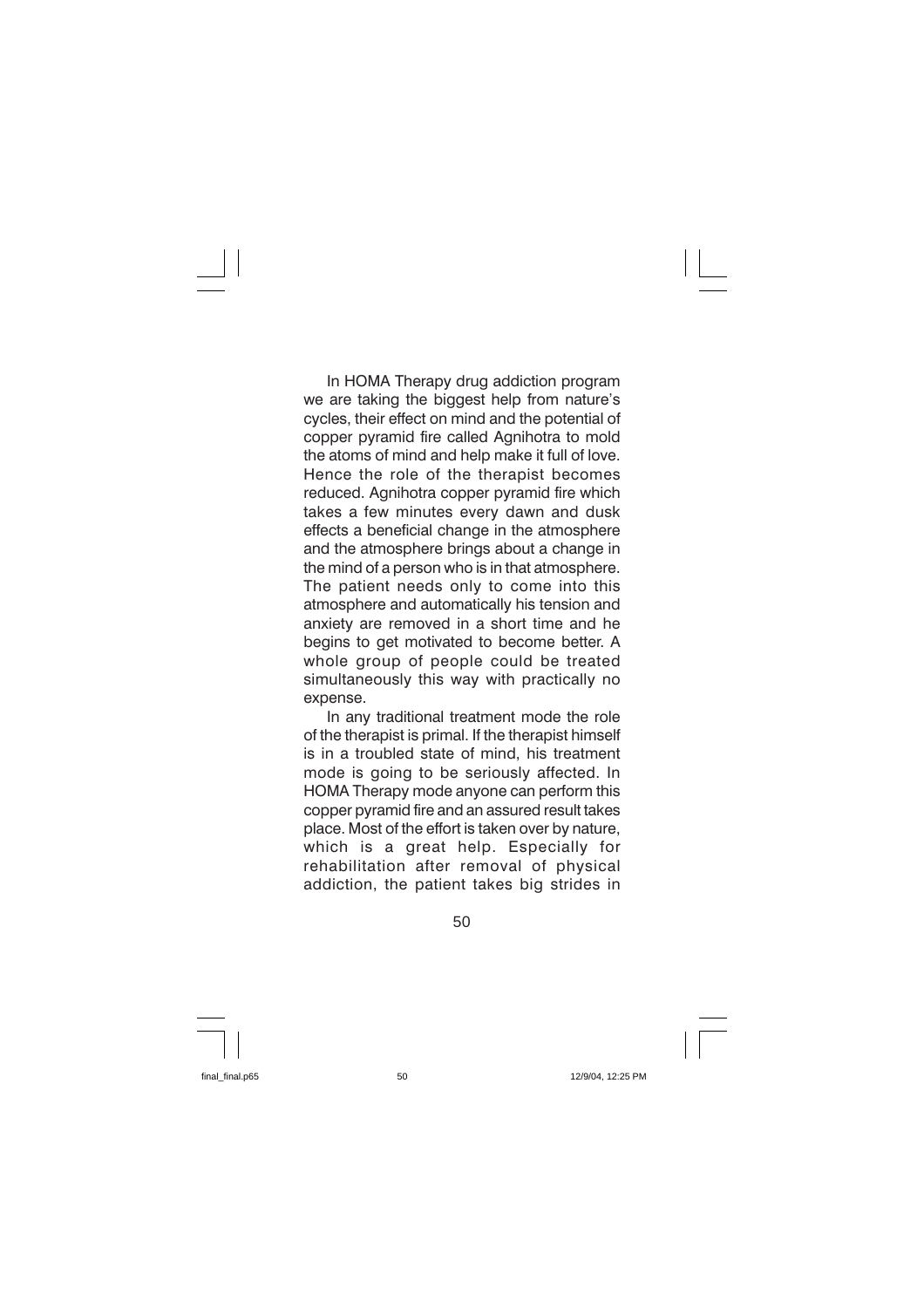recovery in HOMA Therapy mode of treatment.

Hundreds of people on all continents have benefited from this type of treatment in their own homes, thus eliminating any expense from public funds.

#### **Group Treatment Plan**

#### **Requirements:**

1. One room in a house to accommodate a small group where exactly at sunrise and sunset Agnihotra copper pyramid HOMA is practiced by one person who may be a therapist, a staff member or a patient.

This room is to be kept as a room of silence except for certain Mantras and Agnihotra fire.

The persons to be treated may face West. The performer of HOMA faces East.

If such a room is located in the center of a garden it will help the garden grow. Also the feedback effect of Love from plants which have become happy due to HOMA Therapy will help the minds of the patients.

2. A larger room wherein OM TRYAMBAKAM HOMA is practiced for at least four hours or more daily. People can take turns to do the HOMA. The therapist or staff members can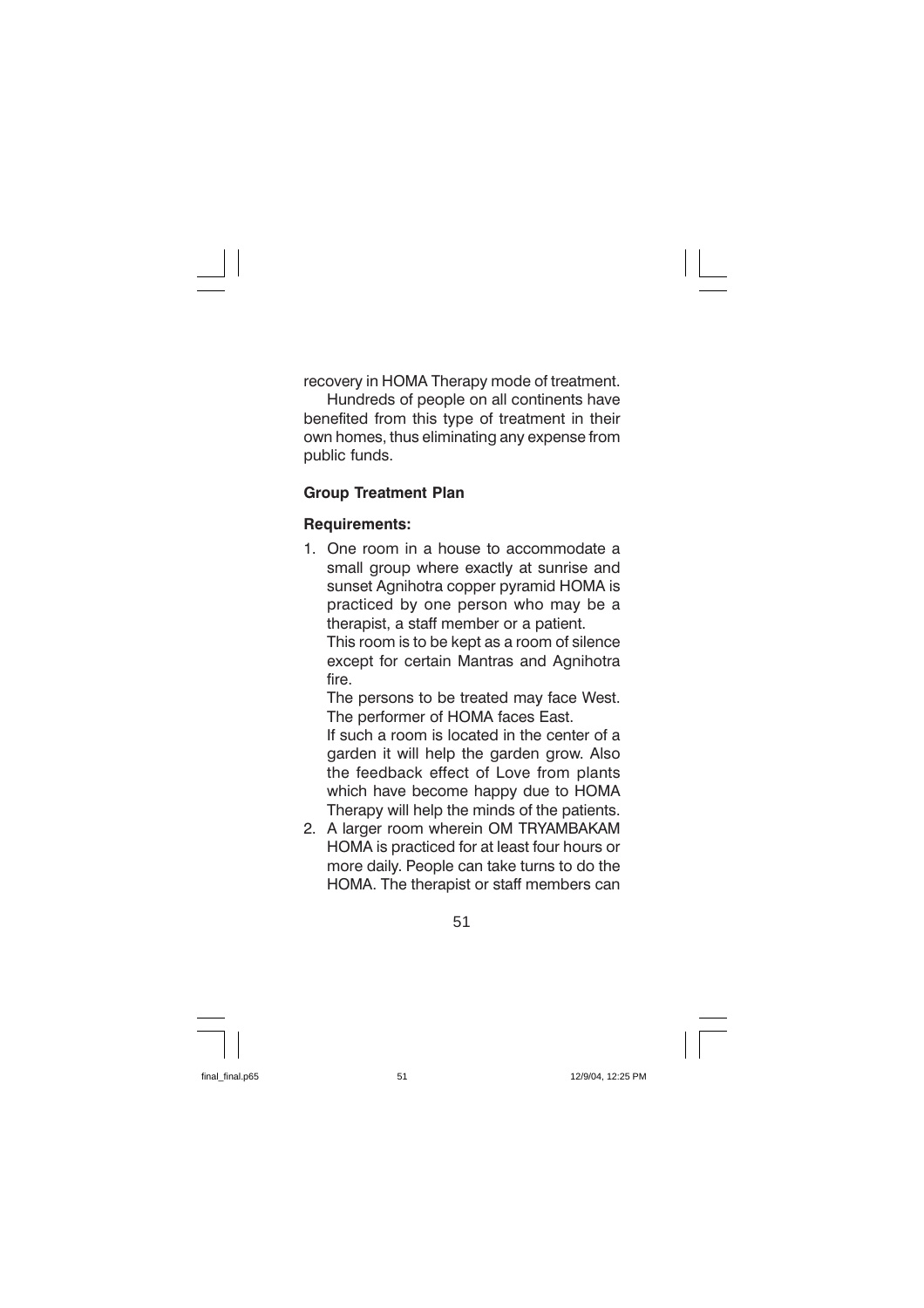share the performance of this HOMA. If patients wish to participate in performance of HOMA they may be allowed to do so. On full moon and no moon days, if possible, round the clock twenty-four hour HOMA should be done.

- 3. If anyone wishes to live in this atmosphere for a few days or weeks, some rooms will be required. The person needs to be given a structured program for the day, based on HOMA
- 4. With the approval of a medical doctor a vegetarian diet plan and a detoxification plan involving fruit juices and no medicines could be worked out in each individual case.
- 5. A small and simple program for yoga exercises depending on the individual can be set up.
- 6. A simple breath training program to suit individuals can be arranged.
- 7. Classroom lessons about diet, vegetable cookery, HOMA Therapy gardening, etc.
- Material and mental exercises to help the 8. person:
	- (a) inculcate the habit of sharing part of his possessions with others with a view to achieve a little detachment from material possessions and their losses.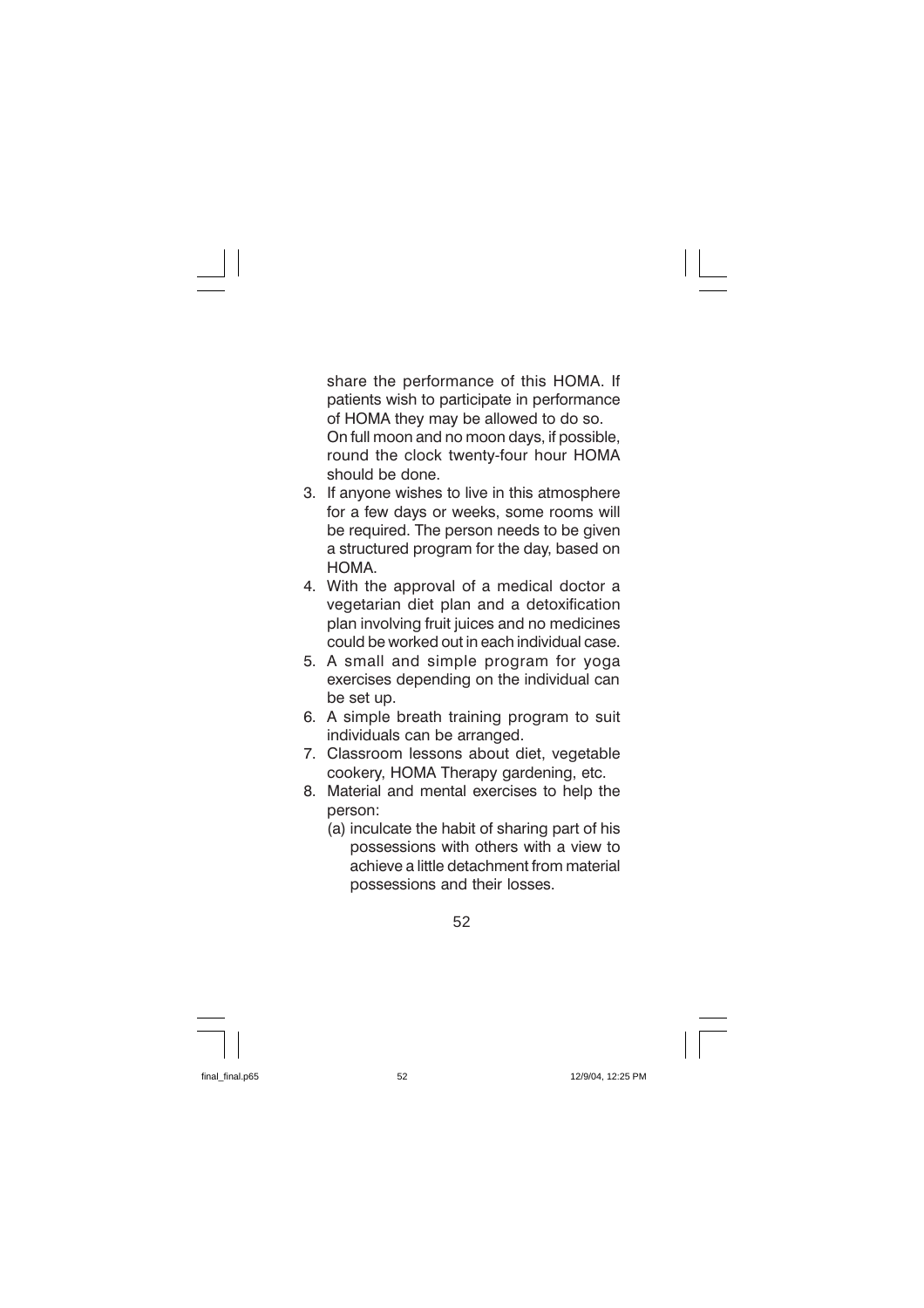- (b) become better manager of his physical and mind energy while dealing with day to day affairs.
- (c) perform always actions full of Love and service to others which would help make his life's journey a joy, eliminating bitterness, jealousy, etc.
- (d) understand that he has to achieve perfection in life and how it can be done by trying to know himself.

For assistance to set up such programs one may write to any of the addresses at the end of the book.

The above program is taught in all continents by volunteers who work free. There is no organization to join, no membership, no fee, no religious bias, no spiritual group to look to for guidance. Make your mind full of Love and automatically you become a better person.

Another important topic is help in the penal system. Homa Therapy can be applied to provide essential support and help for everyone involved: it can help victims overcome traumatic experiences, perpetrators to return to normal social behaviour and caretakers to receive support in handling conflicting situations and people.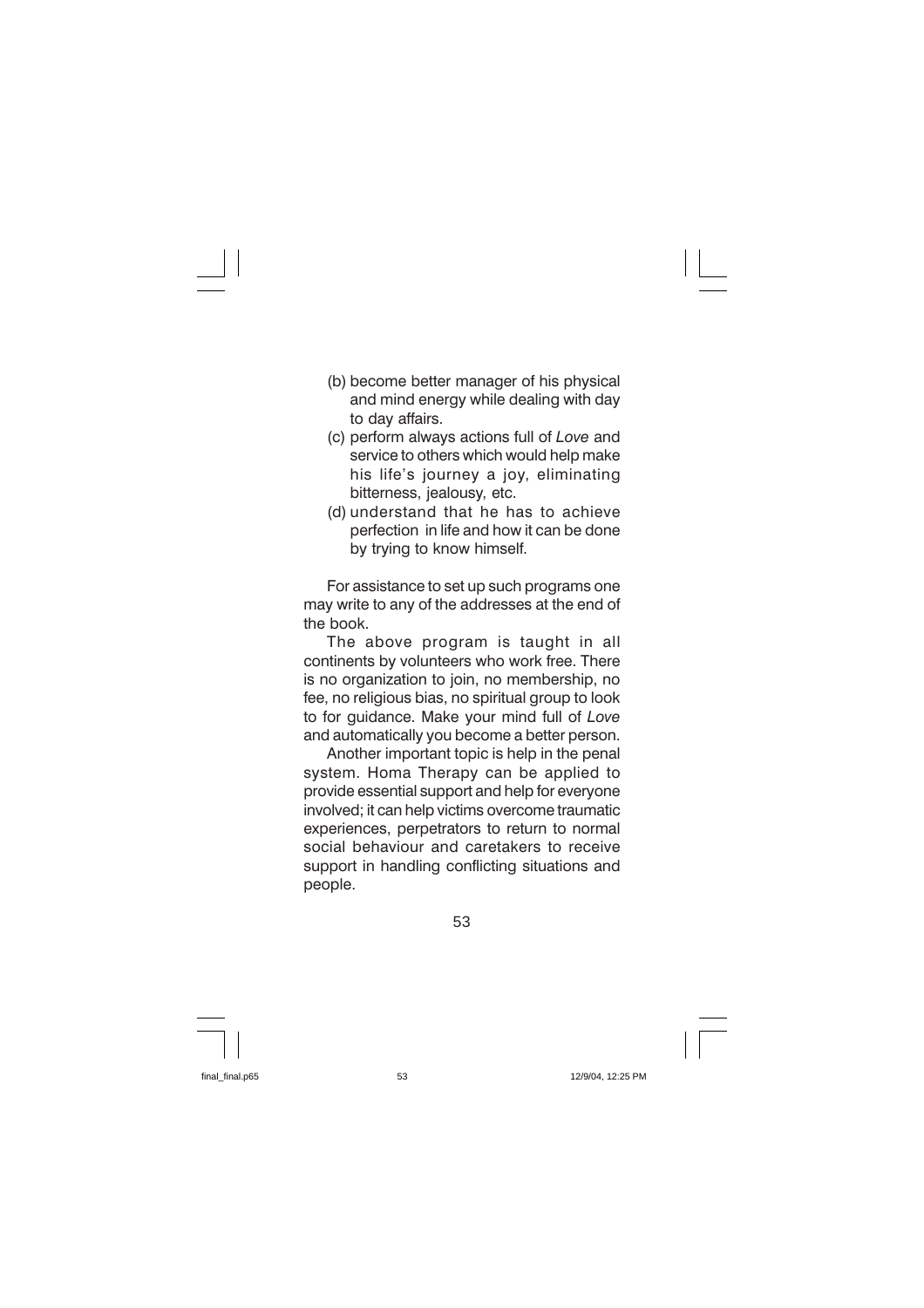### **Health from Your Kitchen and Garden with Homa Therapy**

In order to look after our health we must take care to eat healthy, organically grown food. The more vital energy the plant can receive from nature, the better it can transmit this potency as food. If plants grow in Agnihotra atmosphere they can obtain more vitality, medicinal potency. and nutritional value which can be passed on to us. Would you like to start a small 'energy garden'? It is very easy. You can decide how small or big you want it. The simplest and most energetic foods can be obtained from sprouts. Take the corresponding seeds and water them with Agnihotra ash water. Now you have special energized sprouts which you can use with any meal and which will supply you with wonderful vitality. Use in salads, with vegetables, soup, rice, and on bread. You can supplement any dish with this high quality bioenergy. Extend your energy garden by placing pots or balcony boxes in the kitchen or at the entrance of your home and here you can grow wheat for wheat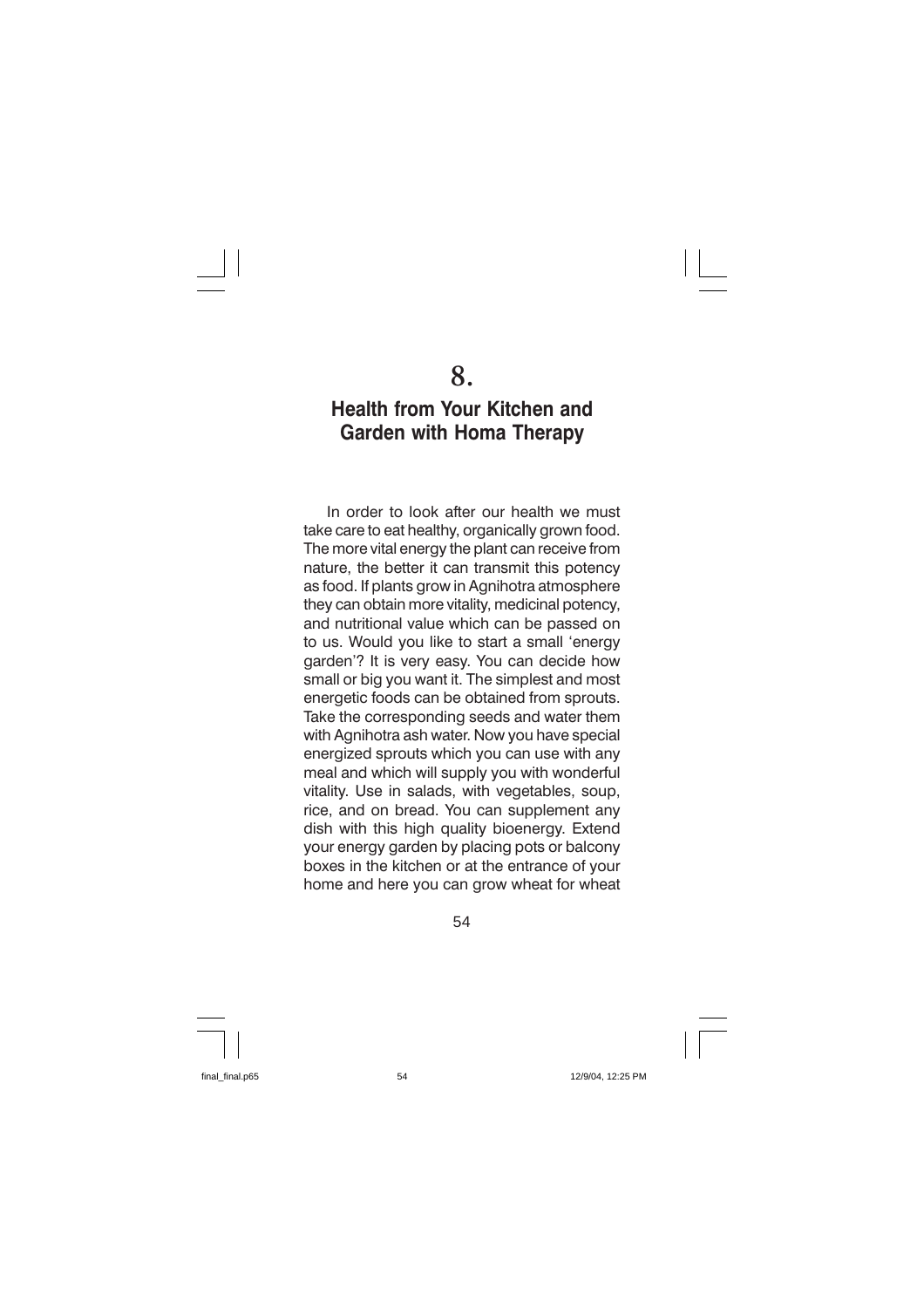grass juice or you may like to grow culinary or healing herbs. Sow the seeds together with Agnihotra ash and sprinkle Agnihotra ash around the rootlets of seedlings when planting and always water with Agnihotra ash water. Plants can grow more vigorously and build up more vitality with the help of Agnihotra atmosphere, Agnihotra ash in the soil and with Agnihotra ash water. Your health will thrive from partaking of these 'Homa plants'. Just try it; they may become your very own personal life elixir!

Once you experience its beneficial effects and if you enjoy plants, you can expand your special garden. Perhaps you would like to grow some fresh salad items or improve your strawberry patch. It is a joy to watch plants growing in Agnihotra atmosphere and to experience how they maintain our health or in case of sickness, give us the gift of health. You may also like to decorate your energy garden. Maybe you have a beautiful stone, a seashell or a pinecone at hand. You could use a little sea sand and a small candle to create a small oasis, or a small water bowl displaying a floating blossom. Create for yourself a wonderful oasis full of vitality and joy!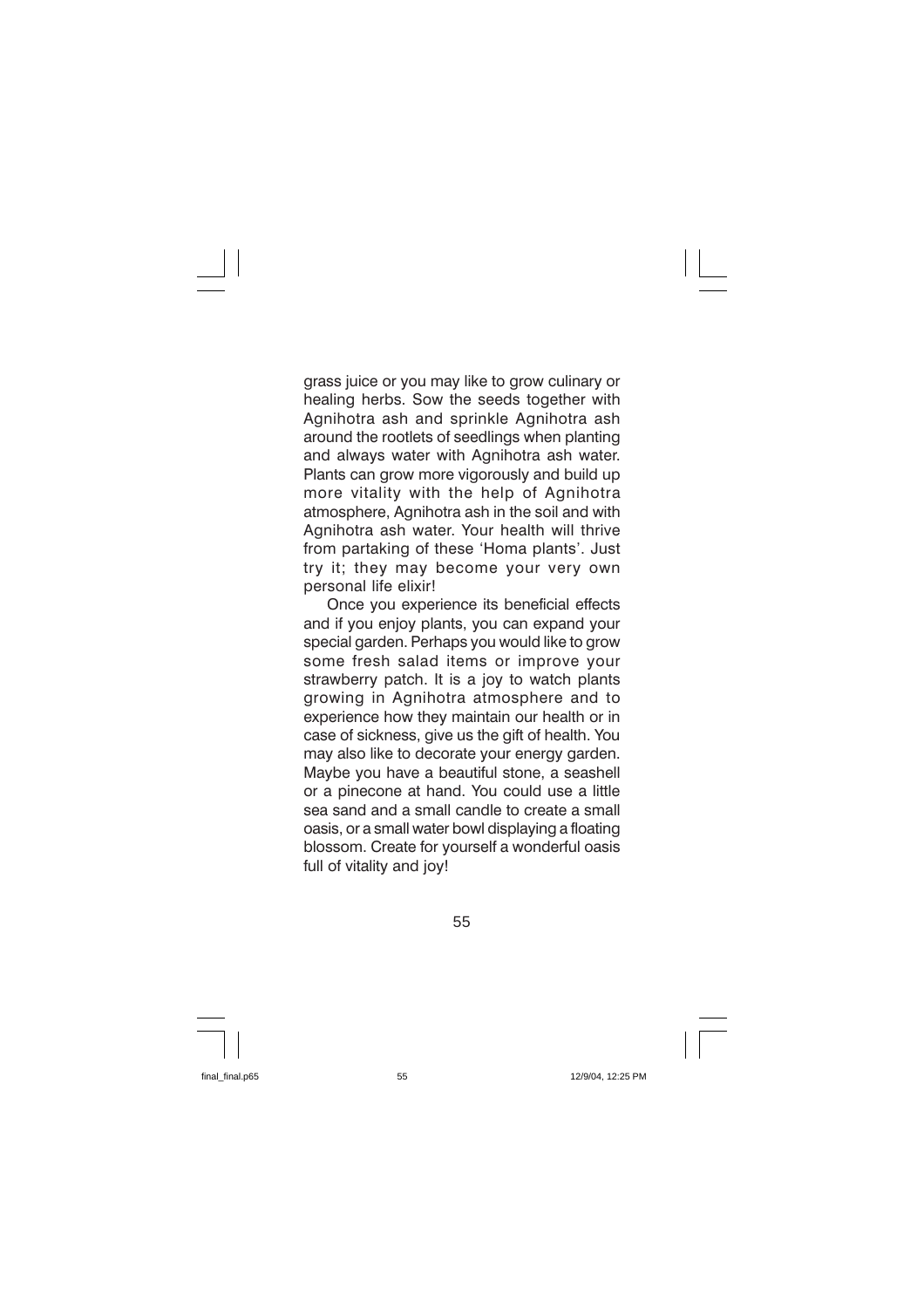# 9.

### **Further Homas for Your Well-Being**

The person who performs special purpose Homa Therapy or any other Homa Therapy must be a regular practitioner of the simple sunrise/sunset Agnihotra HOMA as Agnihotra creates the basic healing cycle around his physical body. Prana sheath, mental sheath. etc. Prana is life energy that pulsates through us and connects us with the cosmos.

Atmosphere. Prana and mind is the nexus to transpose the healing effect of atmosphere to the realm of the mind. Any change induced in the atmosphere automatically affects Prana. Prana and mind may be considered as two sides of the same coin. When atmosphere is polluted there is so much tension and pressure on the mind. If by using the material aid of HOMA fires we can bring about a beneficial change in the atmosphere the benefit goes to the mind

Some people like to burn incense in their room. As soon as they light the incense they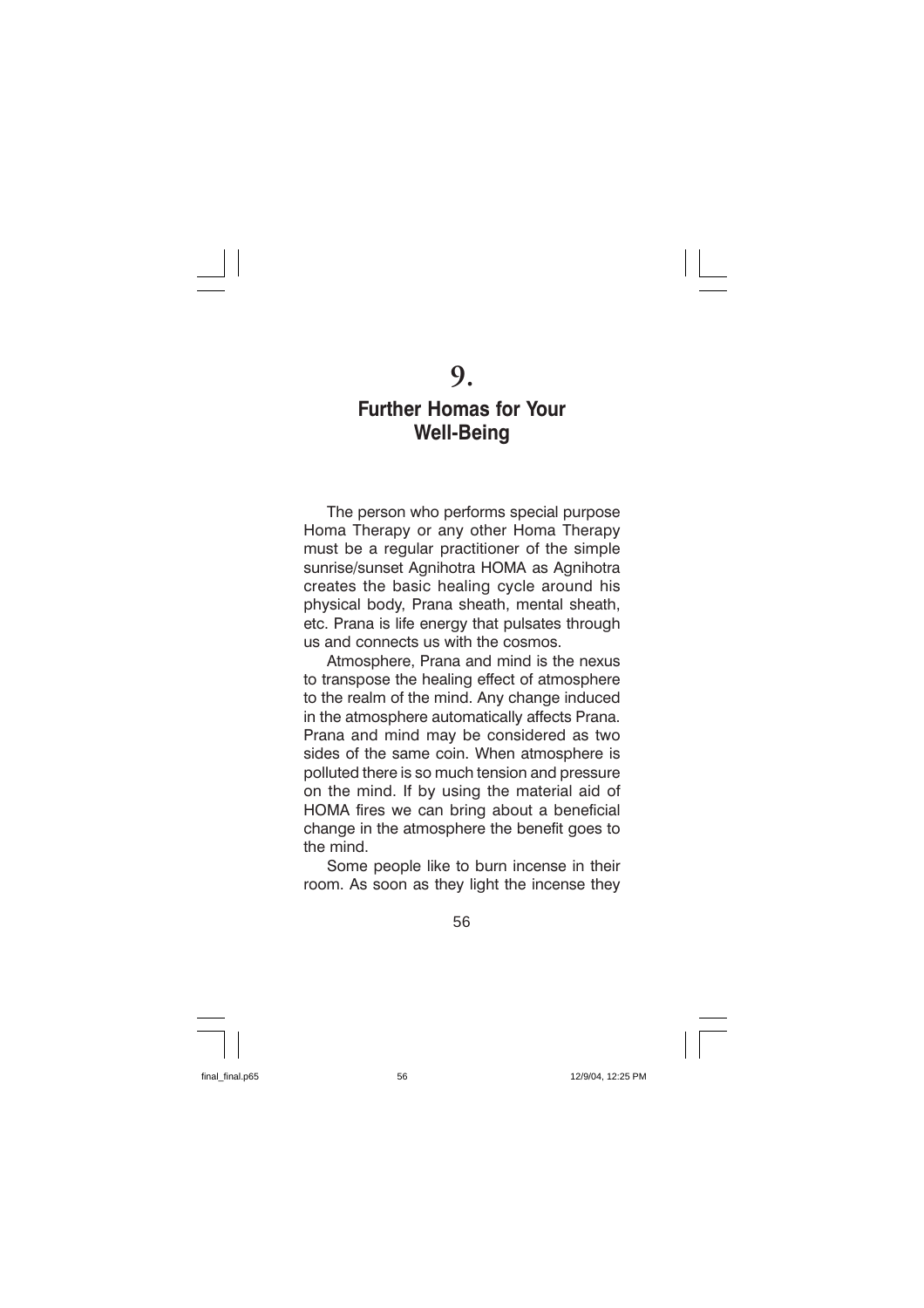begin to feel better. A little change in the atmosphere has an effect on the mind. Someone living in a crowded city wants to go to the country and spend a day there. A small change in the atmosphere makes him feel happy. Practice of Agnihotra HOMA fire brings about a terrific change in the atmosphere by ushering in purity and Love; mind, which is subtle matter, is molded accordingly. Our anger, lust and greed become less and the tension exerted on the mind by these behaviour patterns is reduced.

To strengthen the healing effects created in an area by regular practice of Agnihotra Homa, one can practice two simple HOMA fires if he wishes

- a) Vyahruti HOMA
- b) Om Tryambakam HOMA

#### **Vyahruti Homa**

This HOMA can be done at any time of the day or night except the times specified for Agnihotra HOMA fire, i.e. sunrise and sunset. Here we prepare the fire in the same way as Agnihotra Homa. There are four Mantras, After each of the first, second and third Mantras add a few drops of ghee to the fire. After the fourth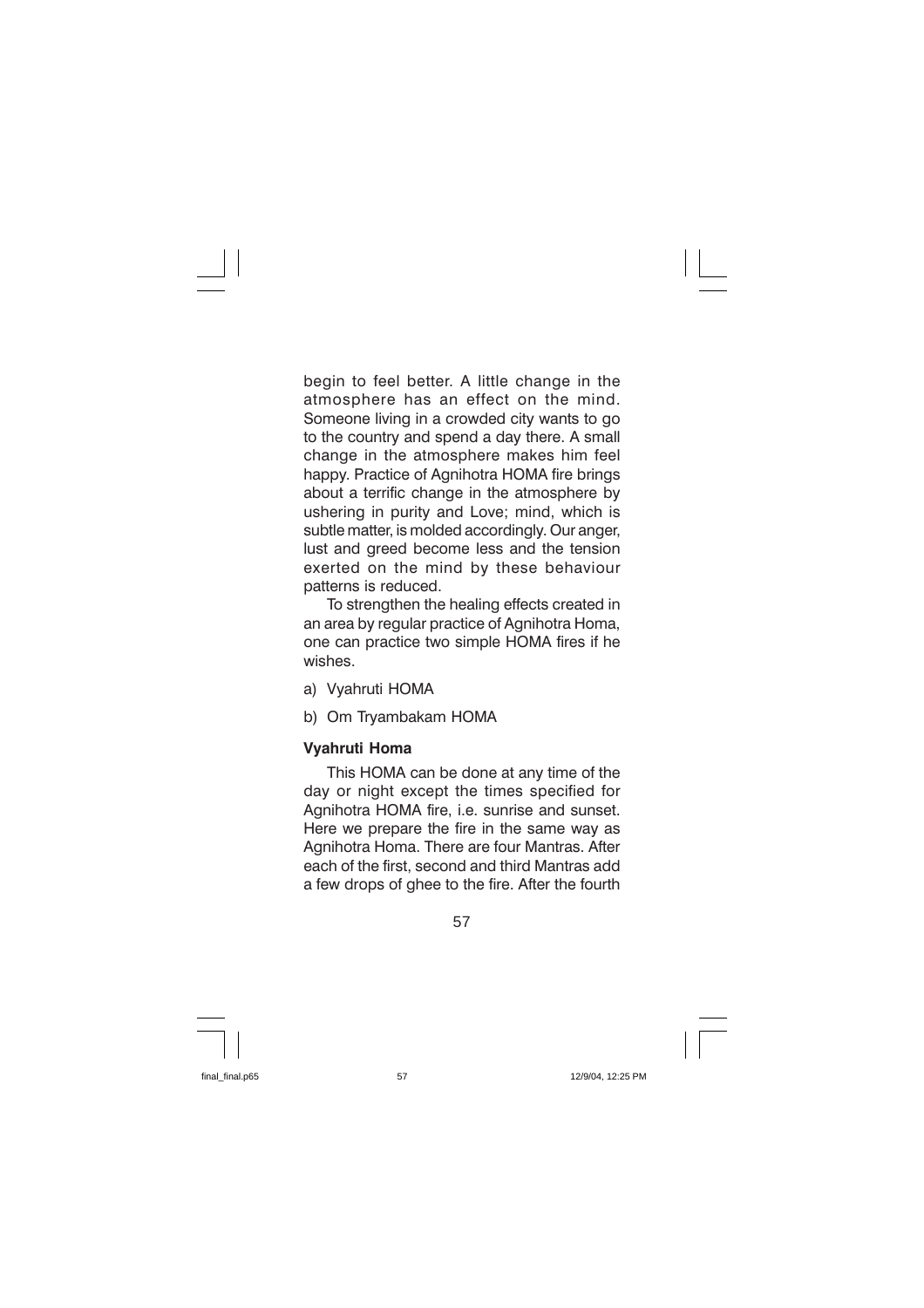Mantra add a teaspoonful of ghee to the fire.

This HOMA can be done before you start any gathering or meeting. It creates a nice atmosphere for the people who attend.

This HOMA can be done by a single person, a family or group in a house. Try to meditate or at least sit in silence till the fire is extinguished or for a little longer if you wish.

#### **OM Trvambakam Homa**

In this HOMA there is only one Mantra and after the word SWAHA, you add a drop of ghee to the fire. Repeat the Mantra and again add a drop of ghee. You can do this for any period of time continuously. However, if it is sunrise or sunset time while you are doing this HOMA then actually at that time you utter Agnihotra Homa Mantra and add the mixture of rice and ghee to the fire as stated in Agnihotra HOMA procedure.

It is good if one can do this HOMA at night in a room where a child is sleeping. It has a good effect on the child. There are thousands of people in all continents who practice this HOMA regularly in the evening for fifteen minutes in their homes.

For HOMA Farming this HOMA is done for four hours consecutively by people taking turns. If a new person sits for fifteen minutes he would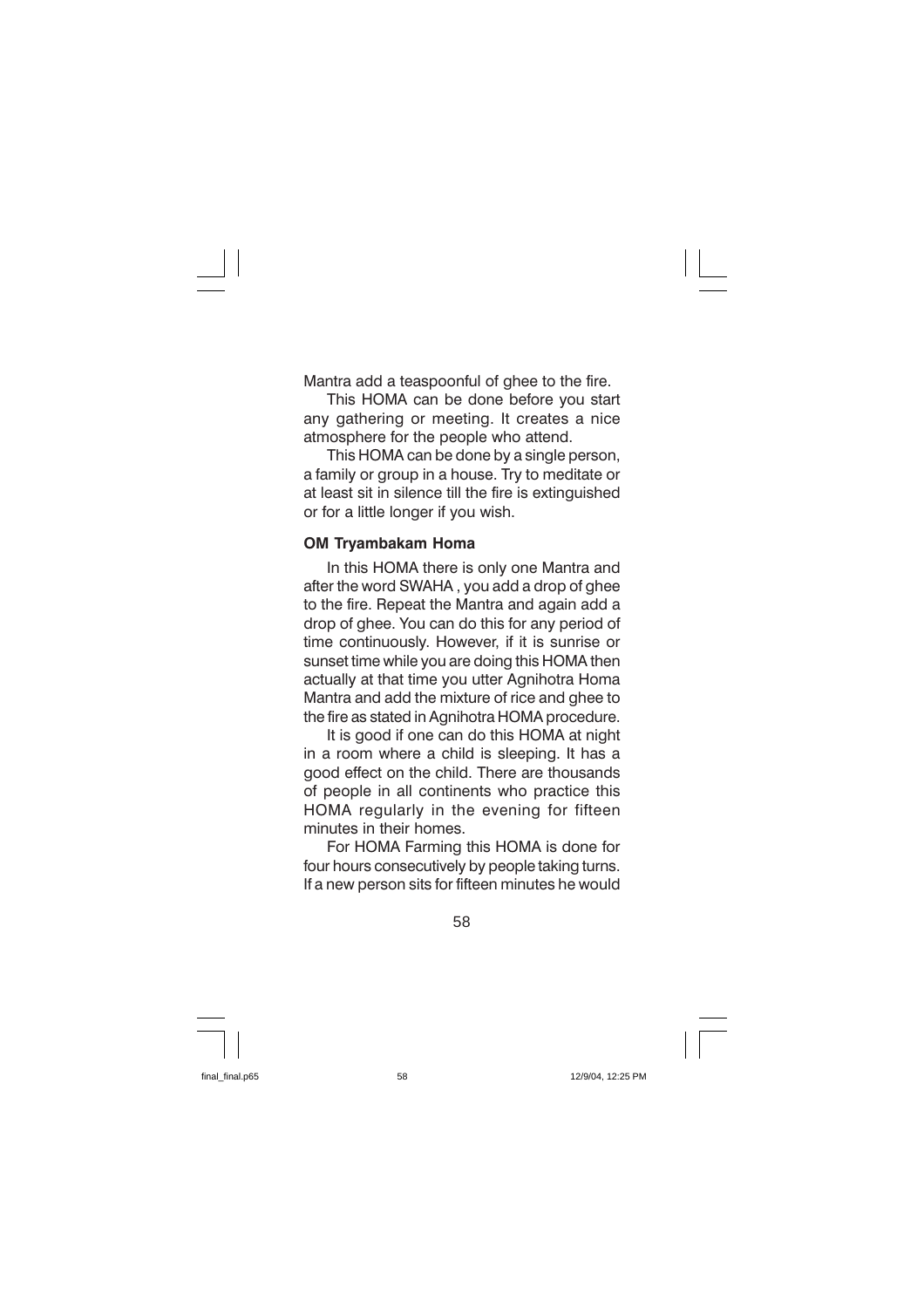like to sit for a longer period next time as he experiences the healing effect. As stated before this HOMA can be done in a place where Agnihotra HOMA fire is practiced regularly.

In U.S., Europe, Asia, Africa and Australia there are hundreds of places where this HOMA fire is kept for several hours a day. If this HOMA fire is maintained round the clock continuously. a terrific healing effect takes place. People can take turns by the hour. Some may sit for two to three consecutive hours at a time. If scientists would like to check, they would find a very strong magnetic field around this place. This is from the Homa and has a direct effect on the weather. This can easily be proven as stated in ancient texts.

If there are enough people available they perform twenty four hours  $Om$ can Tryambakam HOMA on full moon and no moon days. Full moon, no moon is a very special cycle which has terrific impact on the mind and plant kingdom. The word 'lunatic' meaning a mad person comes from luna meaning moon.

May be a difficult day is in store for you, or perhaps there is much sorrow in your life? Try to do a Vyahruti Homa in the morning before you leave home or even do one hour of Tryambakam Homa. Many people have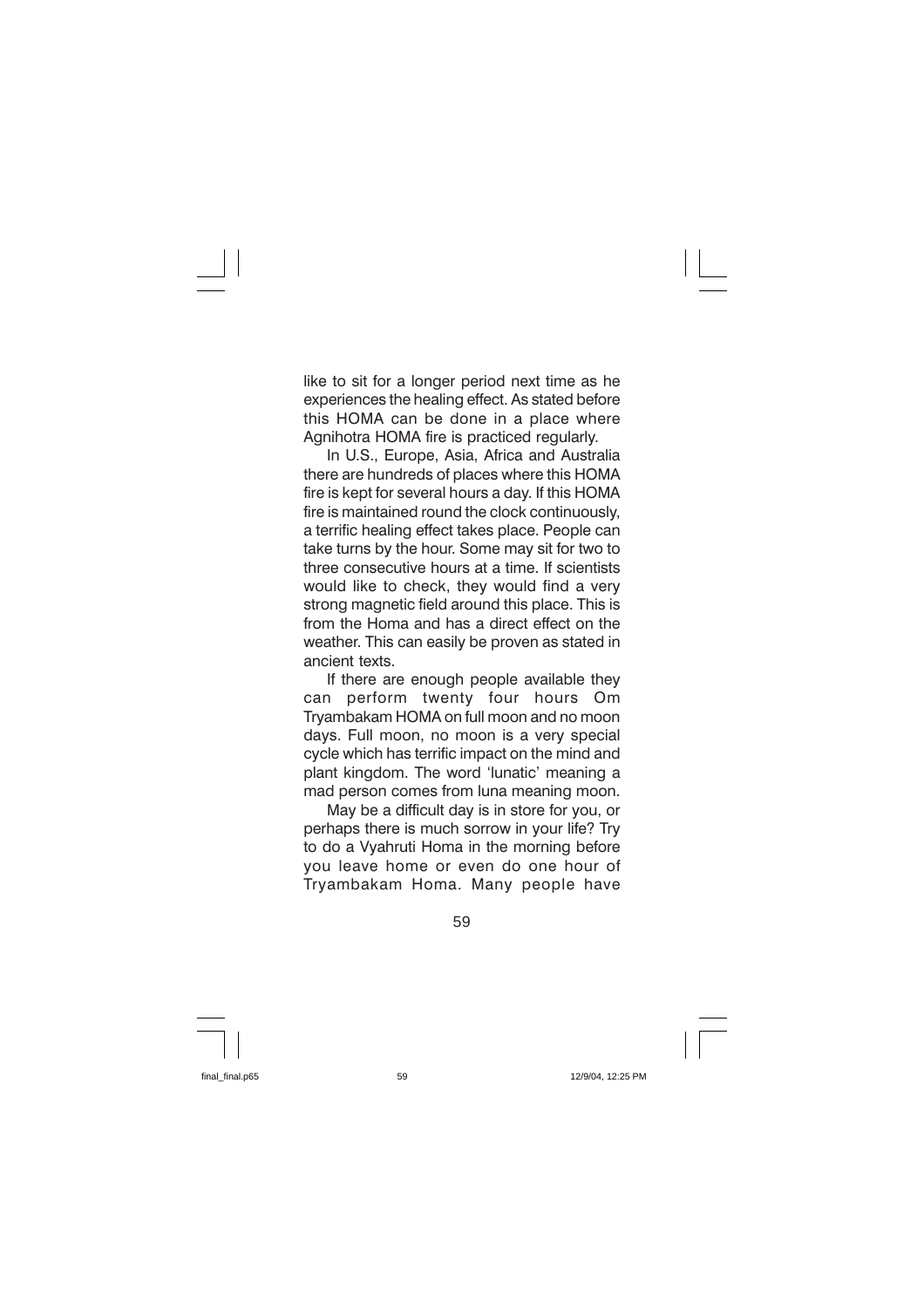experienced that by doing this their day flows more easily, that problems are solved more readily.

Perhaps you have an important meeting, a difficult negotiation or an urgent interview? In this case you can do a Vyahruti Homa in the room where the meeting will take place. It will relax the situation for everyone. Just try it and see.



60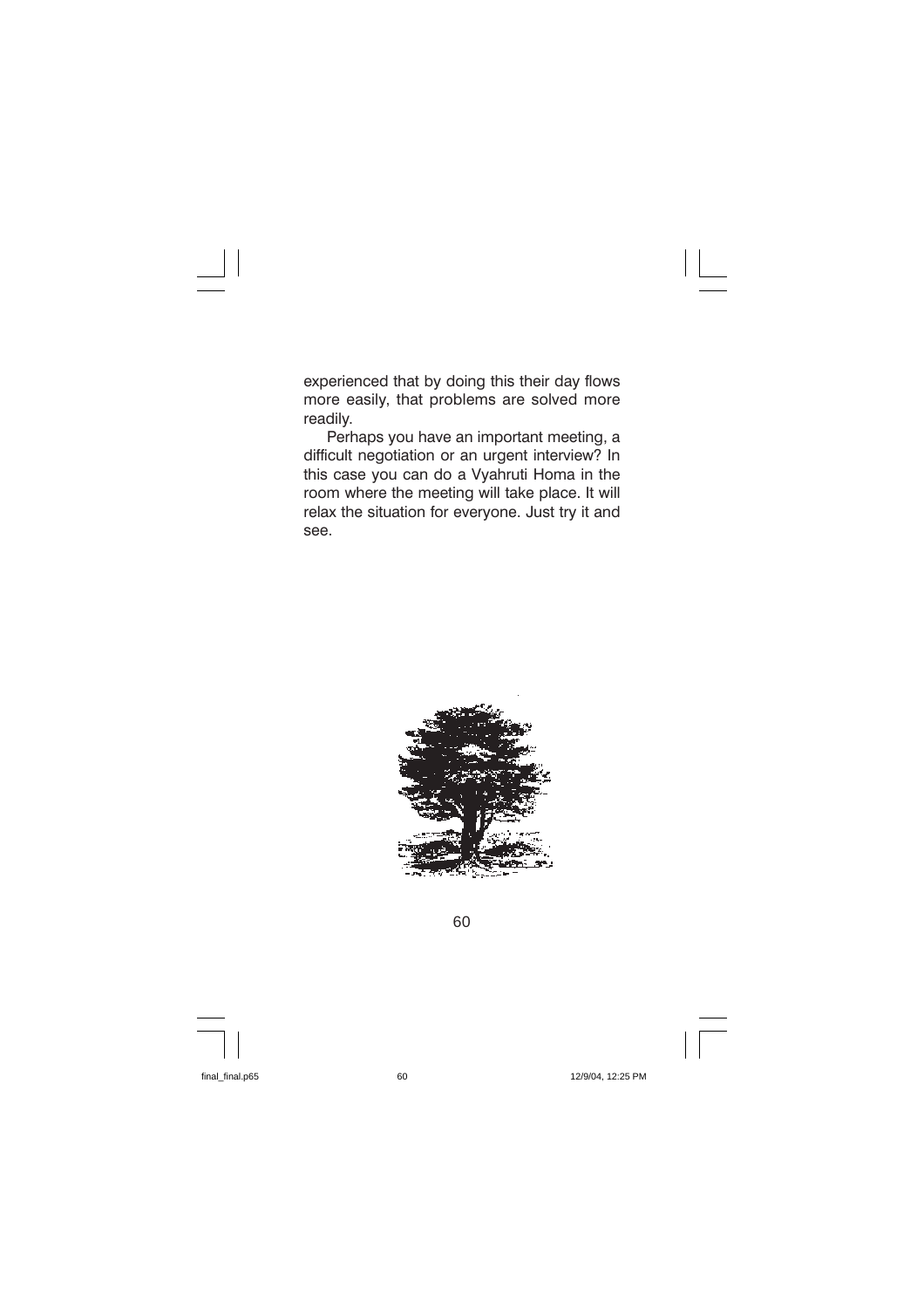# 10.

### **Homa Therapy with** The Doctor and in The Clinic

The doctor is the specialist in questions regarding diseases. He has a lot of experience and is constantly in contact with health problems. The atmosphere of disease is intensified in the clinic due to a concentration of various diseases, where there are very sick. extremely ill or even dying people. According to ancient knowledge Agnihotra fire can help to unburden doctors and patients, supplying optimum energy for both. Also the atmosphere is purified reducing the effect of pathogenic bacteria. If Agnihotra is done beside the sickbed or in the doctor's office it can provide remarkable help. Agnihotra even helps a dying person, family members and others so that the transition is more peaceful and smooth.

A therapy room, where Agnihotra HOMA is performed at sunrise and sunset, could be set up in a doctor's office or clinic. Silence should be kept in this room. Chairs or day beds could be placed in the room for resting. Here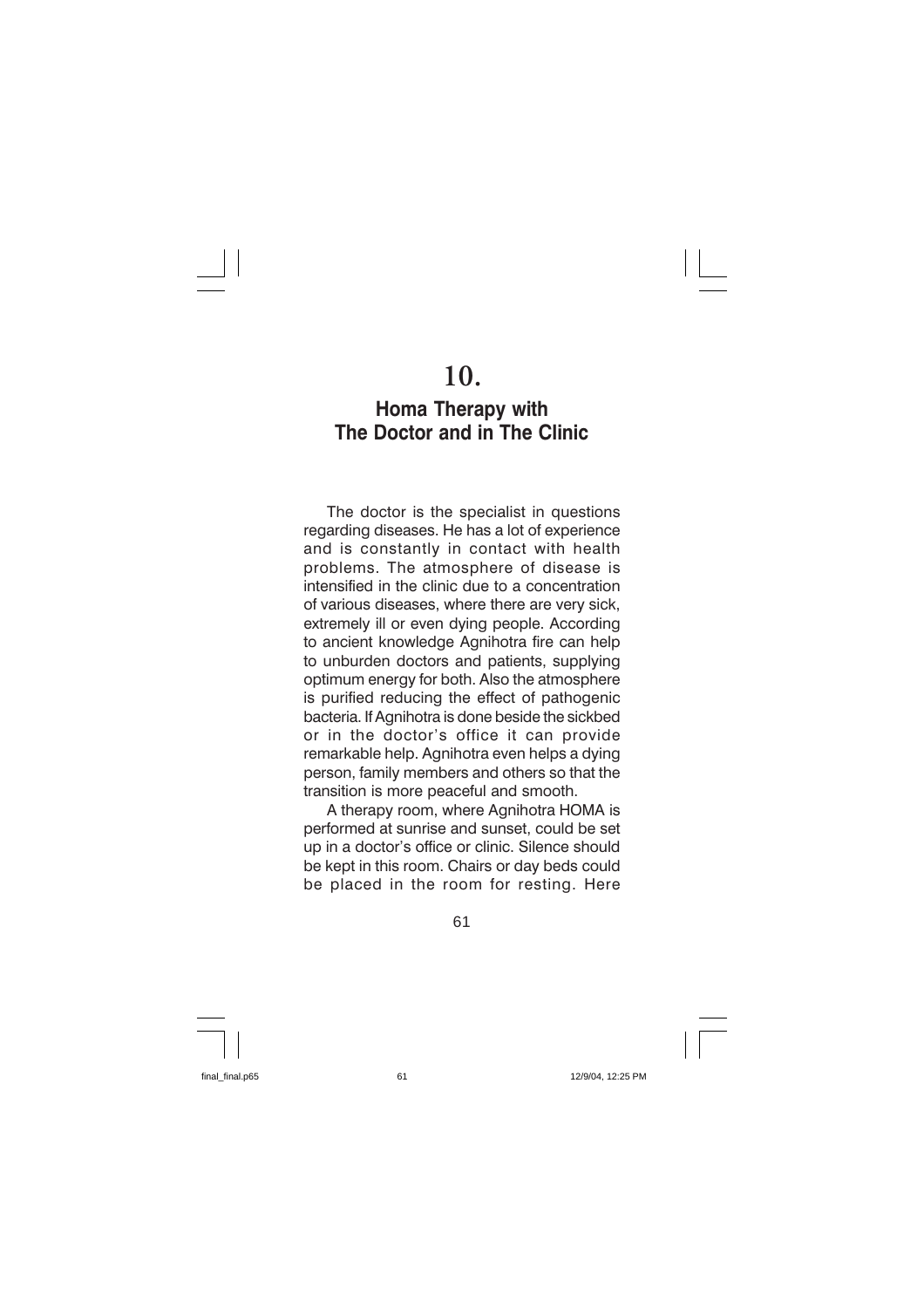anybody, no matter if it is a doctor, patient, nurse or visitor can refill their energy tank and improve his or her health. Sitting regularly in this atmosphere can enhance any treatment the patient is undergoing and also contribute to a happier work force.

Agnihotra HOMA can also be used in delivery rooms. In intense situations like giving birth, HOMA Therapy supports each person within the atmosphere in a smooth, natural and relaxing way. HOMA Therapy is truly a magnificent method, custom made and universally applicable.



62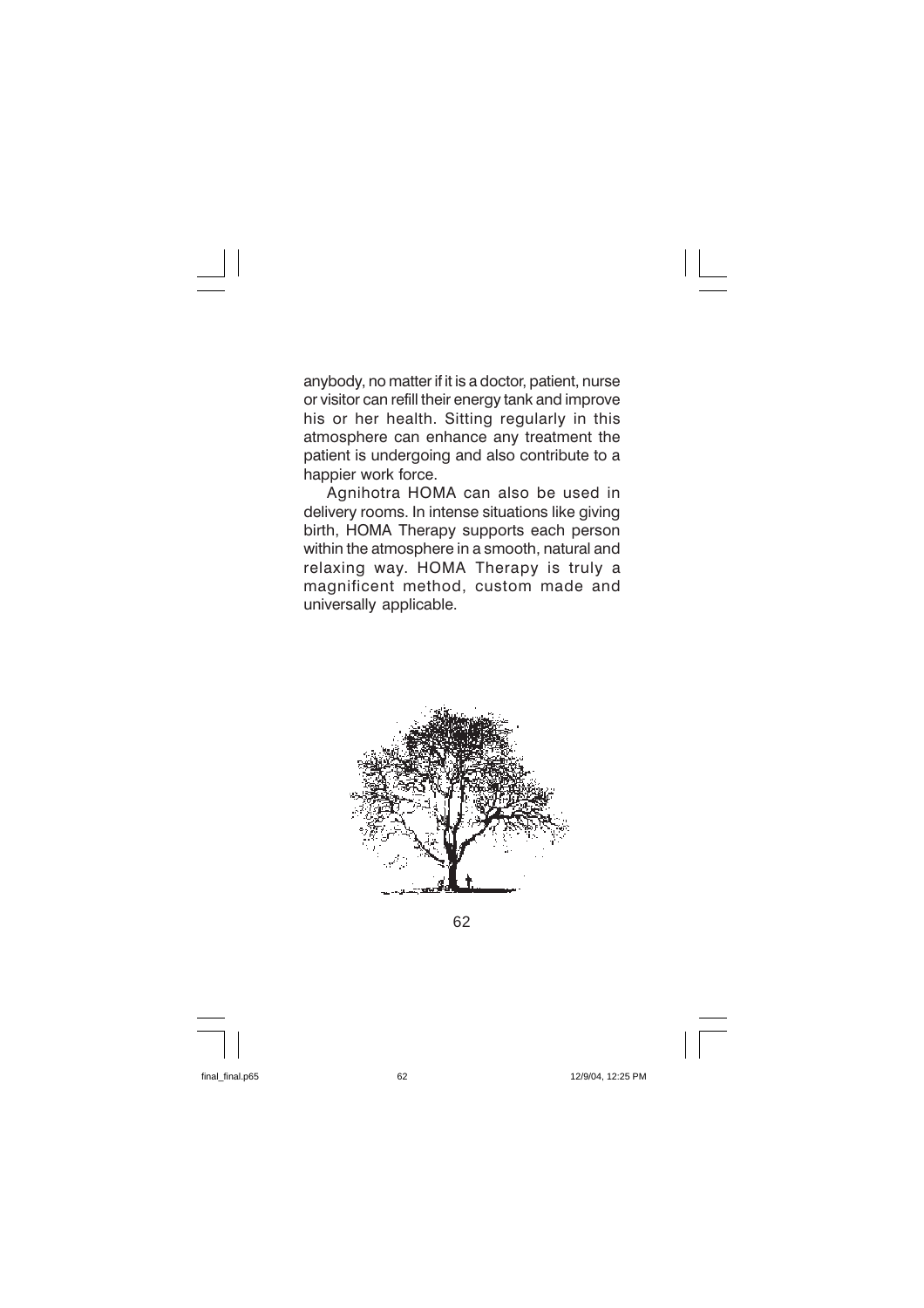# 11.

## **HOMA Therapy Stress Management, Health and Environmental Protection** in The Work Place

Nowadays, each working person, no matter whether employee or employer, is exposed to a very complex work situation and much environmental pressure. More is required of the person, economic situations are getting more difficult and everybody experiences more stress. At the same time optimal performance is expected. This exacts a heavy toll on health. Today, it is well known that stress, noise, computer work, cellular phones, etc. cause disease, but we often have no choice as it is not always possible to change the working situation. But what we can simply and effectively do is strengthen the immune system and reinforce our resistance to disease, so that regardless of the circumstances, people can be healthier and come to work with better motivation and more joy.

Create an 'energy source' for all employees, an 'oasis of recreation', a place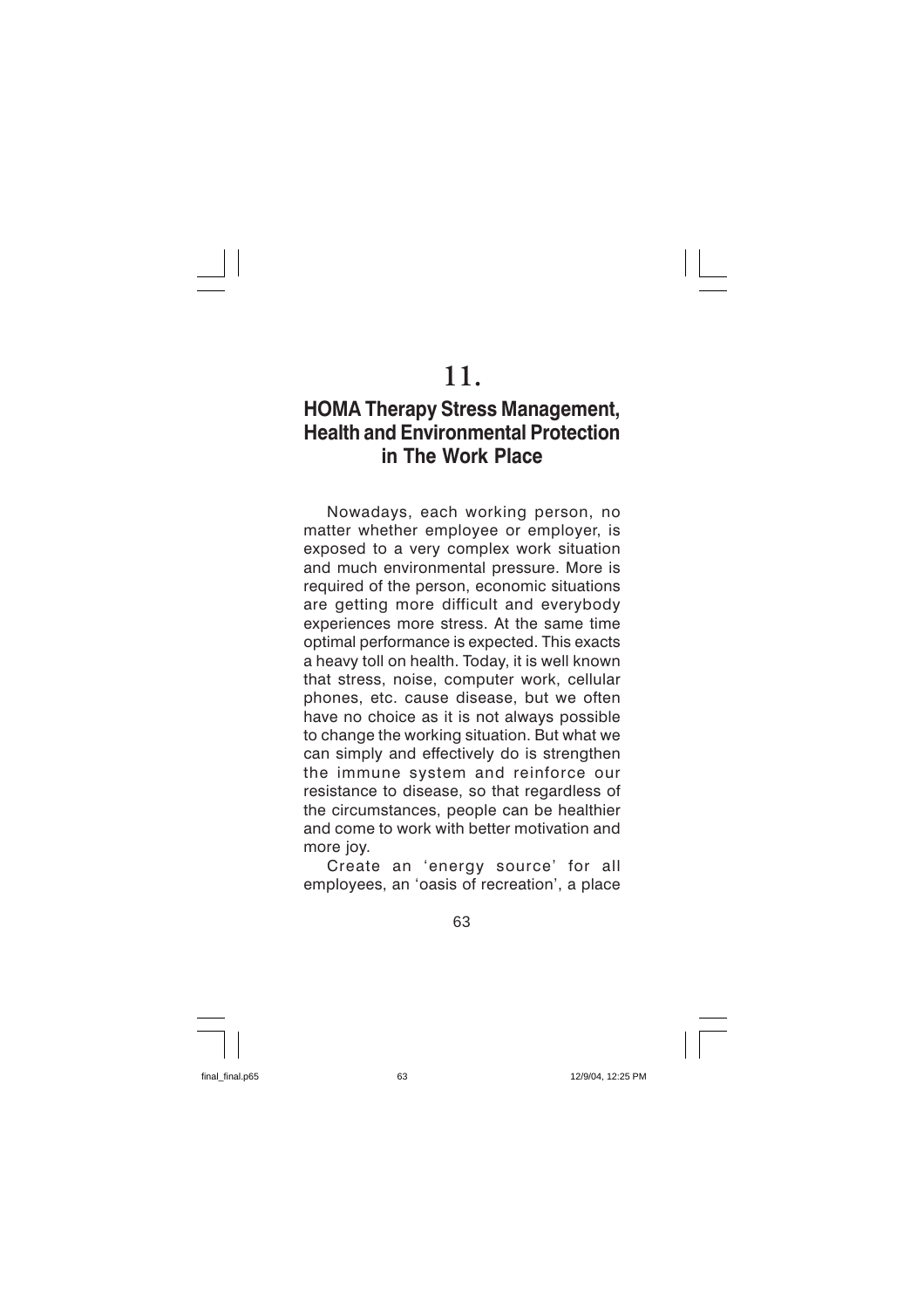where anyone can relax and refuel. You decide how big this place will be. It can be just a corner in a quiet place, a section of a room or an entire room, depending on the situation. What is most important is the performance of Agnihotra HOMA to bring about a healing atmosphere in this space. The timetable for sunrise and sunset timings and all the necessary Agnihotra ingredients should be readily accessible, so that anyone having the time can perform Agnihotra and thereby benefit the whole company. Now you are equipped with a most vital energy source for the atmosphere and everyone.

If you like, you could design the room to your taste, by may be having several chairs for recreation, and some flowers or plants to create a relaxing atmosphere. You could perhaps have a small fountain to provide moisture and a pleasant water display, play relaxing music and decorate the room in soft pastel colours. In this way you create an oasis for recuperation, where you can reiuvenate from a stressful day and where the body can be equipped to deal with all the demands placed on it. Environmental pollution is neutralized, and everybody will be more motivated for success because they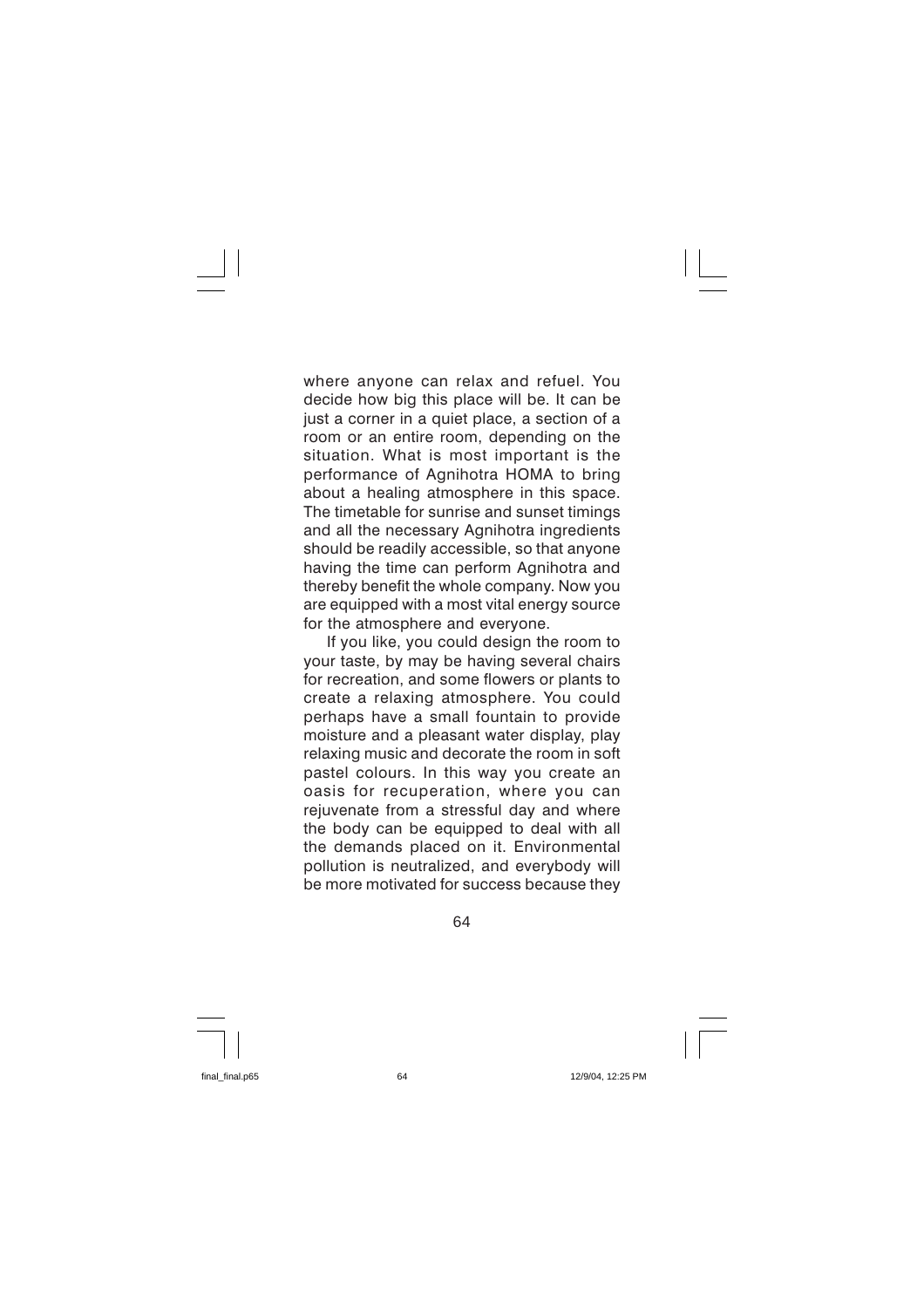feel peaceful and happy. Build a successful business by providing an optimum atmosphere and environment. Apply modern health technology from the ancient science of bioenergy for your success!

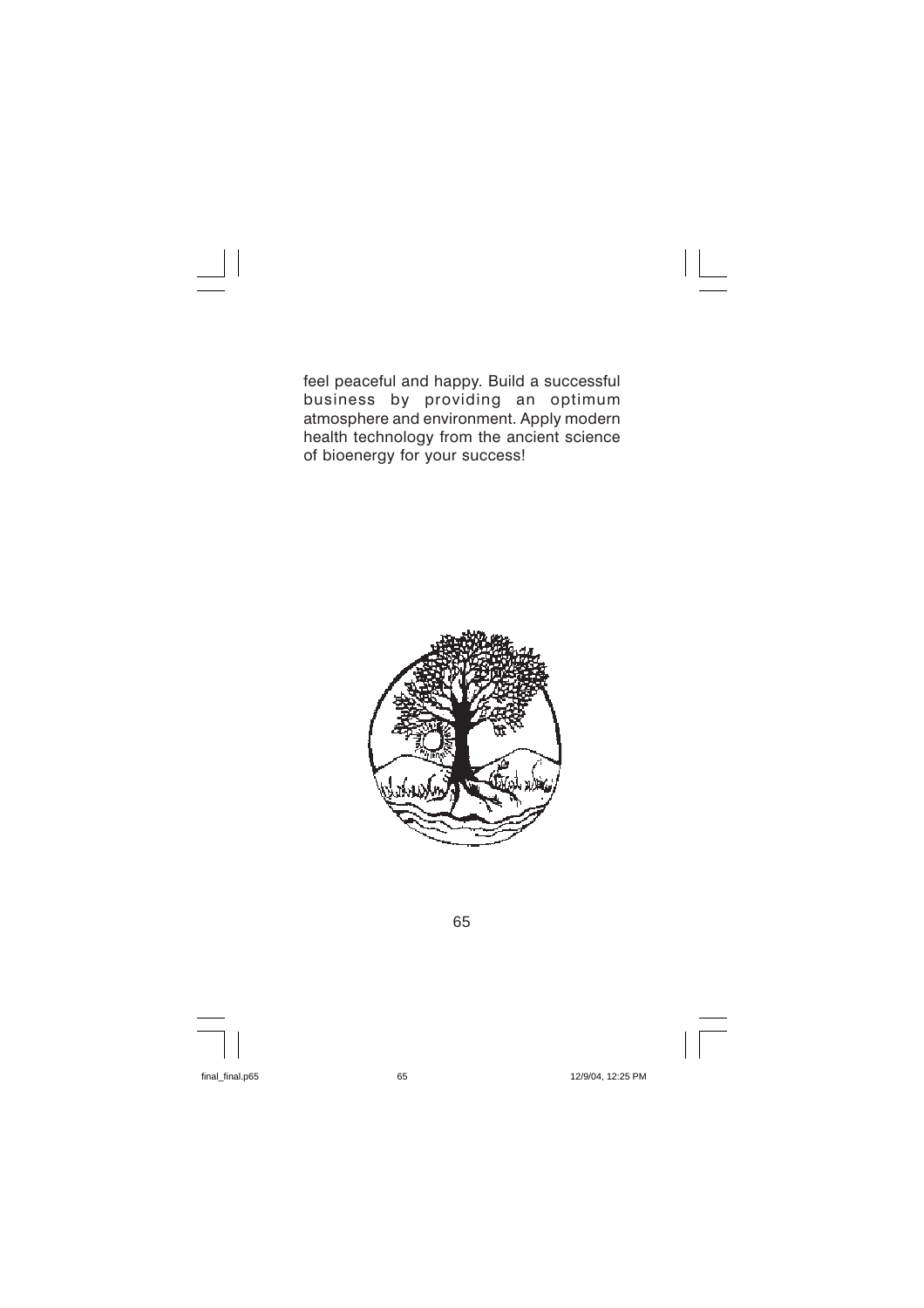# 12.

# **HOMA Therapy** in Kindergarten and School

The youth are our future. The whole society depends on children having a wholesome childhood and thus making a viable future possible. In one way or another our future depends on how our children develop. However, these days life is often difficult and not so happy for our children and youth.

With Agnihotra HOMA and HOMA Therapy the power is in our hands to help each child to have a happier and more fulfilling day. The child's constitution needs to develop in a healthy and correct way. It is a very special and important aid to children if they can participate in Agnihotra HOMA and live in a HOMA atmosphere. This will aid emotional balance and physical health. It would be wonderful to perform Agnihotra HOMA and other HOMAS in kindergarten and school with the children present. Everyone will benefit from this; children, teachers and educators. With small children Agnihotra can be integrated playfully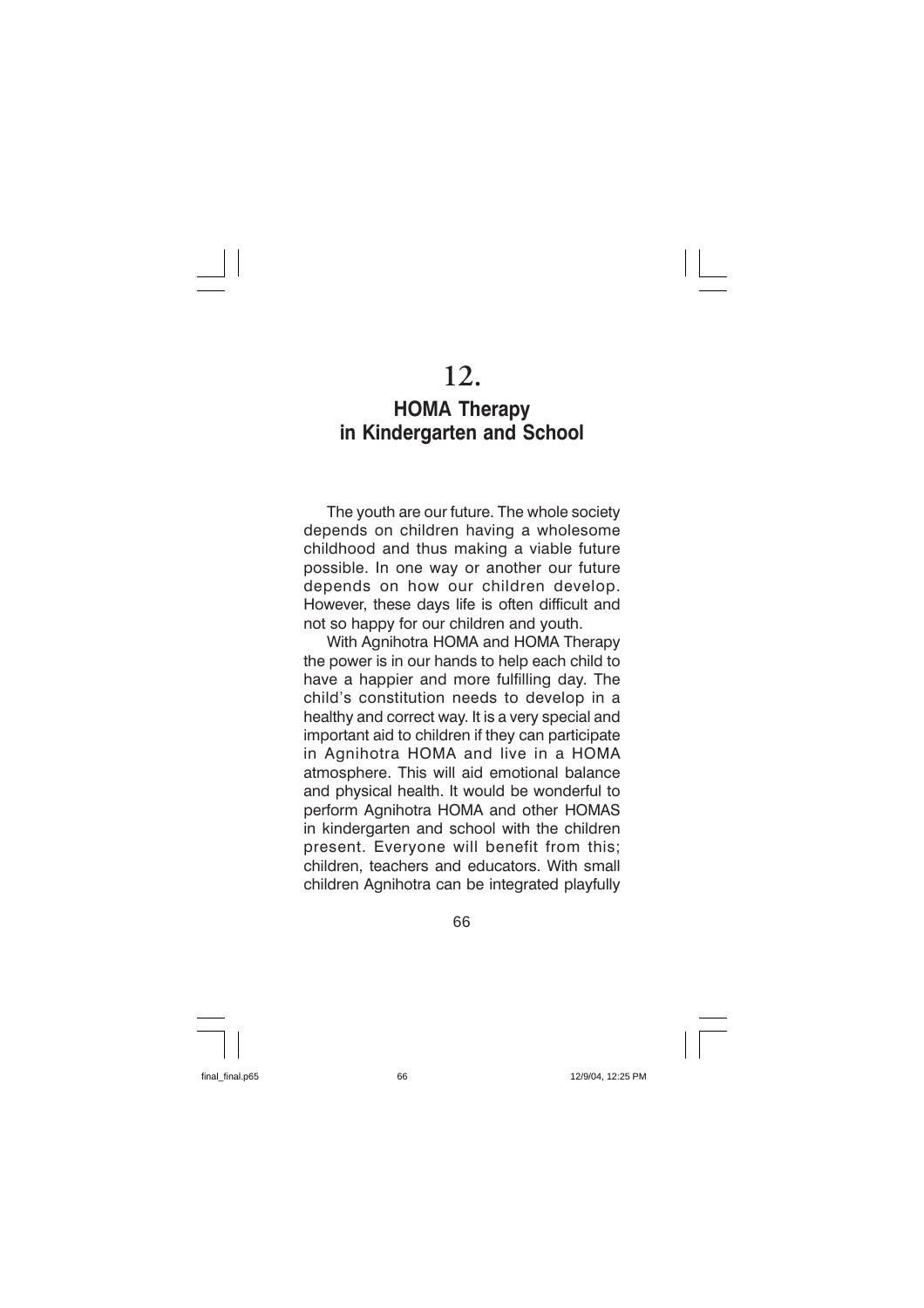in their daily schedule, while older children like to practice Agnihotra Homa themselves. Give this great opportunity to the young and observe the emotional stability and progress of the children!

The Agnihotra HOMA fire is a tremendous help especially with hyperactive and handicapped children and their parents.

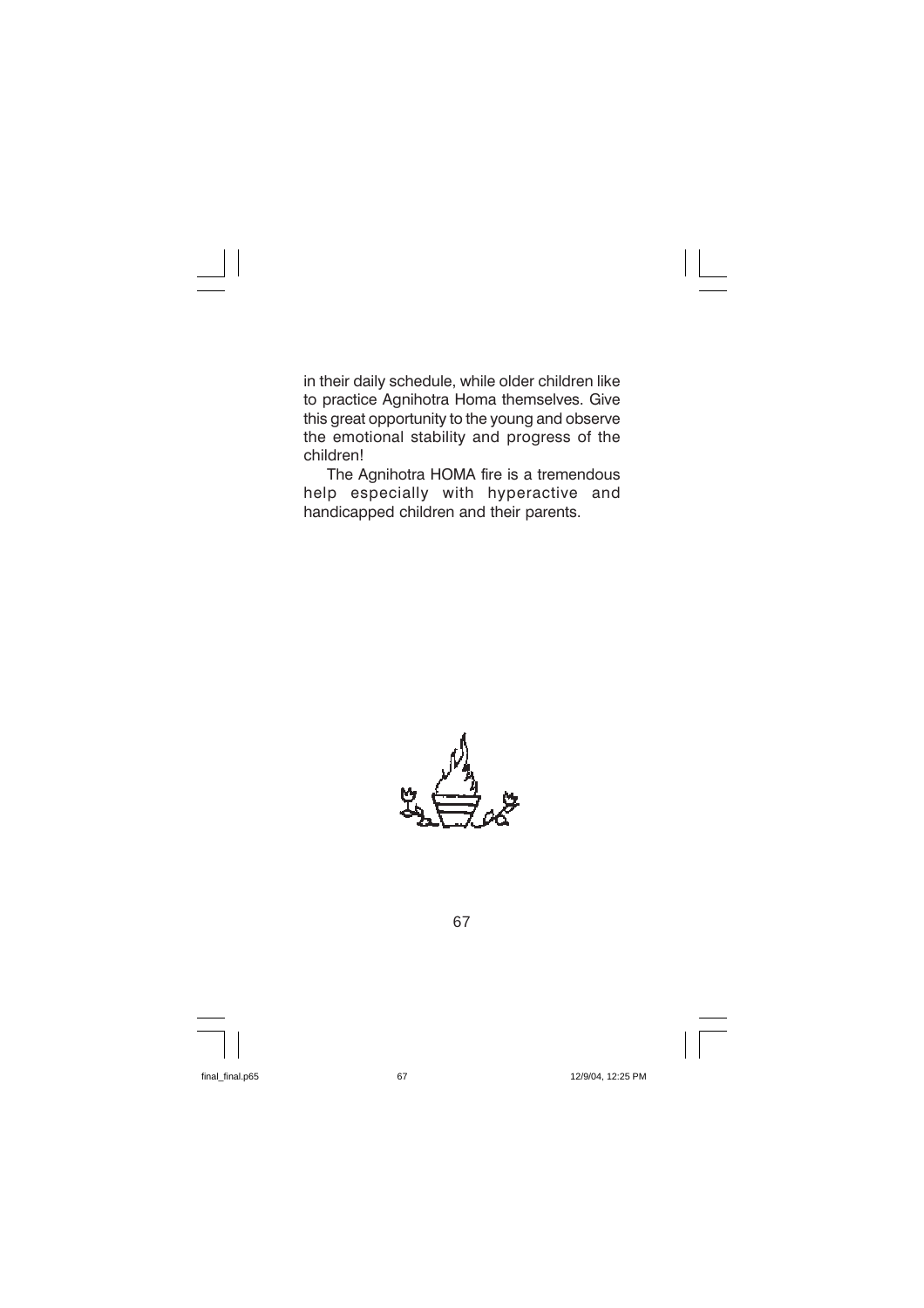## **HOMA Therapy and Sports**

Today many people find enjoyment and balance through sports. There are many professional sportsmen who take care of their lifestyle in order to gain maximum performance in their category. For any sport following two things are going to help:

- 1) Agnihotra HOMA fire at sunrise and sunset. Why? Because for every athlete respiration and motivation are an essential component for success. With Agnihotra HOMA your very breath produces more energy, the body absorbs oxygen better and is availed of detoxified air, charged with energy. Therefore the brain and all body cells can work much better. Also it has been shown that in Agnihotra HOMA atmosphere one is further motivated to reach for higher goals.
- 2) Through the daily intake of 3 tablespoons of Agnihotra HOMA ash powder the body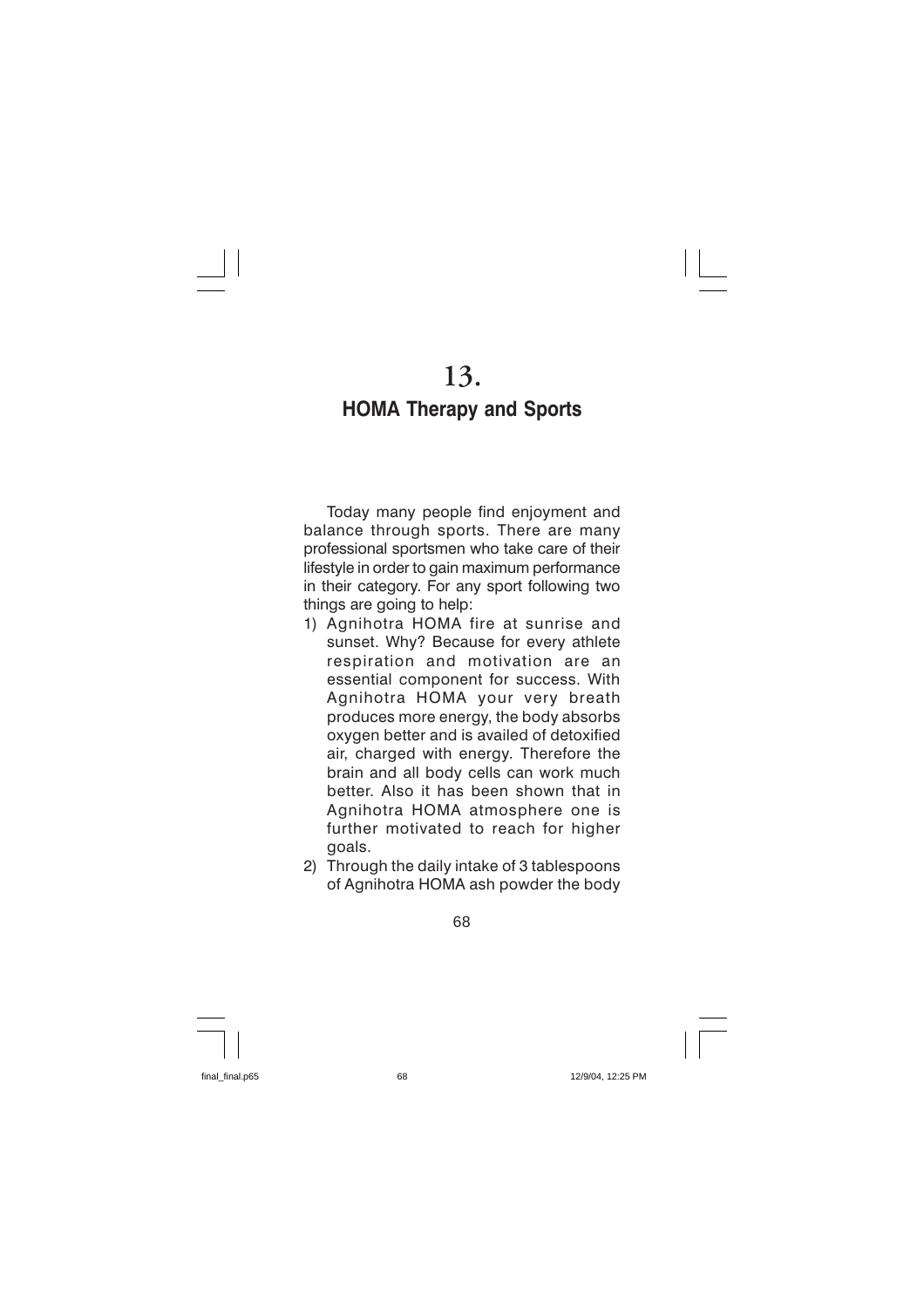is detoxified, purified and supplied with vital elements. It can therefore function better in all areas.

Test your personal secret for success and test the power of HOMA Therapy to your advantage!

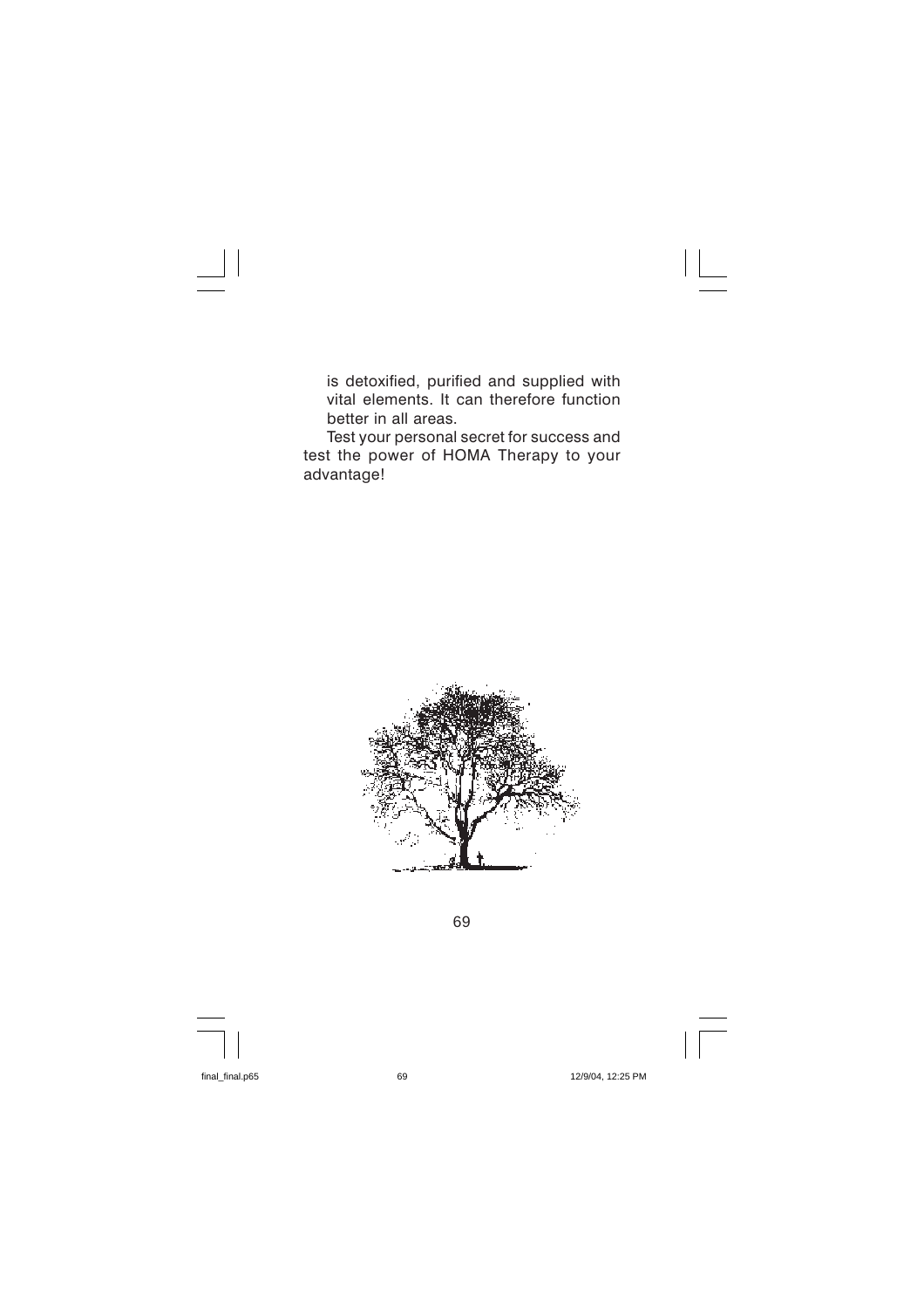## **HOMA Therapy and Music**

Modern science has shown through investigation that harmonious, soft music is very helpful for good health and has healing effects on the human organism. You can now buy 'sound cures' on CD's for any ailment. Since music uses air as its transportation medium, it has a better, more beautiful and happier effect when the atmosphere is pure, charged and detoxified, regardless whether the music is used for enjoyment or healing purposes. Agnihotra HOMA and Agnihotra HOMA atmosphere enhance and deepen the effect and beauty of music and draws out the inspiration of the musician. This effect can be added to with the use of colour and light. This way you can experience Agnihotra HOMA atmosphere music as happier, more beautiful and more healing.

Through the intake of Agnihotra HOMA ash it has been observed that the speech and singing of the human voice are improved.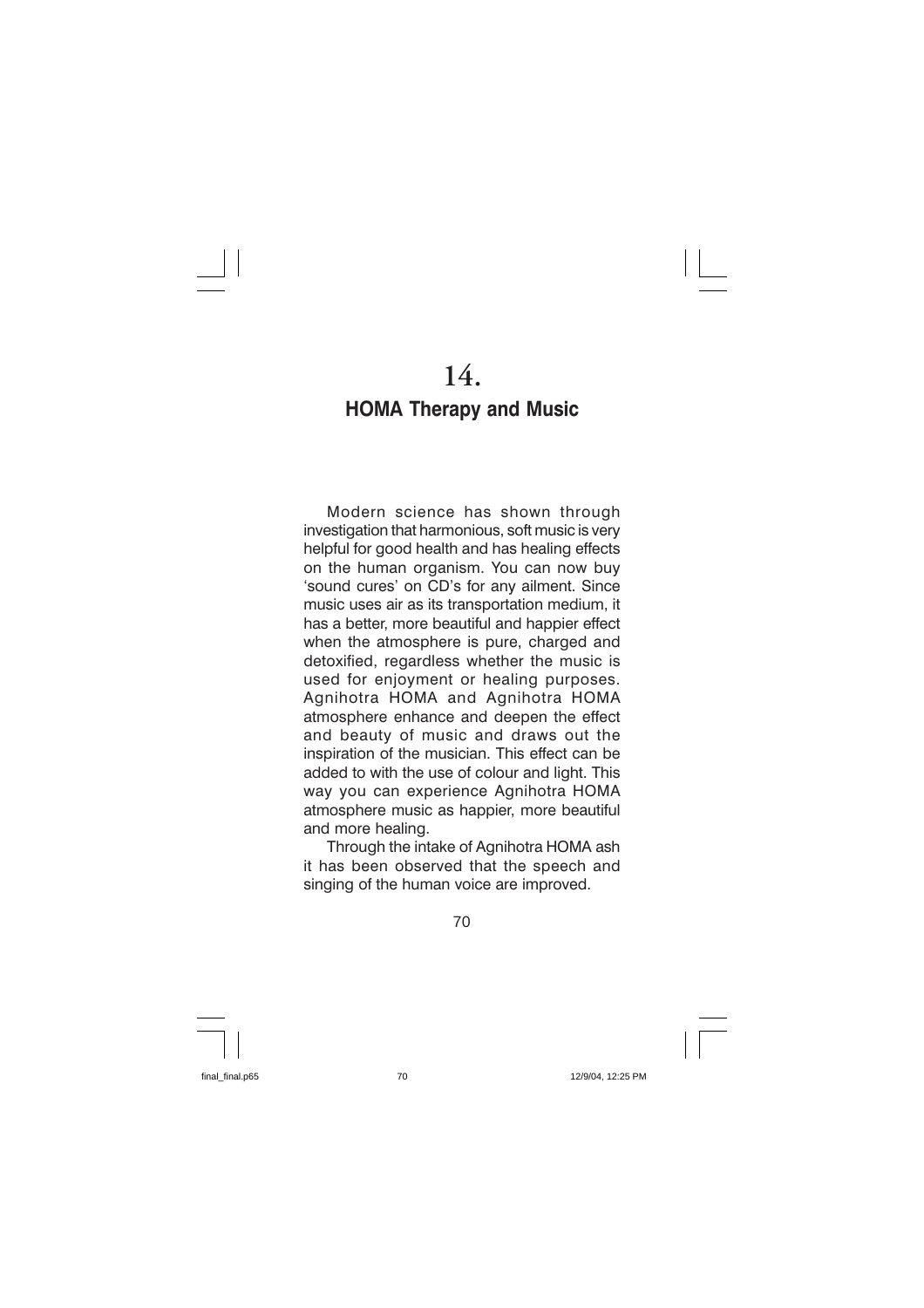15.

# **Fivefold Path for Happy Life**

HOMA Therapy-is a science of purification of the atmosphere through the agency of FIRE. AGNIHOTRA HOMA is the basic HOMA. It is tuned to the biorhythm of sunrise/sunset and gives nutrients to the plant kingdom, removes diseases in a certain area and removes tension on the mind. This is the basic process of the science of medicine, agriculture, climatic engineering and interplanetary communication.

### Daan:

Sharing of your assets in a spirit of humility. This corrects imbalance in financial matters and non attachment to worldly possessions.

## Tapa:

Discipline of body and mind. This is conducive to a change in attitudes of mind and body. It results in a harmonious state of mind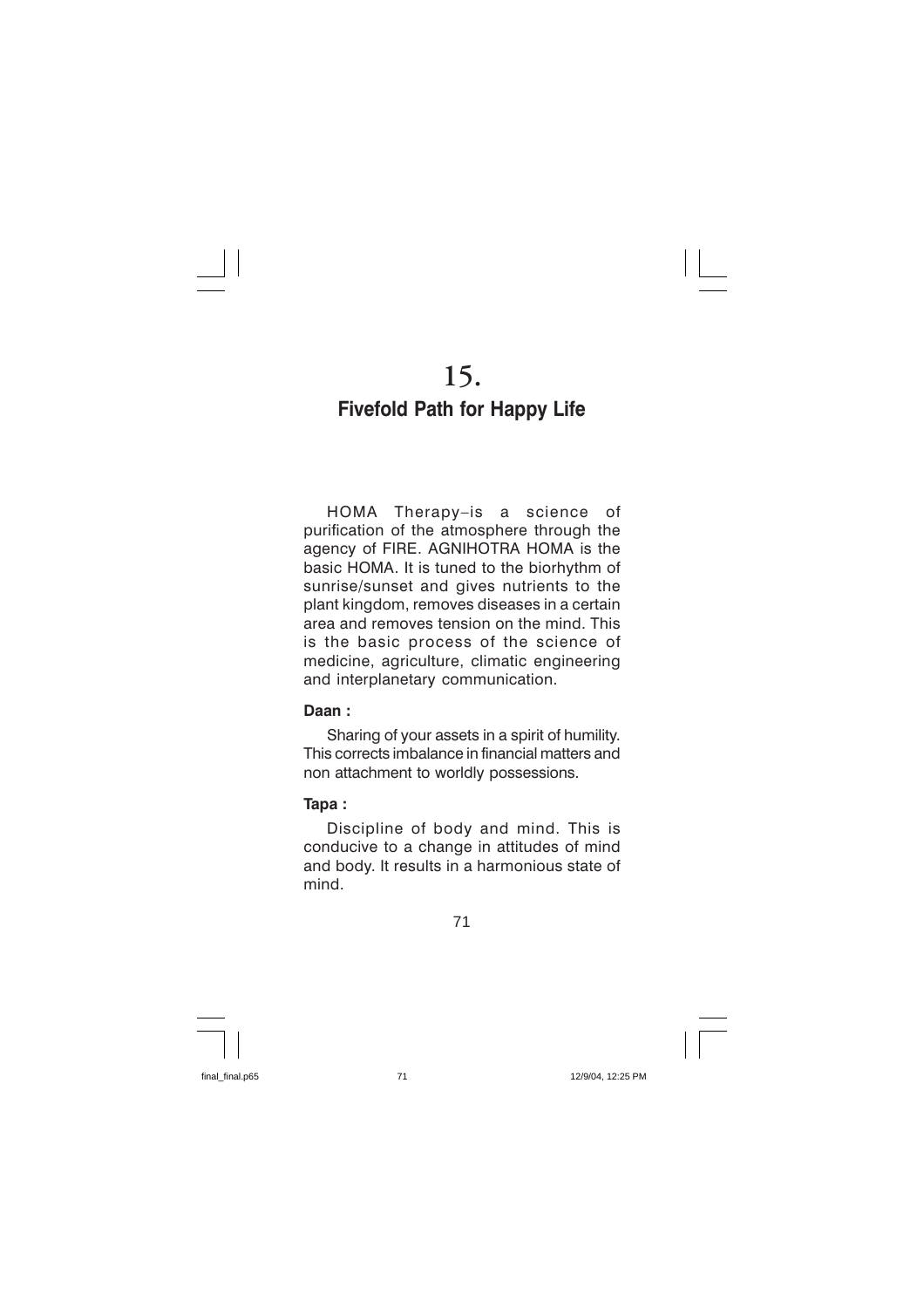#### Karma:

Always practicing good Karma (actions) diminishes the burden of negative Karma and one begins to invest in his own future. This means that what you do today will bring its fruits. Sowing seeds of love and kindness will bless my garden with plenty of love.

## Swadhyaya:

Self study. If we really want to find answers, ask Who am I? What is my goal in this life? This brings, as a result, peace of mind, if our life is directed towards HIS DIVINE WILL. 'Not my will but Thy will be done'.

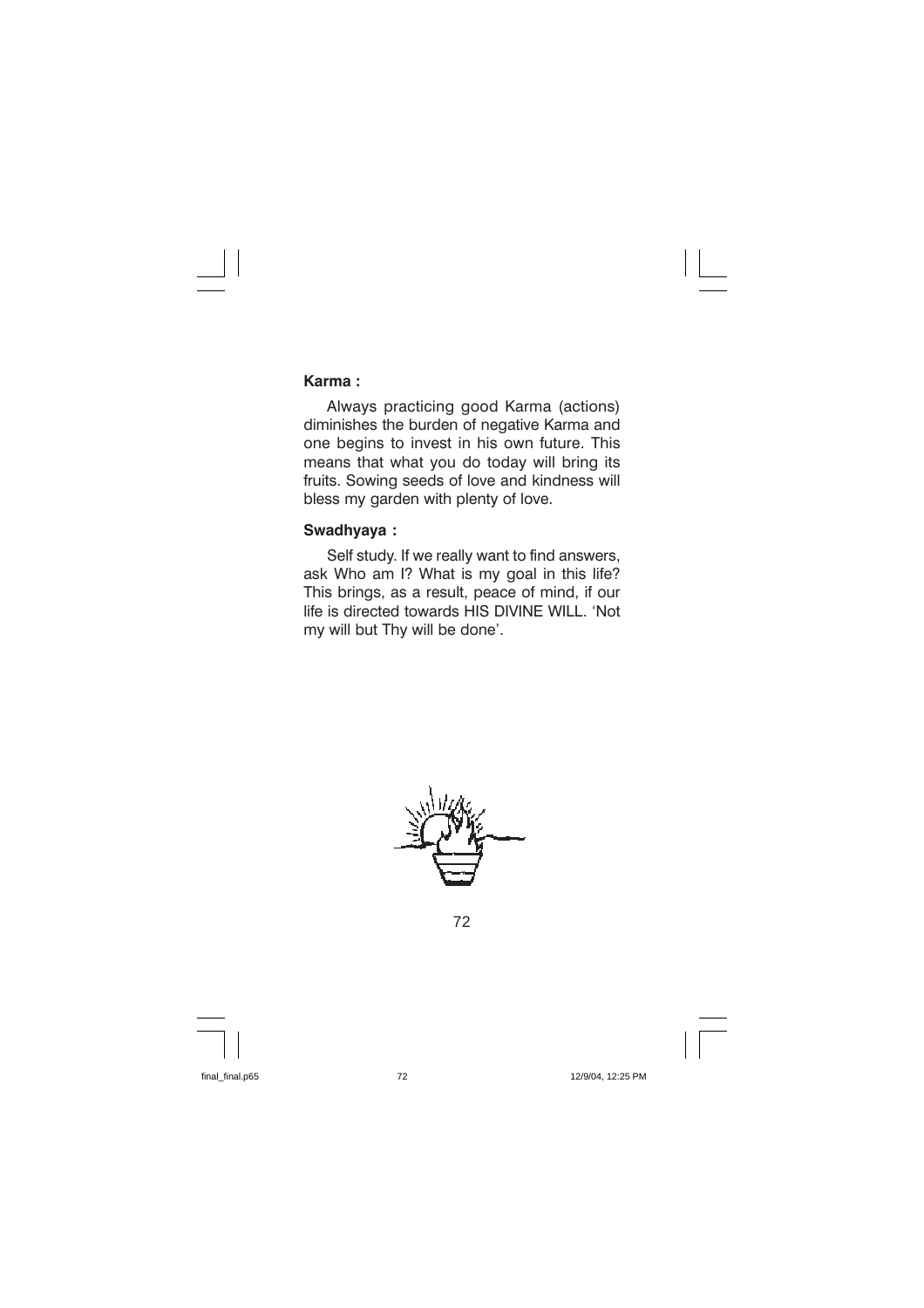# $16.$

## **HOMA Agriculture for** Good Health\*

HOMA Farming is a system of agriculture that may be added to any organic farming practices.

With chemical fertilizers and pesticides it becomes necessary to increase the dosage and strength or alter formulas as years go by. Then a stage comes when nothing grows unless you use them. If you do use them they ruin the soil and subsoil water. The harmful chemicals are ingested into the body when we eat food grown under these conditions. Then a few years later nothing grows at all and land that was once fertile and produced abundant crops has to be abandoned. These are some of the reasons why several communities started thinking in terms of organic farming and biological pest control. This worked for a while

These are excerpts from Chapter 6 of the book HOMA Therapy-Our Last Chance by Vasant Paranipe.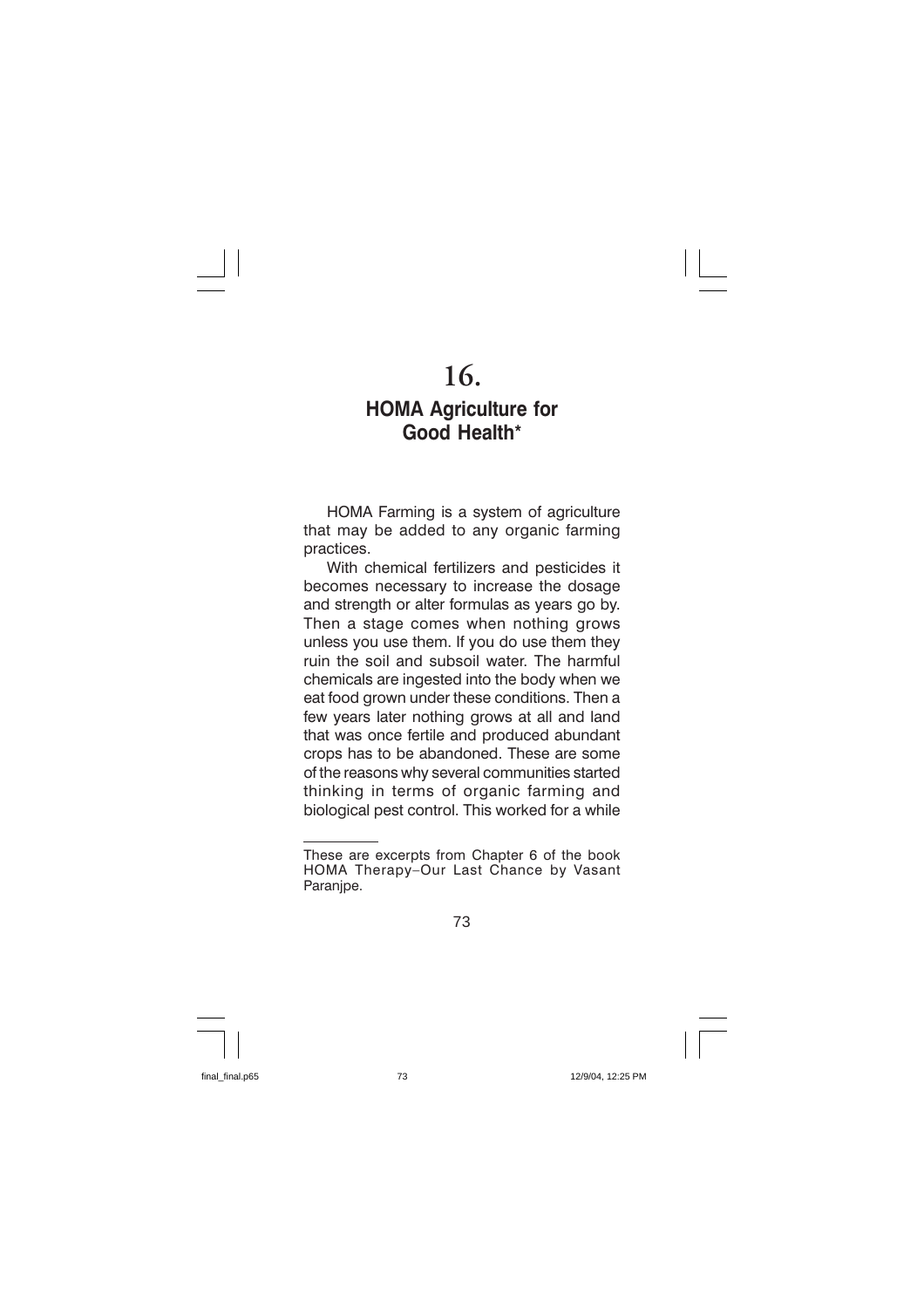but as the pollution content of the atmosphere increased and things got compounded, organic farmers came into terrific difficulties.

With increased doses of acid rain the top few inches of soil on Earth are likely to be totally destroyed so that nothing will grow. The answer to our ills lies just six inches beneath the surface of the Earth. HOMA Therapy Farming is the way out.

The following paragraphs are based on ancient knowledge from the Vedic science of Agriculture as handed down by seers from times immemorial. How the seed is to be treated, when the seed is to be planted, how to nourish the crops, how to harvest, when, is all contained in this ancient treasure house of knowledge. All the scientist has to do is to tap into this source.

### **Plant Structure and Physiology**

Plants grown in HOMA Therapy atmosphere evolve networks of veins that are cylindrical and larger than normal, permitting water and nutrients easier movement to all parts of the plant. This helps growth and reproduction cycles. Also, it helps in the production of chlorophyll and plant breathing, thereby helping the oxygen recycling system of nature.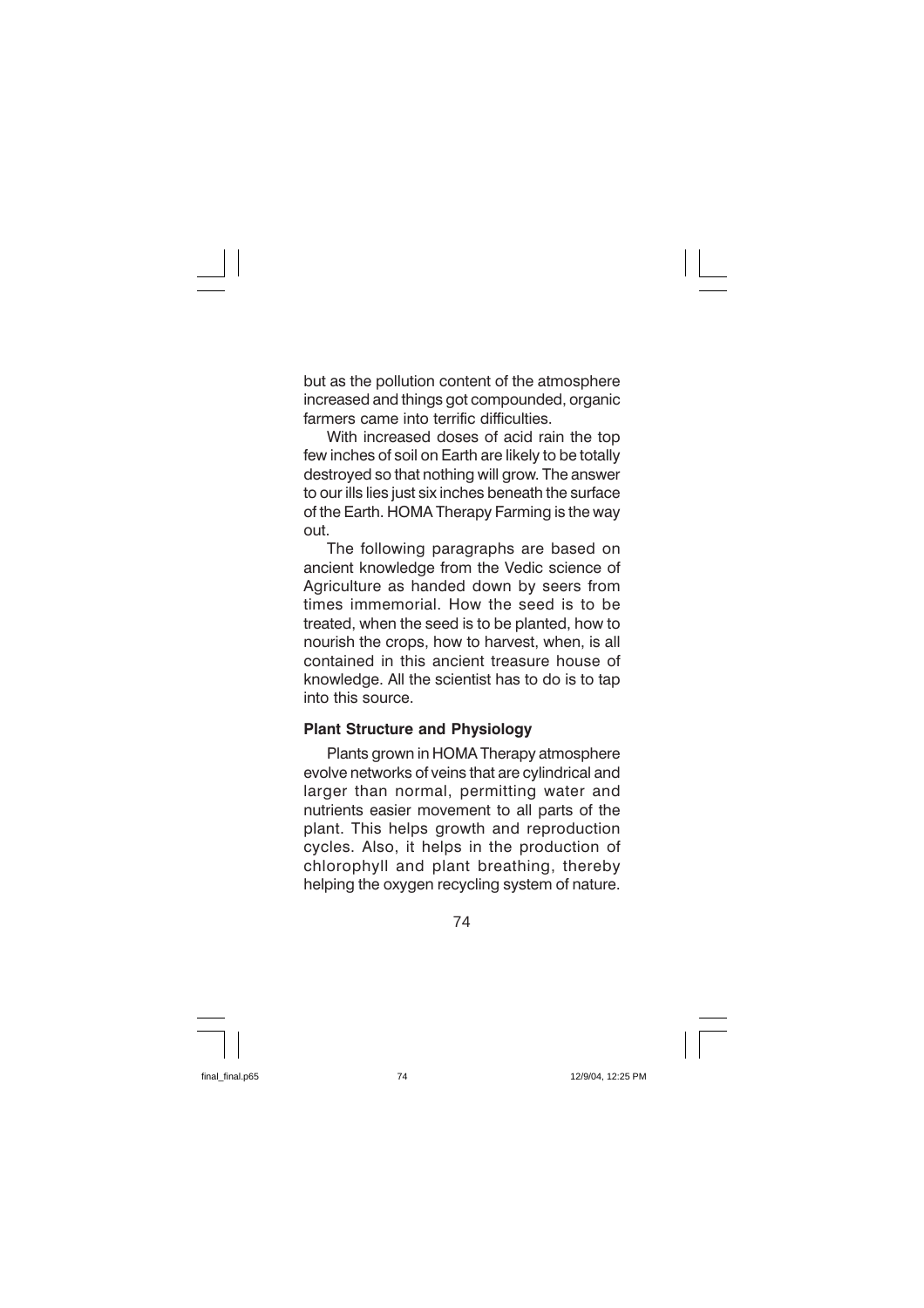If slides are prepared they will show the difference in cellular structure in plants bred in HOMA Therapy atmosphere as compared to those which are not.

Subtle energies begin to have more obvious effect on plants now. It can be easily recorded if some scientists want to put their minds to it.

A change in the nuclear structure in plants due to pollution makes it impossible for humans to extract nutrition to survive unless plants are grown in Agnihotra HOMA atmosphere with Agnihotra HOMA ash. Then the plant defies changes and maintains its place in the balance of nature.

The pathological structure, nutritive structure of plants are changing. By practice of Agnihotra HOMA much of the nutrients, taste and above all a new highly beneficial ingredient are packed into a small area, giving satisfaction (in the sense of quality and quantity) and health. The taste, texture, color, size of kernel which is the seed become excellent.

The root system in plants changes due to HOMA Therapy atmosphere. Roots stay small and less troublesome due to the extreme quality of nutrients the plant extracts from the soil.

A new phenomena is noted in HOMA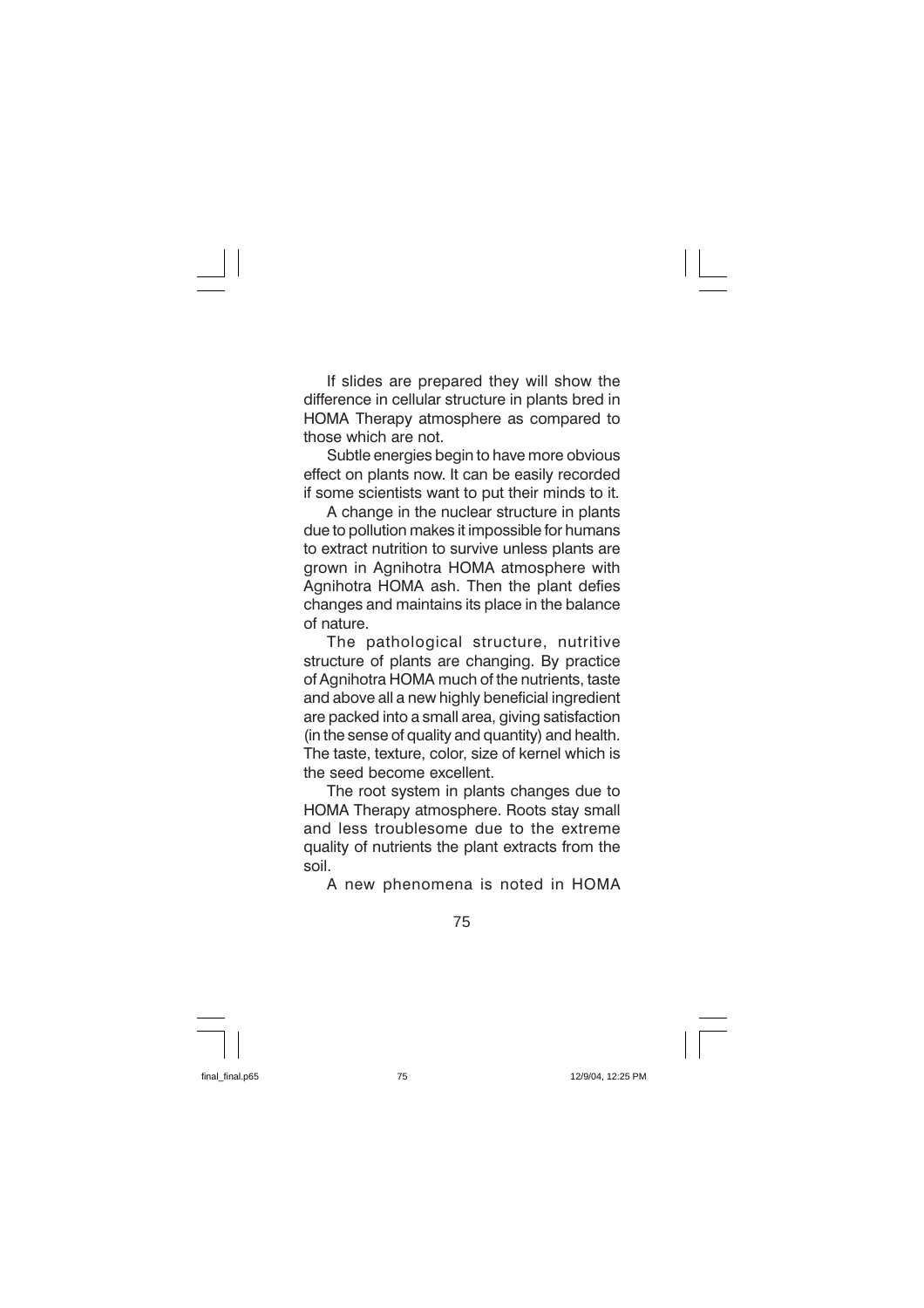Therapy Farming with respect to soybean crops. It will be beneficial to farmers and gardeners to set aside part of their planting area for soybeans where possible. When using HOMA Farming techniques a strange situation occurs with respect to the pathological structure of the legume. A chemical reaction occurs whereby antibodies are introduced into the body by the ingestion of soybeans. This will help combat several diseases, some of which medical people are aware of and some of which are yet to occur. This will only occur where HOMA Therapy is used and it is given by Grace.

## **Plant Functions**

When HOMA is done in the garden or under a tree the effect of the smoke first goes to the leaves. The smoke acts as a catalyst for the generation of chlorophyll in terms of a chemical reaction which can easily be shown to someone by a botanist who may choose to study the subiect.

HOMA atmosphere, especially that of this concise Agnihotra HOMA, acts as a catalyst on plant metabolism, causing the plant to reach for the nutrients it needs, necessitating strength and then yielding the nutrients, giving the plant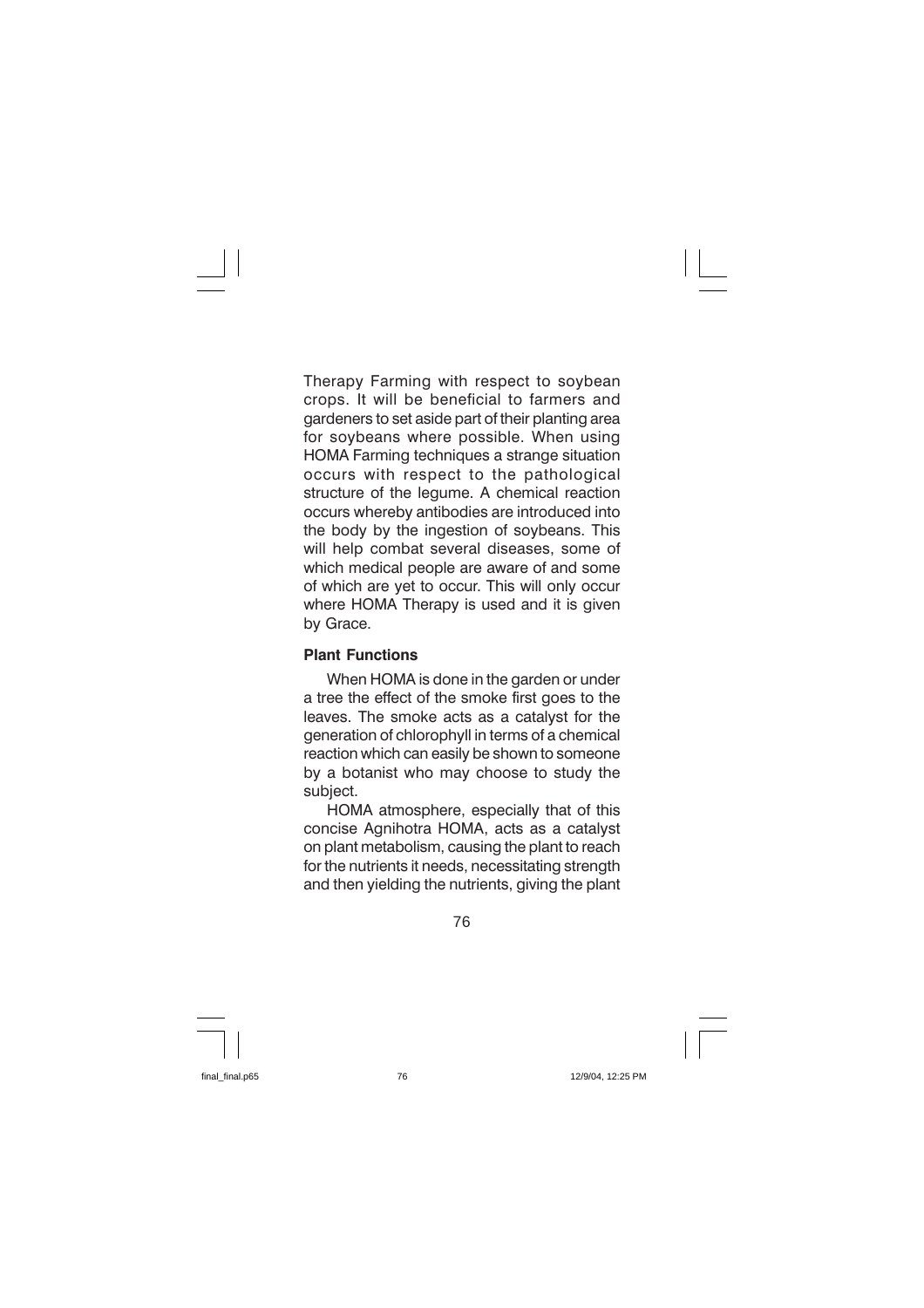health and allowing it to more efficiently blend with the ecological balance of things.

The root system of a plant is like Nadi.\* It draws its energy from a source and, if it has developed properly, it distributes the energy and nutrients throughout the plant, permitting harmonious and equivalent growth. When HOMA is performed properly it helps carry the nutrients equally throughout the plant by its vascular system. It does the same things to humans, on the subtle level.

## **Crop Yield**

When growing plants in Agnihotra HOMA atmosphere do not necessarily expect the plants themselves to become large; instead observe the size, quality and appearance of the vegetable, fruit or flower. All the energy of the plant goes towards yield because by performance of HOMA we make the plants happy.

Energy patterns of plants are arranged in such a way that when HOMA is performed the injection of nutritional content into the

<sup>\*</sup> Note: Nadi system mentioned in ancient texts may be described as something like the nervous system but more subtle, and can be found on the subtle body of humans.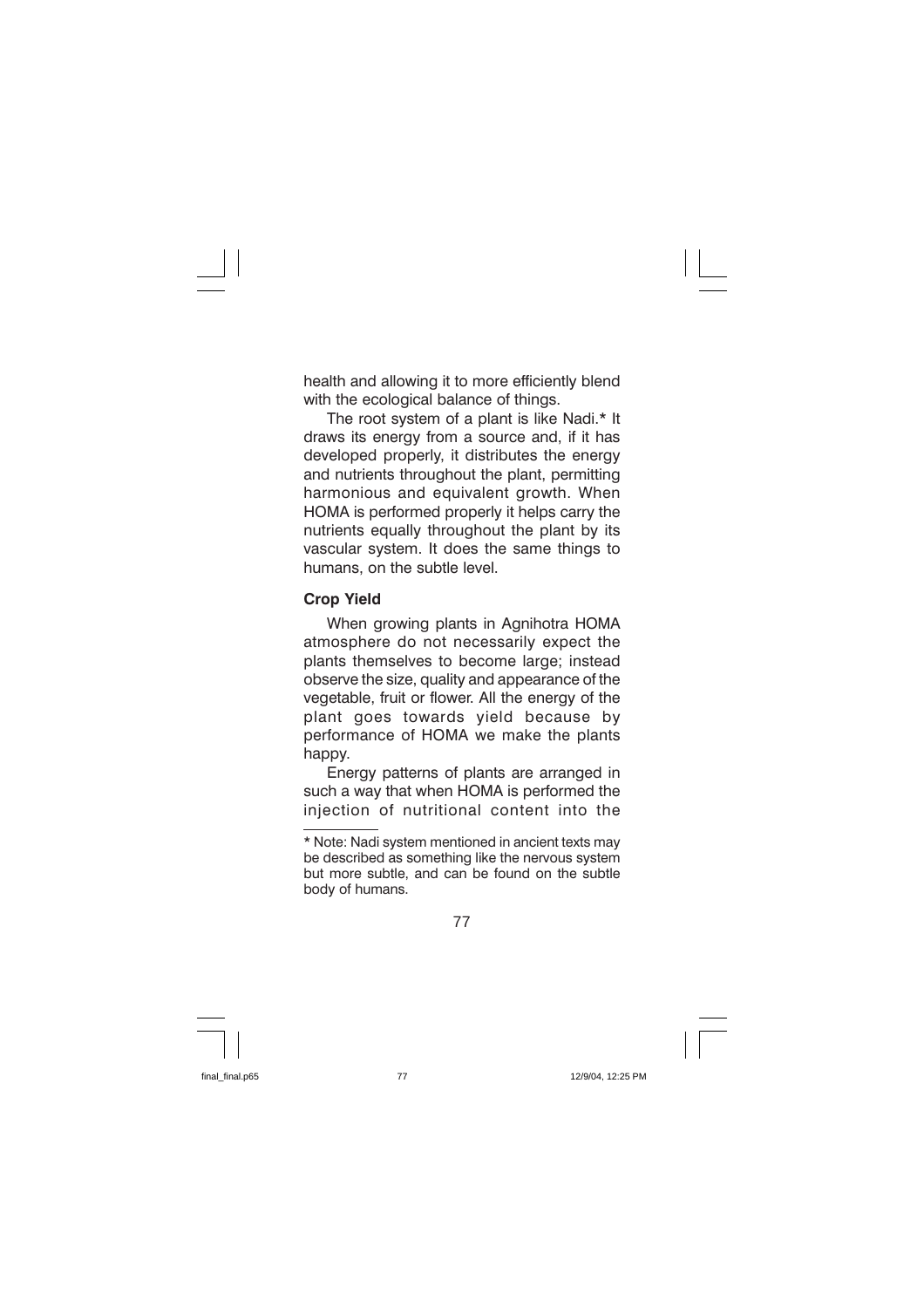atmosphere helps shape and mold these patterns harmoniously so that the result is fantastic vield and excellent quality. Agnihotra is the basic HOMA.

A strange phenomenon occurs when plants are bred in Agnihotra Homa atmosphere. An aura-type field of energy is generated from the plant and exists around the plant while Agnihotra HOMA is performed in its proximity. The field contains nutrients and vibrations of Love. The plant is continually able to draw on this resource that is given by performance of Agnihotra HOMA in the area. This gives the plant the ability to maintain maximum growth and vield levels. At the same time a feedback of Love is given to the area, helping to negate the effects of thought pollution.

Fruit trees will yield fruit double the usual size and with twice the meat if Agnihotra HOMA and other HOMA are performed regularly in the orchards. Orange would be a good fruit to begin with as it will quickly, almost immediately. give results.

Tangerine or orange trees will show good results with HOMA experiments. It will be easy to see quickly with either of these species. Pear trees will bear sweeter fruit in Homa atmosphere.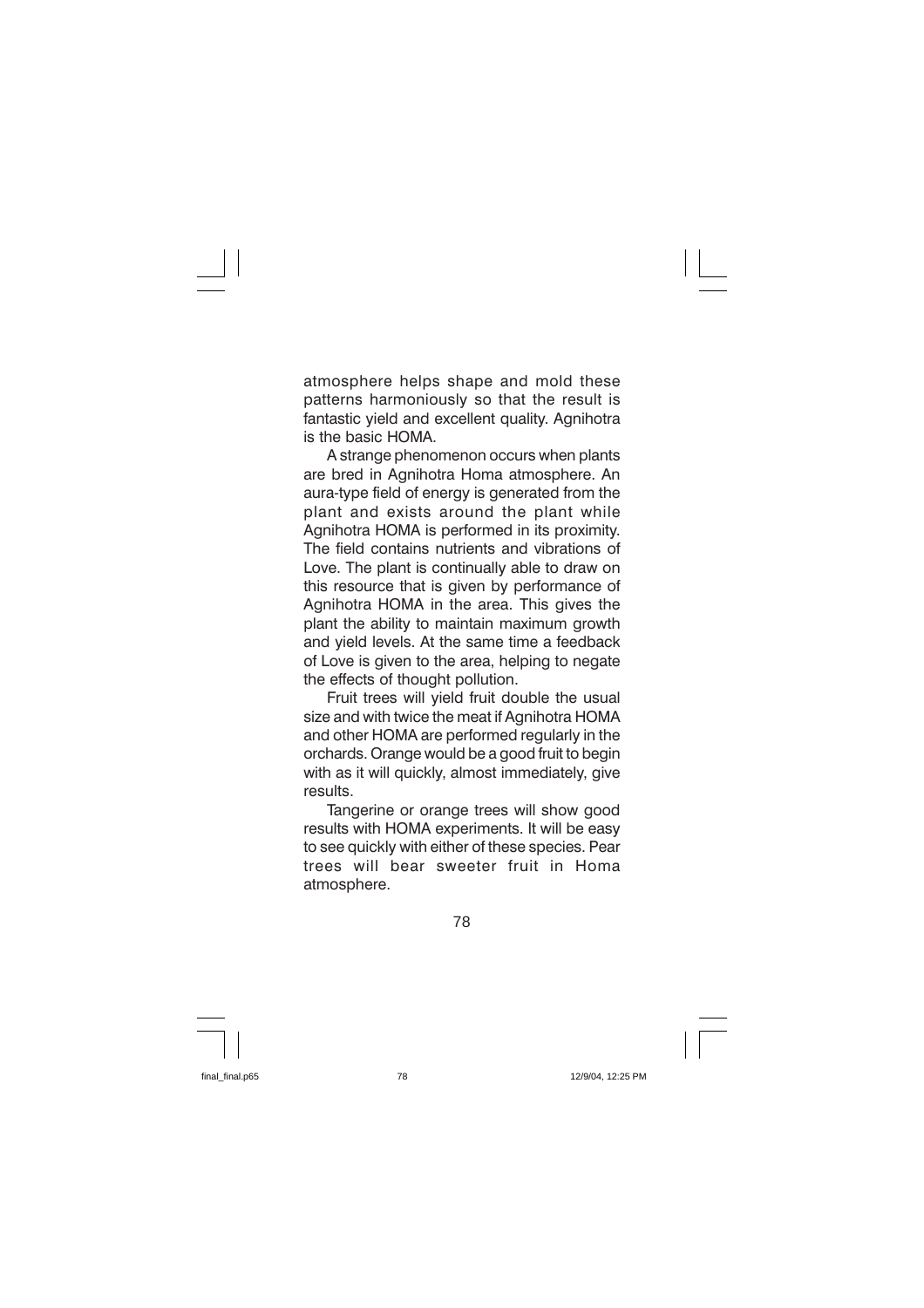Thousands of farmers are doing HOMA Organic Farming in Amazon region of Peru, South America and they have coined a new slogan: "To eradicate poverty use HOMA technology."

### Soil

Soil in HOMA Therapy atmosphere holds moisture better than any soil. It is due to the ghee and the feedback of the HOMA Therapy on the atmosphere. When the nutritional rain comes, the nutrients and moisture are sustained as a unit in the soil. This makes for better quality vegetation. It seems fantastic but it is true.

In HOMA Therapy Farming, the result of the HOMA process is that something physical interacts with the soil making the nutrients already there more potent. When nutrients are absent, the HOMA process achieves cultivating the growth of nutrients necessary for healthy plant life.

In Agnihotra HOMA atmosphere the metabolic process of plants is sped up. It is the ghee used in Agnihotra HOMA process that is the catalytic factor and on more subtle level the Mantras interacting with the combined effect of the burnt ghee and rice. This combination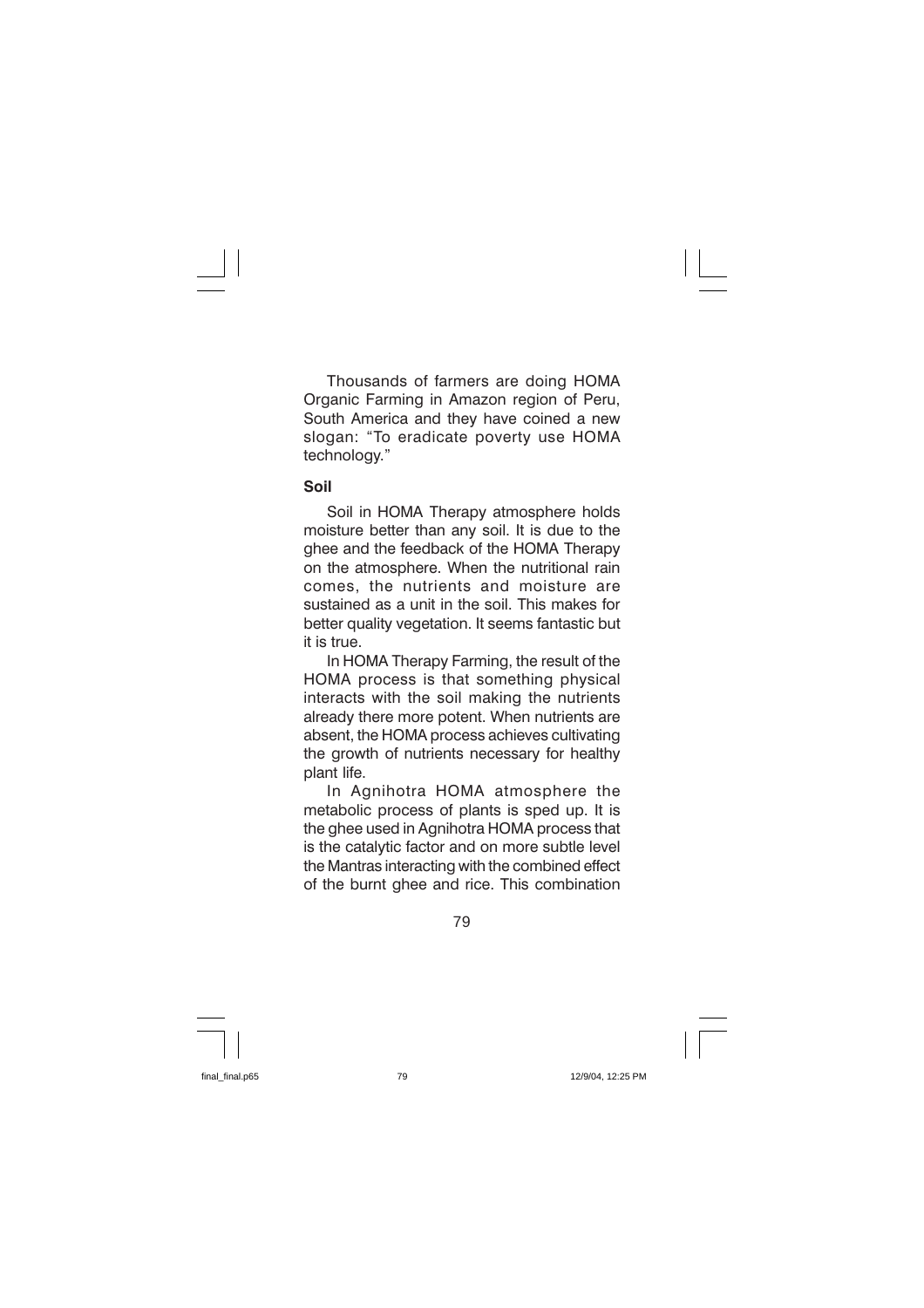enters the soil after returning from the solar range. It enters the plants by, one might say, attaching itself to minerals and water absorbed by the root system of the plant. The ghee acts as a catalyst creating a chemical reaction with the plant aiding in enzyme and vitamin production and encouraging and increasing the cyclic rate. In other words the plants mature faster, taste better and are better just by mere performance of Agnihotra HOMA in the garden.

Aeration of soil, of course, is an important part of gardening or farming. If HOMA ash is placed on top of soil before it is tilled or cultivated it does a lot to help nourish the plant and make the plant happy. It is important to make the plant happy as that is the way the plants can start to give us the feedback effect of Love. The more love you put into the farm or garden, the more HOMA is performed, specifically revolving around Agnihotra HOMA, the greater the vibrations of Love will be in the area and the happier the people will be. Also the greater and tastier the yield will be.

Agnihotra and Agnihotra ash, when put on the soil, help stabilize the amount of nitrogen and potassium present.

Trace elements in the soil are changing drastically. Trace elements are important to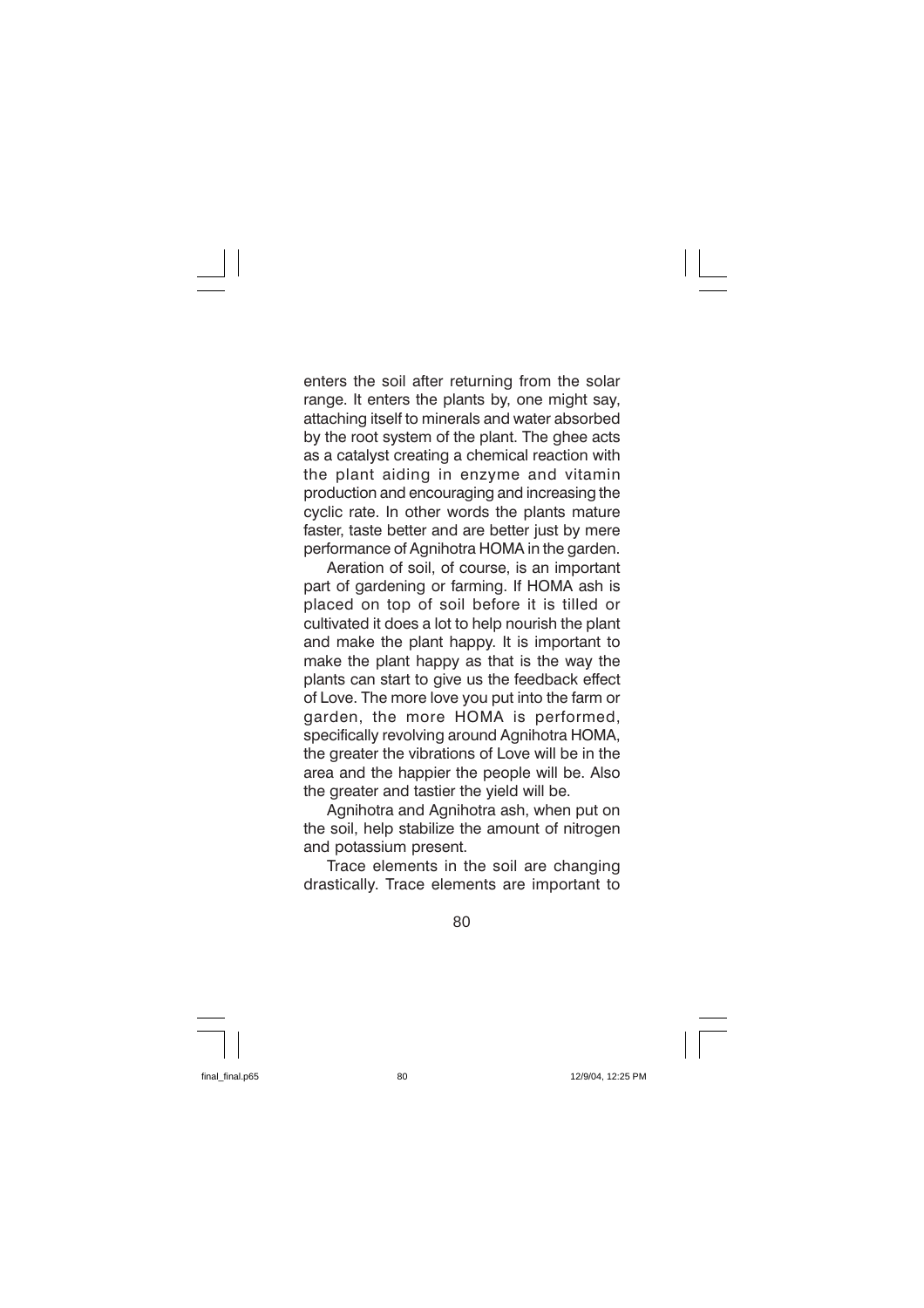plant growth and maturation. HOMA Therapy farming is the way out. With HOMA Farming it begins to become important that all phases of nature work in harmony.

Trees begin to lose their hold in the ground. The soil is having difficulty supporting life. Trees tend to fall over. HOMA and HOMA Therapy nourish the ground.

The entire ecological system is benefited by HOMA. For example, earthworms are able to generate more moisture in the soil due to performance of HOMA Therapy. The HOMA Therapy makes them happy and their hormone secretions increase, thereby benefiting the soil and therefore the plants that live in the soil. The earthworm is important to farming. HOMA atmosphere increases the hormones in earthworms involved in their reproductive organs and helps multiplication of the species, which in turn helps the soil to become more rich

Chemical fertilizers will prove less effective. There will be more government regulation to guard against health hazards. HOMA Therapy Farming is the answer.

### **Reproduction**

Some fruits begin to increase their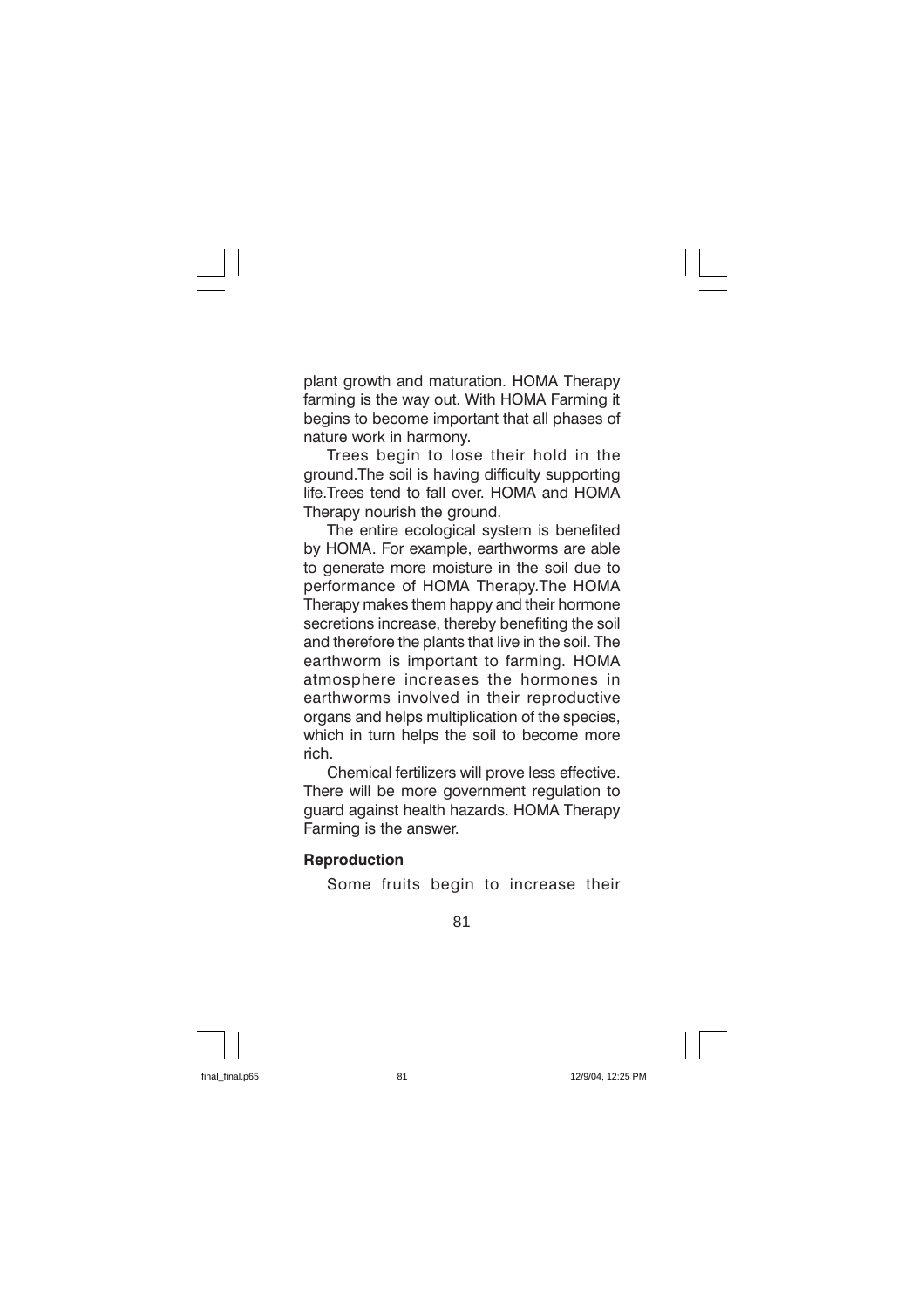reproductive cycle if Agnihotra HOMA is performed in proximity to where they are grown. A plant's strength depends upon the nutrients of the soil and atmosphere that surrounds it. Science perhaps does not lay so much stress on atmosphere but it is one of the biggest factors due to the oxygen recycling system. Also if the atmosphere is filled with nutrients the plant becomes especially happy when this is done by HOMA Therapy process. This helps increase the number of seeds, the number of fertile or potentially fertile seeds germinated. Also the period of germination is helped and the quality of pollen produced is improved. The whole reproductive cycle of the plant is benefitted by HOMA Therapy atmosphere. The whole ecological system is changing. The reproductive cycle of plants is changing. This affects the bees and therefore their ability to perform their role of pollination is inhibited. This adversely affects the ability of plants, especially certain vegetables, to yield and propogate.

### **Help for the Environment**

The principles of life must be restated now on this Earth. Everyone must be made aware that HOMA Therapy is necessary to survive. We withdraw nutrients from the environment. They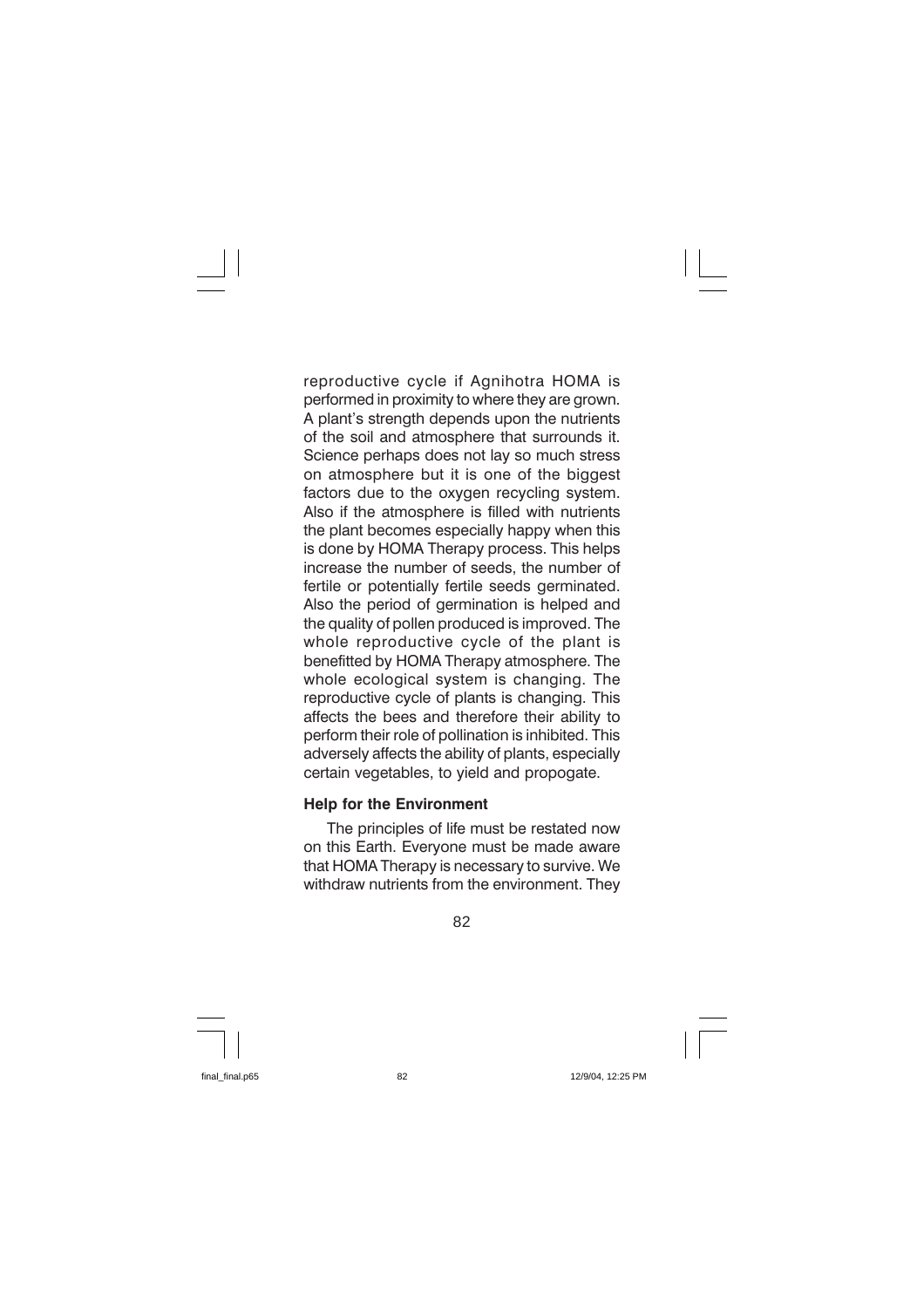must somehow be replaced. HOMA Therapy is the means.

Elements begin to change. Somehow, due to a magnetic-like pull set up where HOMA Therapy is performed, the elements required to make certain life sustaining essentials are again attracted to the planet by manifestation of some other mode of transference. Some may even come from other planets.

When Agnihotra HOMA is performed there is turbulence of electricities and ethers created by the combination of Mantras and fire that extends all the way to the solar range. This turbulence leads to a quick upheaval of the nutrient structure in the area.

More people should begin to perform Agnihotra HOMA under a tree. This makes the tree happy and the tree dances and sings. Also the birds are much attracted to Agnihotra HOMA. It is healing to them.HOMA trees will soon begin to grow. They will be a species in themselves. They are now generating in intense HOMA atmosphere.

Nature is in total turmoil: so much destruction is coming now. We must saturate the atmosphere with nutrients. Ghee is the vehicle. Mantras are the power. HOMAS must be done now on a large scale.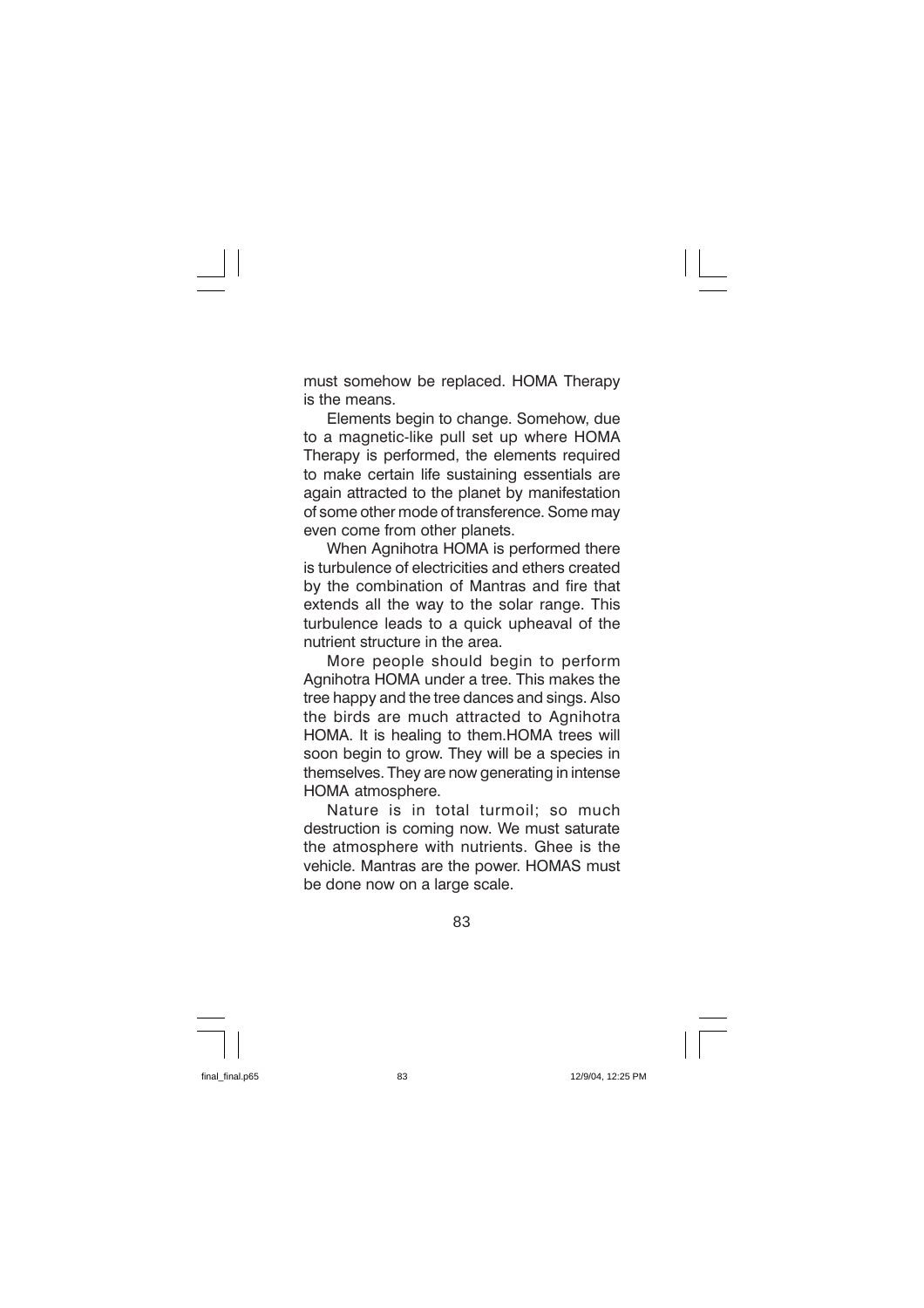The Earth has been robbed of its elements by pollution. HOMA Therapy can replace these things which are vital to all life. The Earth is wasting away. HOMA Therapy is the way to save it.

#### **Insects**

Inborn in the honeybee are certain hormones that are produced solely in HOMA atmosphere. This subject is foreign to anything science has encountered so far in this respect. These hormones help the nutritional levels vielded in vegetables and fruits to vield at much increased rates.

Bees are attracted to HOMA atmosphere as the amount of energy they receive from Agnihotra fire helps them perform at a greater level of efficiency. When this is translated to pollination, they can help to increase the yield of crops. This is especially true with corn, tomatoes, berries, fruit and the like.

If a HOMA is going on round the clock in proximity to a garden, that in itself is an effective aid to insect control. The atmosphere becomes saturated with ghee and the plants are able to manufacture a protective coating due to a special chemical combination in their chemical makeup interacting with the ghee absorbed by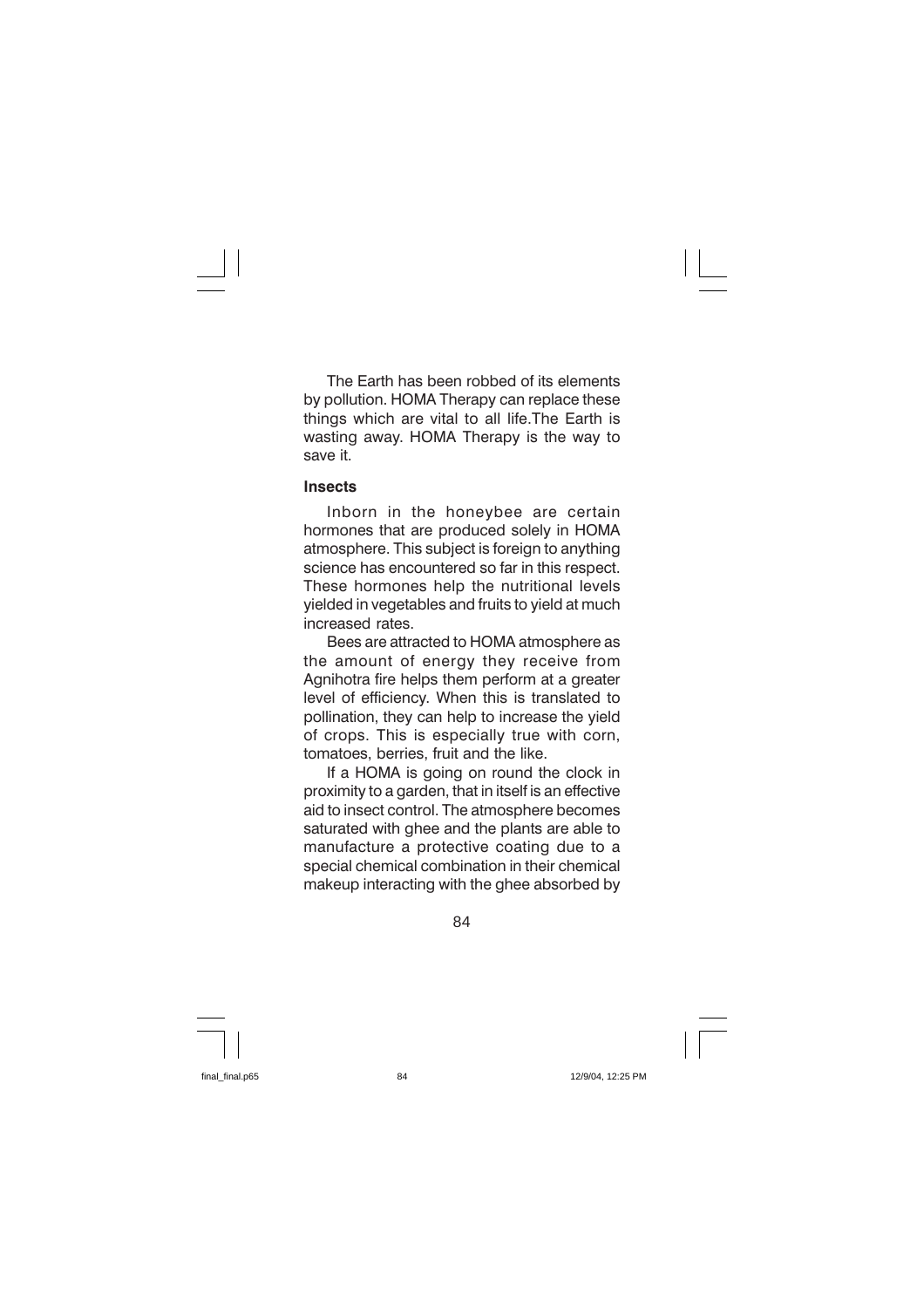the plants by breathing. The HOMA atmosphere also creates something intangible that permits this situation to occur, which is based on the vibrational content of the atmosphere due to the Mantras going on all the time. Insects become immune to insecticides, pesticides, and cold. Line your house with Agnihotra HOMA ash.

Grasshoppers become tremendous pests. There is no way to control them. There is one method according to HOMA Therapy. If you use the spray made of Agnihotra HOMA ash, dried cow dung and distilled water and spread ash on the ground the plant will be spared.

Albino bugs cause considerable damage to crops. They infest the crops through the roots of the plants. These are worm-like or larvaelike creatures. Only way to prevent destruction is to perform Agnihotra HOMA on the farm and put ash around the plants.

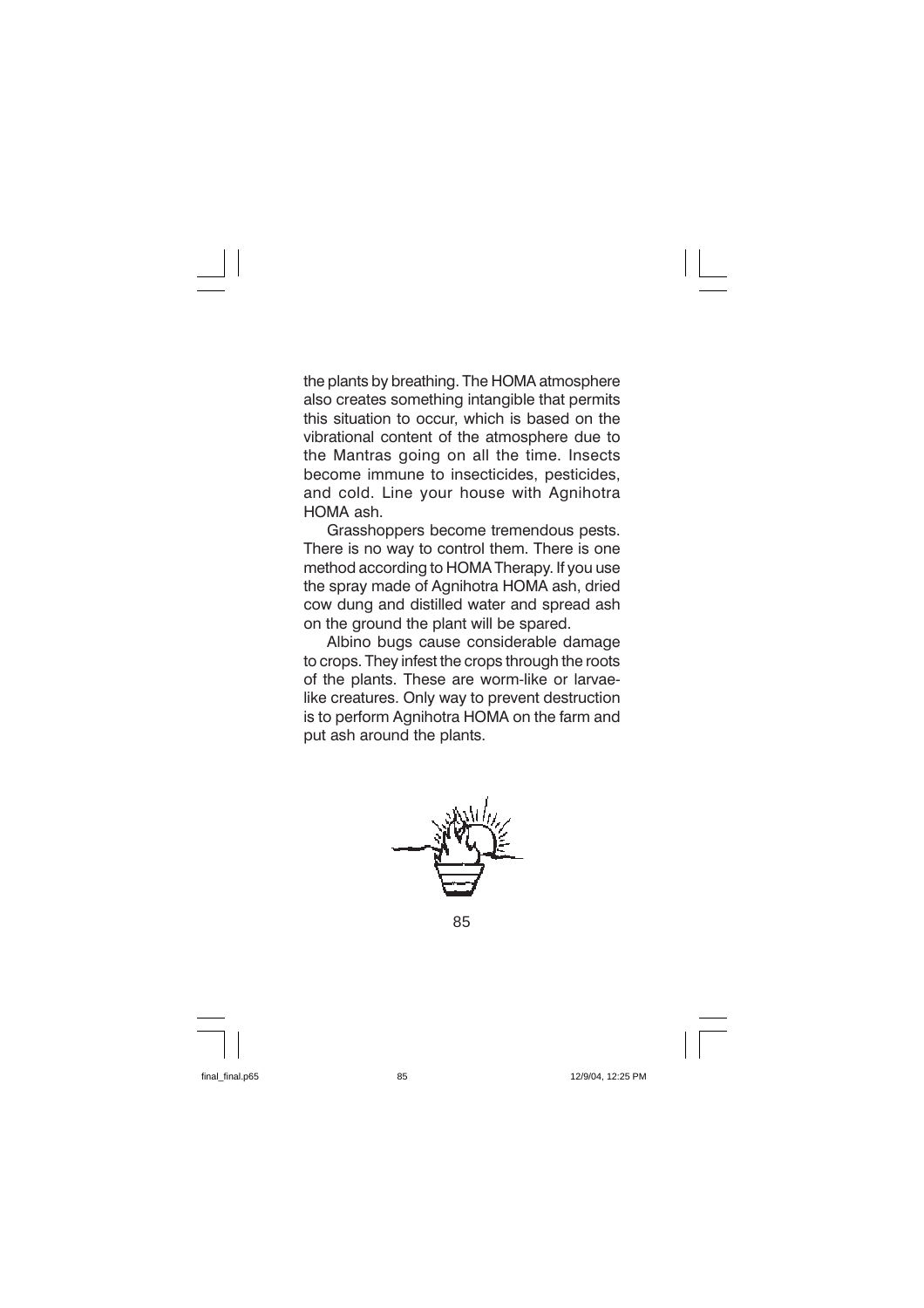# 17.

# **HOMA THERAPY FARMING PRACTICES4**

The following suggestions are based on current HOMA Farming practices in U.S.A., Europe and South America.

HOMA Farming is holistic healing for agriculture and it can be added to any organic farming practice. Intensive farming practices, however, seem to be the most productive and practical. HOMA Farming practices are used in treating the atmosphere, the soil, plants and to prevent / treat pest and disease problems. One can grow maximum yield out of minimum agricultural area and keep the soil fertile, water pure and the atmosphere nutritious by practicing HOMA Therapy Farming techniques.

### **Treating the Atmosphere**

Agnihotra is the basic of HOMA Farming. This should be preformed at a central location

<sup>4.</sup> Chapter no. 7 of Homa Therapy-Our Last Chance by Vasant Paranipe.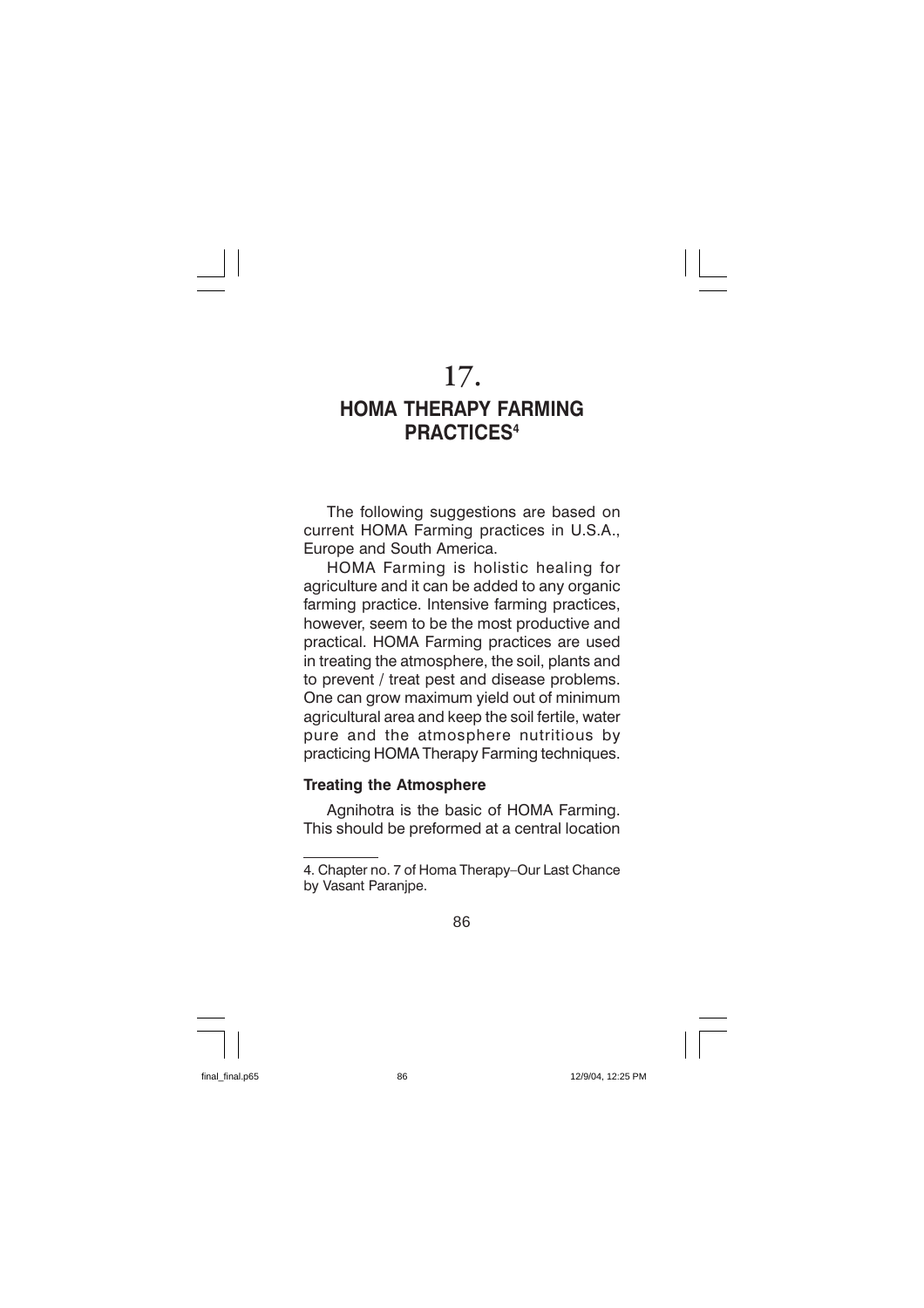on the farm or in the garden. If the farm is a large one, Agnihotra HOMA should be done on the four extreme corners of the farm: north, south, east and west. If the farm exceeds 200 acres and if the personnel are there, you can perform HOMA in the interior. Use a lot of cow dung and other ingredients when doing Agnihotra in the garden. Make offerings when the fire is fully ablaze. The Agnihotra HOMA in the garden pyramid is <sub>a</sub> generator of life-sustaining energies.

If at all possible four hours of OM TRYABAKAM HOMA should be done in the garden daily. This fire enhances the healing energy cycle set up by daily Agnihotra HOMA fires, generating more nourishment into the atmosphere.

## **Treating the Soil**

## **Composting**

One should give black to the Earth that which has been taken. In farming this comes through composting. A compost bin/pile can be constructed according to any method. To this layering of organic materials Agnihotra HOMA ash should be added. Agnihotra Homa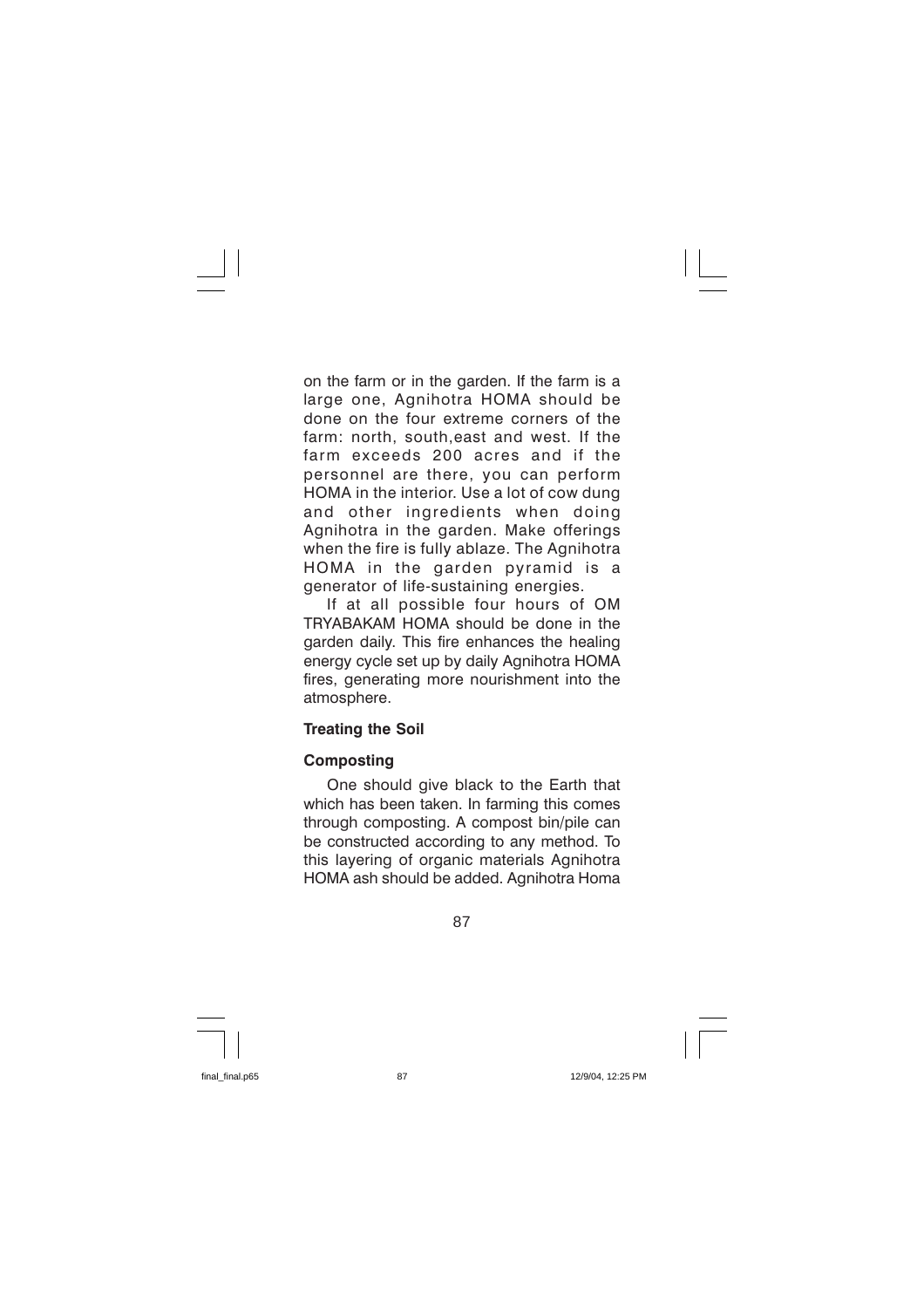ash energizes the material and it decomposes, given the earth it is treated with subtle energies to aid growth.

## **Raised Beds**

It is probably best to plant in mounds like the Biodynamic/French Intensive method. Mounds allow more food to be grown in less space than many other gardening methods. They also make the garden easier to care for. When the garden is prepared in mounds this becomes a permanent layout of the garden. The beds should be built running north to south. double dug and not to be stepped on again to avoid soil compaction.

## **Super Soil**

Have the soil tested in the garden to find what nutrients and pH modifiers are needed in the soil

To the top six inches of the soil organic fertilizers, soil conditioners and Agnihotra HOMA ash should be added and worked in. Suggested fertilizers are cottonseed or soyabean meal, rock phosphate and areensand. Suggested soil conditioners are dried cow manure, compost, peat moss and sand. Dolomite lime can be dusted over the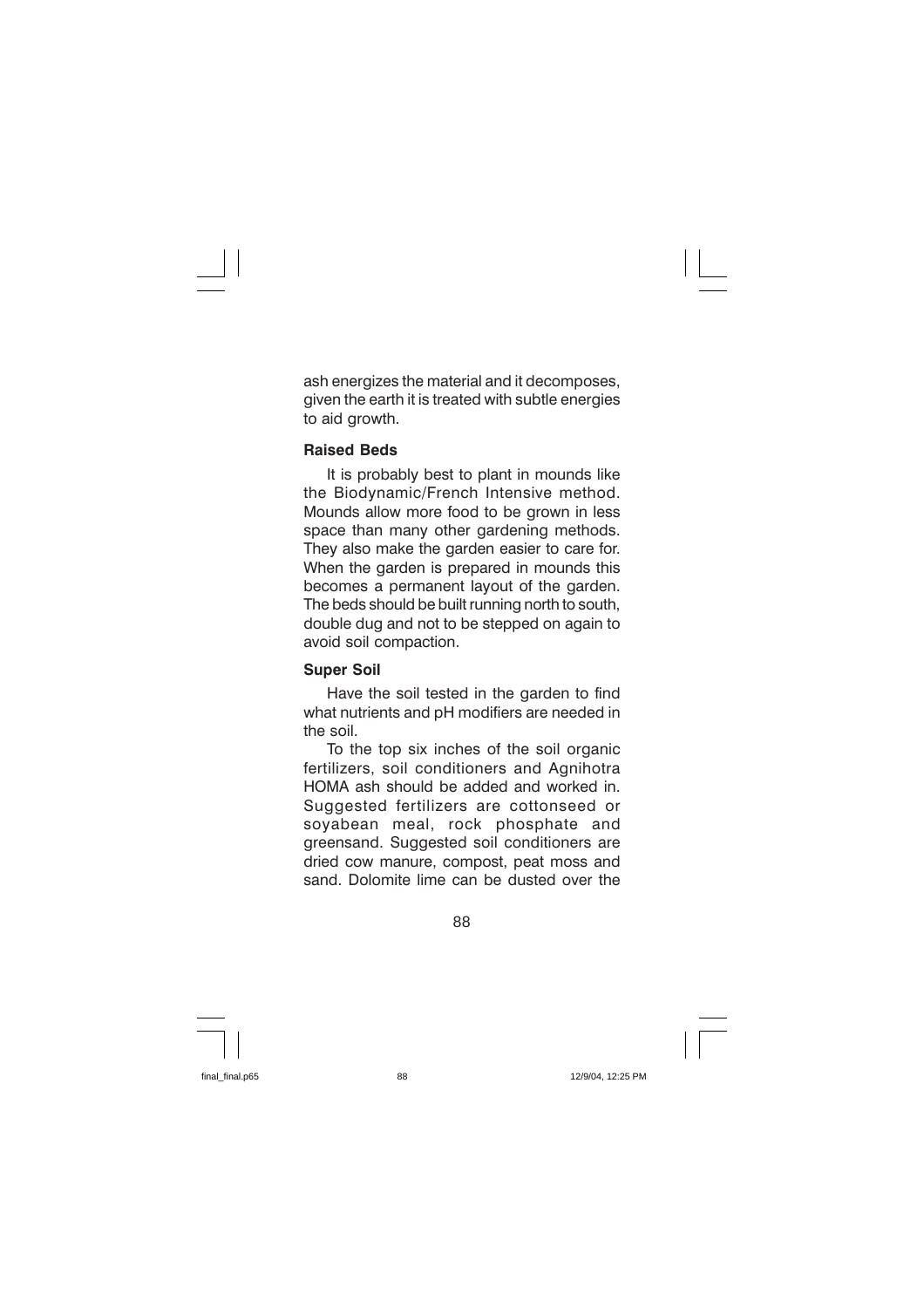beds according to the recommendation from the soil test and worked in with the above ingredients.

## **Treating the Seeds**

## **Seed Selection**

To begin a garden one may select about 10 crops that grow well in the locality and can be managed easily. After designing a garden according to an organic, preferably Biodynamic/French Intensive method, the appropriate amount of seed may be purchased. Seed should be organic where possible and non-hybrids if one wishes to use the seed from the garden for the future garden.

## Vedic Method of Seed Treatment

Use seeds which have not been treated with chemical.

Treating seeds by the following method can make them more disease and pest resistant and give an initial boost.

- 1. Place the seed in cups or jars and label each container with the name of the seed.
- 2. Cover seeds with cow's urine (you may obtain from a local dairy farm) and soak the seed for one or two hours. Make sure that seed mix well with the urine and none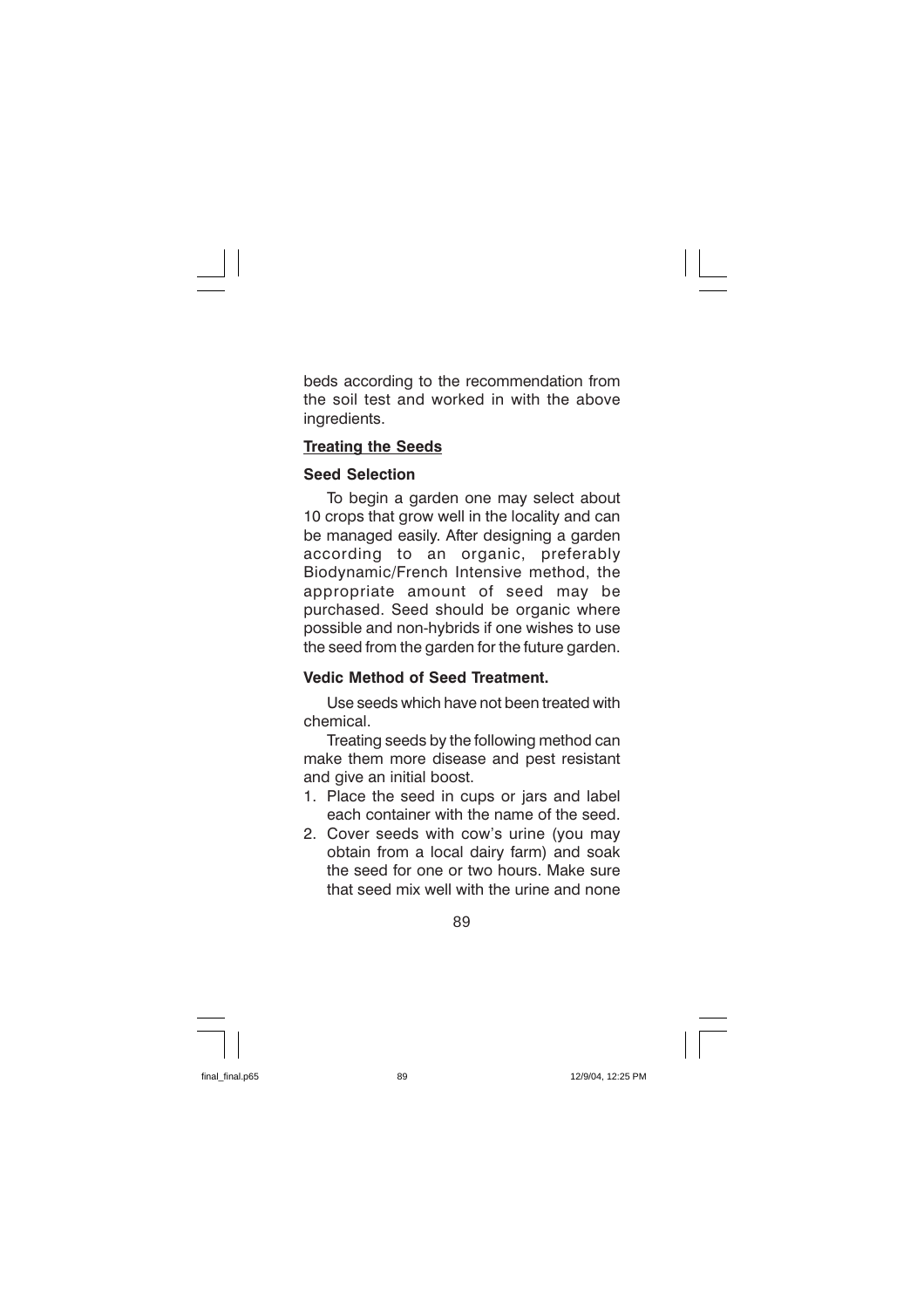are floating on top.

3. Drain the seed and cover them in cow dung. Seeds can be mixed with enough dung to coat them thoroughly. The dung and seed mixture can then be spread out to dry on plates, screen or boards.

As some seed cannot survive complete dehydration after having been moistened, it is advisable that the seed/dung mixture be dried until just damp dry. The mixture can then be crumbled easily and sowed down a planting row in the garden or in planting pots or flats. If you are planting a small amount of seeds and if the seeds are not too small, each seed can be wrapped in an individual bit of cow dung.

## **Seed Planting**

When planning / planting intensively one needs to start seeds indoors before the last frost date, plant intensively in the beds and plan / plant for a fall crop. When first starting a garden, it is helpful for future yields if green leafy vegetables are planted in initial stages. This will enable one to grow anything suitable to the climate later on.

Alfalfa can be grown on most farms. It puts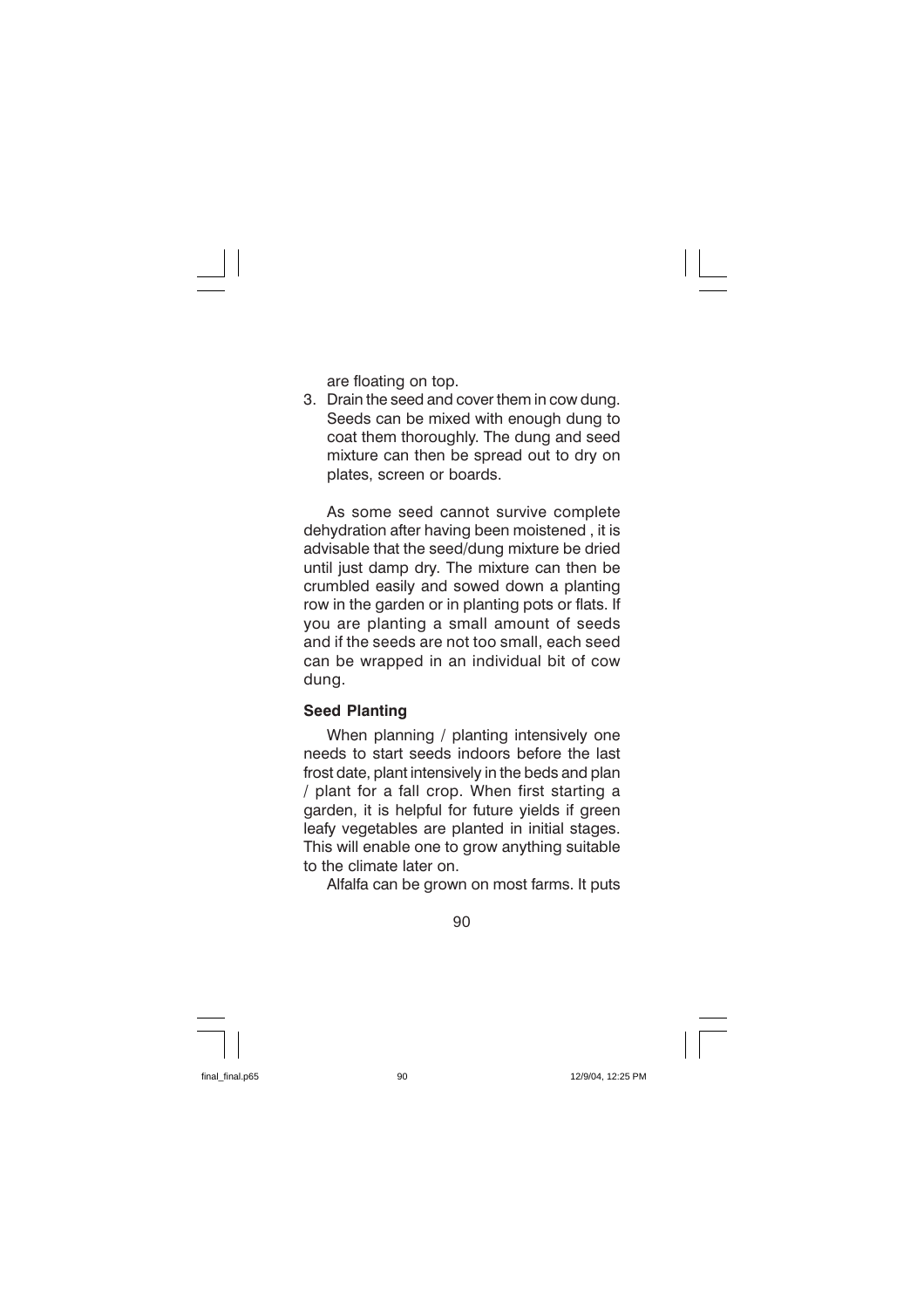something special in the atmosphere, something more when grown by HOMA Theraphy Farming methods. Also try to set aside part of the planning area for soya beans if possible.

Phases of the moon by which we plant have a great deal to do with the success of HOMA gardening. Plant on a no moon day or full moon day, depending on the type of seed planted. Try planting root crops on or before the new moon and above ground crops on or before a full moon day.

When you plant the seeds, try to be full of love, do Mantra, be clean in body and mind.

Plant the seeds with Agnihotra HOMA ash. It can be sprinkled along with the seeds down each row. As you water the newly planted seeds. Mantra should be done.

When transplanting seedlings to the garden be sure to plant them with Agnihotra HOMA ash round the roots. Planting or transplanting should never be done in the heat of the day.

Women in monthly period should never plant or venture near the garden.

### **Feeding the Plants**

## **Watering**

In HOMA atmosphere and with intensive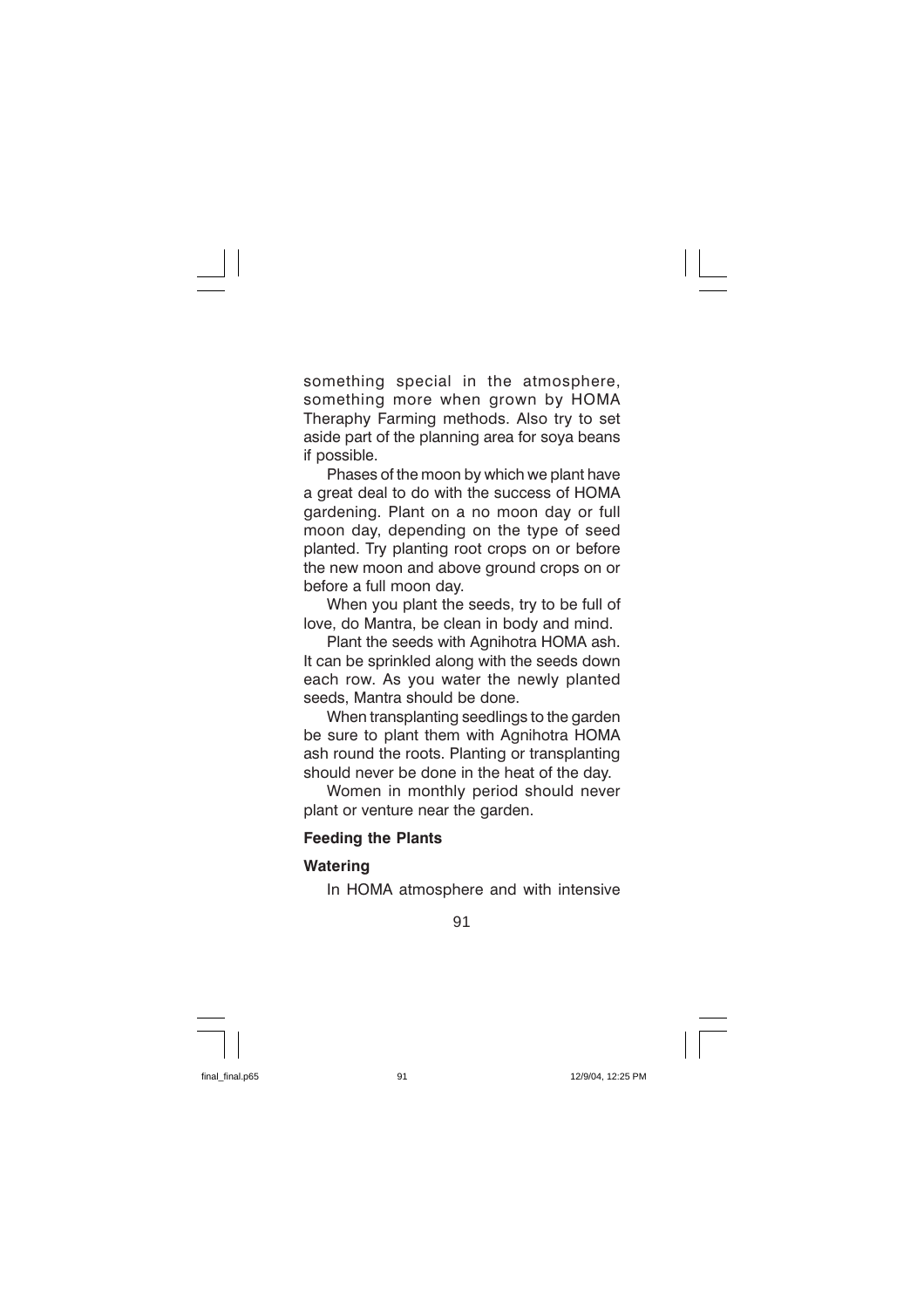gardening, watering demands become less, depending on the climate and rainfall. The basic rule of thumb for watering is  $\frac{1}{2}$  - 1 inch of water per week. This is roughly two to three twenty minutes sessions of watering a week, minus any rainfall. Consistency is the key.

If hand watering, it is best to allow the stream water to pour off of your right hand onto the plant soil. A pure mind full of Mantra, a heart full of Love at this time is beautifully nourishing to the plants.

## **Feedings**

Soil feedings and foliage sprays are recommended every other week. Agnihotra HOMA ash can be spread on the ground around the plants and on the leaves to help protect the plant from insect damage.

## **Agnihotra Plant Therapy**

To make Agnihotra HOMA plant food solution, put two to four tablespoons of powdered dried cow dung into a gallon of distilled water and mix well. Plants will thrive if watered with this mixture and with love.

A spray solution can be made by mixing two or four tablespoons of Agnihotra HOMA ash to a gallon of water. Let the solution stand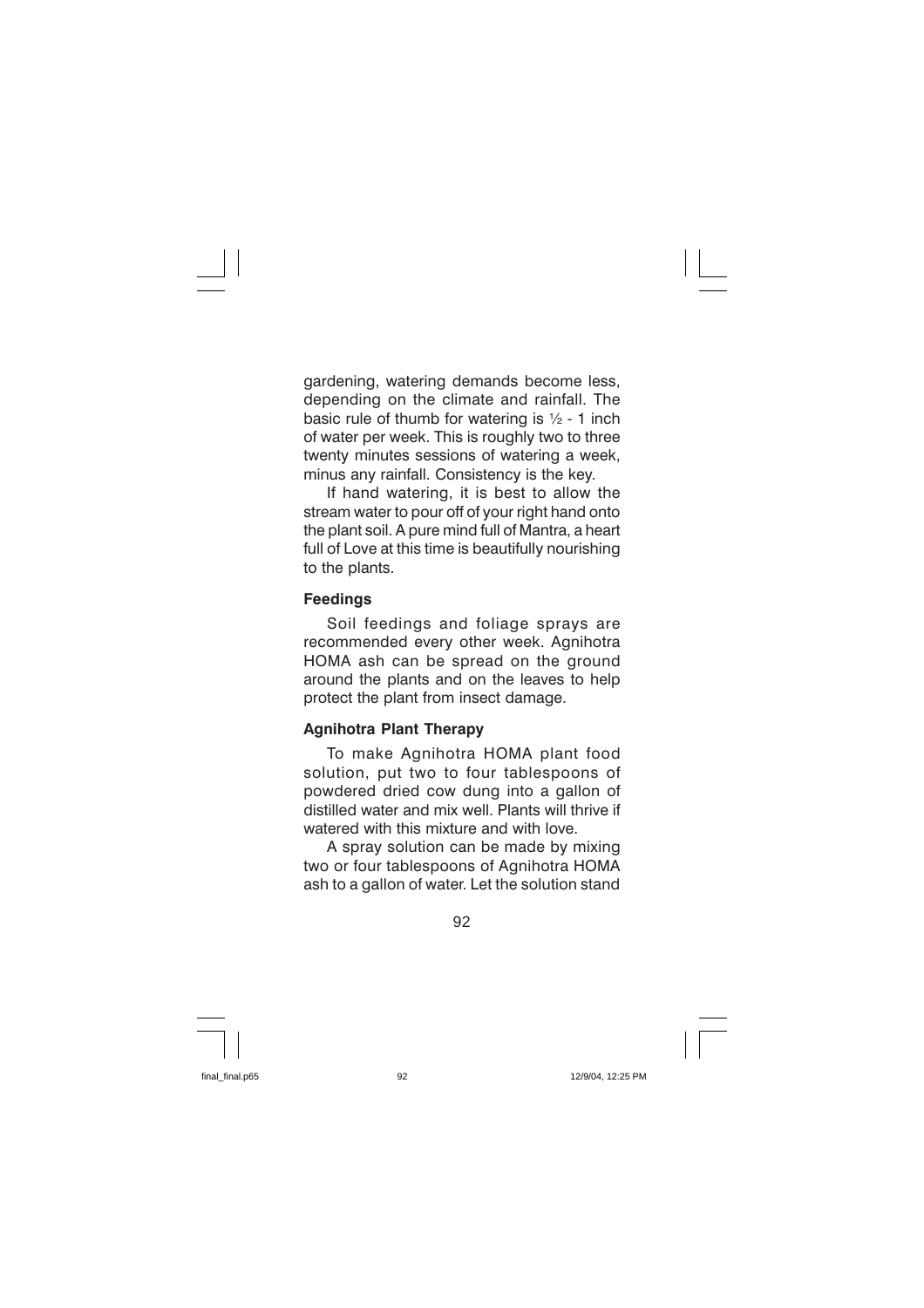for three days. Then strain through a tea strainer as if you were making ghee. Use the spray to protect the plants from insects and disease.

### **Pest/Disease Treatments**

If a plant has diseased roots, a paste can be made with Agnihotra HOMA ash and a little water. Apply the paste to the infected roots and water the plant minimally and only with Agnihotra HOMA ash-water solution. The plant will quickly heal.

If a plant is diseased, feed the plant with Agnihotra HOMA plant food solution twice daily, just before sunrise and within one hour after sunset. Be full of Love but with compassion, not pity. Talk to the plants, tell them to be strong and get well. At the same time you water the plants with the plant food solution, spray them with the ash-water solution.



93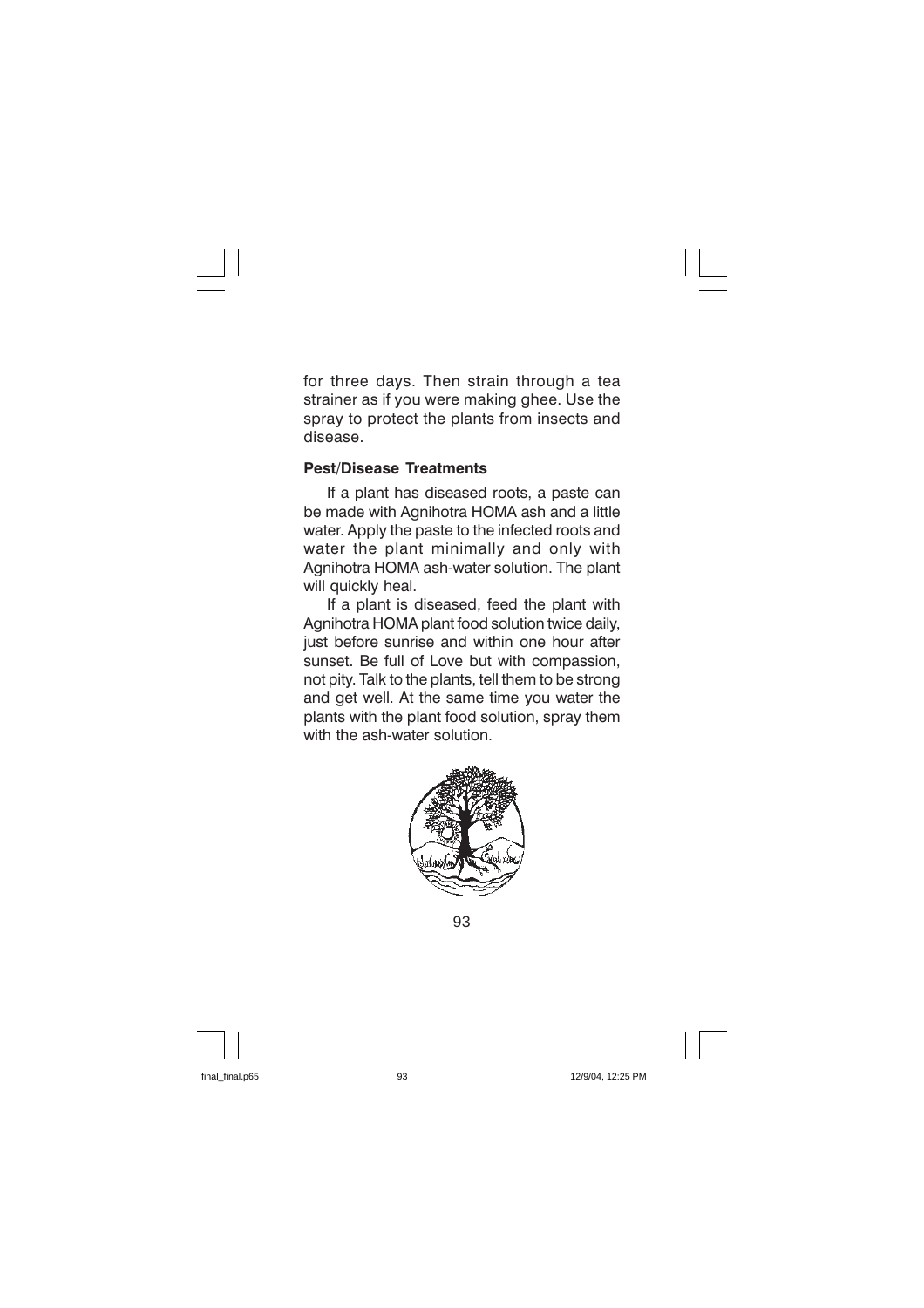# **Contacts for More Information**

Monika Koch Petergasse 2 D-78345 Moos-Bankholzen / Bodensee **GFRMANY** Tel & Fax: +49 (0)7732 2830 Email: monika-koch@t-online.de http://www.homatherapy.de http://www.homa-healing-center.com http://www.agnihotra-ash-medicine.com

Dr. Ulrich & Susanne Berk, Berk Esoterik, Meßkircherstr. 144, D-78333 Stockach, GERMANY Email: Dr.Ulrich.Berk@berk-esoterik.de http://www.homatherapie.de

Richard & Lisa Powers Fivefold Path, Inc. 367 N. White Oak Dr., Madison VA. 22727, USA Email: info@agnihotra.org http://www.agnihotra.org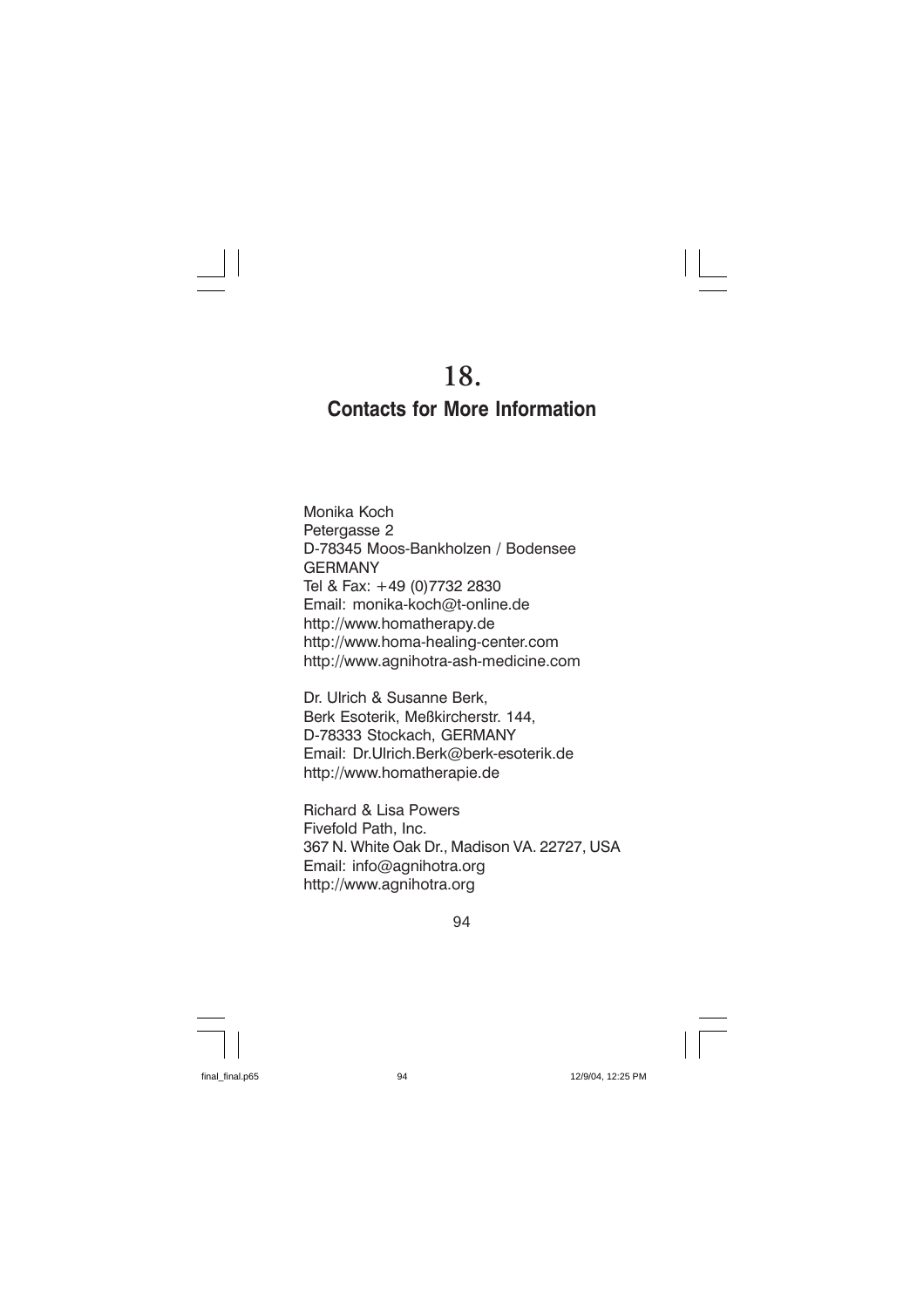Jarek & Parvati Bizberg, Fundacja Agnihotra, Nad Lasem/Wysoka 151, 34-785 Jordanów, **POLAND** Email: terapiahoma@idea.net.pl

Abel Hernandez & Aleta Macan. PERU. South America Email: terapiahoma@yahoo.com http://www.terapiahoma.com

Irma Garcia Venezuela, South America Email: irmagri@yahoo.com irmaprojects@yahoo.com

Frits & Lee Ringma Om Shree Dham P.O. Box 68 Cessnock, NSW 2325 ALISTRALIA Email: omshreedham@optusnet.com.au

Bruce Johnson & Anne Godfrey "Tapovan". PO Ratnapimpri, Tal: Parola, Dist: Jalgaon, Maharashtra **INDIA** Email: tapovan2@rediffmail.com http://www.angelfire.com/journal2/agnihotra